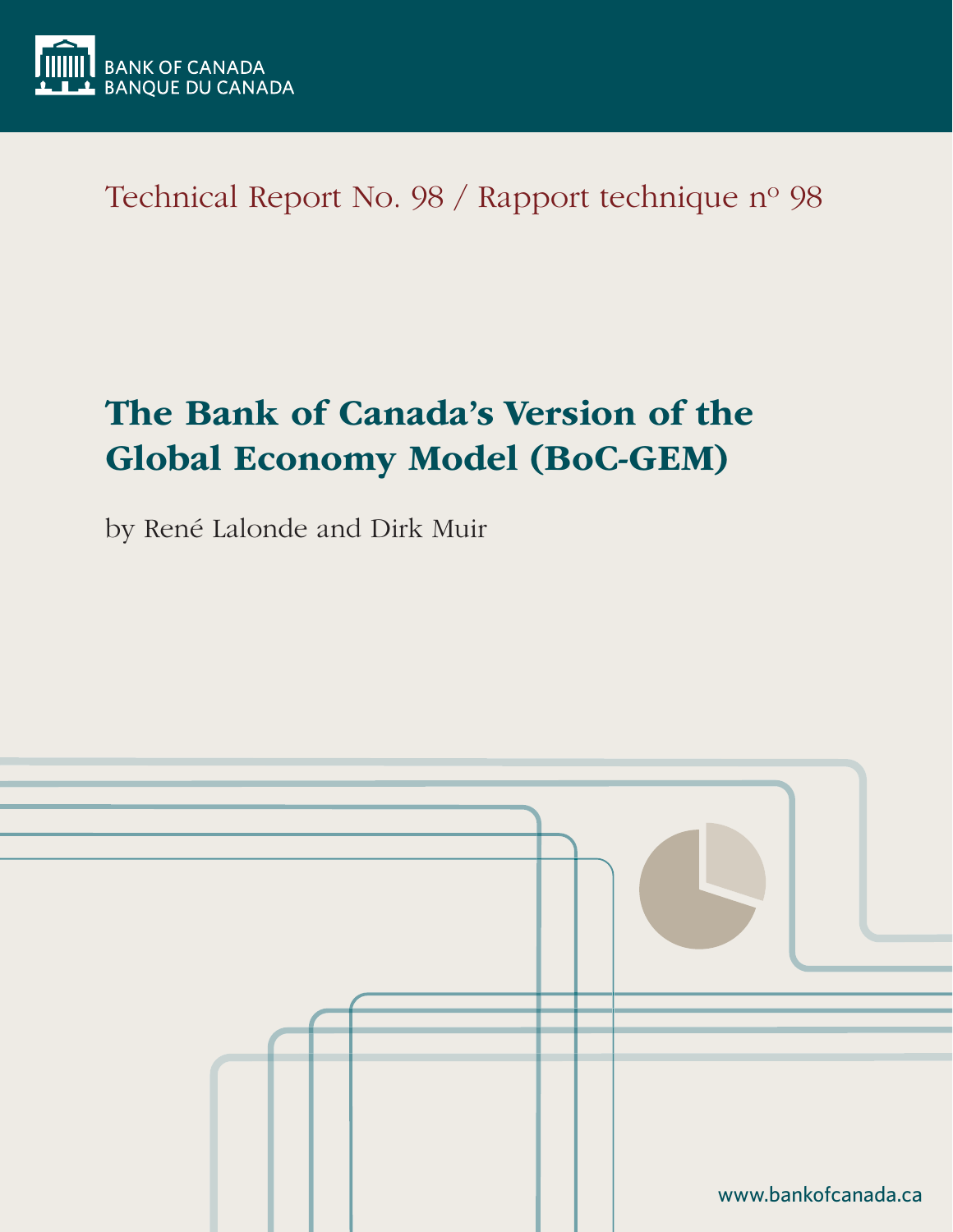September 2007

# **The Bank of Canada's Version of the Global Economy Model (BoC-GEM)**

René Lalonde and Dirk Muir

International Department Bank of Canada Ottawa, Ontario, Canada K1A 0G9 rlalonde@bankofcanada.ca dmuir@bankofcanada.ca

The views expressed in this report are solely those of the authors. No responsibility for them should be attributed to the Bank of Canada.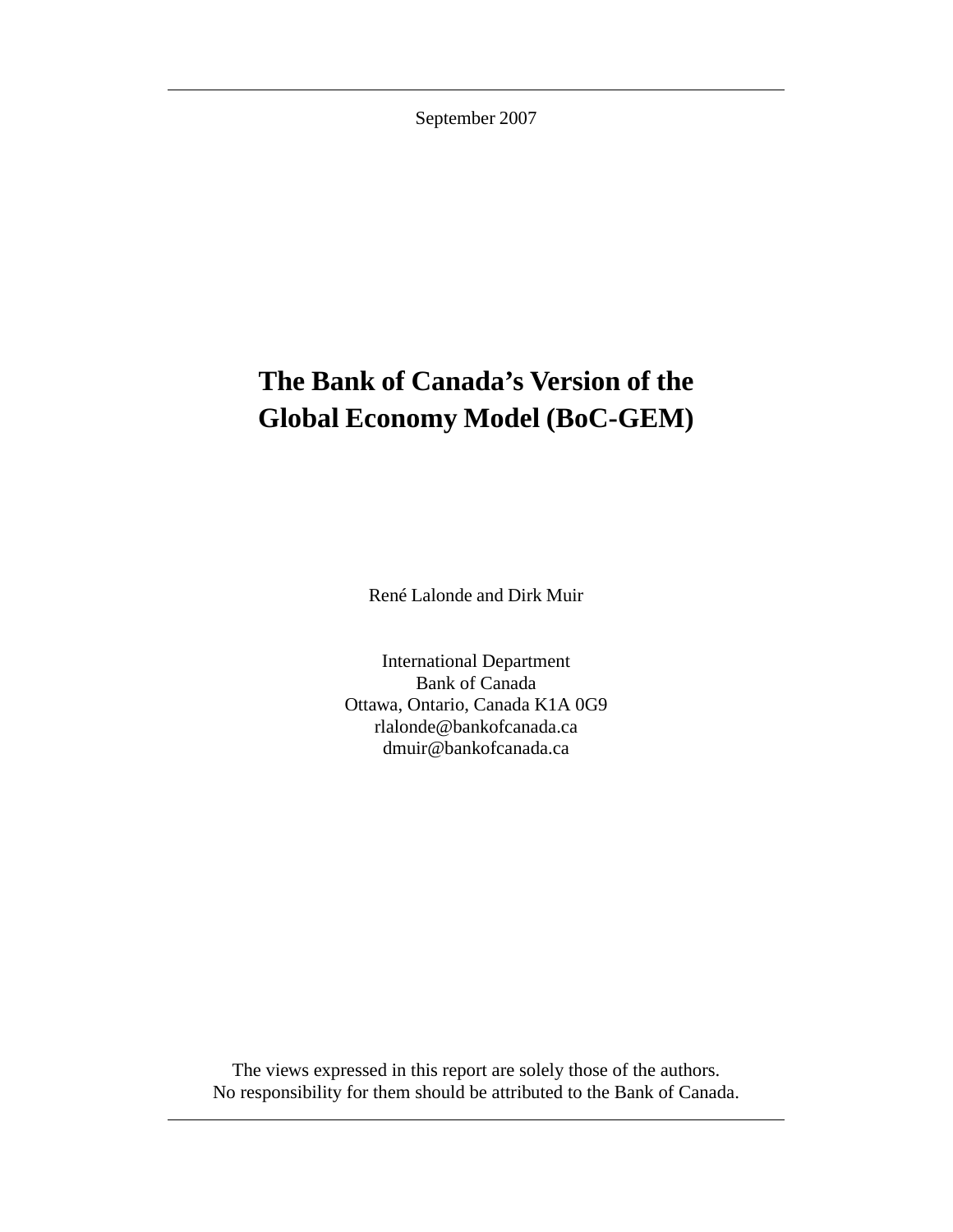ISSN 0713-7931

© 2007 Bank of Canada

Printed in Canada on recycled paper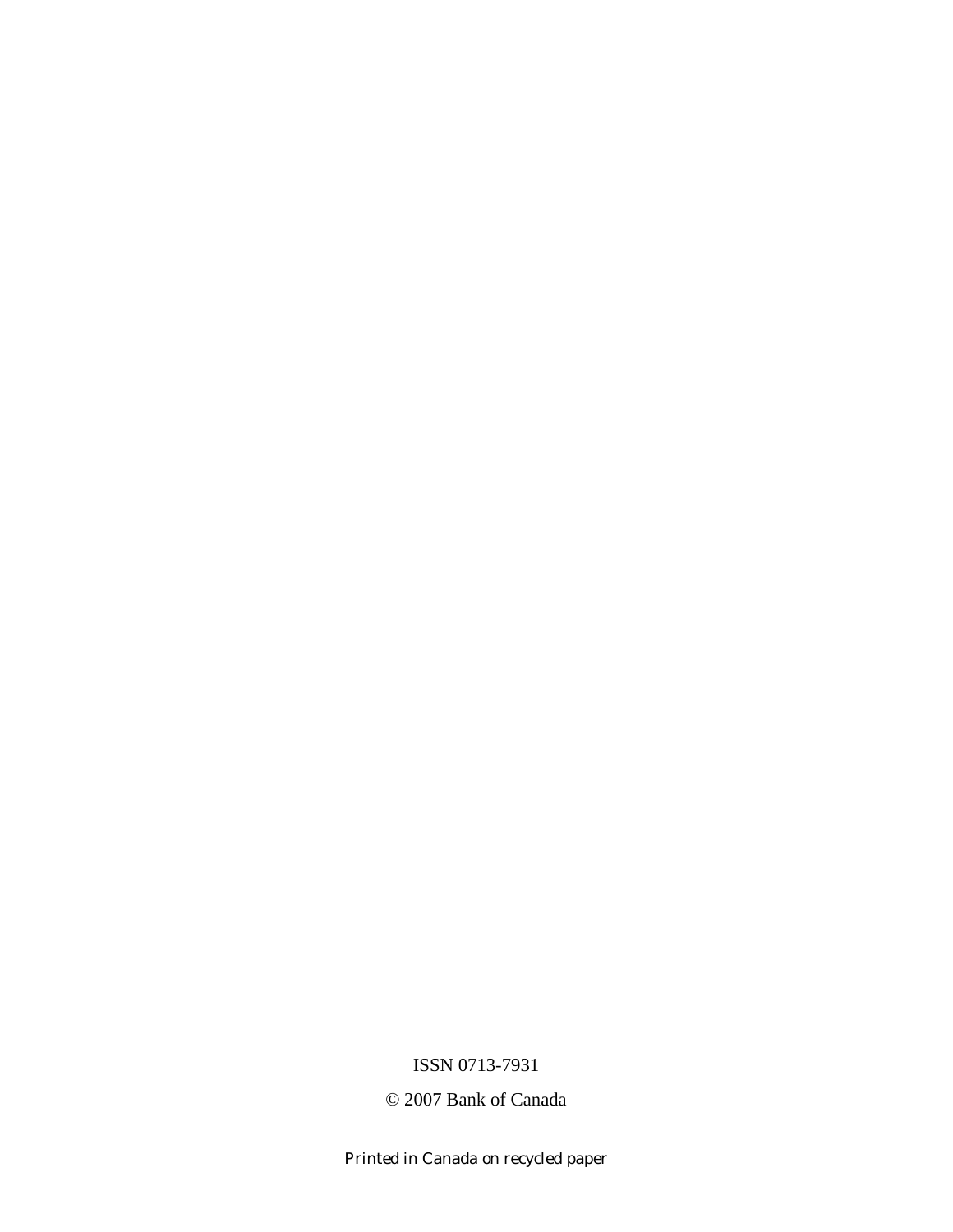# **Contents**

| 1.                                                                                  |                                                                                                                                              |
|-------------------------------------------------------------------------------------|----------------------------------------------------------------------------------------------------------------------------------------------|
| 2.                                                                                  |                                                                                                                                              |
| 2.1<br>2.2<br>2.3<br>2.4<br>2.5<br>2.6<br>2.7<br>2.8                                |                                                                                                                                              |
| 3.                                                                                  |                                                                                                                                              |
| 3.1<br>3.2<br>3.3<br>3.4<br>3.5<br>3.6<br>3.7                                       |                                                                                                                                              |
| 4.                                                                                  |                                                                                                                                              |
| 4.1<br>4.2                                                                          |                                                                                                                                              |
| 5.                                                                                  |                                                                                                                                              |
| 5.1<br>5.2<br>5.3<br>5.4                                                            | Permanent productivity shocks in the United States, and the<br>The impact of emerging Asia on the prices of imports, oil, and commodities 67 |
| 6.                                                                                  |                                                                                                                                              |
|                                                                                     |                                                                                                                                              |
|                                                                                     |                                                                                                                                              |
|                                                                                     |                                                                                                                                              |
|                                                                                     |                                                                                                                                              |
| Appendix B: Volume, Price, and Current Dollar Measures of the National Accounts 112 |                                                                                                                                              |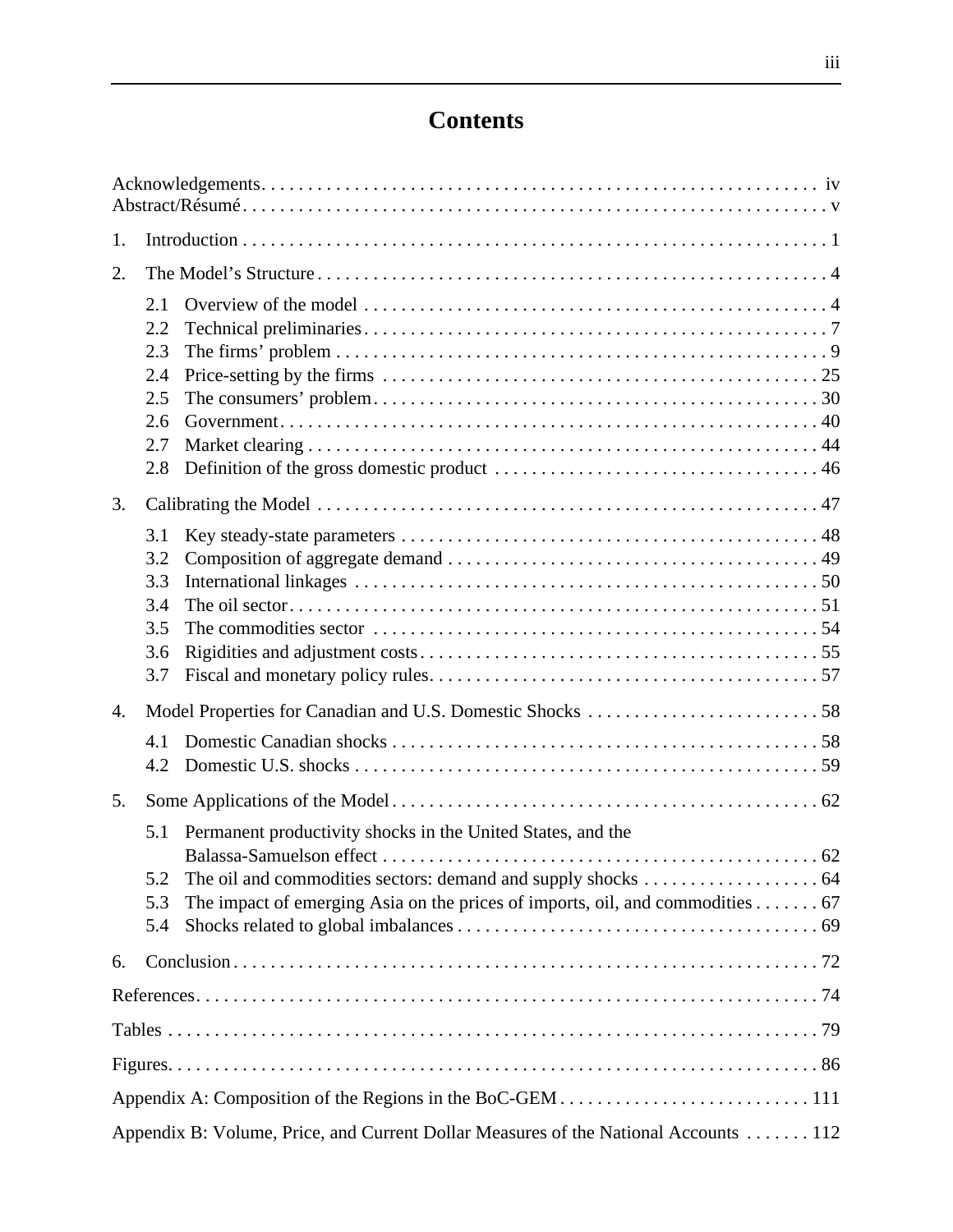# **Acknowledgements**

In a project such as this one, there are many people to whom we owe a debt of gratitude. First, much of the work on the theoretical structure of the Global Economy Model (GEM) was done elsewhere, before the authors at the Bank of Canada were to be able to import it from the International Monetary Fund (IMF) and modify it. The authors would like to recognize the efforts of Douglas Laxton and Paolo Pesenti (from the IMF and the Federal Reserve Bank of New York, respectively), the original developers and builders of the GEM. Without their path-breaking work, we would not have had a model on which to base the Bank of Canada's version. Second, Dirk Muir would like to thank his colleagues during his time at the IMF for their assistance while he worked on the IMF version of the GEM – especially Nicoletta Batini, Nathalie Carcenac, Selim Elekdag, Hamid Faruqee, Philippe Karam, Gian Maria Milesi-Ferretti, Susanna Mursula, and Ivan Tchakarov. Third, at the Bank of Canada, this work has greatly benefited from discussions with, and comments from, Donald Coletti, Robert Lafrance, John Murray, Graydon Paulin, Nicolas Parent, Larry Schembri, Tiff Macklem, and participants of seminars presented to the International Department and the Governing Council of the Bank of Canada. The authors would also like to thank Ryan Felushko, Jonathan Hoddenbagh, and André Poudrier for research assistance. Fourth, we thank the many researchers at other central banks who have commented on the many versions of this model and its underlying work. This includes researchers at the Banca d'Italia, the Bank of Japan, the Board of Governors of the Federal Reserve, the European Central Bank, the Norges Bank, and the Reserve Bank of New Zealand. Finally, of course, any errors contained within are the sole responsibility of the authors.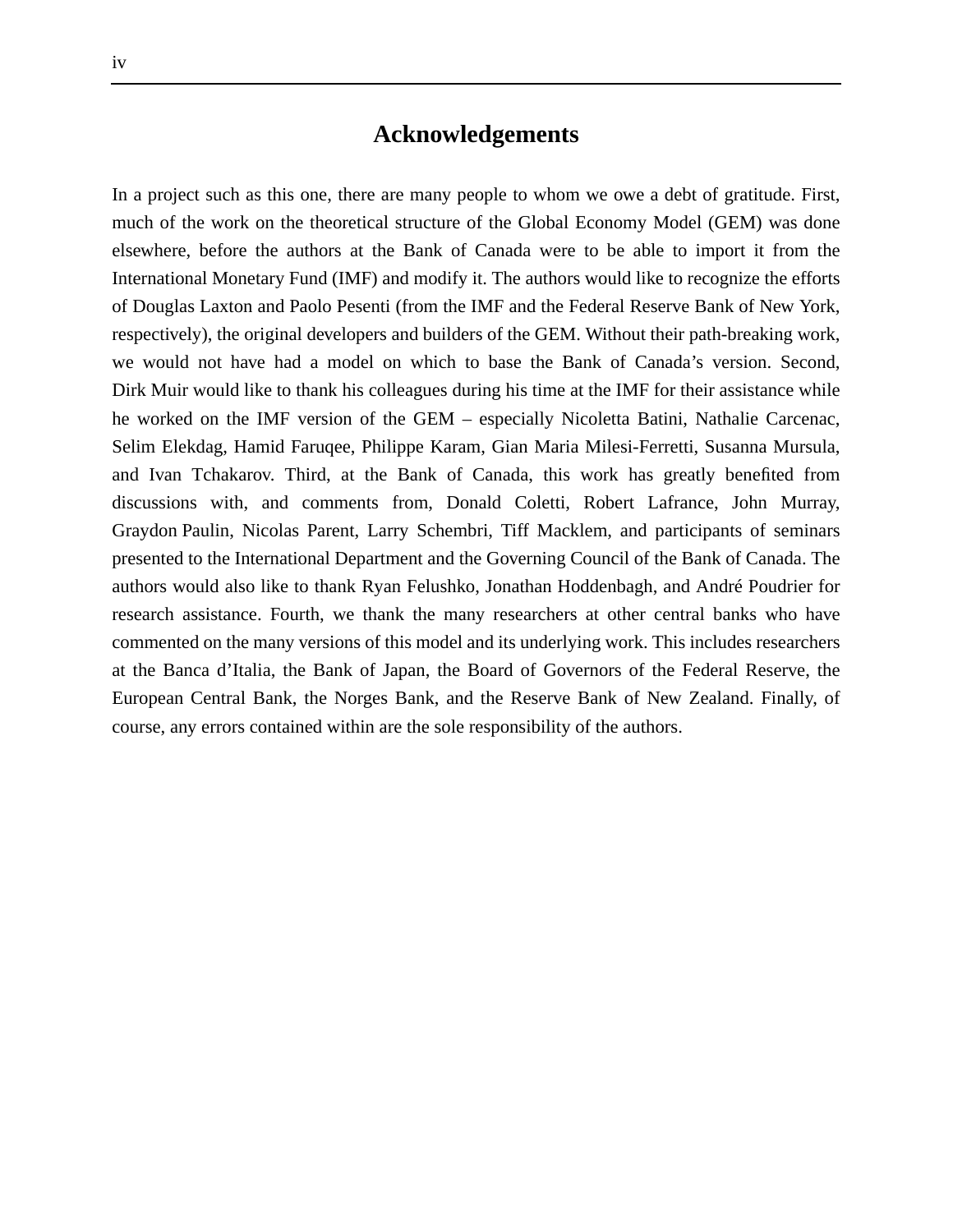The Bank of Canada's version of the Global Economy Model (BoC-GEM) is derived from the model created at the International Monetary Fund by Douglas Laxton (IMF) and Paolo Pesenti (Federal Reserve Bank of New York and National Bureau of Economic Research). The GEM is a dynamic stochastic general-equilibrium model based on an optimizing representative-agent framework with balanced growth, and some additional features to help mimic the overlappinggenerations' class of models. Moreover, there is a concrete role for fiscal policy (albeit not fully optimized) and monetary policy. At the Bank, the model has been extended beyond the standard version with tradable and non-tradable goods sectors to include both oil and non-oil commodities. Furthermore, the oil sector is decomposed into oil for production and oil for retail consumption. The authors provide a detailed technical description of the model's structure and calibration. They also describe the model's simulation properties for Canadian and U.S. domestic shocks, and describe how the model can be used to analyze issues that currently are at the forefront for the Canadian and global economies, such as trade protectionism, global imbalances, and increasing oil prices.

*JEL classification: C68, E27, E37, F32, F47 Bank classification: Economic models; International topics; Business fluctuations and cycles*

## **Résumé**

Le modèle BOC-GEM de la Banque du Canada a été établi à partir du modèle de l'économie mondiale GEM (pour *Global Economy Model*), élaboré au Fonds monétaire international par Douglas Laxton (FMI) et Paolo Pesenti (Banque fédérale de réserve de New York et National Bureau of Economic Research). GEM est un modèle d'équilibre général dynamique et stochastique qui repose sur la présence d'agents représentatifs optimisateurs, suppose une croissance de l'activité économique et emprunte certaines caractéristiques aux modèles à générations imbriquées. De plus, la politique budgétaire (sans être pleinement optimisée) et la politique monétaire y jouent un rôle important. Le modèle de la Banque adjoint deux autres secteurs (les produits pétroliers et les produits de base autres que l'énergie) aux secteurs des biens échangeables et non échangeables inclus dans le modèle du FMI. Il établit également une distinction entre le pétrole utilisé pour la production et le pétrole destiné à la consommation. Les auteurs brossent un tableau détaillé de la structure et de l'étalonnage du modèle. Ils décrivent aussi comment se comporte le modèle lorsqu'on simule l'effet de chocs au sein des économies canadienne et américaine, ainsi que la façon dont le modèle peut servir à analyser des questions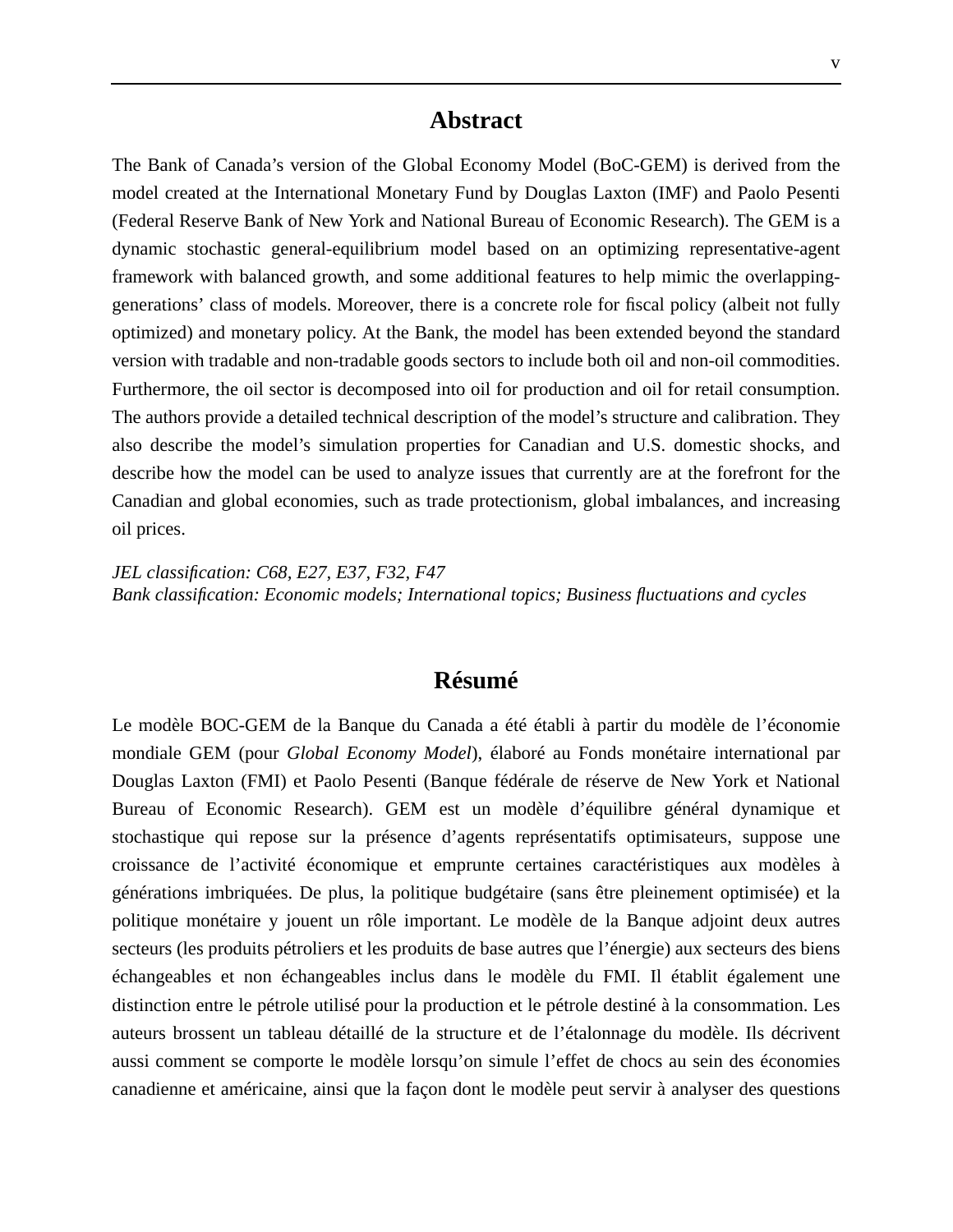d'actualité sur la scène économique nationale et internationale telles que le protectionnisme, les déséquilibres mondiaux et la hausse des prix du pétrole.

*Classification JEL : C68, E27, E37, F32, F47*

*Classification de la Banque : Modèles économiques; Questions internationales; Cycles et fluctuations économiques*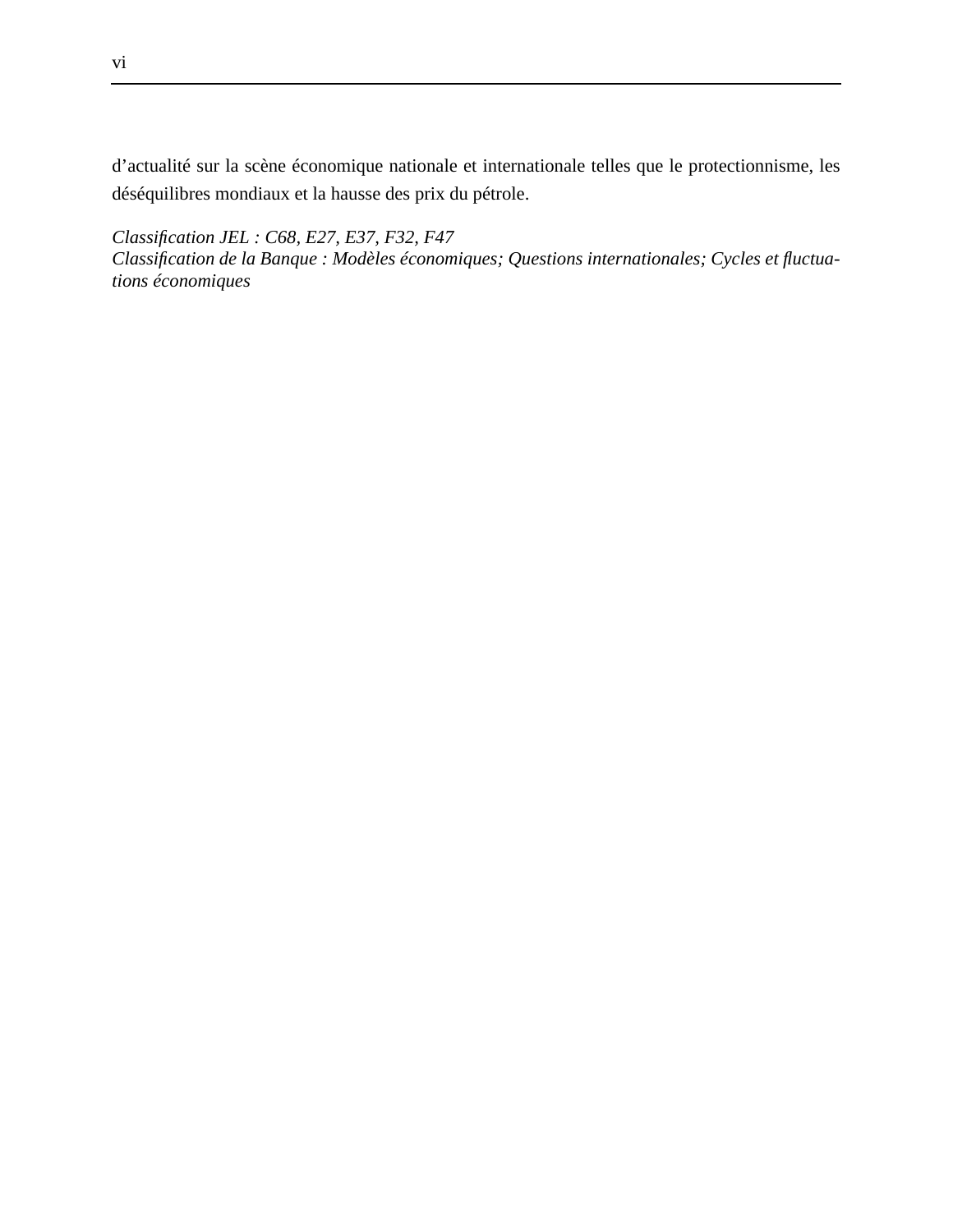# 1. Introduction

The Bank of Canada has a rich history of modelling, focusing mainly on the economies of Canada and the United States. In the early 1990s, with advances in economic theory and increased computing power, the Bank developed a new Canadian projection model, the Quarterly Projection Model (QPM). This model reflected the state of the art in terms of theoretical structure and dynamic adjustment, and was the Bank's main model for Canadian economic projections and policy advice for the following decade. Recently, the Bank replaced QPM with a new projection and policy-analysis model of the Canadian economy, named ToTEM (Terms-of-Trade Economic Model). ToTEM was developed at the Bank of Canada and is considered to be at the cutting edge of the art and technology of macroeconomic modelling for projection and policy analysis (see Murchison and Rennison 2006).

Although the different generations of models of the Canadian economy have undergone significant changes in terms of theoretical underpinnings or macroeconomic structure, they have always relied on other models or sources of information for forecasts of external economic activity. Until the introduction of the Global Economy Model (GEM), described in this report, the Bank's modelling efforts regarding the external environment have concentrated mainly on the U.S. economy.<sup>1</sup> Over the past four years, staff have developed and used a new macroeconometric model, MUSE (Model of the United States Economy - see Gosselin and Lalonde 2005), to analyze and forecast the U.S. economy. This model is an estimated forward-looking model with stock-áow dynamics based on the polynomial-adjustment-cost framework of Tinsley (1993). The model describes the interactions among the principal macroeconomic variables, such as the gross domestic product and its components, inflation, interest rates, and the exchange rate.

With increasing openness to trade worldwide, however, the emergence of the economies of China and India, the rise of global imbalances, and the recent increase in the price of oil, it is necessary to view the external environment from a consistent global perspective. As a result, for many issues it has become unsatisfactory to take a stand on the current and future positions of the domestic economy by focusing mainly on the United States and Canada. With economic events of global importance occurring outside of our traditional spheres of interest, such as the Asian financial crisis of the late 1990s, and the role of emerging Asia and the oil-exporting countries in financing the large (and continuing) current account deficit of the United States, the Bank has come to recognize the need to complement its existing tools

 ${}^{1}$ Bank staff also introduced a new, small, reduced-form model of the euro area and the U.K. economies, called NEUQ: the New European Quarterly model (Piretti and St-Arnaud 2006).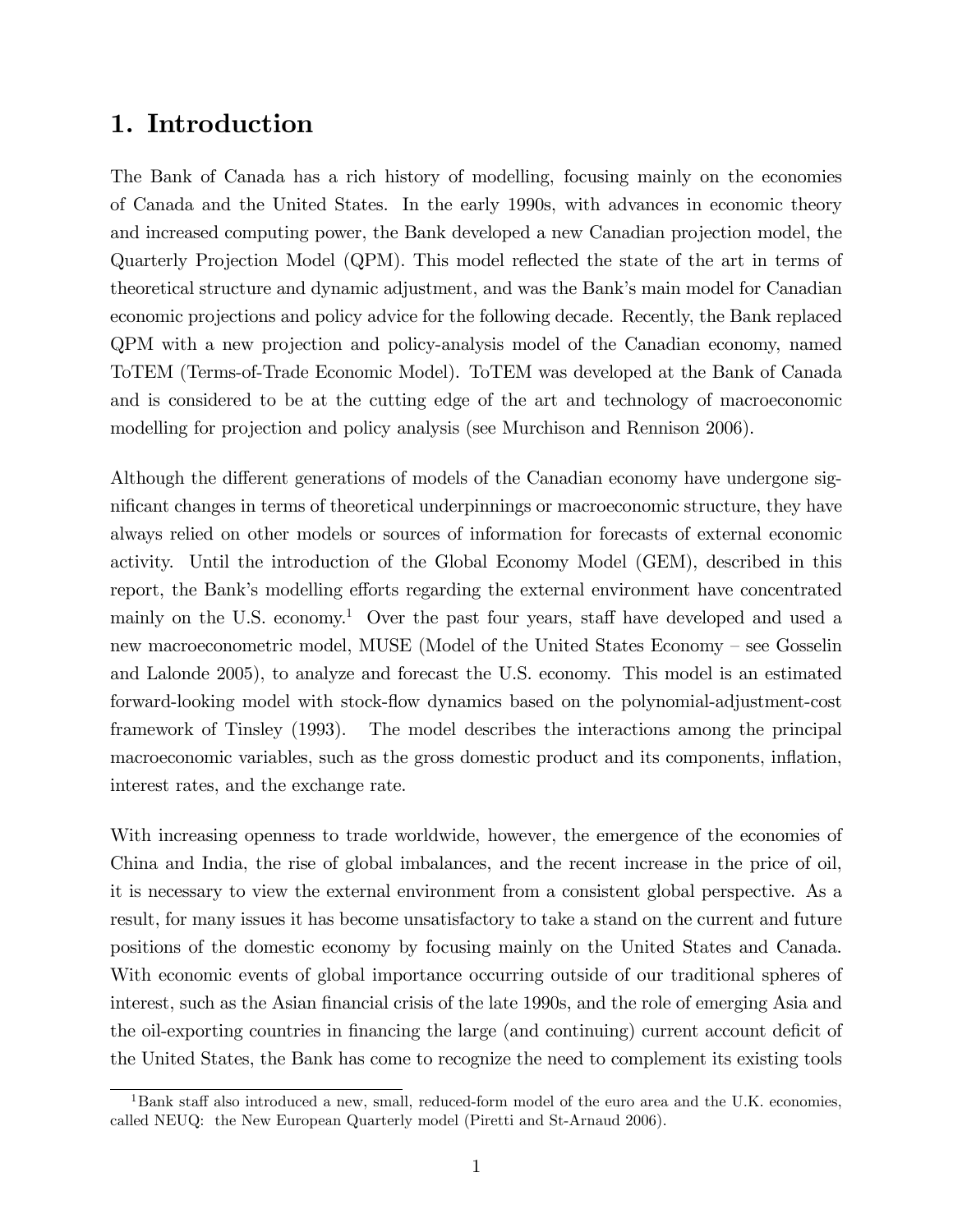with a global model. This is the broad motivation for the project described in this report.

More specifically, in 2004, the senior staff in the Bank's International Department identified the following key requirements for a new global model:

- (i) an appropriate decomposition of the world into different regions beyond simply Canada and the United States;
- (ii) model properties that reflect both the Bank's analytical needs and the current state of economic theory and empirics;
- (iii) a general-equilibrium framework;
- (iv) technical support from the creators of the model, to help maintain and extend it over time, in conjunction with Bank staff;
- $(v)$  an independent possibility for Bank staff to extend or modify the model; and
- (vi) ease of use, in that it fits with the Bank's current store of economic and technical knowledge.

After considering several alternatives, the GEM created at the IMF was judged to best meet the above criteria, and to be a good starting point for further elaboration. The Bankís version of the GEM is far from exclusively a work of Bank staff. Rather, this is a new extended version of a model that is the product of a network of central banks: the Bank of Canada, the originating institutions (the IMF and the Federal Reserve Bank of New York) and other central banks that have learned from and contributed to the experience of building a truly global, medium-scale dynamic stochastic general-equilibrium (DSGE) model, such as the Norges Bank, the Bank of Japan, and the Reserve Bank of New Zealand. It offers a theoretical coherence (yet áexibility) not found in many modelling tools.

The GEM belongs to the class of models known as DSGE models. This puts it in the same class as the Bank's main policy-analysis and projection tool for the Canadian economy, ToTEM. The GEM is a representative-agent model with a fully optimizing framework based on microfoundations.<sup>2</sup> However, it differs from ToTEM in that it fully utilizes the theory of new open-economy macroeconomics, which implies a full articulation of the world within

<sup>&</sup>lt;sup>2</sup>Goodfriend and King (1997) provide a good starting point for a survey of the new neoclassical synthesis, the literature that best represents these models.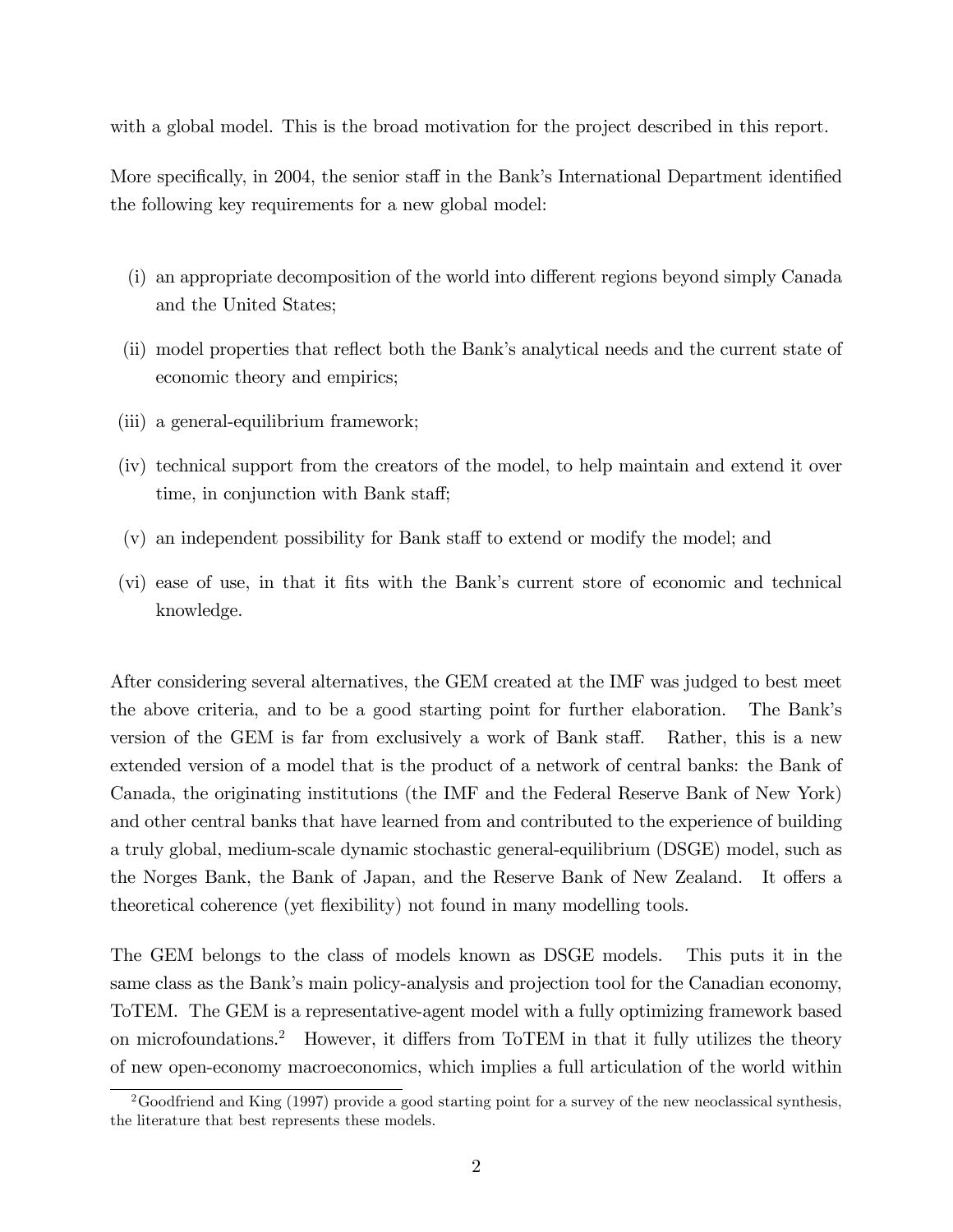the GEM.<sup>3</sup> The model is multi-region, encompassing the entire world economy, modelling explicitly all the bilateral trade flows and their relative prices for each region, including exchange rates. The GEM, as a tool, is conducive to large-scale analysis of global issues, as well as country-specific issues. The Bank of Canada's version of the Global Economy Model (BoC-GEM) comprises five regional blocs: Canada (CA), the United States (US), emerging Asia (AS), the commodity exporter (CX), and the remaining countries (RC). Moreover, because of its composition, the BoC-GEM can analyze issues particular to Canada, or issues elsewhere in the world, and how they will affect Canada directly or via effects on another country, such as the United States.

The BoC-GEM incorporates three major extensions to the model of Faruqee et al. (2007a, b). First, Canada is included as a separate region and the country composition of the regions is different. Second, the structure of the model is richer, because two sectors important for the Canadian economy are added: oil and non-oil commodities. Therefore, like the other prices modelled, the prices of oil and non-oil commodities are endogenous. Third, the calibration is adjusted to reflect the views of Bank staff and the properties of ToTEM and MUSE. This last point is important for two reasons: (i) ToTEM (Murchison and Rennison 2006) and MUSE (Gosselin and Lalonde 2005) are good representations of the Canadian and U.S. data; (ii) for issues that need a global and/or a multi-sectoral perspective, the BoC-GEM is used to generate risk scenarios around the base-case staff projection generated using ToTEM and MUSE. Consequently, when applicable, the BoC-GEMís properties need to be consistent with those of ToTEM and MUSE.

One main feature that the BoC-GEM shares with its parent from the IMF is flexibility, in keeping with the philosophy that the GEM is supposed to be a toolbox and a framework for exploring the global macroeconomy using the latest theory and techniques (Pesenti 2007). Although the BoC-GEM is a large, complex DSGE model, it is not a monolith. It can be easily adapted to create other configurations, with either fewer regions or fewer sectors, with or without features such as a fully functioning fiscal sector, or a distribution sector for imported goods.<sup>4</sup> However, our main goal in this report is to describe the BoC-GEM in its entirety and document its properties. We also demonstrate how the model can be used to analyze some challenges that are currently facing the Canadian and global economies. These include:

 ${}^{3}$  For more on new open-economy macroeconomics, see Lane (2001). For a good explanation of many of the theoretical concepts used in this report, see Corsetti and Pesenti (2005).

<sup>4</sup>Conceptually, there is nothing to prevent an augmentation in the number of regions and/or sectors; currently, the limitation in this direction is related to computational tractability.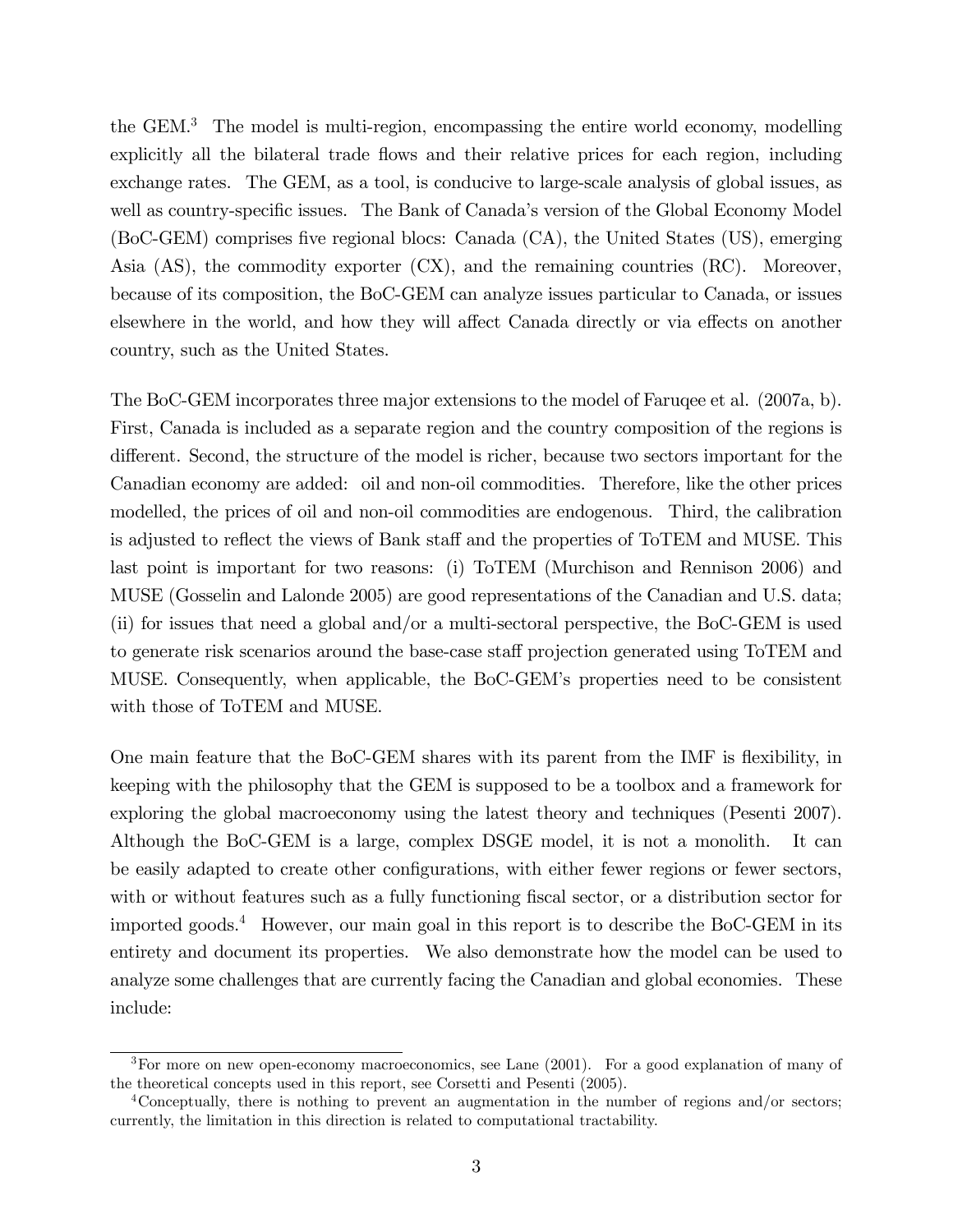- the impact of emerging Asia on the price of traded goods and on the prices of oil and non-oil commodities,
- the risks associated with the emergence of global imbalances,
- the factors underlying the recent increase in the price of oil, and
- the determinants of the Canadian real exchange rate over the medium and long run.

We provide a detailed description of the model's structure in section 2, and its calibration in section 3. Sections 4 and 5 examine a variety of the properties of the BoC-GEM, many of which are derived from previous versions of the GEM or overlap with other models of interest to the Bank. Other properties and shocks are unique to the BoC-GEM, and this is the first time that some of them have been presented in a published form. It is also the first time that the GEM has been applied to the Canadian economy. In section 6, we conclude by discussing different alternatives for the further development of the BoC-GEM and its use within the staff's economic projection.

# 2. The Model's Structure

This section outlines the entire structure of the BoC-GEM, moving from a general to a more detailed (but far from exhaustive) technical description. The description of the model that follows (excepting the commodities, oil, and gasoline sectors) relies heavily on Pesenti (2007); it should be referred to directly for a more complete understanding of the modelís core structure.

# 2.1 Overview of the model

As stated in the introduction, the BoC-GEM comprises five regional blocs: Canada  $(CA)$ , the United States (US), emerging Asia (AS), the commodity exporter (CX), and the remaining countries  $(RC)$ <sup>5</sup> Emerging Asia includes eight of the "Asian tigers": China, India, Hong Kong Special Administrative Region of China, the Republic of Korea, Malaysia, the Philippines, Singapore, and Thailand. The CX bloc includes the largest exporters of oil and non-oil commodities, such as the OPEC countries, Norway, Russia, South Africa, Australia, New Zealand, Argentina, Brazil, Chile, and Mexico. The RC bloc includes all the other

<sup>&</sup>lt;sup>5</sup>Appendix A lists the countries within each of the regional blocs.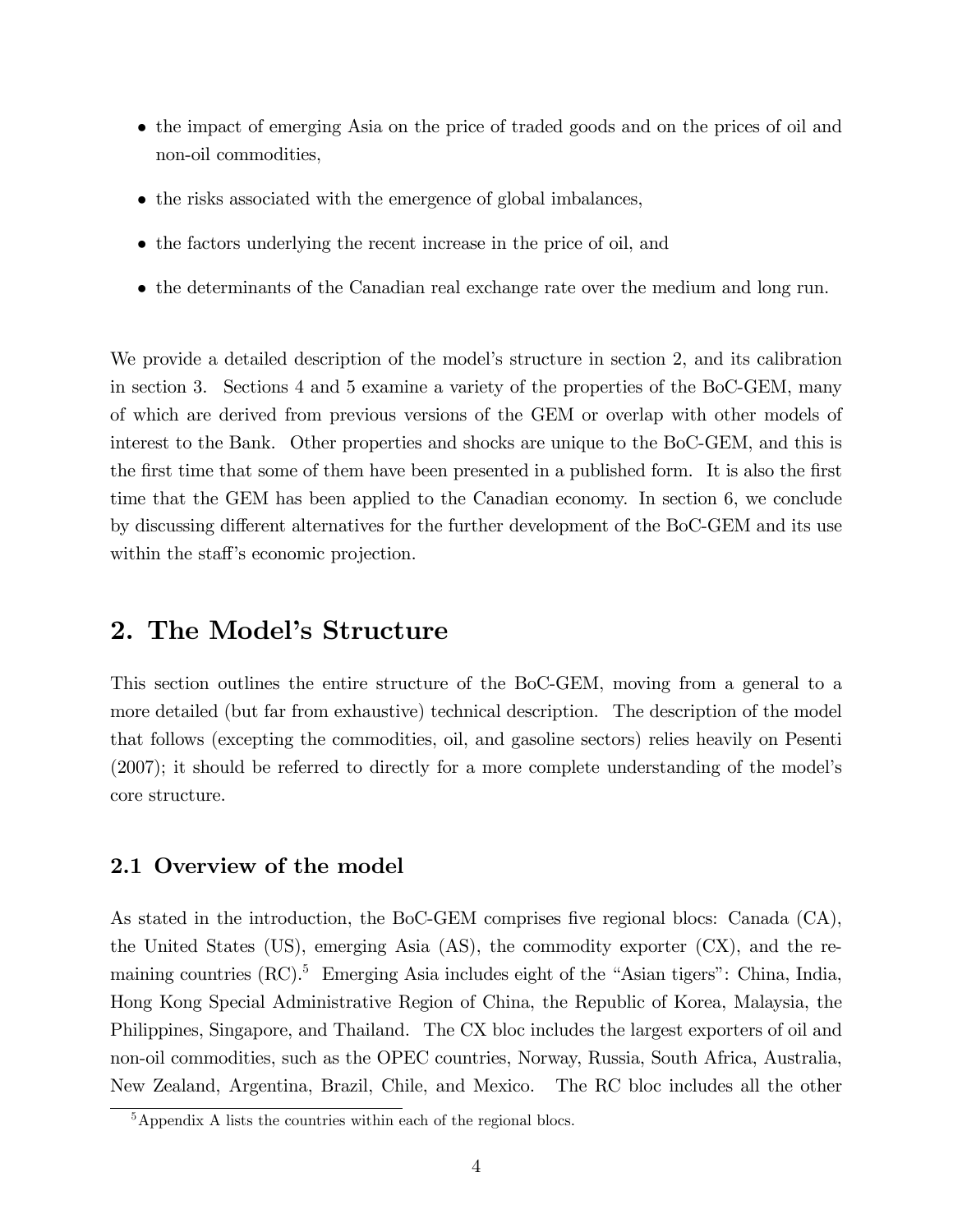countries in the world, but effectively this means Japan and the members of the European Union (since Africa is very small economically).

Each of the five regions is modelled symmetrically, and consists of:

- a continuum of firms (to allow for monopolistic competition, and, by extension, price markups) that produce (and therefore supply and demand) raw materials, intermediate goods, and final goods;
- two types of households (to allow for a differentiation between liquidity-constrained and forward-looking consumers) that consume the (non-traded) final goods and supply differentiated labour inputs to firms; and,
- a government consisting of a fiscal authority that consumes non-tradable goods and services, financed through taxation or borrowing, and a monetary authority that manages short-term interest rates through monetary policy to provide a nominal anchor to the economy.

In general, firms supply goods to domestic and foreign consumers, and demand labour from domestic consumers. In addition, firms demand intermediate goods from other firms that supply them, both domestically and internationally. Consumers demand products from firms both at home and abroad, and supply labour to domestic Örms. The entire model in its non-linear form can be thought of as a system of demand, supply, and pricing functions, as a general rule using the mathematical form of the constant elasticity of substitution (CES) function (and its associated Dixit-Stiglitz representation).

Five sectors produce goods from capital and labour and other factors. The production of each of the five sectors is assumed to be monopolistically competitive, which means that firms can still enter and exit the market, but, because each firm's good is slightly differentiated from those produced by other firms, each firm is able to set a price above its marginal cost, allowing a markup. The Öve sectors are non-tradable goods, tradable goods, oil and natural gas, non-oil commodities, and heating fuel and automobile fuel. Special emphasis is placed on oil and natural gas, and commodities, since the Canadian economy has been historically subject to terms-of-trade shocks from these sectors, and the Bank has no other tool that can deal with such shocks in a fully articulated global general-equilibrium framework. From this point forward in this report, commodities excluding oil and natural gas are referred to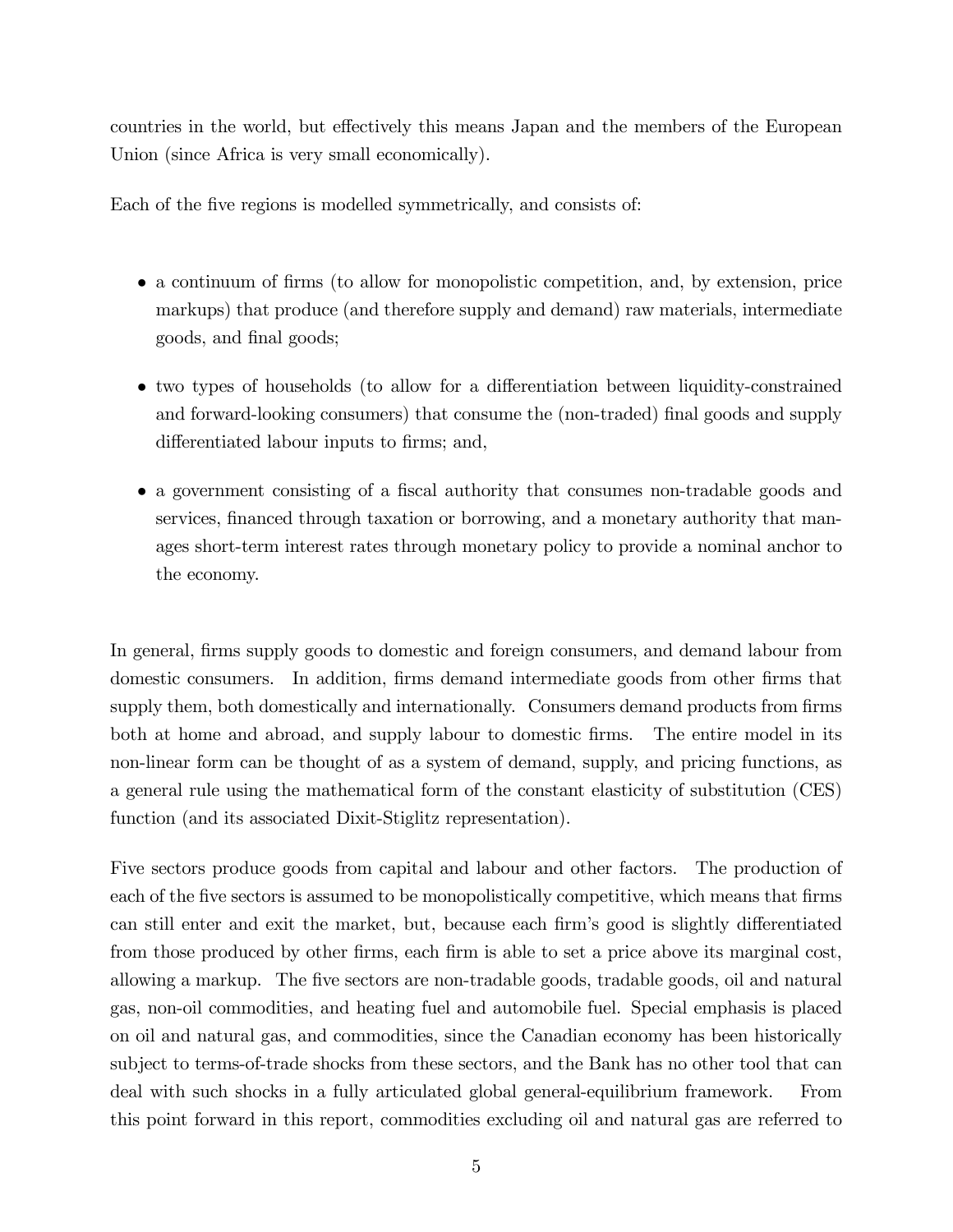as commodities; oil and natural gas are referred to as oil; and heating and automobile fuels are referred to as gasoline.

Figures 1 to 3 show the production structure for a single region. We describe the model first in general, and then in detail, starting with the primary goods and moving upward in the production structure.

Figures 2 and 3 illustrate the production process for oil and commodities, respectively. Each region has firms that produce oil from capital, labour, and crude oil reserves.<sup>6</sup> Other firms produce commodities using capital, labour, and land. Oil can be further processed (along with capital and labour) into gasoline.

Oil and commodities can be traded across regions. Figure 1 shows that oil and commodities are further combined with capital and labour to produce a tradable good (mostly financial services, such as investment banking, or manufactured items, such as automobiles or semidurables) and a non-tradable good (mostly services outside of the financial sector, such as retailing, education, or health care). The tradable good can also be traded across regions. There are then, three intermediate goods: gasoline, the tradable good, and the non-tradable good. All three are combined to form a final consumption good, while the tradable and nontradable goods are combined to form a final investment good. The (non-traded) consumption and investment good can be consumed by private agents or by the fiscal agent (who also consumes some share of non-tradable goods directly).

All goods at all levels are assumed to be produced or aggregated using a CES technology. While a Cobb-Douglas form is, in some sense, more tractable, CES forms allow elasticities of substitution that differ from one between inputs in production, or between goods in formulating final demands.

Households consume the final goods, and provide labour to produce them. Moreover, only one class of consumers (forward-looking consumers) ultimately owns all Örms and the capital stock used by Örms for production; the other class of consumers (liquidity-constrained consumers) has no access to capital markets and depends solely on their labour income.

Regarding international trade, all the bilateral flows (across regions) of the exports and im-

<sup>6</sup>Conceptually, there are three kinds of crude oil reserves: proven and exploited reserves, proven and unexploited reserves, and unknown and/or unproven reserves. In the BoC-GEM, the first type of reserves are designated as crude oil reserves, although the second type can be easily approximated by shocks to the stock of crude oil reserves (as can the third type, if desired).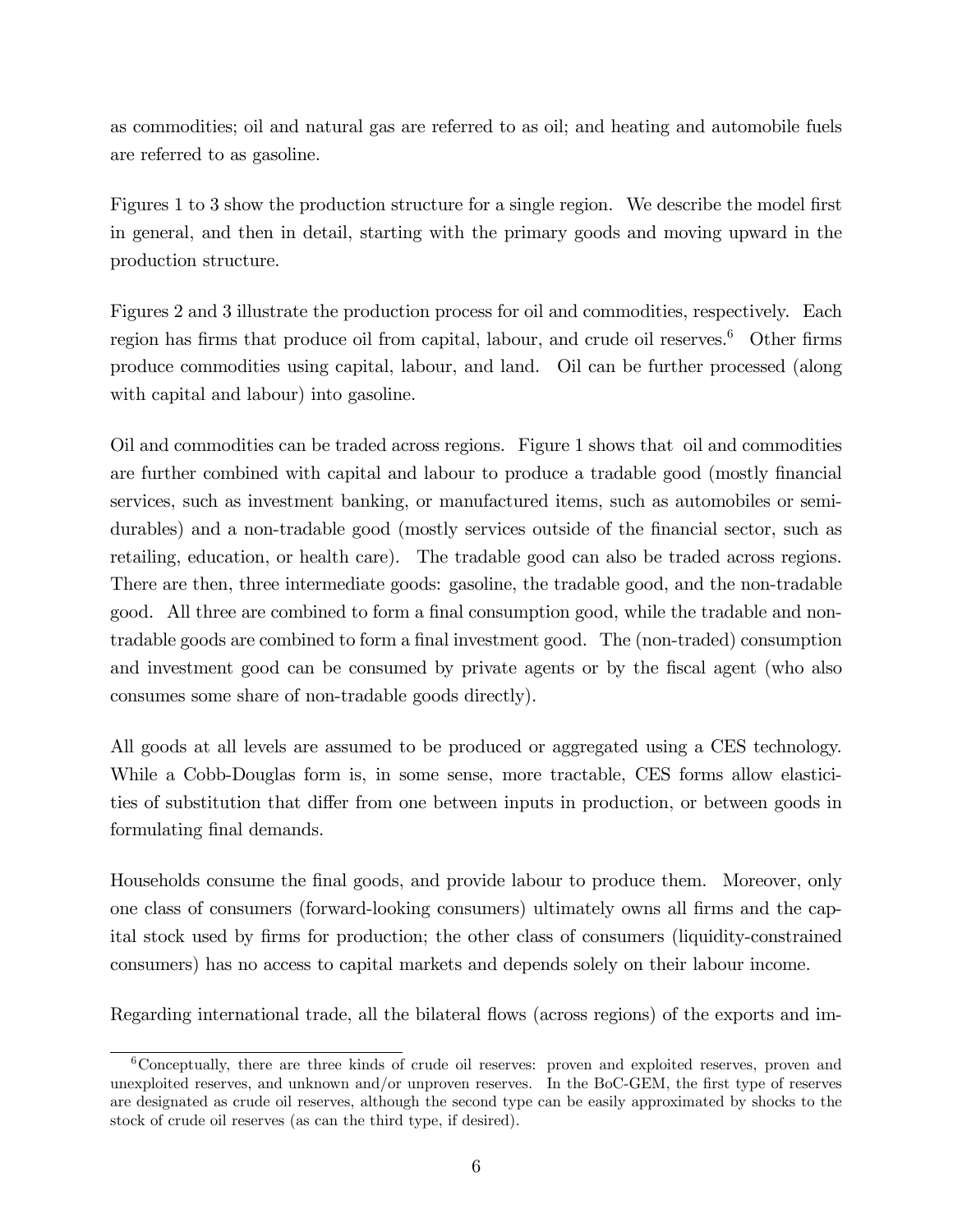ports of oil, commodities, and tradable goods for consumption and investment are explicitly modelled as demands for imported goods from specific regions. In order to facilitate international trade, there is a single internationally traded bond, denominated in U.S. dollars; thus, financial markets are assumed to be incomplete. A region's bond holdings define its net foreign asset (NFA) position, which is maintained at some exogenously specified NFA-to-GDP ratio using a modified risk-adjusted uncovered interest rate parity (UIRP) condition to define all the bilateral real exchange rates vis-à-vis the United States (from which all other crossbilateral exchange rates can be deduced). There is also an explicit link between the level of government debt the Öscal agent holds and the level of net foreign assets, meaning that the representative agent in this model is non-Ricardian. There are further non-Ricardian elements in the GEM: some consumers are liquidity constrained, as noted above (assumed to arise from a low labour skill set), and the government, as fiscal agent, raises revenues through distortionary taxation on labour income, capital income, and (possibly) tariffs on imports.<sup>7</sup> The monetary authority targets either core inflation (defined as the consumer price index excluding gasoline prices and the effects of tariffs), or headline CPI inflation (or a fixed nominal exchange rate) to achieve an objective related to price stability (or price certainty) with a standard reaction function.

Finally, as is generally the case in the DSGE modelling literature, in order to match the persistence observed in the data, the model includes real adjustment costs and nominal rigidities that are allowed to differ across regions.<sup>8</sup> We assume real adjustment costs in capital, investment, labour, and imports. We also suppose that the real adjustment costs are very important in the production and demand of oil and commodities. Nominal rigidities are found in wages and the prices of tradable and non-tradable goods (but not for the oil and commodities sectors).

## 2.2 Technical preliminaries

Before embarking on a comprehensive overview of the model, several technical matters need to be addressed.

First, in most sections that focus on region-specific equations that are independent of foreign variables and are thus qualitatively similar across countries, region indexes are dropped for notational simplicity. For the sections involving international transactions, region indexes

 $7$ The fiscal agent can also subsidize trade if it so chooses.

<sup>&</sup>lt;sup>8</sup>Two practical examples are the Bank of Canada's ToTEM (Murchison and Rennison 2006) and the Board of Governors of the Federal Reserveís SIGMA model (Erceg, Guerrieri, and Gust 2005b).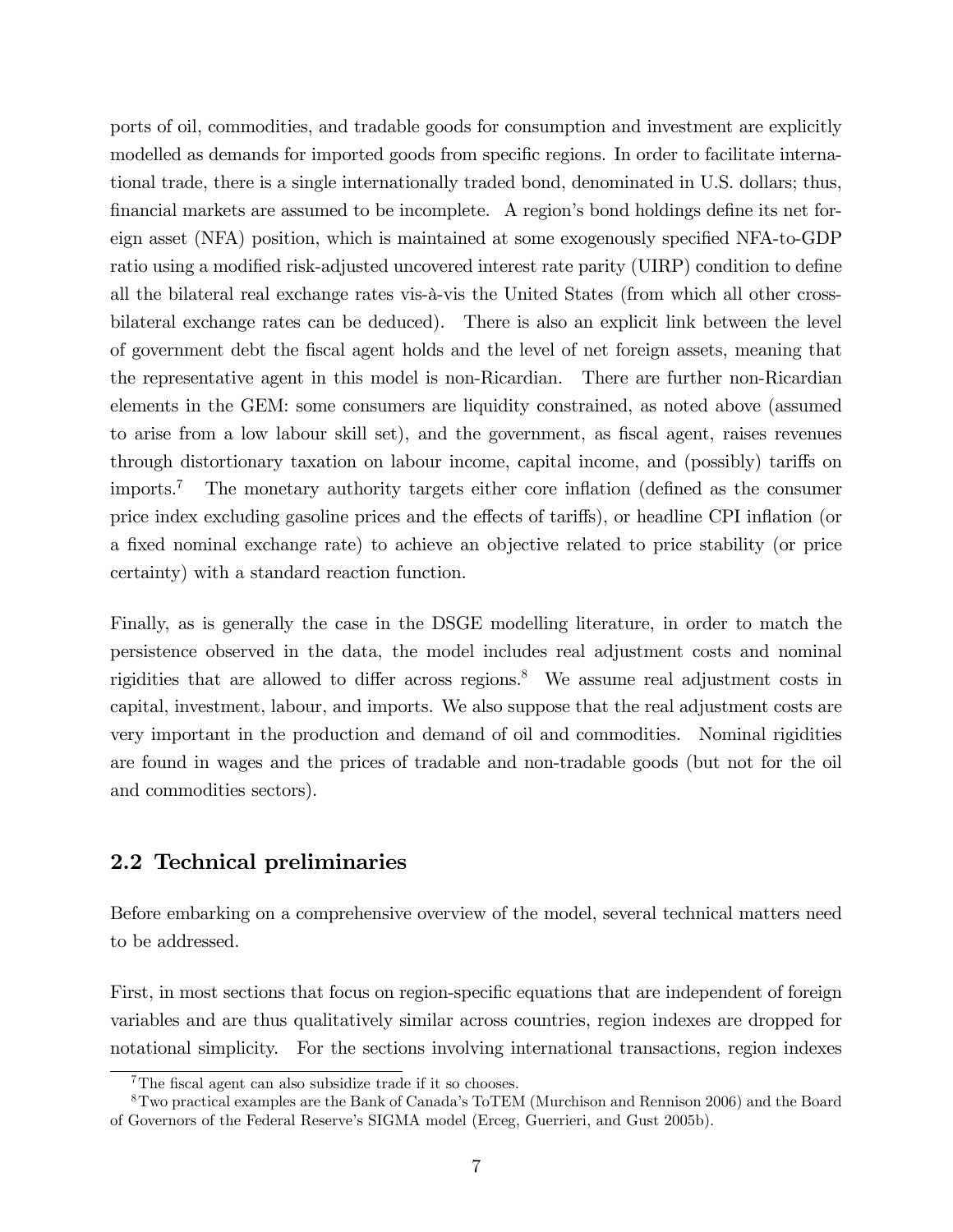are explicitly incorporated into the notation, where  $H$  is the domestic region and  $R$  is a representative region from the rest of the world.

Second, there is a common trend in productivity for the world economy  $(TREND)$ , whose gross rate of growth between time t and time  $\tau$  is  $g_{t,\tau}$ . All quantity variables in the model are expressed in detrended terms, as ratios relative to TREND. Productivity growth is but one component of growth. The other component is population growth, but, for now, we assume it is zero at all points in time. Furthermore, all prices in the model are stated as relative prices, where the *numéraire* price is the headline CPI. CPI is normalized to unity, and all other prices are stated in relation to it. The GEM is detrended in this way to allow for ease of computation.<sup>9</sup>

Third, variables that are not explicitly indexed to firms, households, or the government are understood to be expressed in per-capita (average) terms. For instance, with the Önal consumption good,  $A_t$  is the sum of the output of all firms over the continuum ss,  $(1/ss)\int_0^{ss} A_t(x)dx$ , where ss is the size of a region in terms of its labour force and  $\sum_{ss}$  ss = 1.

Fourth, as a general convention throughout the model, when we state that variable  $X$  follows a stochastic process, we mean that it uses an autoregressive formulation, in either levels or logarithmic levels:

$$
X_t = (1 - \lambda_X) X + \lambda_X X_{t-1} + e_{X,t},
$$
\n(1)

where  $0 < \lambda_X < 1$ , X is the steady-state value of  $X_t$ , and  $e_{X,t}$  is a noise term.

Note also that the following terminology is used in this report:

- a period is assumed to be one quarter;
- all variables are stated in annualized terms, unless otherwise noted;
- when there are superscripts for the regions in bilateral equations, a generic region is defined as R and the importing region is defined as  $H$ ;
- $\bullet$  "oil" means the commodities oil and natural gas, "commodities" means all other commodities, "raw materials" means the oil and commodities sectors together, and "gasoline" means automobile and heating fuels.

<sup>&</sup>lt;sup>9</sup>Most DSGE models assume zero growth in the steady state or either (or both) the real and nominal sides of the economy. We hope that, by allowing such growth, we will be able in the future to better match the model to real data without having to rely on arbitrary data-detrending methods, such as the band-pass or Hodrick-Prescott (HP) filter.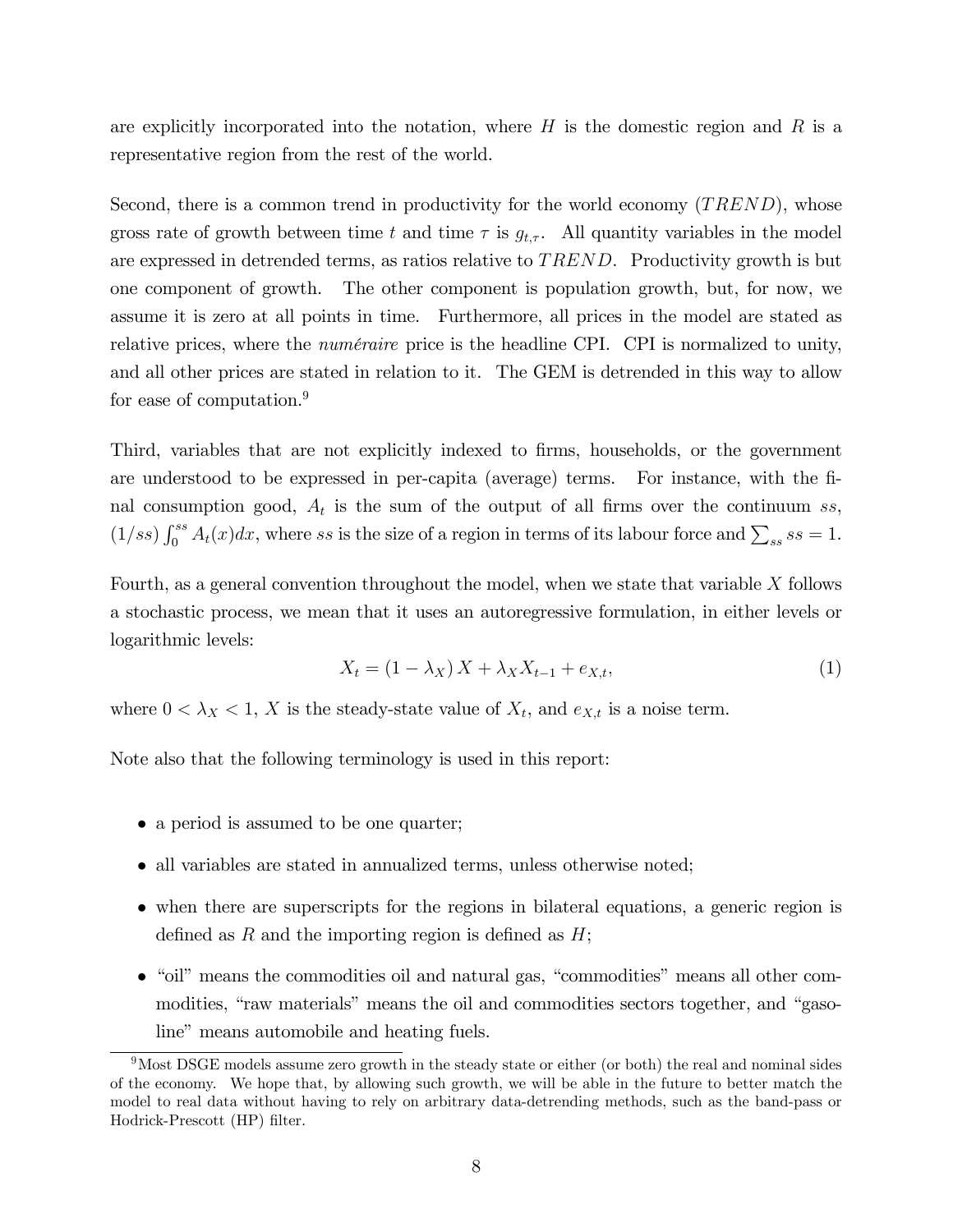## 2.3 The firms' problem

There are three levels of production by firms in the model. We will consider each in turn, starting with the lowest level, raw materials, which in the BoC-GEM are oil and commodities. We will then discuss the intermediate-goods sectors (tradables, non-tradables, and gasoline) and, lastly, the top level, final goods (the consumption good and the investment good).

#### 2.3.1 Raw materials

For the two raw materials sectors, we will discuss the commodities sector only, with the understanding that this exposition is equally applicable to the oil sector.

In each region, there is a continuum of firms that can produce commodities in a monopolistically competitive framework. Each firm is indexed by  $s \in [0, ss]$ , where ss is the size of the region in the world  $(0 < ss < 1)$ . Firm s produces  $S_t(s)$  at period t of its variety of commodities by combining capital  $K(s)$ , labour  $L(s)$ , and a fixed factor that is a non-reproducible resource,  $LAND(s)$ , using a CES technology:

$$
S_{t}(s)^{1-\frac{1}{\xi_{S}}} = Z_{S,t} [\alpha_{LANDS,t}^{\frac{1}{\xi_{S}}} (Z_{LANDS,t} LAND_{t}(s))^{1-\frac{1}{\xi_{S}}} + (1 - \alpha_{KS,t} - \alpha_{LANDS,t})^{\frac{1}{\xi_{S}}} (Z_{LS,t}\ell_{t}(s)(1 - \Gamma_{LS,t}))^{1-\frac{1}{\xi_{S}}} + \alpha_{KS,t}^{\frac{1}{\xi_{S}}} (Z_{KS,t} K_{t}(s)(1 - \Gamma_{KS,t}))^{1-\frac{1}{\xi_{S}}}],
$$
(2)

where  $Z<sub>S</sub>$  is a shock that follows a stochastic process common to all firms producing commodities to the level of productivity in the entire sector;  $Z_{LS}$ ,  $Z_{KS}$ , and  $Z_{LANDS}$  are productivity shocks following stochastic processes that are common to all firms producing commodities specific to the factors in that sector (labour, capital, and land, respectively);  $\Gamma_{KS}$  and  $\Gamma_{LS}$ are real adjustment costs incurred when changing the levels of capital and labour.

Because the production of commodities does not respond immediately to movements in demand, we need to differentiate between a short-run and a long-run supply curve, so that we can match price elasticities that are smaller in the short run than in the long run. Therefore, we model the use of labour and capital in the production process as being subject to real adjustment costs of a quadratic form. In the case of capital, we assume that real adjustment costs can be represented as:

$$
\Gamma_{KS,t} \left[ \frac{K_{S,t}(s)}{S_t(s)} / \frac{K_{S,t-1}}{S_{t-1}} \right] = \frac{\phi_{KS}}{2} \left[ \left( K_{S,t}(s) / S_t(s) \right) / \left( K_{S,t-1} / S_{t-1} \right) - 1 \right]^2, \tag{3}
$$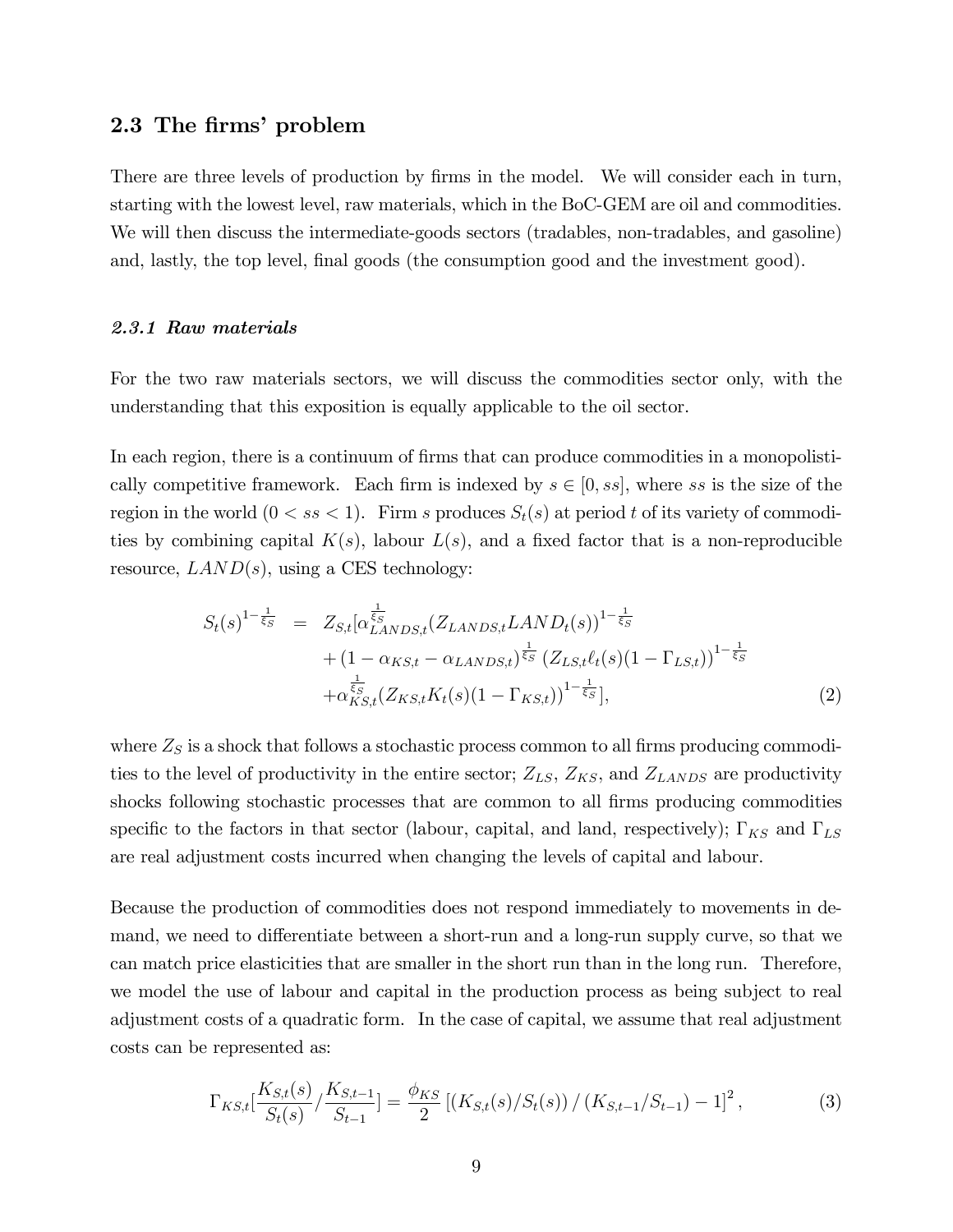where  $\Gamma_{KS}[1] = 0$ . This functional form is also assumed for labour. These adjustment costs reduce the ability of firms to change the input composition of their production. Therefore, in the short run, the elasticity of substitution among inputs is lower than in the long run. The size of  $\phi_{KS}$  determines by how much and for how long the elasticity of substitution will be lower than its permanent value,  $\varepsilon_s$ .

Defining  $w_t$  and  $r_t$  as the real prices of labour and capital (relative to the CPI) common across all sectors of production, the real marginal cost of commodities production is:

$$
mc_t(s) = \frac{1}{Z_{S,t}} [(1 - \alpha_{KS,t} - \alpha_{LANDS,t}) \left(\frac{w_t}{Z_{LS,t}}\right)^{1-\xi_S} + \alpha_{KSS,t} \left(\frac{r_t}{Z_{KS,t}}\right)^{1-\xi_S} + \alpha_{LANDS,t} \left(\frac{p_{LAND,t}}{Z_{LANDS,t}}\right)^{1-\xi_S}],
$$
(4)

and the capital-labour ratio (subject to real adjustment costs) is:

$$
\frac{K_{t}(s)}{\ell_{t}(s)} = \frac{Z_{LS,t}}{Z_{KS,t}} \frac{(1 - \Gamma_{LS,t})}{(1 - \Gamma_{KS,t})} \frac{\alpha_{KS,t}}{1 - \alpha_{KS,t} - \alpha_{LANDS,t}} \times \left( \frac{Z_{LS,t}}{Z_{KS,t}} \frac{r_{t}}{w_{t}} \frac{(1 - \Gamma_{KS,t} - K_{t}(s)\Gamma'_{KS,t})}{(1 - \Gamma_{LS,t} - \ell_{t}(s)\Gamma'_{LS,t})} \right)^{-\xi_{S}}.
$$
\n(5)

Labour inputs are differentiated and come in different varieties (skill levels). They are defined over a continuum of mass ss and indexed by  $j \in [0, ss]$ . Each firm s uses a CES combination of labour inputs:

$$
\ell_t(s) = \left[ \left( \frac{1}{ss} \right)^{\frac{1}{\psi_{L,t}}} \int_0^{ss} \ell(s,j)^{1-\frac{1}{\psi_{L,t}}} dj \right]^{\frac{\psi_{L,t}}{\psi_{L,t}-1}}, \tag{6}
$$

where  $\ell(s, j)$  is the demand for labour input of type j by the producer of good s, and  $\psi_L > 1$ is the elasticity of substitution among labour inputs (differentiated by skill level). Cost minimization implies that  $\ell(s, j)$  is a function of the relative wage:

$$
\ell_t(s,j) = \left(\frac{1}{ss}\right) \left(\frac{w_t(j)}{w_t}\right)^{-\psi_{L,t}} \ell_t(s),\tag{7}
$$

where  $w(j)$  is the wage paid to the domestic labour input, j, and the average real wage, w, is defined as:

$$
w_t = \left[ \left( \frac{1}{ss} \right) \int_0^s w_t(j)^{1-\psi_{L,t}} dj \right]^{\frac{1}{1-\psi_{L,t}}}.
$$
\n
$$
(8)
$$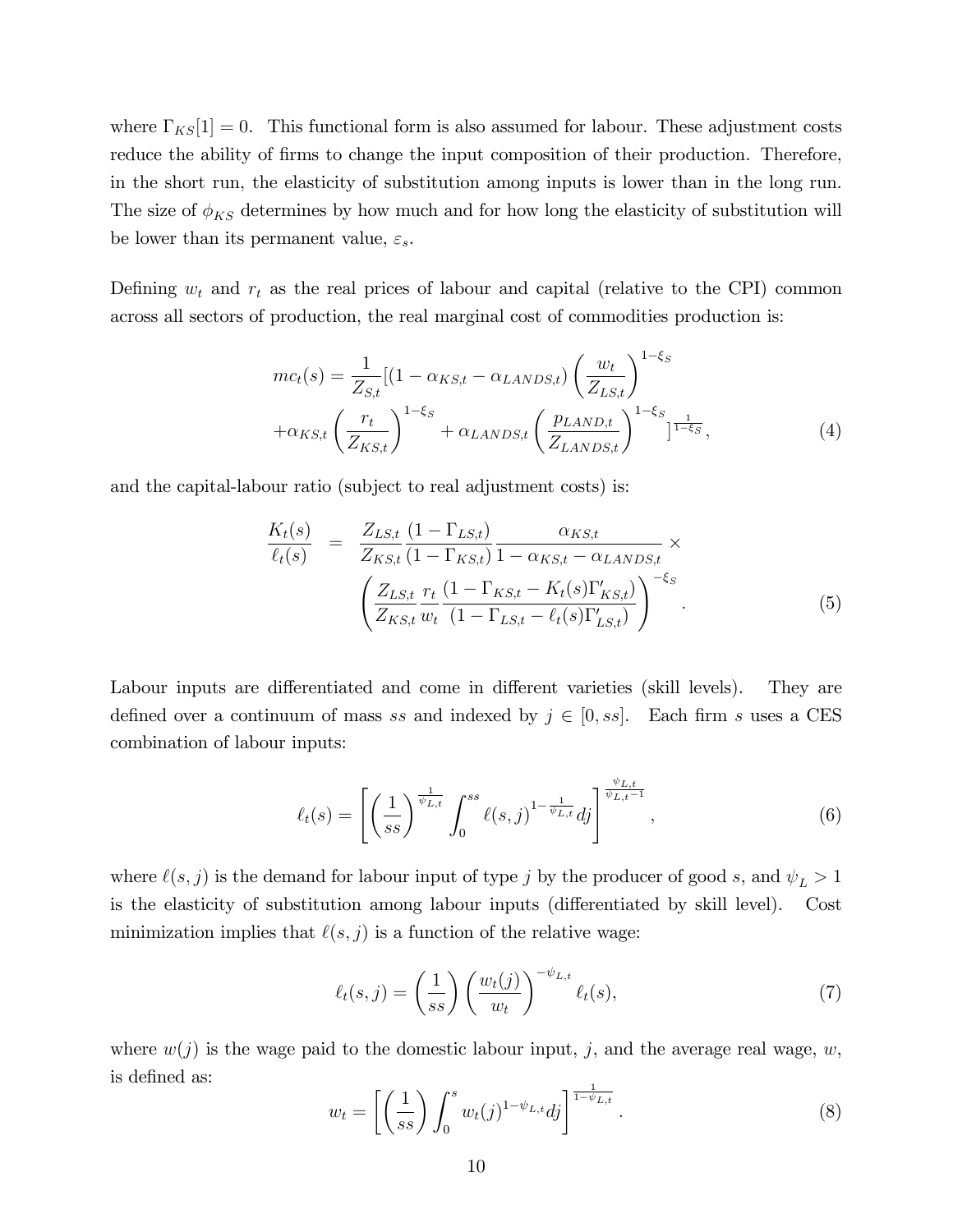Finally, cost minimization implies that firm s's demand for the fixed factor of production, LAND, is:

$$
LAND_t(s) = \frac{\alpha_{LANDS,t}}{Z_{LANDS,t}} \left( \frac{p_{LAND,t}}{Z_{LANDS,t}} / \frac{mc_t(s)}{Z_{S,t}} \right)^{-\xi_S} \frac{S_t(s)}{Z_{S,t}},
$$
(9)

which implies that, as the price of the fixed factor  $(p_{LAND})$  diverges further above (below) from the real marginal cost of producing commodities, the demand for LAND will fall (rise). The elasticity of substitution between input factors  $(\xi_S)$  determines how much demand will react. Because  $\xi_S$  is less than unity, the demand for  $LAND$  is relatively inelastic, since the expression  $\left(\frac{p_{LAND,t}}{Z_{LANDG}}\right)$  $\frac{p_{LAND,t}}{Z_{LAND,t}} / \frac{mc_t(s)}{Z_{S,t}}$  implies that the negative effect on demand will be diminished.

Having defined the supply of commodities, we have to consider the demands for those goods by the types of two intermediate-goods firms: the representative firm  $h$  which produces tradables  $(T)$ , and the representative firm n which produces non-tradables  $(N)$ . Therefore, we will consider, in turn, the demand for domestically produced and imported commodities.

Demand for domestically produced commodities The aggregate demand for domestically produced commodities by intermediate-goods-producing firms is summarized by:

$$
\left(\frac{p_t(s)}{p_{SN,t}}\right)^{-\theta_{S,t}} S_{N,t} + \left(\frac{p_t(s)}{p_{ST,t}}\right)^{-\theta_{S,t}} S_{T,t} = \int_0^{ss} S_t(s,n)dn + \int_0^{ss} S_t(s,h)dh,\tag{10}
$$

where  $S(s, n)$  is the demand by firm n producing non-tradables for commodities produced by firm s, and  $S(s, h)$  is the demand by firm h producing tradables for commodities produced by firm s.  $S_N$  is the amount of commodities produced for use by the non-tradables-producing firms, given the commodities' firms' price,  $p_t(s)$ , relative to the aggregate price,  $p_{SN}$ , that non-tradables-producing firms are willing to pay.  $S_T$  is defined similarly for firms producing tradables.

We will focus first on the basket  $S(s, n)$ , which is a CES index of all domestic varieties of commodities used in the production of non-tradable goods by firm n. Therefore, for  $S_t(s, n)$ :

$$
Q_{S,t}(n) = \left[ \left( \frac{1}{ss} \right)^{\frac{1}{\theta_{S,t}}} \int_0^{ss} S_t \left( s, n \right)^{1 - \frac{1}{\theta_{S,t}}} ds \right]^{\frac{\theta_{S,t}}{\theta_{S,t} - 1}}, \tag{11}
$$

where  $\theta_{S,t} > 1$  denotes the elasticity of substitution among commodities produced by different firms, and  $Q_S(n)$  is the demand by all non-tradable-goods-producing firms for domestically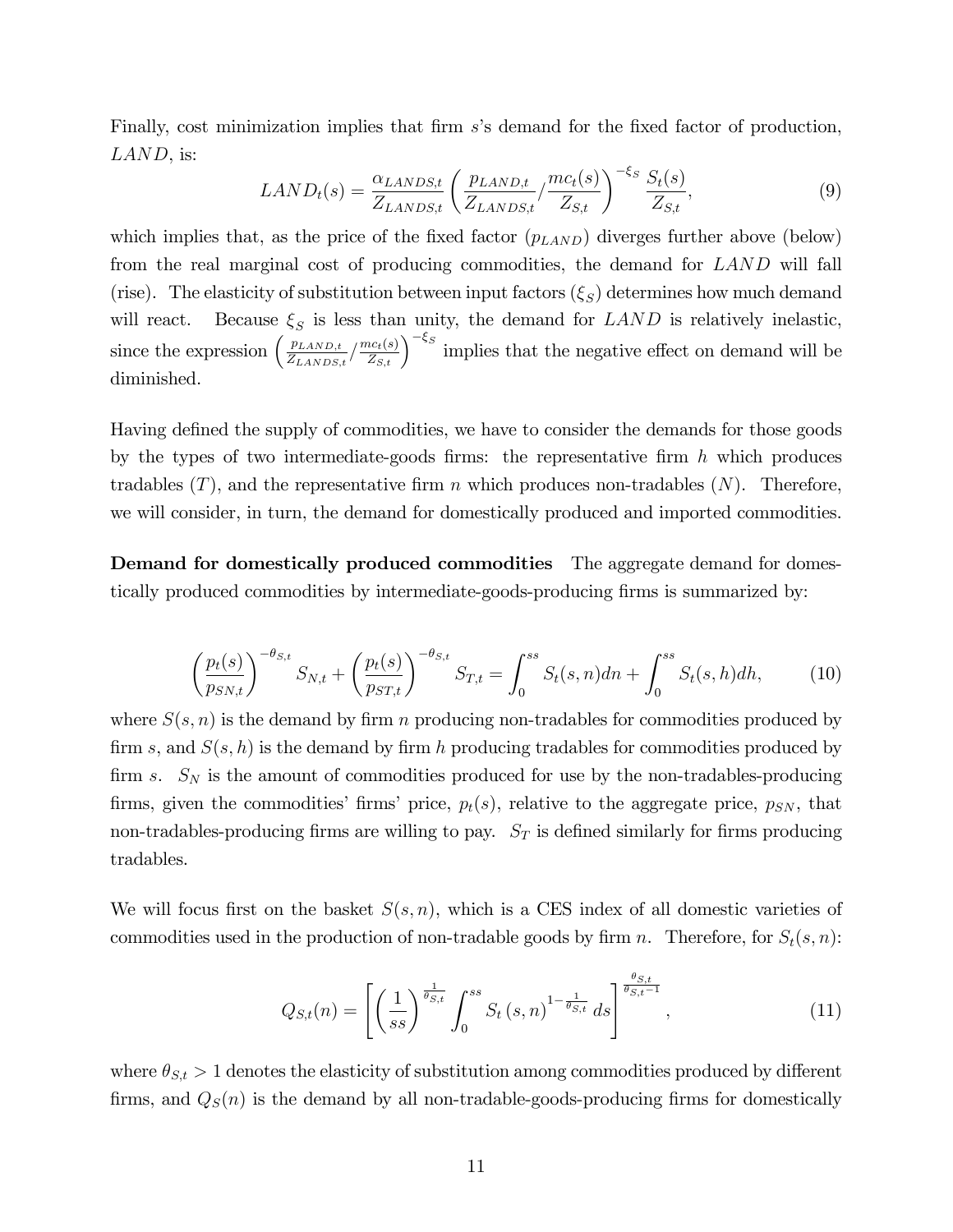produced commodities.

Any firm *n* takes as given the price of commodities,  $p(s)$ , produced domestically  $(Q)$ , giving the price of domestically produced commodities,  $p_Q(s)$ . Cost minimization implies:

$$
S_t(s, n) = \frac{1}{ss} \left( \frac{p_{Q,t}(s)}{p_{SN,t}} \right)^{-\theta_{S,t}} S_t(s), \tag{12}
$$

where  $p_{SN}$  is the price of one unit of the commodities basket designated for the production of non-tradable goods. As the price  $p_Q(s)$  for firm s becomes larger (smaller) than the aggregate price of commodities used in non-tradable-goods production  $(p_{SN})$ , demand for commodities from firm s by firm n  $(S(s, n))$  will fall (increase), usually by an amount larger than the price difference, since the elasticity of substitution between the varieties of commodities produced by Örms is greater than unity. The demand by all Örms producing tradable goods for domestically produced commodities  $(Q<sub>S</sub>(t))$  is similarly characterized.

Demand for imported commodities The demand for imported commodities occurs at two different levels. First, the importing region,  $H$ , demands commodities from the other regions,  $R$ . Second, different sectors within the importing region have demands that must be met. The representative firm in the commodities sector is  $s^H \in [0, s s^H]$ . Its imports,  $M_S^H(s^H)$ , are a CES function of baskets of goods imported from the other regions, or:

$$
M_{S,t}^H(s^H)^{1-\frac{1}{\rho_A^H}} = \sum_{R \neq H} \left( b_{S,t}^{H,R} \right)^{\frac{1}{\rho_S^H}} \left( M_{S,t}^{H,R}(s^H) (1 - \Gamma_{MS,t}^{H,R}(s^H) \right)^{1-\frac{1}{\rho_S^H}}, \tag{13}
$$

where:

$$
0 \leq b_{S,t}^{H,R} \leq 1, \quad \sum_{R \neq H} b_{S,t}^{H,R} = 1. \tag{14}
$$

In (13),  $\rho_S^H$  is the elasticity of import substitution across regions: the higher the  $\rho_S^H$ , the easier it is for firm  $s<sup>H</sup>$  to substitute imports of commodities from one region with imports from another. The parameter  $b_S^{H,R}$  $\mathbf{g}^{H,K}$  is the per cent amount of the commodities imported by region H from region R, subject to the elasticity of import substitution,  $\rho_S^H$ .  $M_S^{H,R}$  $S^{H,R}(s^H)$ denotes imports of commodities by region  $H$ 's firm s from region  $R$ <sup>10</sup>

Denoting  $p_{MS}^{H,R}$  the price in region H of a basket of commodities imported from region R, cost

<sup>&</sup>lt;sup>10</sup>The parameter  $b_S^{H,R}$  can be time-varying; it is represented in the model by the stochastic process shown in equation (1).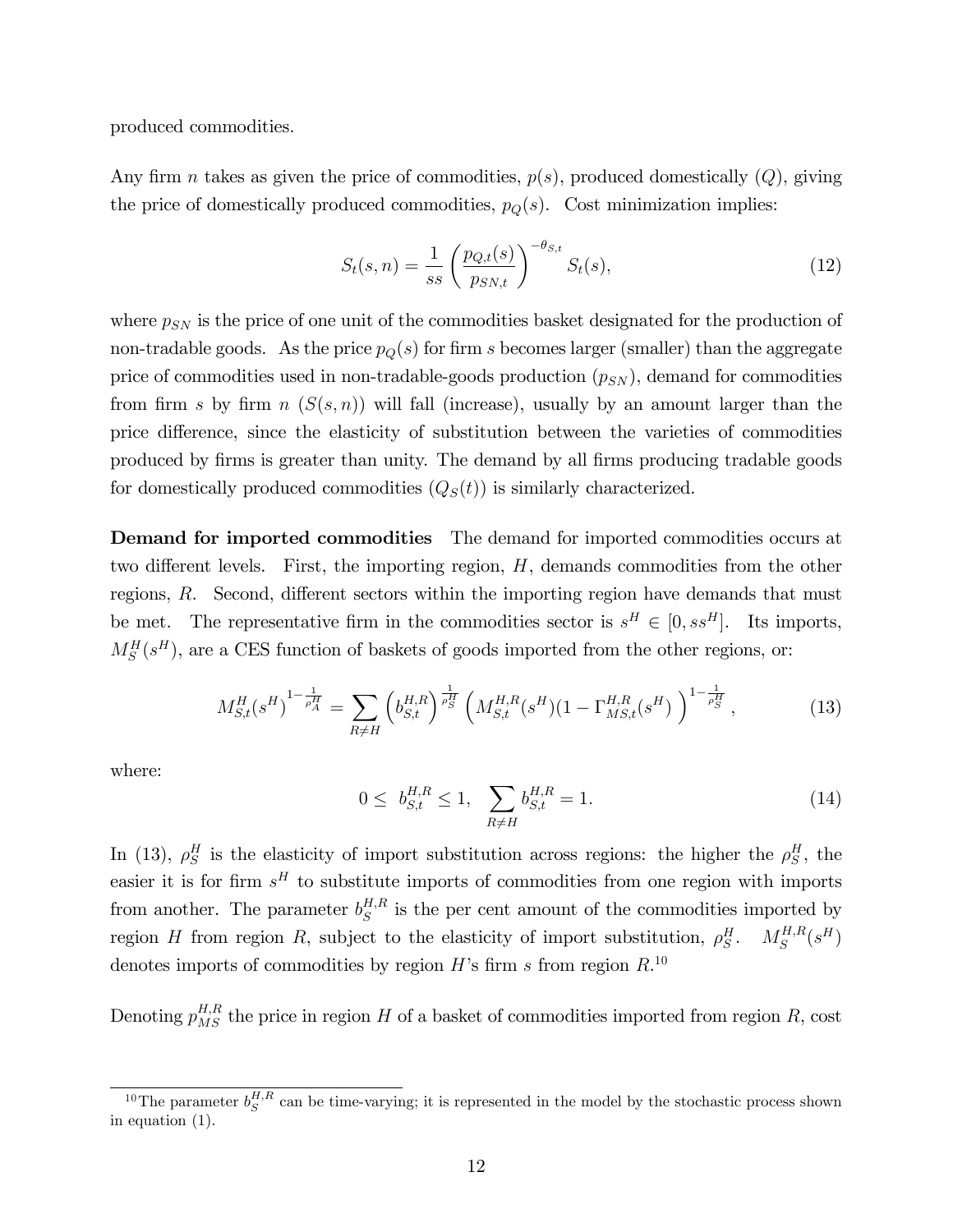minimization implies that:

$$
M_{S,t}^{H,R}(s^H) = b_{S,t}^{H,R} \left( \frac{p_{MS,t}^{H,R}}{p_{MS,t}^H(s^H)} \right)^{-\rho_S^H} M_{S,t}^H(s^H), \tag{15}
$$

so that, as  $p_{MS}^{H,R}$  rises above (falls below) the aggregate price of imported commodities,  $p_{MS}^H(s^H)$ , region H will import less (more) from region R, and this amount will shift readily, since the elasticity of import substitution,  $\rho_S^H$ , is set quite high (well above unity) for commodities.

The import price for commodities in region  $H$ ,  $p_{MS}^H$ , is defined as:

$$
p_{MS,t}^H(s^H) = \left[ \sum_{R \neq H} b_{S,t}^{H,R} \left( p_{MS,t}^{H,R} \right)^{1 - \rho_S^H} \right]^{\frac{1}{1 - \rho_S^H}}.
$$
 (16)

In principle, the cost-minimizing import price  $p_{MS}^H(s^H)$  is firm-specific, since it depends on the import share of firm  $s^H$ . To the extent that all firms  $s^H$  are symmetric within the commodities sector, there will be a unique import price,  $p_{MS}^H$ .

We know that, in aggregate, each region's representative firm demands  $M_{S,t}^H(s^H)$ ; it is distributed across the non-tradable and tradable sectors according to the following two demand equations:

$$
M_{S,t}(n) = (1 - \nu_{SN,t}) (p_{MS,t}/p_{SN,t})^{-\mu_{SN}} S_t(n) \times
$$
  

$$
(1 - \Gamma_{MS,t}(n) - M_{S,t}(n) \Gamma'_{MS,t}(n))/(1 - \Gamma_{MS,t}(n)),
$$
 (17)

$$
M_{S,t}(h) = (1 - \nu_{ST,t}) \left( p_{MS,t} / p_{ST,t} \right)^{-\mu_{ST}} S_t(h) \times
$$
  

$$
(1 - \Gamma_{MS,t}(h) - M_{S,t}(h) \Gamma'_{MS,t}(h)) / (1 - \Gamma_{MS,t}(h)),
$$
 (18)

where  $\nu_{SN}$  and  $\nu_{ST}$  represent the bias of the home region towards commodities produced domestically. We also assume that, in the short run, there is an additional lag required for firms to shift from domestically produced commodities to imported commodities (because of Öxed supply contracts, for example). This explains the presence of the real adjustment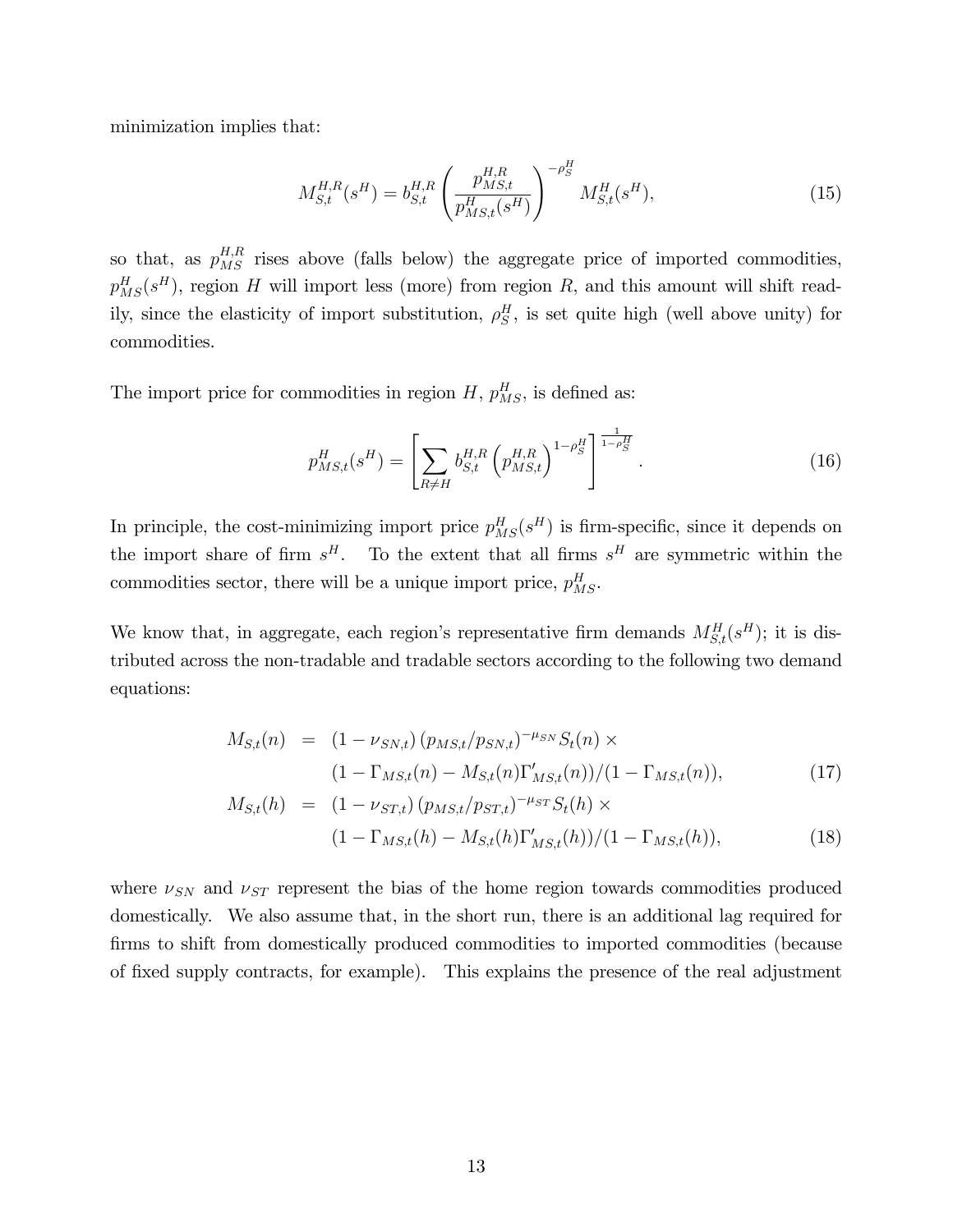costs,  $\Gamma_{MS}(n)$  and  $\Gamma_{MS}(h)$ :

$$
\Gamma_{MS,t}(n) \left[ \frac{M_{S,t}(n)}{N_t(n)} / \frac{M_{SN,t-1}}{N_{t-1}} \right] =
$$
\n
$$
\frac{\phi_{MSN}}{2} \frac{\left[ (M_{S,t}(n)/N_t(n)) / (M_{SN,t-1}/N_{t-1}) - 1 \right]^2}{\left( 1 + \left[ (M_{S,t}(n)/N_t(n)) / (M_{SN,t-1}/N_{t-1}) - 1 \right]^2 \right)},
$$
\n
$$
\Gamma_{MS,t}(h) \left[ \frac{M_{S,t}(h)}{T_t(h)} / \frac{M_{ST,t-1}}{T_{t-1}} \right] =
$$
\n
$$
\frac{\phi_{MST}}{2} \frac{\left[ (M_{S,t}(h)/T_t(h)) / (M_{ST,t-1}/T_{t-1}) - 1 \right]^2}{\left( 1 + \left[ (M_{S,t}(h)/T_t(h)) / (M_{ST,t-1}/T_{t-1}) - 1 \right]^2 \right)},
$$
\n(20)

such that  $\Gamma_{MS}^{H,R}[1] = 0$ ,  $\Gamma_{MS}^{H,R}[\infty] = \phi_{MS}^{H,R}/2$ , and  $\Gamma_{MS}^{H,R}[0] = \Gamma_{MS}^{H,R}[2] = \phi_{MS}^{H,R}/4$  for both firms h and n.

The price of imported commodities used in the production of non-tradables,  $p_{SN,t}$ , and the price of imported commodities used in the production of tradables,  $p_{ST,t}$ , are both CES aggregators of the price of domestically produced commodities,  $p_{QS}$ , and imported commodities,  $p_{MS}$ , differentiated by the real adjustment costs in the import sector, and the elasticity of substitution between domestically produced and imported commodities,  $\mu_{SN}$  and  $\mu_{ST}$ :

$$
p_{SN,t} = \left[ \nu_{SN,t} p_{QS,t}^{1-\mu_{SN}} + (1 - \nu_{SN,t}) p_{MS,t}^{-\mu_{SN}} \times \right. \\
\left. (1 - \Gamma_{MS,t}(n) - M_{S,t}(n) \Gamma'_{MS,t}(n) \right)^{\mu_{SN} - 1} \left]^{\frac{1}{1 - \mu_{SN}}},\n \tag{21}
$$

$$
p_{ST,t} = \left[ \nu_{ST,t} p_{QS,t}^{1-\mu_{ST}} + (1 - \nu_{ST,t}) p_{MS,t}^{-\mu_{ST}} \times \right. \\
\left. (1 - \Gamma_{MS,t}(h) - M_{S,t}(h) \Gamma'_{MS,t}(h) \right)^{\mu_{ST}-1} \right]_{1-\mu_{ST}}^{1}.
$$
\n(22)

Imported commodities can be expressed as a sum of commodities imported for use in the production of tradable and non-tradable goods, or as a sum of the imported commodities from the different regions, subject to real adjustment costs:

$$
p_{MS,t}^{H}(s)M_{S,t}^{H}(s) = p_{MSN,t}^{H}M_{SN,t}^{H} + p_{MST,t}^{H}M_{ST,t}^{H}
$$
  
= 
$$
\sum_{R \neq H} p_{MS,t}^{H,R}(s)M_{S,t}^{H,R}(s) * \Gamma_{MSagg,t}^{H},
$$
 (23)

where  $\Gamma_{MSagg}$  is the aggregated effects of  $\Gamma_{MS}(n)$  and  $\Gamma_{MS}(h)$  on both prices and volumes.

We can next equate the demand for commodities by firms producing non-tradable and tradable goods by aggregating across firms in the non-tradable and tradable sectors that use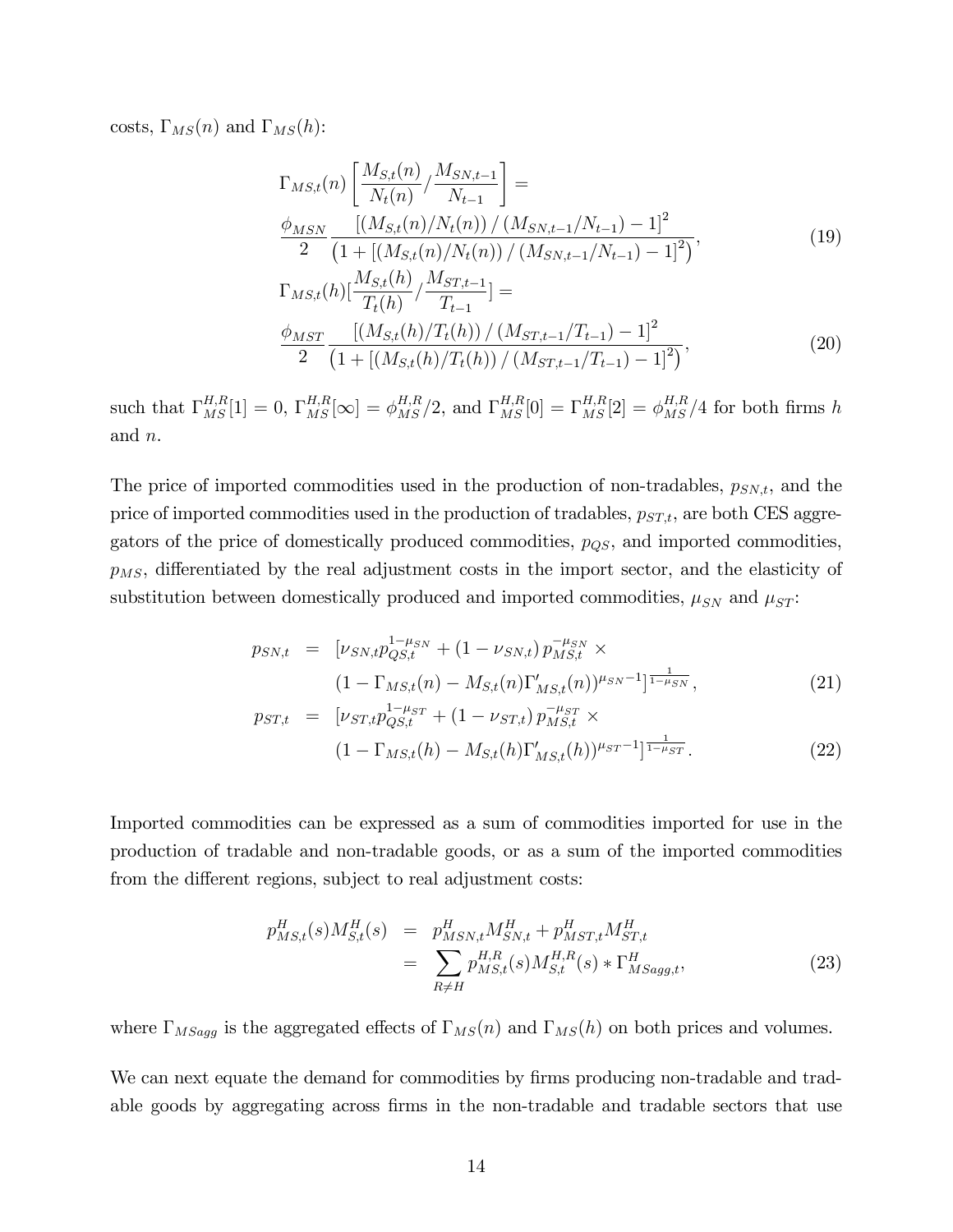commodities produced domestically or imported from abroad:

$$
\left(\frac{p_t(s)}{p_{SN,t}}\right)^{-\theta_{S,t}} S_{N,t} + \left(\frac{p_t(s)}{p_{ST,t}}\right)^{-\theta_{S,t}} S_{T,t} =
$$
\n
$$
\int_0^{ss} Q_{S,t}(s,n)dn + \int_0^{ss} Q_{S,t}(s,h)dh + \int_0^{ss} M_{S,t}(s,n)dn + \int_0^{ss} M_{S,t}(s,h)dh.
$$
\n(24)

The oil sector For the oil sector, the technology of production can be quantitatively different from the commodities sector, but its formal characterization is very similar, with self-explanatory changes in notation. For instance, a firm  $o \in [0, ss]$  that produces oil uses the production technology:

$$
O_t(o)^{1-\frac{1}{\xi_o}} = Z_{O,t}[\alpha_{OILO,t}^{\frac{1}{\xi_o}}(Z_{OILO,t}OIL_t(o))^{1-\frac{1}{\xi_o}} + (1 - \alpha_{KO,t} - \alpha_{OILO,t})^{\frac{1}{\xi_o}}(Z_{LO,t}L_t(o)(1 - \Gamma_{LO,t}))^{1-\frac{1}{\xi_o}} + \alpha_{KO,t}^{\frac{1}{\xi_o}}(Z_{KO,t}K_t(o)(1 - \Gamma_{KO,t}))^{1-\frac{1}{\xi_o}}],
$$
\n(25)

where, in this case, crude oil reserves,  $OIL(o)$ , is the fixed factor.<sup>11</sup> The demand for oil in the intermediate-goods Örms, both domestically produced and imported, is also analogous to the commodities sector. The only difference from the demand for commodities is that there is a third type of firm in the intermediate-goods sector, firm g, that produces gasoline,  $GAS$ , which has a demand for oil as well; as a result, the aggregate constraint in the oil sector (analogous to equation (24)) becomes:

$$
\left(\frac{p_t(o)}{p_{ON,t}}\right)^{-\theta_{O,t}} O_{N,t} + \left(\frac{p_t(o)}{p_{OT,t}}\right)^{-\theta_{O,t}} O_{T,t} + \left(\frac{p_t(o)}{p_{OGAS,t}}\right)^{-\theta_{O,t}} O_{GAS,t} =
$$
\n
$$
\int_0^{ss} Q_{O,t}(o, n) dn + \int_0^{ss} Q_{O,t}(o, h) dh + \int_0^{ss} Q_{O,t}(o, g) dg
$$
\n
$$
+ \int_0^{ss} M_{O,t}(o, n) dn + \int_0^{ss} M_{O,t}(o, h) dh + \int_0^{ss} M_{O,t}(o, g) dg. \tag{26}
$$

<sup>&</sup>lt;sup>11</sup>The real marginal cost for the oil sector is the cost dual of this equation, with one addition:  $\tau_{ROYAL}$  is the royalties paid on the holdings of crude oil reserves by the oil-producing firms to the government.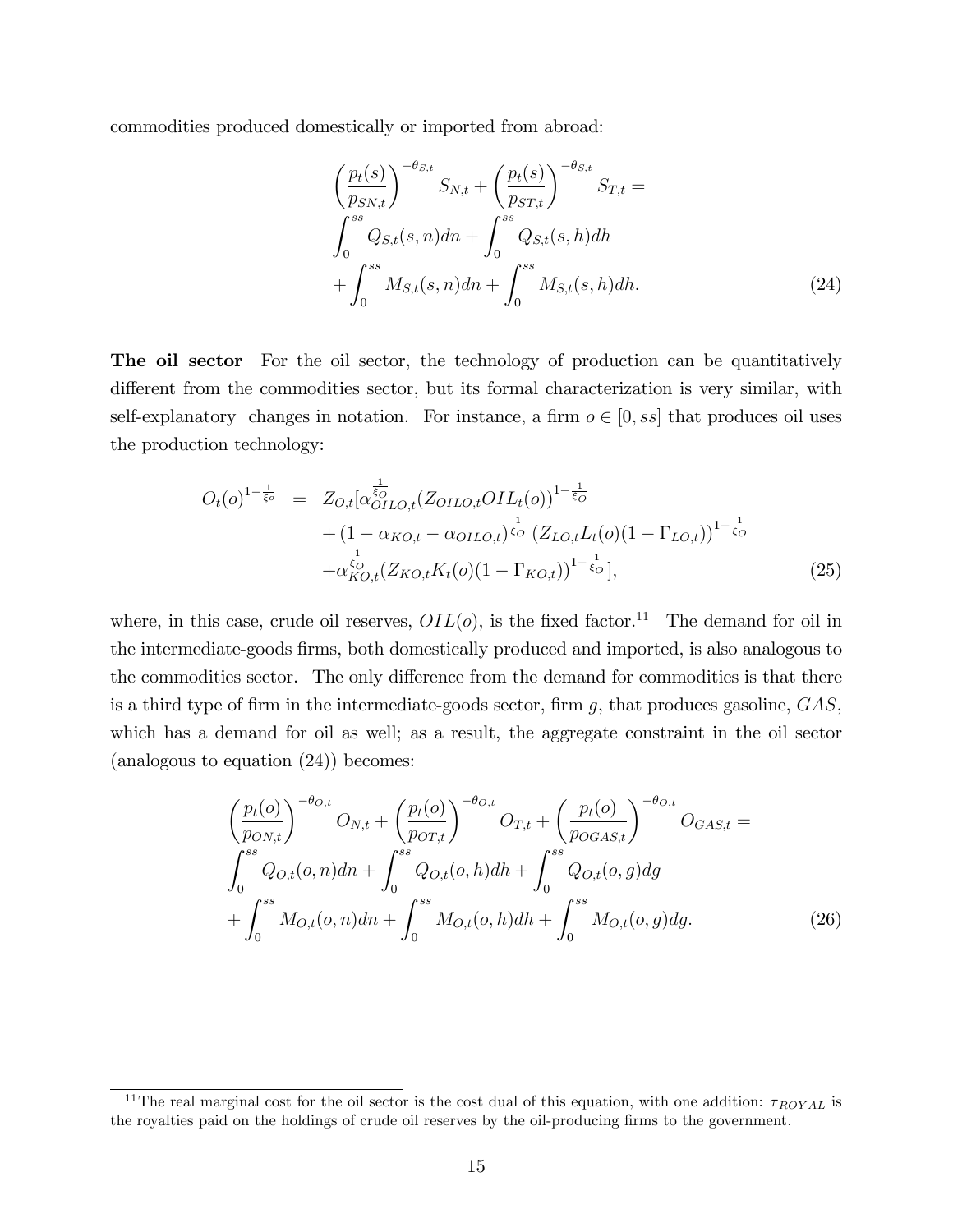#### 2.3.2 Intermediate goods

For intermediate goods, we consider the non-tradable good in detail, and treat the tradable and gasoline sectors as analogues. Intermediate inputs come in different varieties (brands) and are produced under conditions of monopolistic competition. In each region, there are three kinds of intermediate goods: non-tradables, tradables, and gasoline. Each kind is defined over a continuum of mass ss (the size of the region in the world according to its labour force). Each non-tradable good is produced by a domestic firm indexed by  $n \in [0, s_s]$ , each tradable good is produced by a firm  $h \in [0, ss]$ , and each gasoline good is produced by a firm  $g \in [0, ss]$ .

**Non-tradables sector** The non-tradable N is produced by firm n with the following CES technology:

$$
N_t(n) = Z_{N,t}[(1 - \alpha_{KN,t} - \alpha_{SN,t} - \alpha_{ON,t})^{\frac{1}{\xi_N}} (Z_{LN,t}\ell_t(n))^{1 - \frac{1}{\xi_N}} + \alpha_{KN,t}^{\frac{1}{\xi_N}} (Z_{KN,t}K_t(n))^{1 - \frac{1}{\xi_N}} + \alpha_{SN,t}^{\frac{1}{\xi_N}} (S_t(n)(1 - \Gamma_{SN,t}))^{1 - \frac{1}{\xi_N}} + \alpha_{ON,t}^{\frac{1}{\xi_N}} (O_t(n)(1 - \Gamma_{ON,t}))^{1 - \frac{1}{\xi_N} \frac{\xi_N}{\xi_N - 1}}.
$$
(27)

Firm  $n$  uses four variable factors in the production of its good, and there is no fixed factor present. It uses labour,  $\ell(n)$ , capital,  $K(n)$ , commodities,  $S(n)$ , and oil,  $O(n)$ , to produce  $N(n)$  units of its variety.  $0 < \xi_N < 1$  is the elasticity of substitution among factor inputs. As in the commodities and oil sectors,  $Z_N$  is a sector-wide productivity shock common to all firms n producing a non-tradable good, while  $Z_{LN}$  and  $Z_{KN}$  are productivity shocks that are specific to labour and capital, respectively, in the non-tradables sector. In the short run, the capacity of the non-tradable firms to adjust their demand for commodities and oil is very small; therefore, we assume that they are facing real adjustment costs,  $\Gamma$ . Using commodities as an example, the real adjustment costs take the form:

$$
\Gamma_{SN,t} \left[ \frac{S_t(n)}{N_t(n)} / \frac{S_{N,t-1}}{N_{t-1}} \right] = \frac{\phi_{SN}}{2} \left[ \left( S_t(n) / N_t(n) \right) / \left( S_{N,t-1} / N_{t-1} \right) - 1 \right]^2. \tag{28}
$$

Therefore, in the short run, the elasticity of substitution among factor inputs is lower than in the long run. The size of the parameter  $\phi_{SN}$  determines by how much, and for how long, the effective elasticity of substitution of the use of commodities as a factor input with other factors will be lower than its long-run value of  $\varepsilon_N$ . The real marginal cost in non-tradables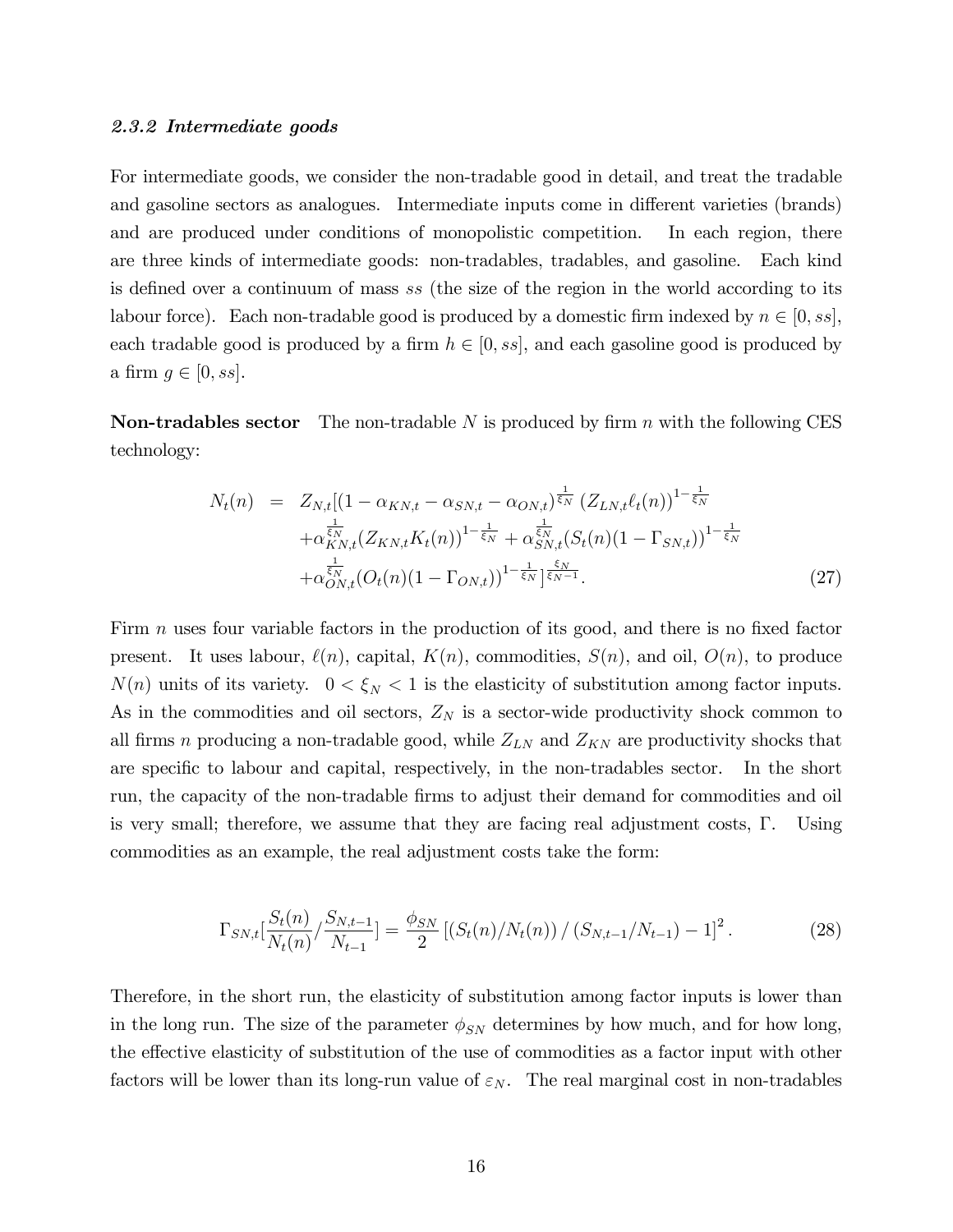production is:

$$
mc_t(n) = \frac{1}{Z_{N,t}} [(1 - \alpha_{KN,t} - \alpha_{SN,t} - \alpha_{ON,t}) (\frac{w_t}{Z_{LN,t}})^{1-\xi_N} + \alpha_{KN,t} (\frac{r_t}{Z_{KN,t}})^{1-\xi_N} + \alpha_{SN,t} (p_{SN,t}^{1-\xi_N} (1 - \Gamma_{S,t}(n) - S_t(n) \Gamma_{S,t}'(n))^{\xi_N - 1})^{1-\xi_N} + \alpha_{ON,t} ((1 + \tau_{OIL,t}) p_{ON,t})^{1-\xi_N} (1 - \Gamma_{O,t}(n) - O_t(n) \Gamma_{O,t}'(n))^{\xi_N - 1})]^{\frac{1}{1-\xi_N}}, (29)
$$

and the capital-labour ratio is:

$$
\frac{K_t(n)}{\ell_t(n)} = \frac{Z_{KN,t}}{Z_{LN,t}} \frac{\alpha_{KN,t}}{1 - \alpha_{KN,t} - \alpha_{SN,t} - \alpha_{ON,t}} \left(\frac{Z_{LN,t}}{Z_{KN,t}} \frac{r_t}{w_t}\right)^{-\xi_N},
$$
(30)

where the real marginal cost equation is simply the cost dual of equation (27).

As in the commodities sector, each firm  $n$  uses a CES combination of labour inputs:

$$
\ell_t(n) = \left[ \left( \frac{1}{ss} \right)^{\frac{1}{\psi_{L,t}}} \int_0^s \ell(n,j)^{1 - \frac{1}{\psi_{L,t}}} dj \right]^{\frac{\psi_{L,t}}{\psi_{L,t}-1}}, \tag{31}
$$

where  $\ell(n, j)$  is the demand for labour input of type j by the producer of good n. Cost minimization implies that  $\ell(n, j)$  is a function of the relative wage:

$$
\ell_t(n,j) = \left(\frac{1}{ss}\right) \left(\frac{w_t(j)}{w_t}\right)^{-\psi_{L,t}} \ell_t(n),\tag{32}
$$

where  $w(j)$  is the wage as defined in equation (8).

Tradables sector Production of tradable goods follows the same line of reasoning as that of non-tradables.  $T(h)$  is the supply of each intermediate tradable, h, produced by firm x in the following manner from labour,  $\ell(h)$ , capital,  $K(h)$ , commodities,  $S(h)$ , and oil,  $O(h)$ :

$$
T_t(h) = Z_{T,t}[(1 - \alpha_{KT,t} - \alpha_{ST,t} - \alpha_{OT,t})^{\frac{1}{\xi_T}} (Z_{LT,t}\ell_t(h))^{1 - \frac{1}{\xi_T}} + \alpha_{KT,t}^{\frac{1}{\xi_T}} (Z_{KT,t}K_t(h))^{1 - \frac{1}{\xi_T}} + \alpha_{ST}^{\frac{1}{\xi_T}} (S_t(h)(1 - \Gamma_{ST,t}))^{1 - \frac{1}{\xi_T}} + \alpha_{OT,t}^{\frac{1}{\xi_T}} (O_t(h)(1 - \Gamma_{OT,t}))^{1 - \frac{1}{\xi_T}}]^{\frac{\xi_T}{\xi_T - 1}},
$$
(33)

where  $Z_T$ ,  $Z_{LT}$ , and  $Z_{KT}$  are productivity shocks that follow stochastic processes. The rest follows as above for the non-tradables sector.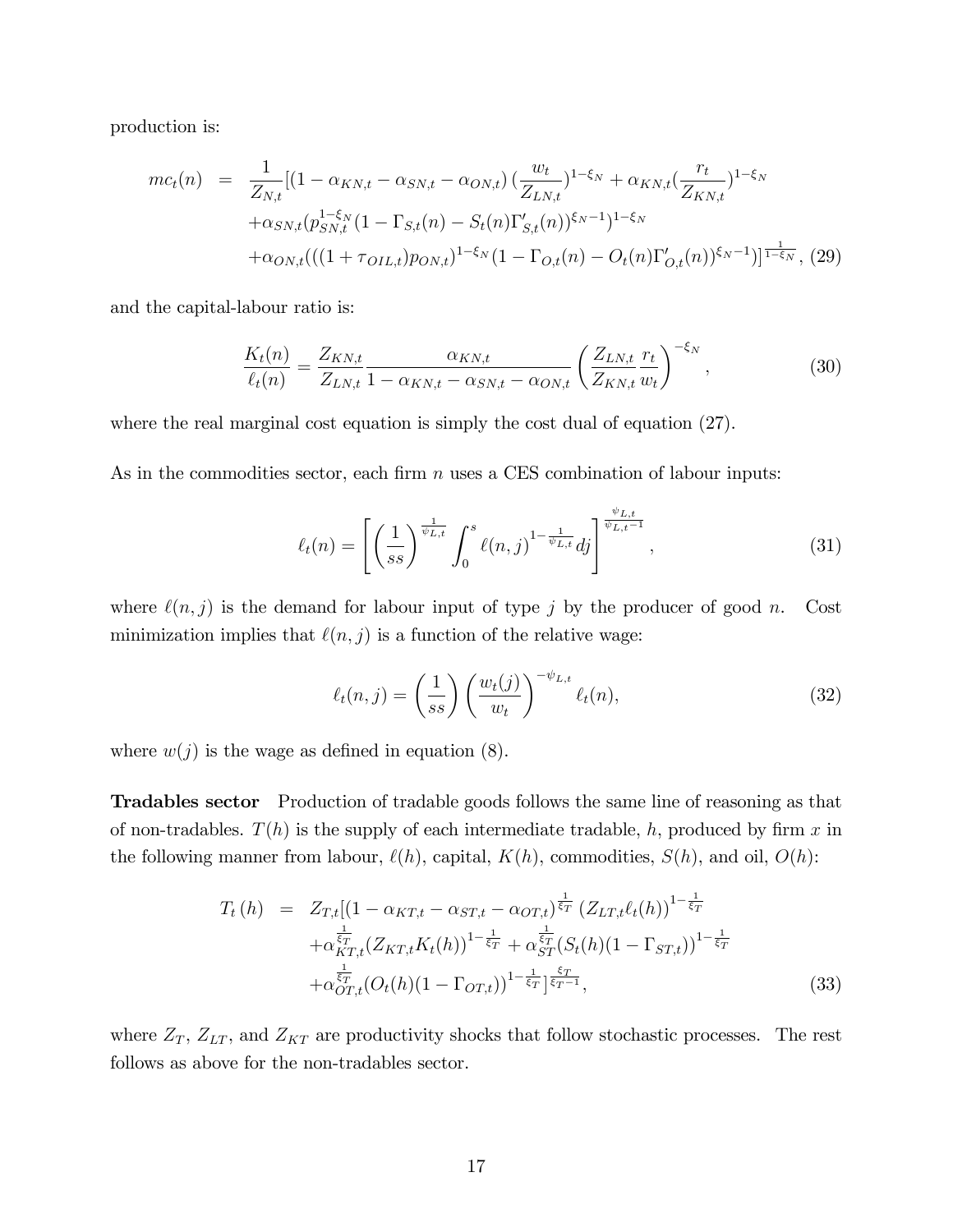Gasoline sector The supply (i.e., production) of gasoline is similar to that of non-tradables and tradables. However, there are two differences: there is no role for commodities, plus there are real adjustment costs of the form found in the oil and commodities sectors. Firm g supplies gasoline in the amount  $GAS(g)$ :

$$
GAS_t(g) = Z_{GAS,t}[(1 - \alpha_{KGAS,t} - \alpha_{OGAS,t})^{\frac{1}{\xi_{GAS}}} (Z_{LGAS,t}\ell_t(g)(1 - \Gamma_{LGAS,t}))^{1 - \frac{1}{\xi_{GAS}}}
$$

$$
+ \alpha_{KGAS,t}^{\frac{1}{\xi_{GAS}}}(Z_{KGAS,t}K_t(g)(1 - \Gamma_{KGAS,t}))^{1 - \frac{1}{\xi_{GAS}}}
$$

$$
+ \alpha_{OGAS,t}^{\frac{1}{\xi_{GAS}}}(O_t(g)(1 - \Gamma_{OGAS,t}))^{1 - \frac{1}{\xi_{GAS}}}]^{\frac{\xi_{GAS}}{\xi_{GAS} - 1}},
$$
(34)

where  $Z_{GAS}$ ,  $Z_{LGAS}$ , and  $Z_{KGAS}$  are productivity shocks following stochastic processes. Notice that real adjustment costs are present for all factor inputs  $(\Gamma_{LGAS}, \Gamma_{KGAS}, \Gamma_{KGAS})$  $\Gamma_{OGAS}$ , meaning that the short-run supply curve is much more inelastic than its long-run equivalent.

Now that we know the supply of intermediate goods, we have to consider the demands for those goods by the types of two final-goods firms, x and e, for consumption goods  $(A)$  and investment goods  $(E)$ , respectively, and, if necessary, by the government (in the case of nontradables). Therefore, we will consider, in turn, the demand for non-tradable goods, and then domestically produced goods and imported tradable goods. The demand for gasoline (which is a non-traded good in the BoC-GEM) will be covered in section 2.3.3.

Demand for non-tradable intermediate goods The aggregate demand for nontradable intermediate goods can be summarized by:

$$
p_{N,t}N_t = \int_0^{ss} N_{A,t}(n,x)dx + \int_0^{ss} N_{E,t}(n,e)de + G_{N,t}(n) = \left(\frac{p_t(n)}{p_{N,t}}\right)^{-\theta_{N,t}} (N_{A,t} + N_{E,t} + G_{N,t}),
$$
\n(35)

where  $N_{A,t}(n, x)$  is the demand from firms x for non-tradables for the consumption good,  $N_{E,t}(n, e)$  is the demand for non-tradables from firms e for the investment good, and  $G_{N,t}(n)$ is the demand for non-tradables by the government sector.

Focusing first on the basket  $N_A$ , this is a CES index of all domestic varieties of non-tradables. Denoting as  $N_A(n, x)$  the demand by firm x for an intermediate good produced by firm n,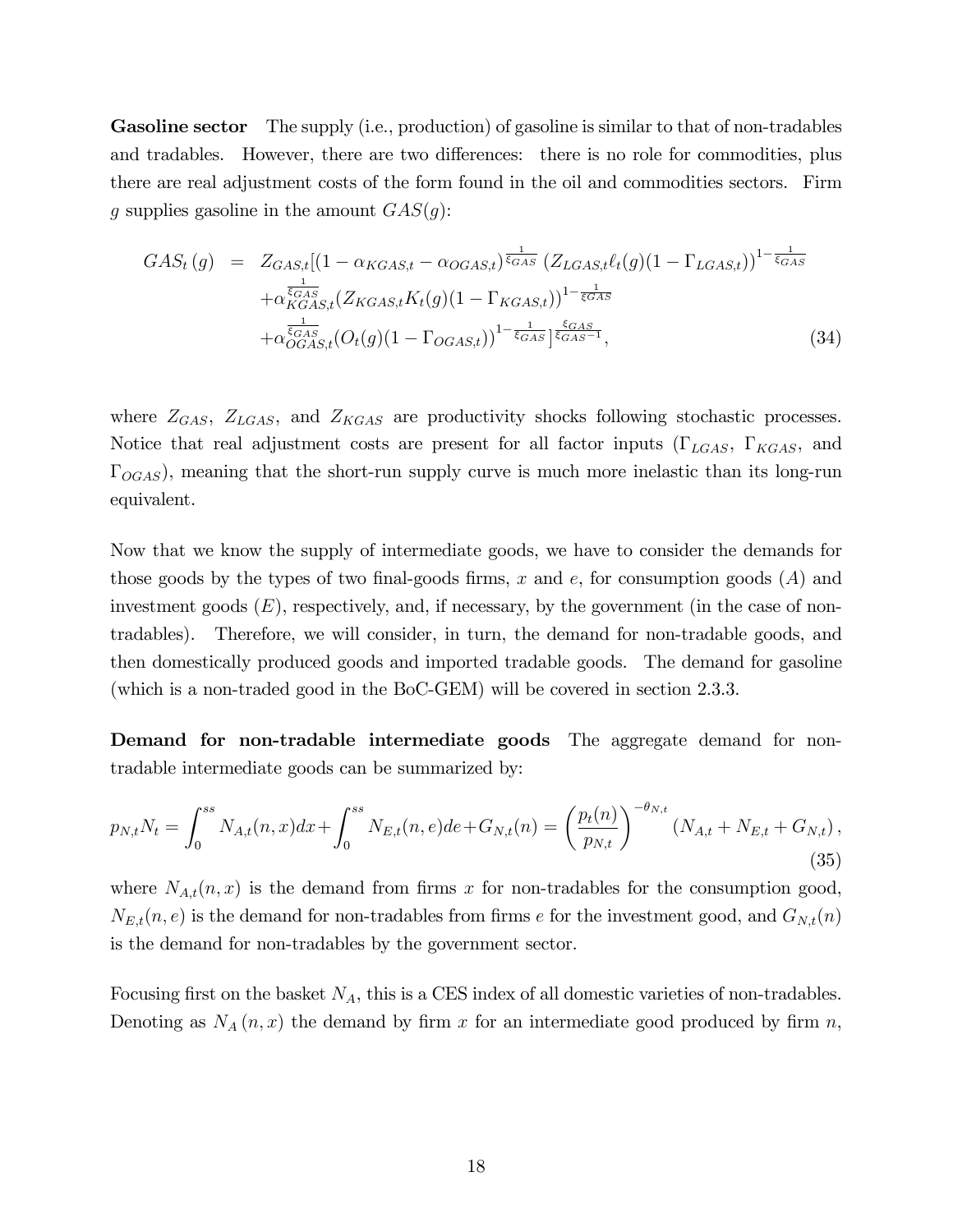the basket  $N_A(x)$  is:

$$
N_{A,t}(x) = \left[ \left( \frac{1}{ss} \right)^{\frac{1}{\theta_{N,t}}} \int_0^{ss} N_{A,t}(n,x)^{1-\frac{1}{\theta_{N,t}}} dn \right]^{\frac{\theta_{N,t}}{\theta_{N,t}-1}}, \tag{36}
$$

where  $\theta_{N,t} > 1$  denotes the elasticity of substitution among intermediate non-tradables.

Firm x takes as given the prices of the non-tradable goods,  $p(n)$ . Cost minimization implies:

$$
N_{A,t}(n,x) = \frac{1}{ss} \left(\frac{p_t(n)}{p_{N,t}}\right)^{-\theta_{N,t}} N_{A,t}(x), \tag{37}
$$

where  $p_N$  is the price of one unit of the non-tradable basket, or:

$$
p_{N,t} = \left[ \left( \frac{1}{ss} \right) \int_0^{ss} p_t(n)^{1-\theta_{N,t}} \, dn \right]^{\frac{1}{1-\theta_{N,t}}}.
$$
 (38)

The basket  $N_E$  is similarly characterized.

Demand for domestically produced tradable goods Following the same steps, we can derive the domestic demand schedules for the intermediate goods, h:

$$
\int_0^{ss} Q_{A,t}(h,x)dx + \int_0^{ss} Q_{E,t}(h,e)de = \left(\frac{p_t(h)}{p_{Q,t}}\right)^{-\theta_{T,t}} (Q_{A,t} + Q_{E,t}), \tag{39}
$$

where  $Q_{A,t}(h,x)$  is the demand from firms x for tradables for the consumption good and  $Q_{E,t}(h, e)$  is the demand for non-tradables from firms e for the investment good.

Demand for imported tradable goods The derivation of the foreign demand schedule for good h from the home country is analytically more complex but, as we show later in equation (47), it shares the same functional form as equations (35) and (39), and can be written as a function of the relative price of good h (with elasticity  $\theta_{T,t}$ ) and the total foreign demand for imports of goods from the home country.

We will focus first on import demand in the consumption-goods sector. Since we deal with goods produced in different regions, there are region indexes in the notation. The imports  $M_A^H$  by firm  $x^H$  for the home region H are a CES function of baskets of goods imported from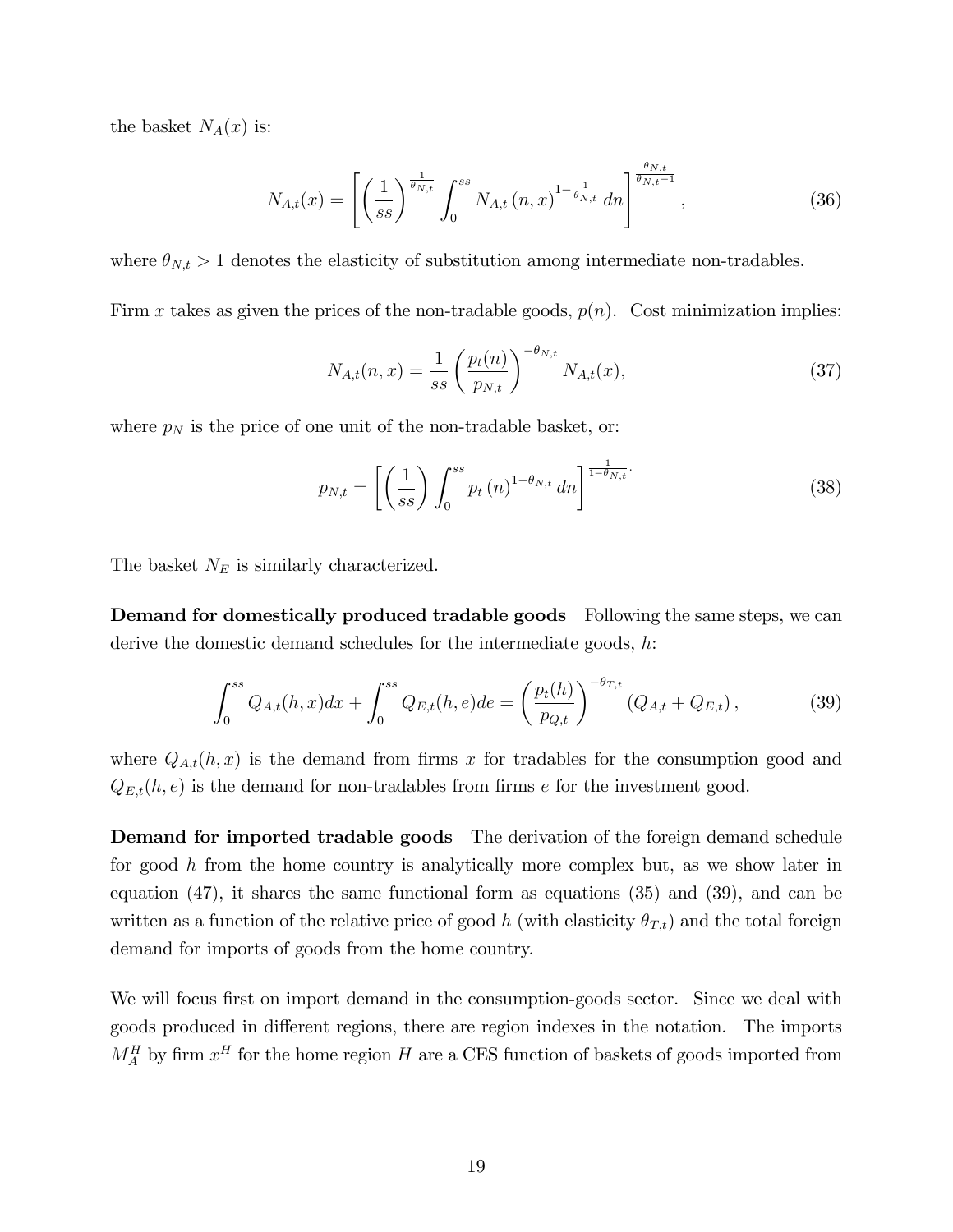the other regions, R, or:

$$
M_{A,t}^H(x^H)^{1-\frac{1}{\rho_A^H}} = \sum_{R \neq H} \left( b_{A,t}^{H,R} \right)^{\frac{1}{\rho_A^H}} \left( M_{A,t}^{H,R}(x^H)(1 - \Gamma_{MA,t}^{H,R}(x^H)) \right)^{1-\frac{1}{\rho_A^H}}, \tag{40}
$$

where:

$$
0 \leq b_{A,t}^{H,R} \leq 1, \quad \sum_{R \neq H} b_{A,t}^{H,R} = 1. \tag{41}
$$

In equation (40),  $\rho_A^H$  is the elasticity of import substitution across countries: the higher the  $\rho_A^H$ , the easier it is for firm  $x^H$  to substitute away from importing goods from one region to importing goods from another region. The parameter  $b_A^{H,R}$  helps to determine the percentage share of imports from a particular region, subject to the elasticity of substitution,  $\rho_A^H$ .<sup>12</sup>

The response of imports to changes in fundamentals and their price elasticities are typically observed to be smaller in the short run than in the long run. To model realistic dynamics of import volumes (such as delayed and sluggish adjustment to changes in relative prices), we assume that imports are subject to real adjustment costs,  $\Gamma_{MA}^{H,R}$ . These costs are specified as a function of the one-period change in import shares relative to the output of firm  $x^H$ , and can be different across exporters. They are zero in the steady state. Specifically, we adopt the parameterization:

$$
\Gamma_{MA,t}^{H,R} \left[ \frac{M_{A,t}^{H,R}(x^H)}{A_t^H(x)} / \frac{M_{A,t-1}^{H,R}}{A_{t-1}^H} \right] =
$$
\n
$$
\frac{\phi_{MA}^{H,R}}{2} \frac{\left[ \left( M_{A,t}^{H,R}(x^H) / A_t^H(x) \right) / \left( M_{A,t-1}^{H,R} / A_{t-1}^H \right) - 1 \right]^2}{\left( 1 + \left[ \left( M_{A,t}^{H,R}(x^H) / A_t^H(x) \right) / \left( M_{A,t-1}^{H,R} / A_{t-1}^H \right) - 1 \right]^2 \right)},
$$
\n(42)

such that  $\Gamma_{MA}^{H,R}[1] = 0$ ,  $\Gamma_{MA}^{H,R}[\infty] = \phi_{MA}^{H,R}/2$ , and  $\Gamma_{MA}^{H,R}[0] = \Gamma_{MA}^{H,R}[2] = \phi_{MA}^{H,R}/4$ .<sup>13</sup>

Denoting as  $p_M^{H,R}$  the price in region H of a basket of intermediate inputs imported from

<sup>&</sup>lt;sup>12</sup>The parameter  $b_A^{H,R}$  can be time-varying; it is represented in the model by the stochastic process found in equation (1).

 $13$ This parameterization of import adjustment costs allows the non-linear model to deal with potentially large shocks relative to the quadratic specification adopted originally in Laxton and Pesenti (2003).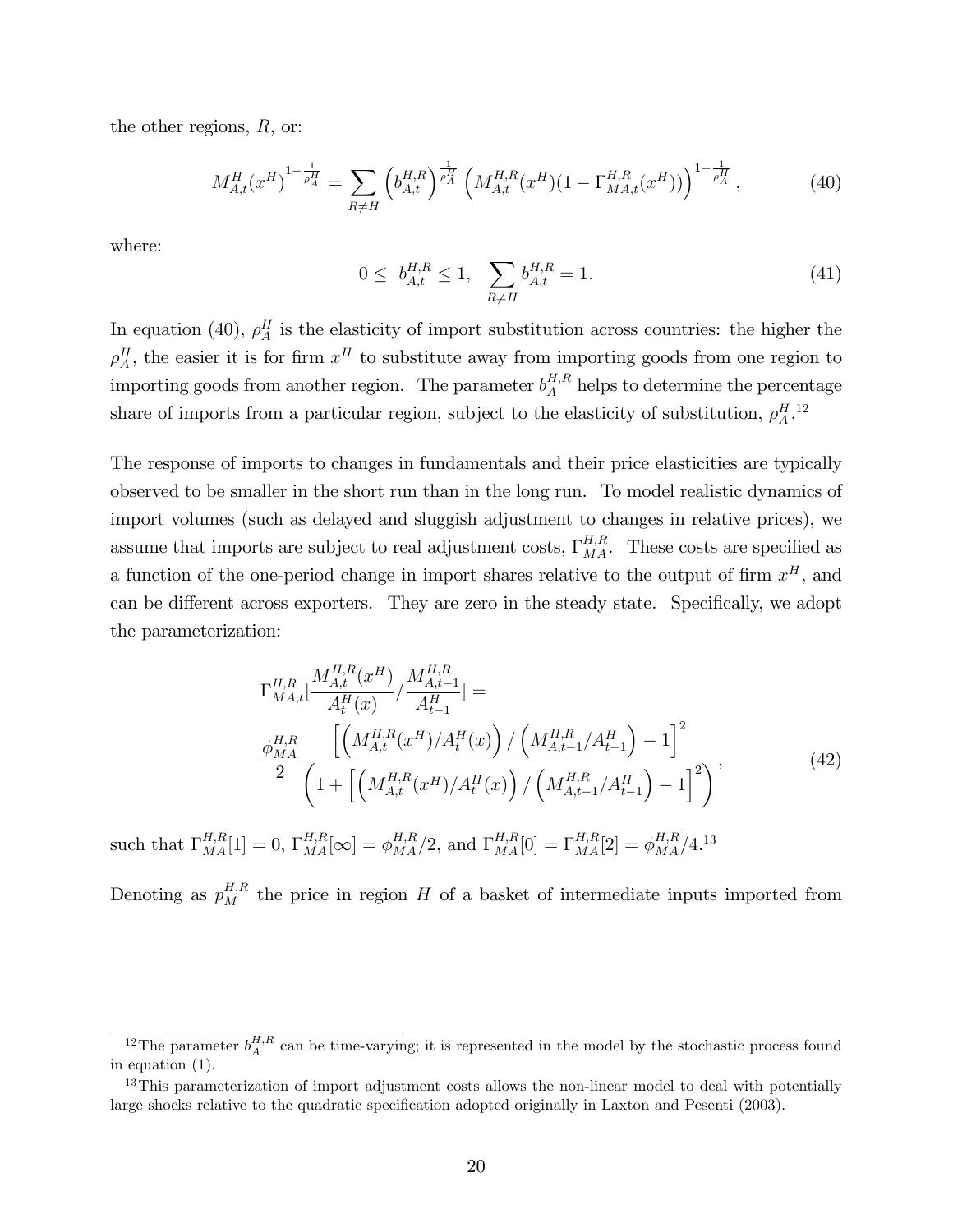region  $R$ , cost minimization implies:

$$
M_{A,t}^{H,R}(x^H) = b_{A,t}^{H,R} \left( \frac{p_{M,t}^{H,R}}{p_{MA,t}^H(x^H)} \right)^{-\rho_A^H} M_{A,t}^H(x^H) \frac{\left(1 - \Gamma_{MA,t}^{H,R}(x^H) - M_{A,t}^{H,R}(x^H) \Gamma_{MA,t}^{\prime H,R}(x^H) \right)^{\rho_A^H}}{\left(1 - \Gamma_{MA,t}^{H,R}(x^H)\right)},
$$
\n(43)

where  $\Gamma_{MA}^{'H,R}(x^H)$  is the first derivative of  $\Gamma_{MA}^{H,R}(x^H)$  with respect to  $M_A^{H,R}$  $A^{H,R}(x^H)$ . The import price in the consumption sector,  $p_{MA}^H$ , is defined as:

$$
p_{MA,t}^{H}(x^{H}) = \left[\sum_{r \neq H} b_{A,t}^{H,R} \left( \frac{p_{M,t}^{H,R}}{1 - \Gamma_{MA,t}^{H,R}(x^{H}) - M_{A,t}^{H,R}(x^{H}) \Gamma_{MA,t}^{\prime H,R}(x^{H})} \right)^{1 - \rho_{A}^{H}} \right]_{\text{-}1}^{\frac{1}{1 - \rho_{A}^{H}}}
$$
(44)

In principle, the cost-minimizing import price  $p_{MA}^H(x^H)$  is firm-specific, since it depends on the import share of firm  $x^H$ . To the extent that all firms  $x^H$  are symmetric within the consumption sector, however, there will be a unique import price,  $p_{MA}^H$ . This means that the aggregate level of nominal imports for the consumption good is the following function of imports from the differing regions, subject to the real adjustment costs of  $\Gamma_{MA}^{H,R}$ :

$$
p_{MA,t}^{H}(x^{H})M_{A,t}^{H}(x^{H}) = \sum_{R \neq H} p_{M,t}^{H,R} \frac{M_{A,t}^{H,R}(1 - \Gamma_{MA,t}^{H,R}(x^{H}))}{(1 - \Gamma_{MA,t}^{H,R}(x^{H}) - M_{A,t}^{H,R}(x^{H})\Gamma_{MA,t}'^{H,R}(x^{H}))}.
$$
(45)

 $M_A^{H,R}$  $A^{H,R}_A(x^H)$  is the basket of imported consumption goods in region H imported from region R. It is a CES index of all varieties of tradable intermediate goods destined for consumption produced by firms  $h^R$  operating in region R and exported to region H (similar to equation (36)). The imported good  $M_A^{H,R}$  $A^{H,R}_A(x^H)$  can also be defined as the sum of the demands by domestic consumption-good-producing firms  $x^H$  of an intermediate good produced by firms in region R producing the tradable good  $h^R$  (denoted as  $M_A^{H,R}$  $A^{H,R}\left( h^{R},x^{H}\right)$ ):

$$
M_{A,t}^{H,R}(x^H) = \left[ \left( \frac{1}{ss^R} \right)^{\frac{1}{\theta_{T,t}^R}} \int_0^{ss^R} M_{A,t}^{H,R} \left( h^R, x^H \right)^{1-\frac{1}{\theta_{T,t}^R}} dh^R \right]^{\frac{\theta_{T,t}^R}{\theta_{T,t}^R-1}}, \tag{46}
$$

where  $\theta_T^R > 1$  is the elasticity of substitution among intermediate tradables, the same elasticity entering equation  $(39)$  in region R.

The cost-minimizing firm  $x^H$  takes as given the prices of the imported goods  $p^H(h^R)$  and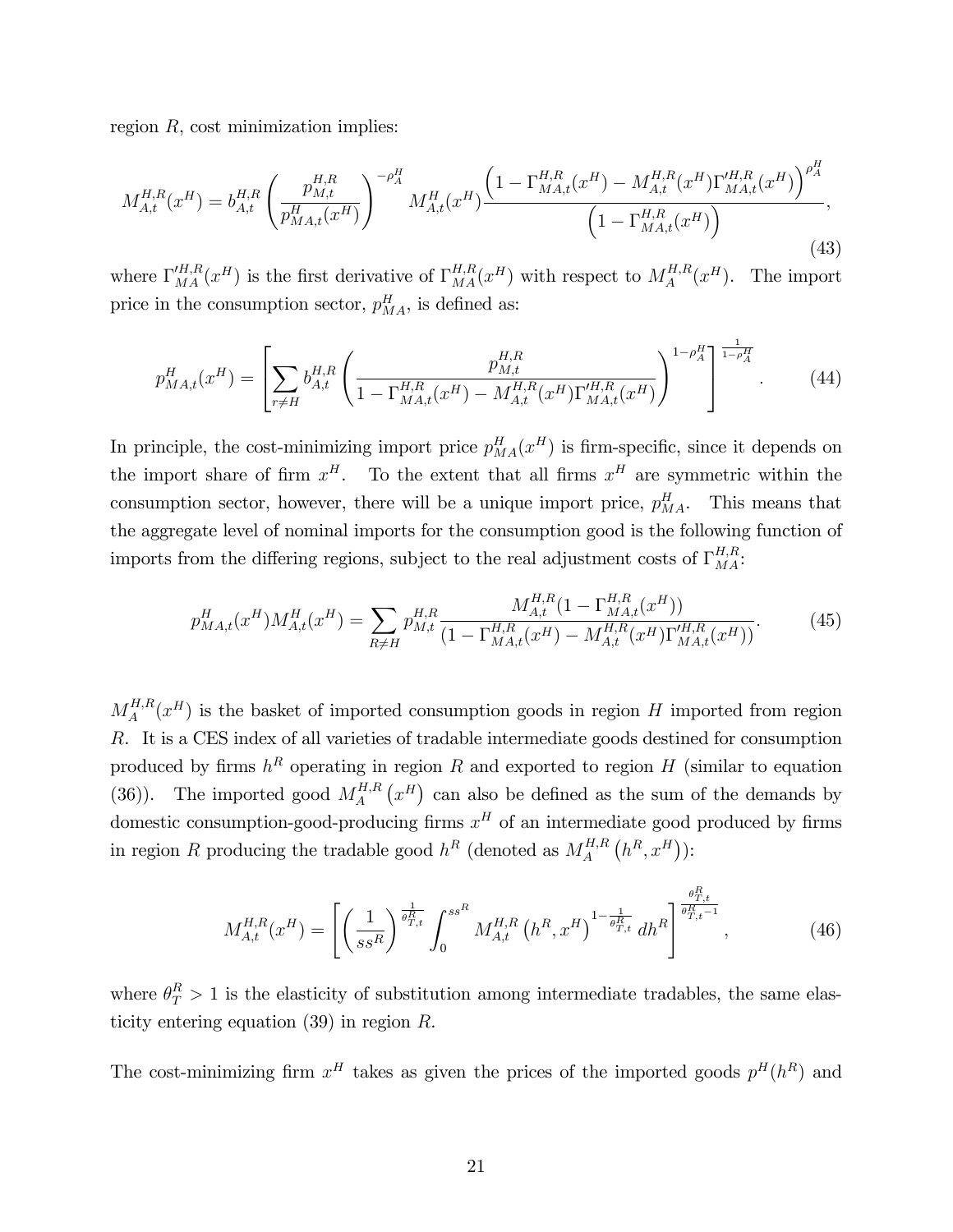determines its demand for good  $h^R$  according to:

$$
M_{A,t}^{H,R}(h^R, x^H) = \frac{1}{ss^R} \left( \frac{p_t^H(h^R)}{p_{M,t}^{H,R}} \right)^{-\theta_{T,t}^R} M_{A,t}^{H,R}(x^H), \tag{47}
$$

where  $M_{A,t}^{H,R}(x^H)$  has been defined in (43).  $p_M^{H,R}$  is:

$$
p_{M,t}^{H,R} = \left[ \left( \frac{1}{ss^R} \right) \int_0^{ss^R} (1 + \tau_{TRF}^{H,R}) p_t^H \left( h^R \right)^{1 - \theta_{T,t}^R} dh^R \right]^{1 - \theta_{T,t}^R}, \tag{48}
$$

where  $\tau_{TRF}$  is the tariff imposed by the fiscal agent in region H on the nominal value of imports (and hence their price  $p_t^H(h^R)$ ) from region R.

Import demand in the investment-goods sector is derived in the same manner as above. As a last step, we can derive region R's demand for region H's intermediate good,  $h^H$ ; that is, the analogue of (39). Aggregating across firms gives us the result that imports supplied to region R are equal to the demand for imports in region  $R$ :

$$
\int_{0}^{s s^{R}} M_{A,t}^{R,H}(h^{H}, x^{R}) dx^{R} + \int_{0}^{s s^{R}} M_{E,t}^{R,H}(h^{H}, e^{R}) de^{R}
$$

$$
= \frac{s s^{R}}{s s^{H}} \left(\frac{p_{t}^{R}(h^{H})}{p_{M,t}^{R,H}}\right)^{-\theta_{T,t}^{H}} (M_{A,t}^{R,H} + M_{E,t}^{R,H}). \tag{49}
$$

### 2.3.3 Final goods – consumption and investment

In each region, there is a continuum of symmetric firms producing the two non-traded final goods,  $A$  (the consumption good) and  $E$  (the investment good), under perfect competition. Consider first the consumption sector. Each firm producing the final consumption good is indexed by  $x \in [0, ss]$ . The output of firm x at time t is denoted  $A_t(x)$ . The consumption good is produced with the following double-nested CES technology:

$$
A_{t}(x)^{1-\frac{1}{\epsilon_{GAS}}} = \gamma_{GAS,t}^{\frac{1}{\epsilon_{GAS}}} GAS_{t}(x)^{1-\frac{1}{\epsilon_{GAS}}}
$$
  
+  $(1 - \gamma_{GAS,t})^{\frac{1}{\epsilon_{GAS}}} [(1 - \gamma_{A,t})^{\frac{1}{\epsilon_{A}}} N_{A,t}(x)^{1-\frac{1}{\epsilon_{A}}}$   
+  $\gamma_{A,t}^{\frac{1}{\epsilon_{A}}} [\nu_{A,t}^{\frac{1}{\mu_{A}}} Q_{A,t}(x)^{1-\frac{1}{\mu_{A}}} + (1 - \nu_{A,t})^{\frac{1}{\mu_{A}}} M_{A,t}(x)^{1-\frac{1}{\mu_{A}}} ]^{\frac{\mu_{A}}{\mu_{A}-1} (1-\frac{1}{\epsilon_{A}})}_{\frac{\epsilon_{A}}{\epsilon_{A}-1}} (1-\frac{1}{\epsilon_{GAS}}).$  (50)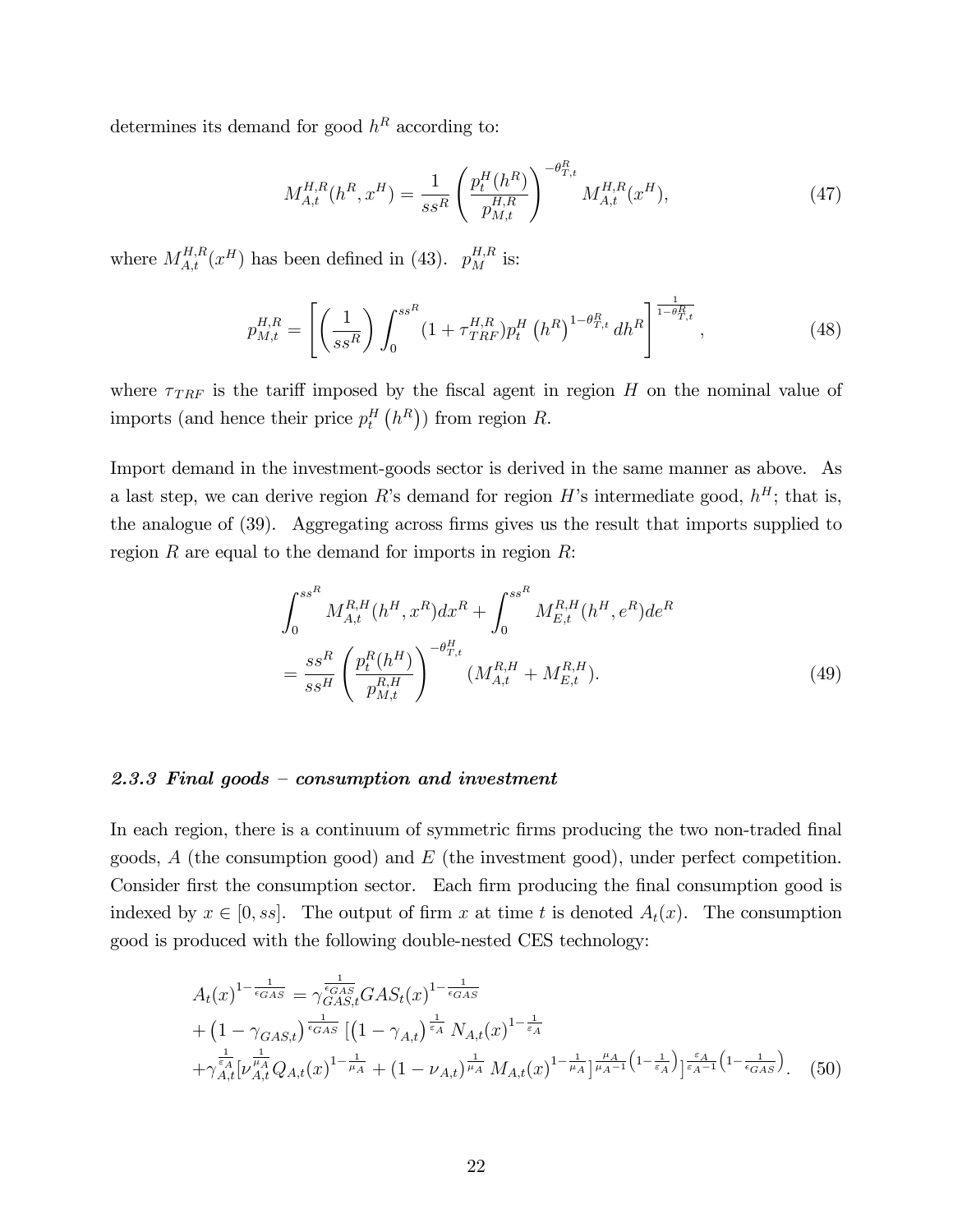Four intermediate inputs are used in the production of consumption good A: there is a combination of a basket  $(Q_A)$  of domestic tradable goods, and a basket  $(M_A)$  of imported goods to obtain a basket of tradable goods (notionally called  $T_A$ ), which is then combined with a basket  $(N_A)$  of non-tradable goods to obtain a basket of non-gasoline goods (notionally called  $F_A$ ), which is finally combined with a basket  $(GAS_A)$  of gasoline goods to produce the consumption good  $A$ . The double-nested CES technology generates more flexibility in the calibration by allowing different elasticities of substitution between the components of the consumption basket. The elasticity of substitution between tradables and non-tradables is  $\varepsilon_A > 0$ , the elasticity of substitution between domestic and imported tradables is  $\mu_A > 0$ , and the elasticity of substitution between gasoline and the composite good is  $\mu_{GAS} > 0$ . The biases towards the use of the four inputs in the production of the consumption good are:  $\gamma_{GAS}$  for gasoline  $(1 - \gamma_{GAS})(1 - \gamma_A)$  for the non-tradable good,  $(1 - \gamma_{GAS})\gamma_A \nu_A$  for the domestically produced tradable good, and  $(1 - \gamma_{GAS}) \gamma_A (1 - \nu_A)$  for the imported tradable good, with  $0 < \gamma_A, \gamma_{GAS}, \nu_A < 1$ .

Firm x takes as given the prices of the four inputs and minimizes its costs subject to the supply function  $(50)$ . Cost minimization implies that the demands of firm x for intermediate inputs are:

$$
GAS_t(x) = \gamma_{GAS,t}((1 + \tau_{GAS,t})p_{GAS,t})^{-\varepsilon_{GAS}}A_t(x), \qquad (51)
$$

$$
N_{A,t}(x) = \left(1 - \gamma_{GAS,t}\right) \left(1 - \gamma_{A,t}\right) p_{N,t}^{-\varepsilon_A} p_{FA,t}^{\varepsilon_A - \varepsilon_{GAS}} A_t(x),\tag{52}
$$

$$
Q_{A,t}(x) = (1 - \gamma_{GAS,t}) \gamma_{A,t} \nu_{A,t} p_{Q,t}^{-\mu_A} p_{TA,t}^{\mu_A - \varepsilon_A} p_{FA,t}^{\varepsilon_A - \varepsilon_{GAS}} A_t(x), \tag{53}
$$

$$
M_{A,t}(x) = (1 - \gamma_{GAS,t}) \gamma_{A,t} (1 - \nu_{A,t}) p_{MA,t}^{-\mu_A} p_{TA,t}^{\mu_A - \epsilon_A} p_{FA,t}^{\epsilon_A - \epsilon_{GAS}} A_t(x), \qquad (54)
$$

where  $\tau_{GAS}$  is the tax rate on gasoline;  $p_{GAS}$ ,  $p_N$ ,  $p_Q$ , and  $p_{MA}$  are the relative prices of the inputs;  $p_{TA}$  is the shadow relative price of the composite basket of domestic and foreign tradables:

$$
p_{TA,t} \equiv \left[ \nu_{A,t} p_{Q,t}^{1-\mu_A} + (1 - \nu_{A,t}) p_{MA,t}^{1-\mu_A} \right]^{\frac{1}{1-\mu_A}}, \tag{55}
$$

and  $p_{FA}$  is the shadow relative price of the composite basket of the non-gasoline final consumption good:

$$
p_{FA,t} \equiv \left[ \gamma_{A,t} p_{TA,t}^{1-\epsilon_A} + \left( 1 - \gamma_{A,t} \right) p_{N,t}^{1-\epsilon_A} \right]_{\frac{1}{1-\epsilon_A}}.
$$
 (56)

The price of the consumption good is normalized to one, since the CPI is the *numéraire* of the economy: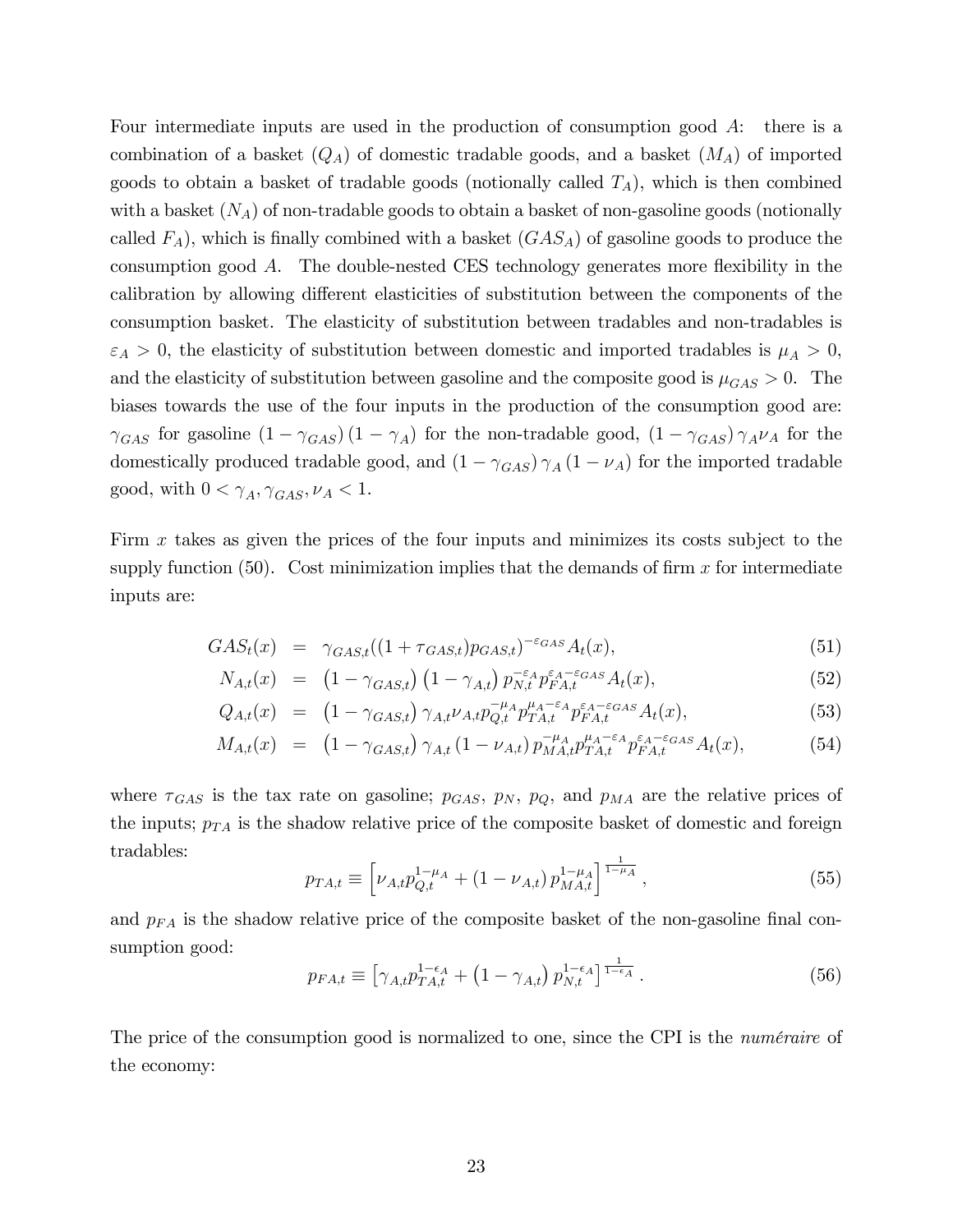$$
1 \equiv \left[ \gamma_{GAS,t} (1 + \tau_{GAS,t}) p_{GAS,t}^{1 - \mu_{GAS}} + (1 - \gamma_{GAS,t}) p_{FA,t}^{1 - \mu_{GAS}} \right]^{\frac{1}{1 - \mu_{GAS}}}.
$$
 (57)

CPI is the basis for the calculation of headline inflation. Core inflation excludes the direct effects of gasoline prices as well as tariffs. Therefore, core inflation is calculated from an analogue of equation (56) where its component price,  $p_{TAx}$  (instead of  $p_{TA}$ ), excludes the direct effects of tariffs on the price of imports:

$$
CPI_t^X \equiv \left[ \gamma_{A,t} p_{TAx,t}^{1-\epsilon_A} + \left( 1 - \gamma_{A,t} \right) p_{N,t}^{1-\epsilon_A} \right]_{\bar{1}-\epsilon_A}^{\bar{1}} . \tag{58}
$$

The formulation of the investment good is simpler, produced with only a single-nested CES technology:

$$
E_t(e)^{1-\frac{1}{\mu_E}} = \left[ \left( 1 - \gamma_{E,t} \right)^{\frac{1}{\varepsilon_E}} N_{E,t}(e)^{1-\frac{1}{\varepsilon_E}} + \gamma_{E,t}^{\frac{1}{\varepsilon_E}} (v_{E,t}^{\frac{1}{\mu_E}}(e)^{1-\frac{1}{\mu_E}} + (1 - \nu_{E,t})^{\frac{1}{\mu_E}} M_{E,t}(e)^{1-\frac{1}{\mu_E}} \right]_{\mu_E-1}^{\frac{\mu_E}{\mu_E-1}} (1 - \frac{1}{\varepsilon_E}) e^{-\frac{\varepsilon_E}{\varepsilon_E - 1}}.
$$
 (59)

Three intermediate inputs are used in the production of investment good  $E$ : a basket  $(N_E)$ of non-tradable goods is combined with the notional basket of tradable goods  $T_E$  (itself a combination of a basket  $(Q_E)$  of domestic tradable goods, and a basket  $(M_E)$  of imported investment goods). The elasticity of substitution between tradables and non-tradables is  $\varepsilon_E > 0$ , and the elasticity of substitution between domestic and imported tradables is  $\mu_E > 0$ . The biases towards the use of the three inputs in the production of the investment good are  $(1 - \gamma_E)$  for the non-tradable good,  $\gamma_E \nu_E$  for the domestically produced tradable good, and  $\gamma_E(1-\nu_E)$  for the imported tradable good, with  $0 < \gamma_E, \nu_E < 1$ .

Firm e takes as given the prices of the four inputs and minimizes its costs subject to the technological constraint  $(59)$ . Cost minimization implies that the demands of firm e for intermediate inputs are:

$$
N_{E,t}(e) = (1 - \gamma_{E,t}) \left(\frac{p_{N,t}}{p_{E,t}}\right)^{-\varepsilon_E} E_t(x), \tag{60}
$$

$$
Q_{E,t}(e) = \gamma_{E,t} \nu_{E,t} \left(\frac{p_{Q,t}}{p_{E,t}}\right)^{-\mu_E} \left(\frac{p_{TE,t}}{p_{E,t}}\right)^{\mu_E - \varepsilon_E} E_t(x), \tag{61}
$$

$$
M_{E,t}(e) = \gamma_{E,t} \left(1 - \nu_{E,t}\right) \left(\frac{p_{ME,t}}{p_{E,t}}\right)^{-\mu_E} \left(\frac{p_{TE,t}}{p_{E,t}}\right)^{\mu_E - \varepsilon_E} E_t(x),\tag{62}
$$

where  $p_N$ ,  $p_Q$ , and  $p_{ME}$  are the relative prices of the inputs,  $p_{TE}$  is the shadow relative price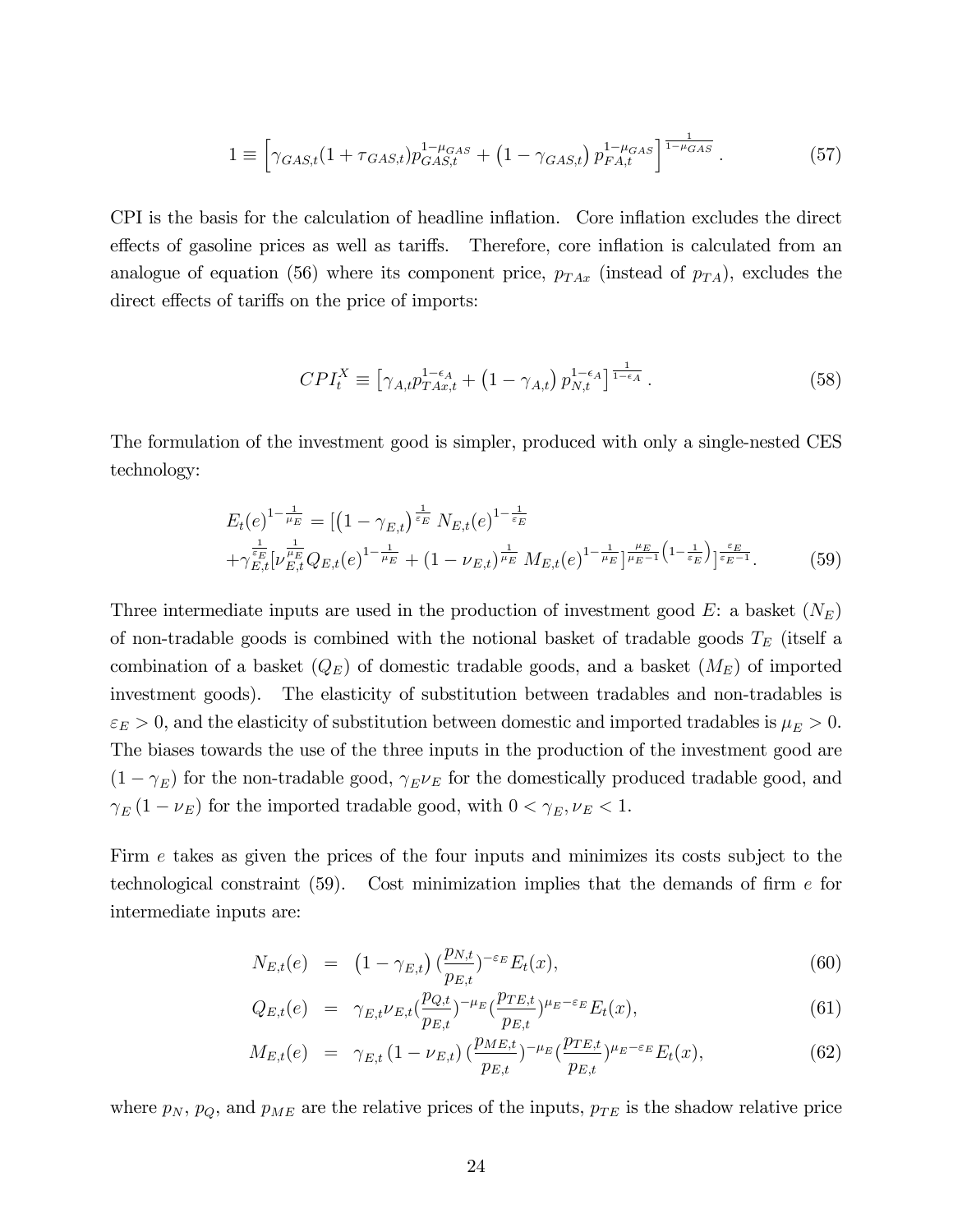of the composite basket of domestic and foreign tradables:

$$
p_{TE,t} \equiv \left[\nu_{E,t}p_{Q,t}^{1-\mu_E} + (1-\nu_{E,t})p_{ME,t}^{1-\mu_E}\right]^{\frac{1}{1-\mu_E}},\tag{63}
$$

and  $p_E$  is the relative price of investment goods. The supply of investment goods will be considered in section 2.5.2.

## 2.4 Price-setting by the firms

Having outlined the real side of the Öve production sectors for the Örms, we next consider the price-setting decisions they face. We examine, in turn, the raw materials sectors, the two non-traded sectors (non-tradables and gasoline), and the tradables sector.

### 2.4.1 The raw materials sectors

For the raw materials sectors, we examine the commodities sector. The arguments that follow, however, also apply exactly to the oil sector: firms in both oil and commodities sectors  $(o \text{ and } s)$  face significant real adjustment costs, but they have market power (and hence fix a price with a markup over real marginal cost). They are flexible in their price-setting at each period, since they face no nominal rigidities and prices can adjust instantaneously. We consider this an accurate reflection of the behaviour of raw materials prices in the data. The oil sector's pricing differs slightly in form from that of the commodities sector, since oil is also used in the production of gasoline, and not only for tradable and non-tradable goods.

In the commodities sector, each firm s takes into account the demand  $(24)$  for its product and sets its nominal price by maximizing the present discounted value of real profits:

$$
\max_{p_t^H(s)} \mathsf{E}_t \sum_{\tau=t}^{\infty} D_{t,\tau}^H \pi_{t,\tau}^H g_{t,\tau} \left[ p_{Q,\tau}^H(s) - mc_{\tau}^H(s) \right] \left( \frac{p_{\tau}^H(s)}{p_{QS,\tau}^H} \right)^{-\theta_{S,t}^H} (Q_{ST,\tau}^H + Q_{SN,\tau}^H + \Sigma_R M_{S,\tau}^{R,H}), \tag{64}
$$

where  $D_{t,\tau}$  (with  $D_{t,t} = 1$ ) is the appropriate discount rate, to be defined later in equation  $(91)$ . As real variables are detrended and prices are deflated by the CPI, equation  $(64)$ includes  $\pi_{t,\tau}$ , the CPI inflation rate between time t and time  $\tau$ , and  $g_{t,\tau}$ , the rate of growth of the global trend  $(TREND)$  between t and  $\tau$ .

As domestic firms s are symmetric and charge the same equilibrium price,  $p(s) = p_{QS}$ , the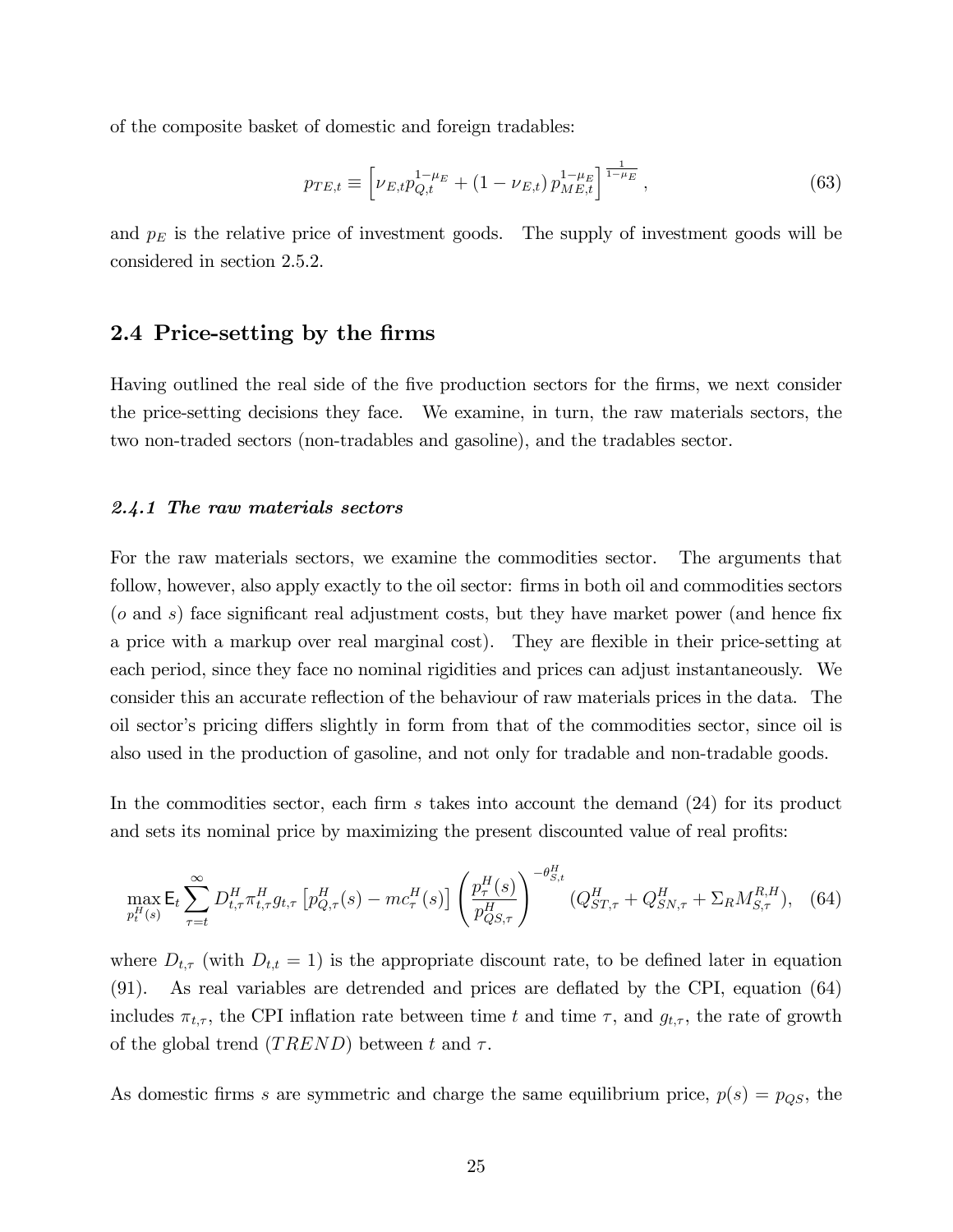first-order condition required for profit maximization can be written as:

$$
p_{Q,t}(s) = \frac{\theta_{S,t}}{\theta_{S,t} - 1} m c_t(s),
$$
\n(65)

where the gross markup is a negative function of the elasticity of input substitution,  $\theta_S$ . As the varieties of commodities produced by firms s are more alike (i.e.,  $\theta_S$  is a higher value, since this implies a higher elasticity of substitution amongst commodities), the lower is the potential markup that a firm can charge over its real marginal cost.

## 2.4.2 The non-tradables sector

Consider next profit maximization in the intermediate non-tradables sector. Each firm  $n$ takes into account the demand (35) for its product and sets its nominal price by maximizing the present discounted value of real profits. There are costs of nominal price adjustment measured in terms of total profits foregone. The nominal rigidity is denoted  $\Gamma_{PN,t}$   $[p_t(n), p_{t-1}(n)]$ .

The price-setting problem for the typical non-tradable-goods-producing firm  $n$  is:

$$
\max_{p_t(n)} \mathsf{E}_t \sum_{\tau=t}^{\infty} D_{t,\tau} \pi_{t,\tau} g_{t,\tau} \left[ p_\tau(n) - mc_\tau(n) \right] \left( \frac{p_\tau(n)}{p_{N,\tau}} \right)^{-\theta_{N,t}} \left( N_{A,\tau} + N_{E,\tau} + G_{N,\tau} \right) \left( 1 - \Gamma_{PN,\tau}(n) \right). \tag{66}
$$

Since firms n are symmetric and charge the same equilibrium price  $p(n) = p_N$ , the first-order condition can be written as:

$$
0 = (1 - \Gamma_{PN,t}(n)) [p_t(n) (1 - \theta_{N,t}) + \theta_{N,t} mc_t(n)] - [p_t(n) - mc_t(n)] \frac{\partial \Gamma_{PN,t}}{\partial p_t(n)} p_t(n)
$$
  
-  $E_t D_{t,t+1} \pi_{t,t+1} g_{t,t+1} [p_{t+1}(n) - mc_{t+1}(n)] \frac{N_{t+1}}{N_t} \frac{\partial \Gamma_{PN,t+1}}{\partial p_t(n)} p_t(n).$  (67)

Interpreting the previous equation, when prices are fully flexible  $(\Gamma_{PN} = 0)$ , the optimization problem collapses to the standard markup rule:

$$
p_t(n) = \frac{\theta_{N,t}}{\theta_{N,t} - 1} m c_t(n),
$$
\n(68)

where the gross markup is a negative function of the elasticity of input substitution. As the varieties of non-tradable goods produced by firms n are more alike (i.e.,  $\theta_n$  is a higher value, since this implies a higher elasticity of substitution among varieties of non-tradable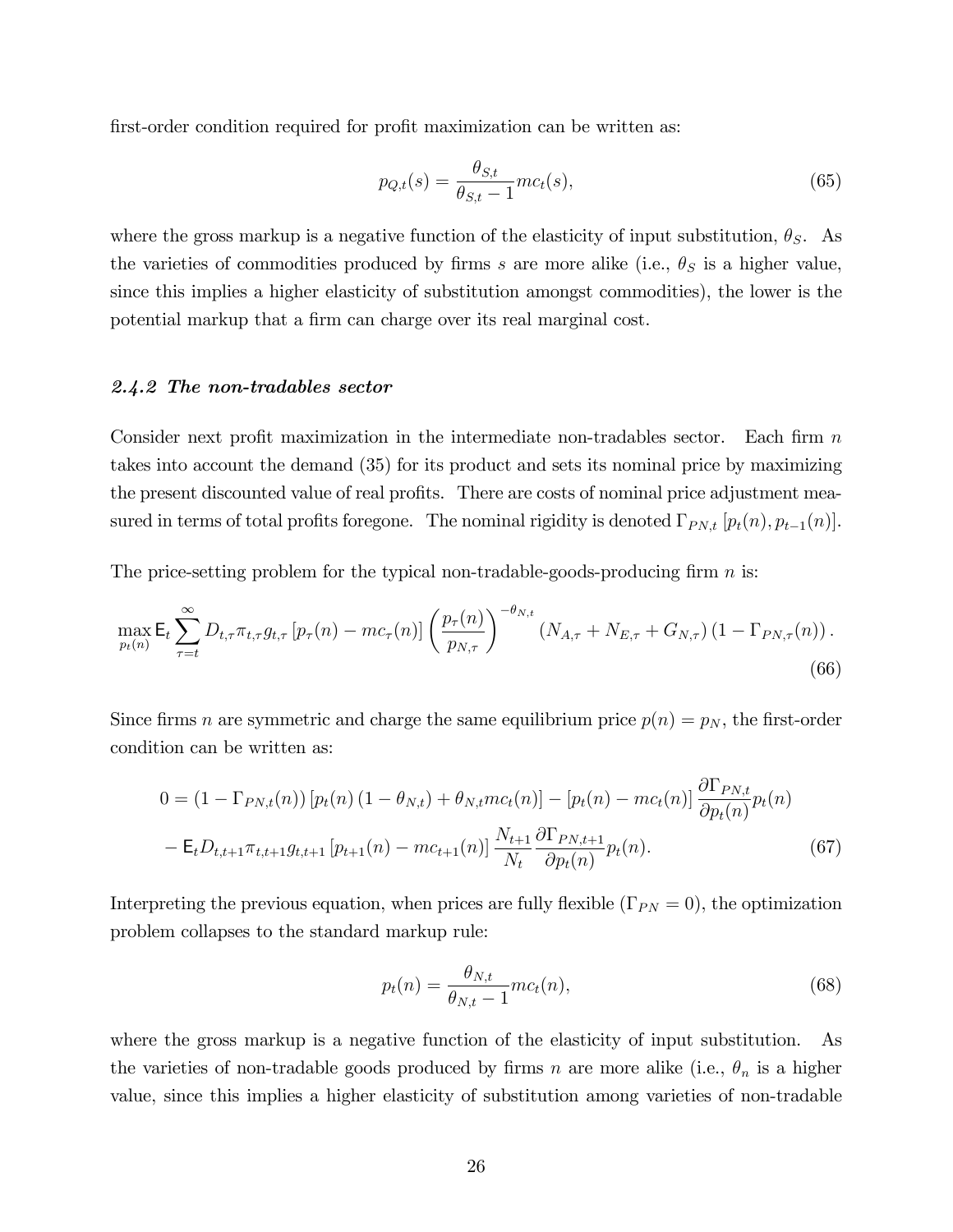goods), the lower is the potential markup that a firm can charge over its real marginal cost. Deviations from markup pricing occur if firms face costs for modifying their prices in the short term. The speed of adjustment in response to shocks depends on the trade-off between current and future expected costs, making the price-setting process forward looking, but preferably also with a lag; this is the basis of the linearized formulation of the hybrid New Keynesian Phillips Curve, where price ináation is generally a function of its lag, its expected one-period-ahead level, and contemporaneous real marginal cost (GalÌ and Gertler 1999). Such a Phillips curve is implied by all the relative prices in the BoC-GEM.

Three types of adjustment costs associated with price-setting are generally used in DSGE models. First, there is the form originally stated by Calvo (1983), where some random share of Örms are assumed to adjust their prices entirely each period. In this case, there is the concept of contract length for the prices, generally assumed to be four quarters. Second, and similarly based on contract length, is Taylor (1980), where some firms are assumed to adjust their prices fully each period. Taylor (1980) differs from Calvo (1983) in that all firms will adjust their prices at regular, but staggered, intervals.<sup>14</sup> The third type is based on Rotemberg (1982), where it is assumed that all Örms partially adjust their prices each period towards the steady-state price level. We choose the Rotemberg formulation, since it allows the model to reproduce realistic nominal dynamics in an analytically tractable form; furthermore, its main parameter,  $\phi_{PN1}$ , can be translated into contract lengths, as in the Calvo and Taylor pricing methodologies.

The original Rotemberg formulation was adopted in a model assuming zero steady-state inflation and therefore a constant price level; because the BoC-GEM contains a non-zero steady-state inflation rate (and hence a non-stationary price level), we assume that firms are attempting to stabilize the inflation rate at some combination of a constant inflation rate (i.e., the first difference of inflation) and the steady-state level of inflation (i.e., the actual versus targeted inflation gap). Achieving a constant inflation rate stabilizes price movements in the long run and allows a lag to enter the implied Phillips curve; however, using this method exclusively implies that prices follow a path with (excessively) long cycles before reaching the steady state. Trying to move the inflation rate directly to the steadystate level of inflation allows the entire nominal side of the model to converge smoothly without the excessive cycling implied by converging only to a stable inflation rate; but using this method exclusively would remove any backward-lookingness from the Phillips curve and impart what is generally agreed in the literature to be too high a degree of perfect foresight.

 $14$ Whereas in Calvo pricing, some firms could, theoretically, never adjust their prices (unless full indexation is assumed, which disallows price dispersion).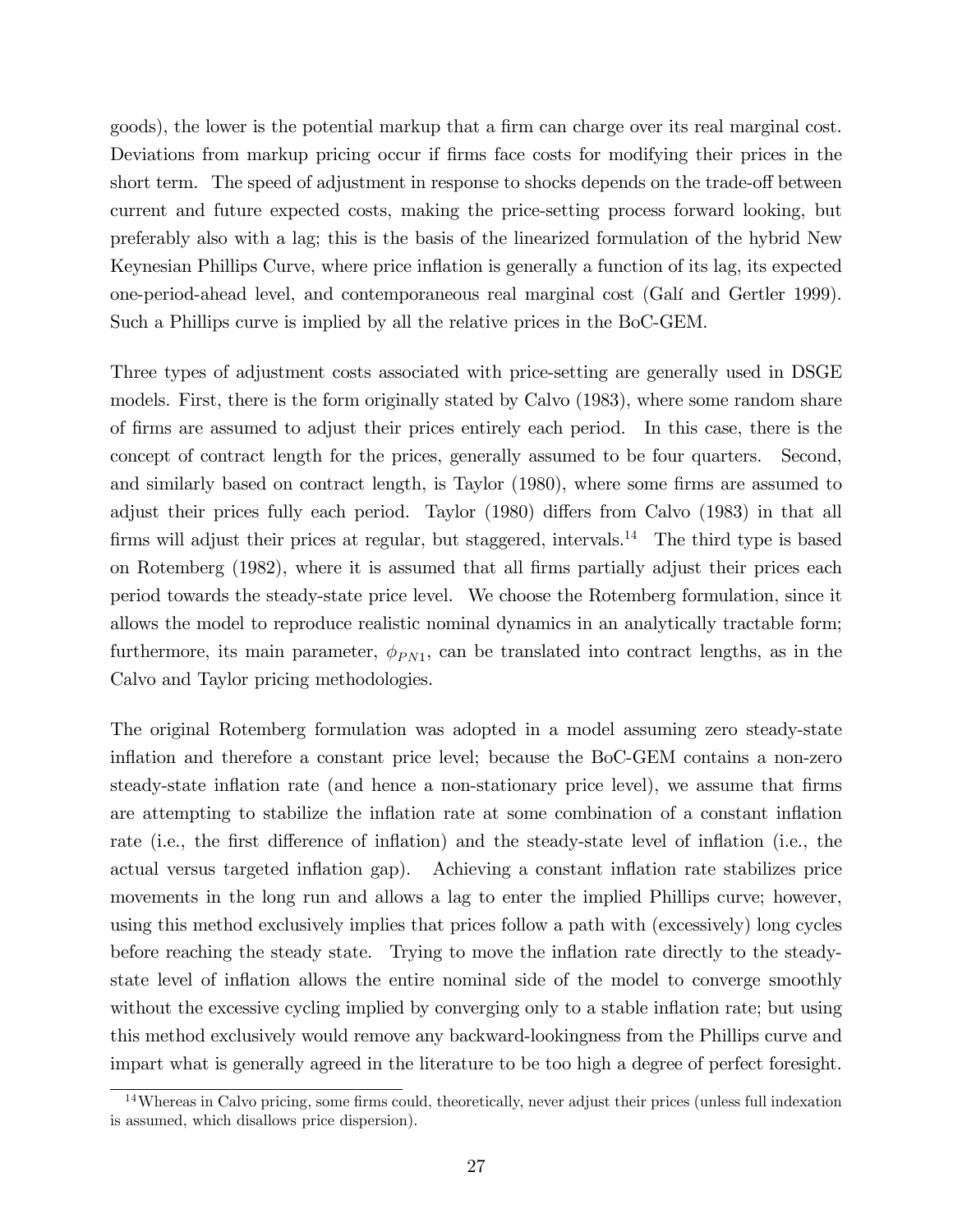The nominal rigidities are formulated as follows:

$$
\Gamma_{PN,t}(n) \equiv \frac{\phi_{PN1}}{2} \left( \pi_{t-1,t} \frac{p_t(n)/p_{t-1}(n)}{\pi_{N_t-2,t-1}^{\phi_{PN2}} \Pi_{t-4,t}^{0.25(1-\phi_{PN2})}} - 1 \right)^2, \tag{69}
$$

where the nominal rigidities are related to changes of the nominal price of non-tradable  $n$ relative to a target that is a weighted average of last period's non-tradable price inflation (weighted by  $\phi_{PN2}$ ) and the quarterly version of the year-over-year inflation target,  $\Pi_{t-4,t}$ (weighted by  $(1 - \phi_{PN2})$ ). This is the formulation for nominal rigidities used for all relative prices in the BoC-GEM.

### 2.4.3 The gasoline sector

Profit-maximizing behaviour in the gasoline sector, a non-traded good, is much like that in the non-tradables sector. However, there are no nominal rigidities in the price of gasoline (thereby resembling price-setting in the raw materials sectors).

The price-setting problem is then characterized as:

$$
\max_{p_t(g)} \mathsf{E}_t \sum_{\tau=t}^{\infty} D_{t,\tau} \pi_{t,\tau} g_{t,\tau} \left[ p_\tau(g) - mc_\tau(g) \right] \left( \frac{p_\tau(g)}{p_{GAS,\tau}} \right)^{-\theta_{GAS,t}} GAS_\tau.
$$
 (70)

Since domestic firms g are symmetric and charge the same equilibrium price,  $p(g) = p_{GAS}$ , the first-order condition required for profit maximization can be written as:

$$
p_t(g) = \frac{\theta_{GAS,t}}{\theta_{GAS,t} - 1} m c_t(g). \tag{71}
$$

### 2.4.4 The tradables sector and exchange rate pass-through

Consider next the price-setting problem in the tradables sector. To the extent that the five regional blocs represent segmented markets in the global economy, each firm  $h$  has to set five prices, one in the domestic market and the other four in the export markets. Exports are invoiced (and prices are set) in the currency of the destination market.<sup>15</sup> As we discuss export markets, once again our notation needs to make explicit the regions' indexes.

 $15$ This is more commonly known in the literature as "local currency pricing."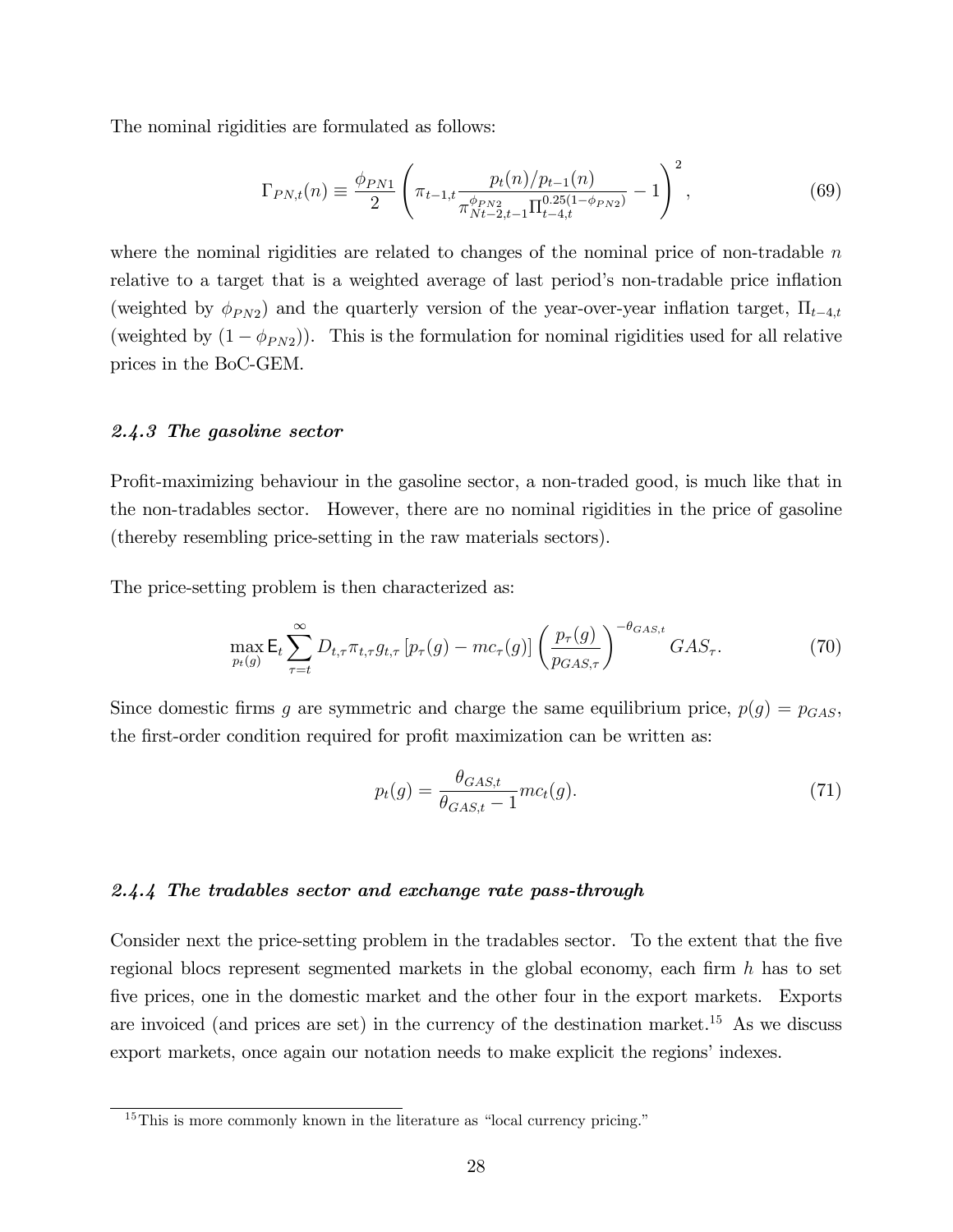Accounting for (49), the four price-setting problems of firm h in region H can be characterized as follows:

$$
\max_{p_t^R(h^H)} \sum_{R} \mathsf{E}_t \sum_{\tau=t}^{\infty} D_{t,\tau}^H \pi_{t,\tau}^H g_{t,\tau} \left[ \varepsilon_{\tau\tau}^{H,R} \bar{p}^R(h^H) - mc_{\tau}^H(h^H) \right] \n* \frac{ss^R}{ss^H} \left( \frac{\overline{p_{\tau}^R}(h^H)}{\overline{p_{M,\tau}^{R,H}}} \right)^{-\theta_{T,\tau}^H} \left( M_{A,\tau}^{R,H} + M_{E,\tau}^{R,H} \right) \left( 1 - \Gamma_{\overline{PM},\tau}^{R,H}(h) \right). \tag{72}
$$

When  $H \neq R$ ,  $\overline{p^R(h^H)}$  is the wholesale price (i.e., before tariffs are applied by region R) of good  $h^H$  in region R,  $p_M^{R,H}$  is the wholesale price of region R's imports of consumption and investment goods from region  $H$ , and  $M_A^{R,H} + M_E^{R,H}$  $E_E^{R,H}$  are region R's imports from region H. The term  $\varepsilon^{H,R}$  is the real bilateral exchange rate between region H and region R (an increase in  $\varepsilon^{H,R}$  represents a depreciation of region H's currency against region R), and  $\Gamma_{\overline{PM}}^{H,R}(h^H)$  are adjustment costs related to changes in the price of good  $h^H$  in region R. These costs are the analogues of equation (69):

$$
\Gamma_{\overline{PM},t}^{R,H}(h^H) \equiv \frac{\phi_{\overline{PM1}}^{R,H}}{2} \left( \pi_{t-1,t}^R \frac{\overline{p_t^R}(h^H) / \overline{p_{t-1}^R}(h^H)}{(\overline{\pi_{Mt-2,t-1}^R})^{\phi_{\overline{PM2}}^{R,H}} (\Pi_{t-4,t}^R)^{0.25(1-\phi_{\overline{PM2}}^{R,H})}} - 1 \right)^2.
$$
 (73)

For the domestic prices of tradables  $p^{H}(h^{H})$ , we still use equation (72) with  $R = H$ , adopting the notational conventions  $p_M^{H,H} = p_Q^H$ ,  $M_A^{H,H} = Q_A^H$ , and  $M_E^{H,H} = Q_E^H$ , as described in equation (39), and  $\Gamma_{\overline{PM}}^{H,H} = \Gamma_{PQ}^H$ .

Profit maximization in the tradables sector yields:

$$
0 = \left(1 - \Gamma_{\overline{PM},t}^{R,H}(h^H)\right) \left[\varepsilon_t^{H,R} \overline{p_t^R}(h^H) \left(1 - \theta_{T,t}^H\right) + \theta_{T,t}^H mc_t^H(h^H)\right]
$$

$$
- \left[\varepsilon_t^{H,R} \overline{p_t^R}(h^H) - mc_t^H(h^H)\right] \frac{\partial \Gamma_{\overline{PM},t}^{R,H}}{\partial \overline{p_t^R}(h^H)} \overline{p_t^R}(h^H) - \mathsf{E}_t \{D_{t,t+1}^H \pi_{t,t+1}^H g_{t,t+1}
$$

$$
* \left[\varepsilon_{t+1}^{H,R} \overline{p_{t+1}^R}(h^H) - mc_{t+1}^H(h^H)\right] \left(\frac{M_{A,t+1}^{R,H} + M_{E,t+1}^{R,H}}{M_{A,t}^{R,H} + M_{E,t}^{R,H}}\right) \frac{\partial \Gamma_{\overline{PM},t+1}^{R,H}}{\partial p_t^R(h^H)} \overline{p_t^R}(h^H)\}.
$$
(74)

If real adjustment costs in the export market are strong (i.e., the parameter  $\phi_{\overline{PM}}^{R,H}$  $\frac{R,H}{PM1}$  is relatively large), the prices of region  $H$ 's goods in the foreign markets are characterized by significant stickiness in local currency. In this case, the degree to which exchange rate movements (and other shocks to marginal costs in region  $H$ ) pass through into import prices in region  $R$  is rather low. If, instead, the  $\phi_{\overline{PM}}^{R,H}$  $\frac{R,H}{PM1}$  coefficients are zero worldwide, equation (74) collapses to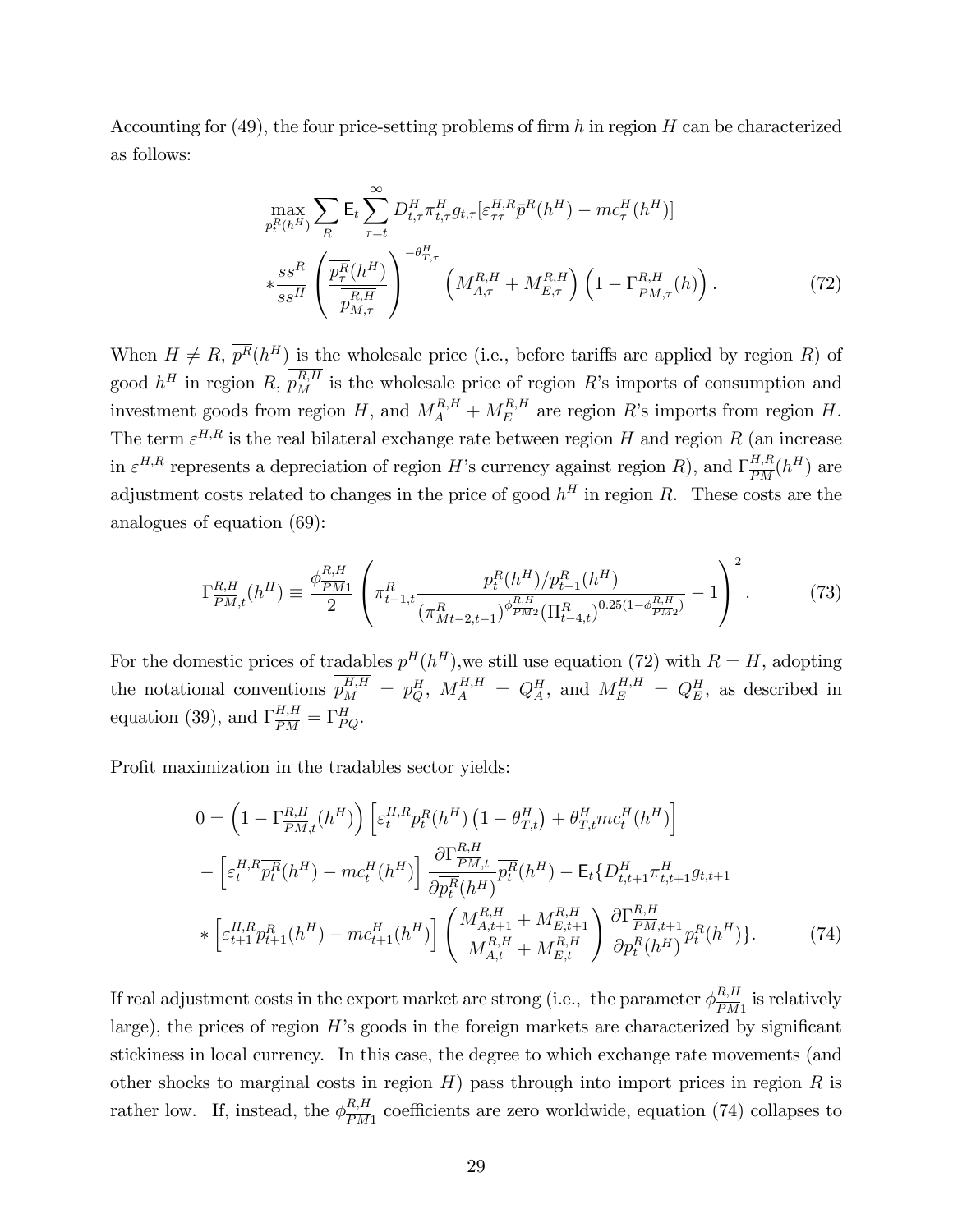the typical markup rule with full and immediate exchange rate pass-through:

$$
p_t^{H,H}(h^H) = p_{Q,t}^H = \varepsilon_t^{H,R} \overline{p_t^R}(h^H) = \varepsilon_t^{H,R} \overline{p_{M,t}^{R,H}} = \frac{\theta_{T,t}}{\theta_{T,t}-1} m c_t.
$$
 (75)

## 2.5 The consumers' problem

Having fully articulated the production side of the economy, we can address the consumersí problem in turn. In each region there is a continuum of households indexed by  $j \in [0, ss]$ , the same index as labour inputs. Some households have access to capital markets, and some do not. The latter finance their consumption by relying exclusively on their labour incomes. We refer to the first type as 'Ricardian' or 'forward looking'; they represent a share  $(1 - s_{LC})$  of domestic households and are indexed by  $j \in [0, ss(1 - s_{LC})]$ . We refer to the second type as 'non-Ricardian' or 'liquidity constrained'; they represent a share  $(s_{LC})$  of domestic households and are indexed by  $j \in (ss(1 - s_{LC}), ss]$ . Moreover, in order to make the labour market more tractable in the structure of the model, we associate liquidity-constrained consumers with low-skilled workers, and forward-looking consumers with highly skilled labour, as in Faruqee et al. (2007b). Therefore, we assume that  $\psi_{L,t}$  is the elasticity substitution between the two classes of labour of the liquidity-constrained (low-skilled) households and the forward-looking (high-skilled) households.

#### 2.5.1 The utility function

The specification of households' preferences uses the Greenwood, Hercowitz, and Huffman (1988) (GHH) utility function, adjusted for habit formation and preference shocks. A utility function must express the level of utility such that it grows at the same rate as the rest of the economy, in the steady state. In the case of the GEM, this means all the elements of the utility function must grow at the trend productivity growth rate,  $g_t$ . This is the case for consumption, but not the case for labour, which grows at the population growth rate (assumed to be zero in the BoC-GEM). Often, DSGE models use a utility function that is additively separable in consumption and leisure for reasons of computational simplicity when using the model. This type of utility function can be represented in a general fashion as:

$$
u(C,\ell) = U(C) - V(\ell). \tag{76}
$$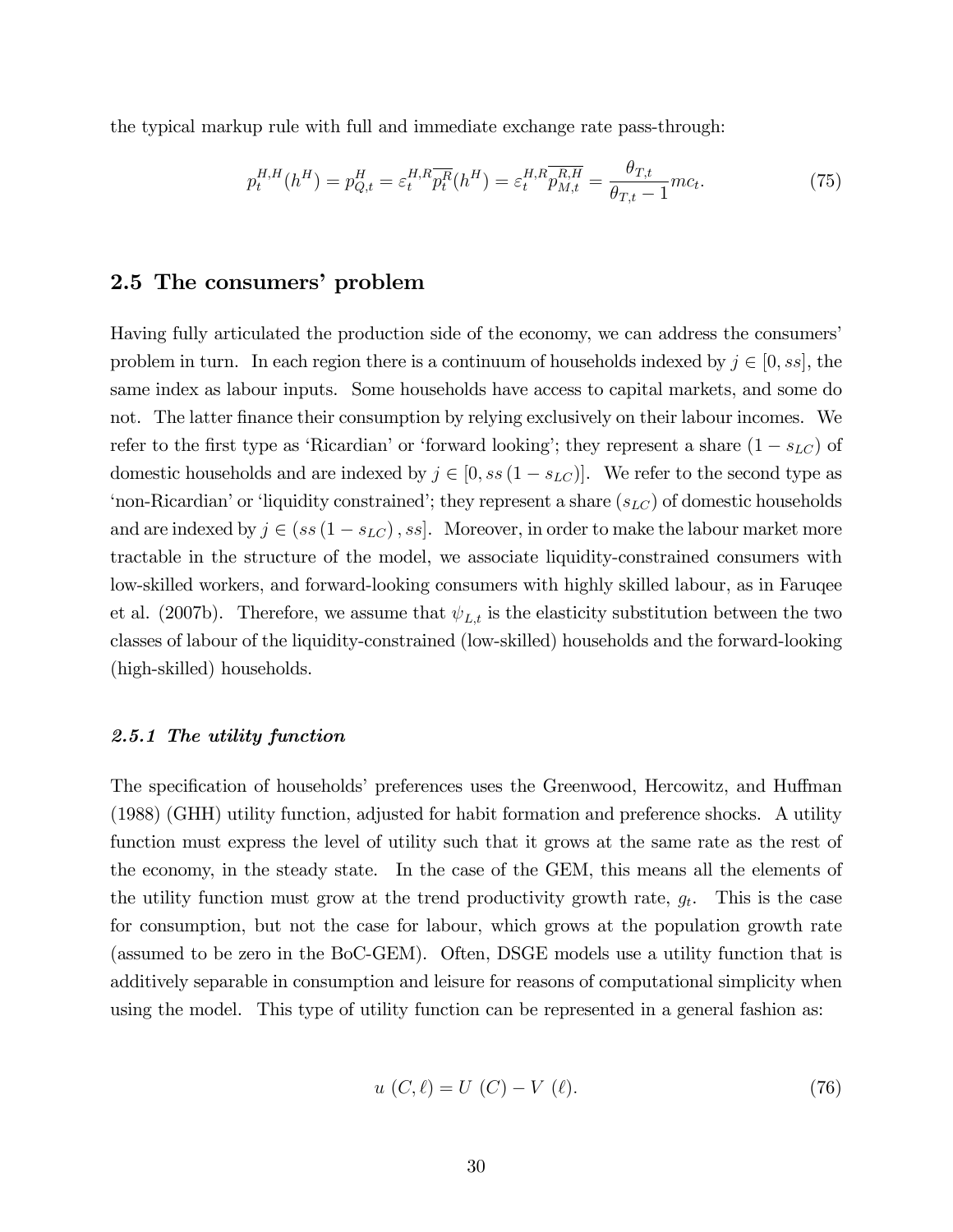This is inappropriate for the GEM because labour does not grow at the same rate as productivity. One solution is to use a multiplicative utility function:

$$
u(C, \ell) = U(C) * (-V(\ell)),
$$
\n(77)

such as the King, Plosser, and Rebelo (1988) utility function used in ToTEM (Murchison and Rennison 2006). However, it can prove to be an intractable functional form when using the non-linear representation of the model.<sup>16</sup> Therefore, for the BoC-GEM, we continue the use of the GHH utility function, as in Faruqee et al. (2007a, b):

$$
u(C, \ell) = U(C - V(z\ell)).
$$
\n(78)

Note that the level of productivity, z (where  $z = TREDD$ ), is included directly in the utility function, with labour. As a result, the disutility of labour in the market increases with the level of productivity, which can be interpreted as representing gains in productivity associated with production at home, which is often not captured in the measurement of output (Correia, Neves, and Rebelo 1995). Although the GHH utility function is not separable in consumption and leisure, it retains some additive properties. Therefore, when the marginal utility of consumption and the marginal disutility of labour are derived, they will both grow at the same rate as the economy over time. Unlike other multiplicative utility functions (i.e., the King-Plosser-Rebelo form), the marginal disutility of labour depends on both labour and consumption, while the marginal utility of consumption depends solely on consumption. Consequently, the optimal real wage for consumers will depend solely on labour supplied by the consumer, and will not be affected by their consumption choice (Correia, Neves, and Rebelo 1995, and discussed further in section 2.5.3).

In the following discussion, we will consider the forward-looking household,  $FL$ , but the notation can be applied equally to the liquidity-constrained households, LC. We have  $W_{FL,t}(j)$ , the lifetime expected utility of household j:

$$
\mathcal{W}_{FL,t}(j) \equiv \mathsf{E}_t \sum_{\tau=t}^{\infty} \beta_{t,\tau} g_{t,\tau}^{1-\sigma} u_{\tau} \big( C_{FL,\tau}(j), \ell_{FL,\tau}(j) \big), \tag{79}
$$

where the instantaneous felicity is a function of consumption demanded,  $C$ , and labour effort

 $16$ Although, to be fair, the problem of tractability does not exist in the version of ToTEM that is commonly used, since it is linearized around a steady state using a first-order Taylor approximation.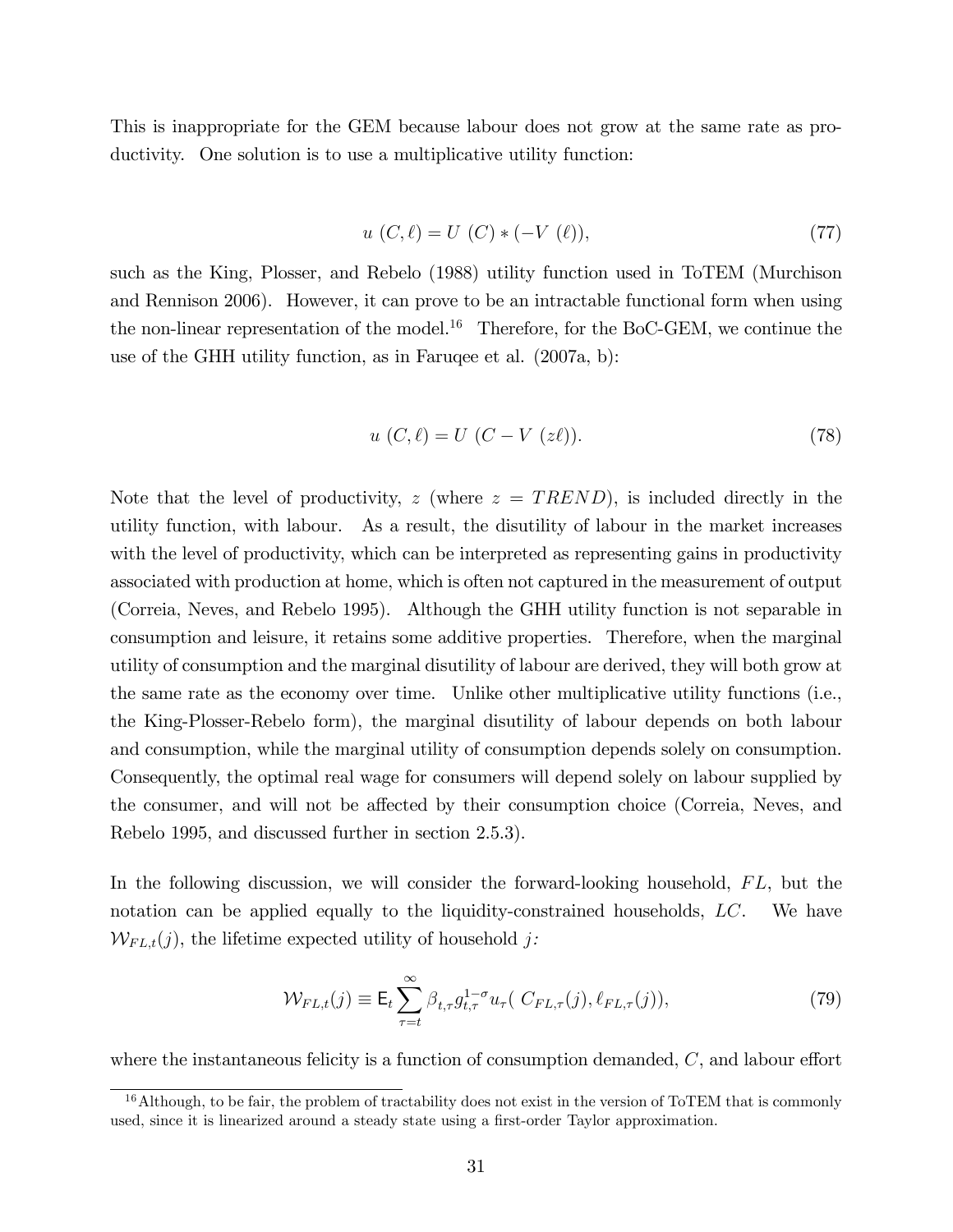supplied,  $\ell$ :

$$
u_{FL,t} (C_{FL,t}(j), \ell_{FL,t}(j)) = Z_{UFL,t}(1 - \frac{b_{cfl}}{g_{t-1,t}}) (\frac{1 - b_{\ell fl}}{1 - \sigma_{fl}}) \times
$$
  

$$
[\frac{C_{FL,t}(j) - b_{cfl}C_{FL,j,t-1}/g_{t-1,t}}{1 - b_{cfl}/g_{t-1,t}} - \frac{Z_{VFL,t}}{1 + \zeta_{fl}} (\frac{\ell_{FL,t}(j) - b_{\ell fl}\ell_{FL,j,t-1}}{1 - b_{\ell fl}})^{1 + \zeta_{fl}}]^{1 - \sigma_{fl}}.
$$
 (80)

In the expressions above,  $\beta_{t,\tau}$  is the discount rate between time t and time  $\tau$ , possibly different across regions. As mentioned in section 2.2, because of technological progress associated with home production activities (here related to the global trend), the term  $g_{t,\tau}^{1-\sigma}$  in (79) implies that the disutility of labour effort increases with the common trend.<sup>17</sup> The parameter  $\sigma$  in equations (79) and (80) is the reciprocal of the elasticity of intertemporal substitution. The parameter  $\zeta$  is the reciprocal of the Frisch elasticity of labour and affects the curvature of the labour disutility function. The terms  $Z_{UFL}$  and  $Z_{VFL}$  are shocks to consumption and labour, respectively, that are modelled as stochastic processes.

Since there is habit persistence in consumption demand, we include  $C_{FL,j,t-1}$  in equation  $(80)$ , which is the past per-capita consumption of household j's peers (i.e., forward-looking agents).<sup>18</sup> Habit persistence in consumption is governed by the parameter  $0 < b_{cfl} < 1$ .  $b_{cfl} = 0$  implies that agents draw utility only from consuming at the current time in any given period, whereas  $b_{cfl} = 1$  implies that utility increases (decreases) as the rate of growth of consumption increases (decreases). Similarly, there is habit persistence in labour supply, governed by the parameter  $0 < b_{\ell f} < 1$ . Habit persistence means that agents place a large weight on their past behaviour in their amount of consumption (use of leisure time), which helps match the "hump-shaped response" of consumption demanded (labour effort supplied) that is a stylized fact in most economies, in the face of a large variety of shocks.

Therefore, households' preferences are symmetric within their respective categories (i.e., forward-looking consumers and liquidity-constrained consumers), but, because of the possibility of different degrees of habit formation in either consumption or leisure, households preferences are not necessarily symmetric across categories.

<sup>&</sup>lt;sup>17</sup>The restriction  $\beta_{t,\tau} g_{t,\tau}^{1-\sigma} < 1$  is imposed to ensure that utility is bounded.

<sup>&</sup>lt;sup>18</sup>This form is known as external habit persistence: an agent  $j$  informs their decision on consumption  $C_{FL,t}(j)$  based on the economy-wide measure of consumption last period  $C_{FL,t-1}$ , instead of solely on their own measure of consumption  $C_{FL,t-1}(j)$ . When habit is formed using  $C_{FL,t-1}(j)$ , this is known as internal habit persistence, and is less analytically and computationally tractable than the external form (Laxton and Pesenti 2003).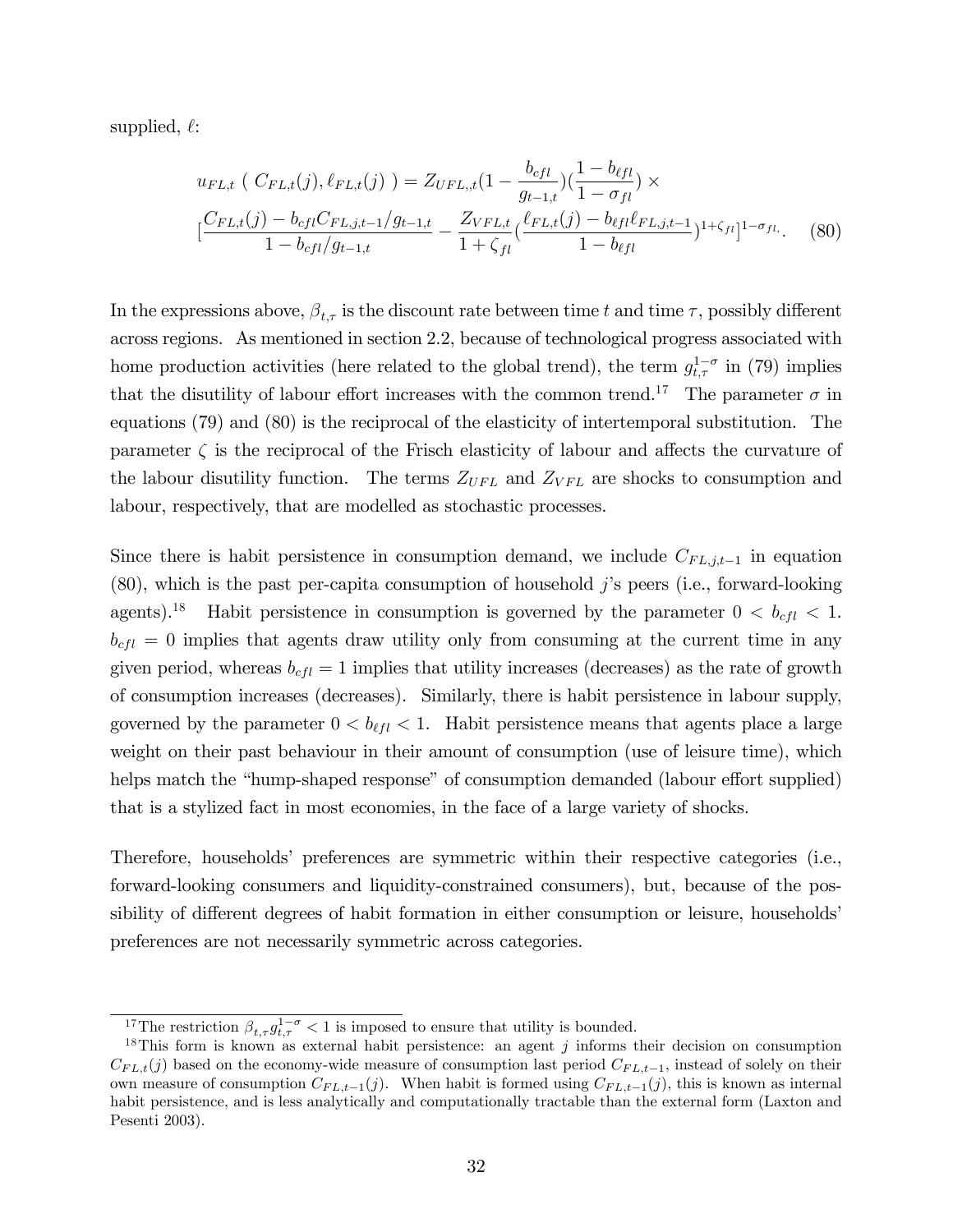#### 2.5.2 Budget constraint for forward-looking consumers

The individual flow budget constraint for the forward-looking household,  $j \in [0,(1 - s_{LC}) \,ss]$ , is:

$$
B_{t}(j) + \varepsilon_{t} B_{t}^{*}(j) \leq (1 + i_{t-1}) \frac{B_{t-1}(j)}{\pi_{t-1,t} g_{t-1,t}} + (1 + i_{t-1}^{*}) [1 - \Gamma_{B,t-1}] \frac{\varepsilon_{t} B_{t-1}^{*}(j)}{\pi_{t-1,t}^{US} g_{t-1,t}} + (1 - \tau_{K,t}) r_{t} K_{t}(j) + (1 - \tau_{L,t}) w_{FL,t}(j) \ell_{FL,t}(j) (1 - \Gamma_{WFL,t}(j)) - C_{FL,t}(j) - p_{E,t} I_{t}(j) + \Phi_{t}(j) - TT_{t}(j).
$$
\n(81)

Households hold two nominal bonds, denominated in domestic and U.S. currency, respectively.  $B_t(j)$  is the holdings of the domestic (government-issued) bond by household j, expressed in terms of domestic consumption units;  $B_t^*(j)$  is the holdings of the international bond, expressed in terms of U.S. consumption units; and  $\varepsilon_t$  is the CPI-based real exchange rate, expressed as the price of one U.S. consumption basket in terms of domestic consumption.<sup>19</sup>

Financial assets, Önancial intermediation, UIRP, and the link with government debt The short-term nominal rates  $i_t$  and  $i_t^*$  are paid at the beginning of period  $t + 1$ and are known at time t. The two rates are directly controlled by their respective national governments. Only the U.S.-currency bond is traded internationally: the U.S. bond is in zero net supply worldwide, while the domestic bond is issued by the domestic government.<sup>20</sup> It follows that the net financial wealth of forward-looking household  $j$  at time  $t$  is:

$$
F_t(j) \equiv (1 + i_{t-1}^*) \left[ 1 - \Gamma_{B,t-1} \right] \frac{\varepsilon_t B_{t-1}^*(j)}{\pi_{t-1,t}^{US} g_{t-1,t}}.
$$
\n(82)

A financial friction,  $\Gamma_B$ , is introduced to guarantee that the five regions' net foreign asset positions follow a stationary process, allowing their economies to converge asymptotically to a well-defined steady state (Schmitt-Grohé and Uribe 2003). It also contains a differential between regions' rates of time preference  $\beta$ . Households that take a position in the international bond market must deal with financial intermediaries who charge a transaction fee,  $\Gamma_B$ , on sales/purchases of the international bond.<sup>21</sup> This transaction cost is a function of the

<sup>&</sup>lt;sup>19</sup>It is understood that  $\varepsilon$  is shorthand for  $\varepsilon^{H,US}$ , where H denotes the country under consideration.

<sup>&</sup>lt;sup>20</sup>If the country under consideration is the United States,  $\varepsilon = 1$  and  $i = i^*$ .

 $^{21}$ In our model, it is assumed that all intermediation firms are owned by a region's residents, and that their revenue is rebated to domestic households in a lump-sum fashion – part of  $\Phi$  in equation (81). There are no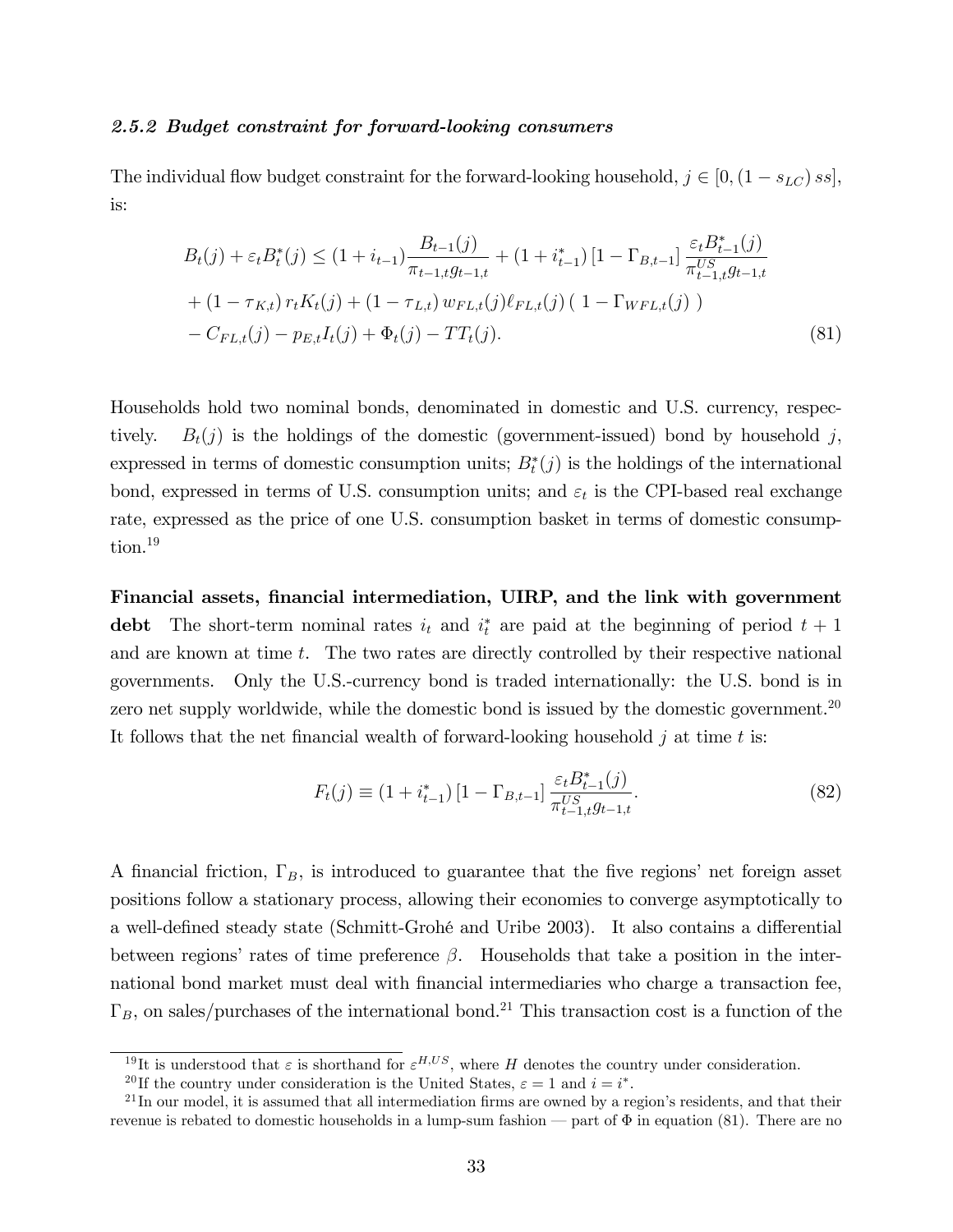average net foreign asset position of the whole economy. Specifically, we adopt the following functional form:

$$
1 - \Gamma_{B,t} = \left( 1 - \phi_{B1} \frac{\exp \left( \phi_{B2} \left[ \varepsilon_t B_t^* / GDP_t - b_{DES,t}^* \right] \right) - 1}{\exp \left( \phi_{B2} \left[ \varepsilon_t B_t^* / GDP_t - b_{DES,t}^* \right] \right) + 1} - Z_{B,t} \right)
$$
  
\* 
$$
\frac{1}{\exp \left( \phi_{B3} \left[ \Delta_{t,t+1} / \Delta_{t-1,t} - (\pi / \pi^{US})^{0.25} \right] \right)} \frac{\beta_t^{US}}{\beta_t},
$$
(83)

where  $0 \le \phi_{B1} \le 1$ ,  $\phi_{B2} > 0$ ,  $0 \le \phi_{B3} \le 1$ , and  $\varepsilon_t B^* \equiv (1/ss) \varepsilon_t \int_0^{ss(1-s_{LC})} B^*(j)dj$  is the per-capita net foreign asset position of the region. The term  $b_{DES}^*$  is the 'desired' net asset position of the region expressed as a ratio of GDP.<sup>22</sup> This variable measures the degree of international exposure that financial intermediaries consider appropriate for the economy, based on their assessment of the economic outlook.

To understand the role played by the financial intermediation cost  $\Gamma_B$ , suppose first that  $b_{DES}^*$ ,  $Z_B$ , and  $\phi_{B3}$  equal zero and that the rates of time preference are the same across regions  $(\beta^{US} = \beta)$ . In this case, when the NFA position of the region is equal to its 'desired' level of zero, it must be the case that  $\Gamma_B = 0$  and the return on the international bond is equal to  $1 + i^*$ . If the region is a net creditor worldwide, then  $\Gamma_B$  rises above zero, implying that the region's households lose an increasing fraction of their international bond returns to financial intermediaries. When holdings of the international bond go to infinity, the return on the international bond approaches  $(1 + i^*)(1 - \phi_{B_1})$ . By the same token, if the region is a net debtor worldwide, then  $\Gamma_B$  falls from zero to  $-\phi_{B1}$ , implying that households pay an increasing intermediation premium on their international debt. When net borrowing goes to infinity, the cost of borrowing approaches  $(1 + i^*) (1 + \phi_{B1})$ . The parameter  $\phi_{B2}$  controls the flatness of the  $\Gamma_B$  function: if  $\phi_{B2} = 0$ , then  $\Gamma_B = 0$  regardless of the net foreign asset position; if  $\phi_{B2}$  tends to infinity, then  $1-\Gamma_B = (1-\phi_{B1})$  for any arbitrarily small net lending position, and  $1 - \Gamma_B = (1 + \phi_{B1})$  for any arbitrarily small net borrowing position.

Consider the other components of equation (83). By including an international differential for rates of time preference  $\frac{\beta_t^{US}}{\beta_t}$ , there can be differences across regions in their real interest rates (defined in equation (95)) even in the long run. The variable  $Z_{B,t}$  is a shock that follows a stochastic process that, in our framework of international financial intermediation, plays the same role as 'uncovered interest parity shocks' in other open-economy models. $^{23}$ 

intermediation costs for U.S. residents entering the international bond market; that is, there is no difference between onshore and offshore U.S. interest rates.

 $22$ The concept of GDP in our model will be defined and discussed in equation (126).

<sup>&</sup>lt;sup>23</sup>Fluctuations in  $Z_B$  cannot be large enough to push  $\Gamma_B$ , or else this would imply a negative financial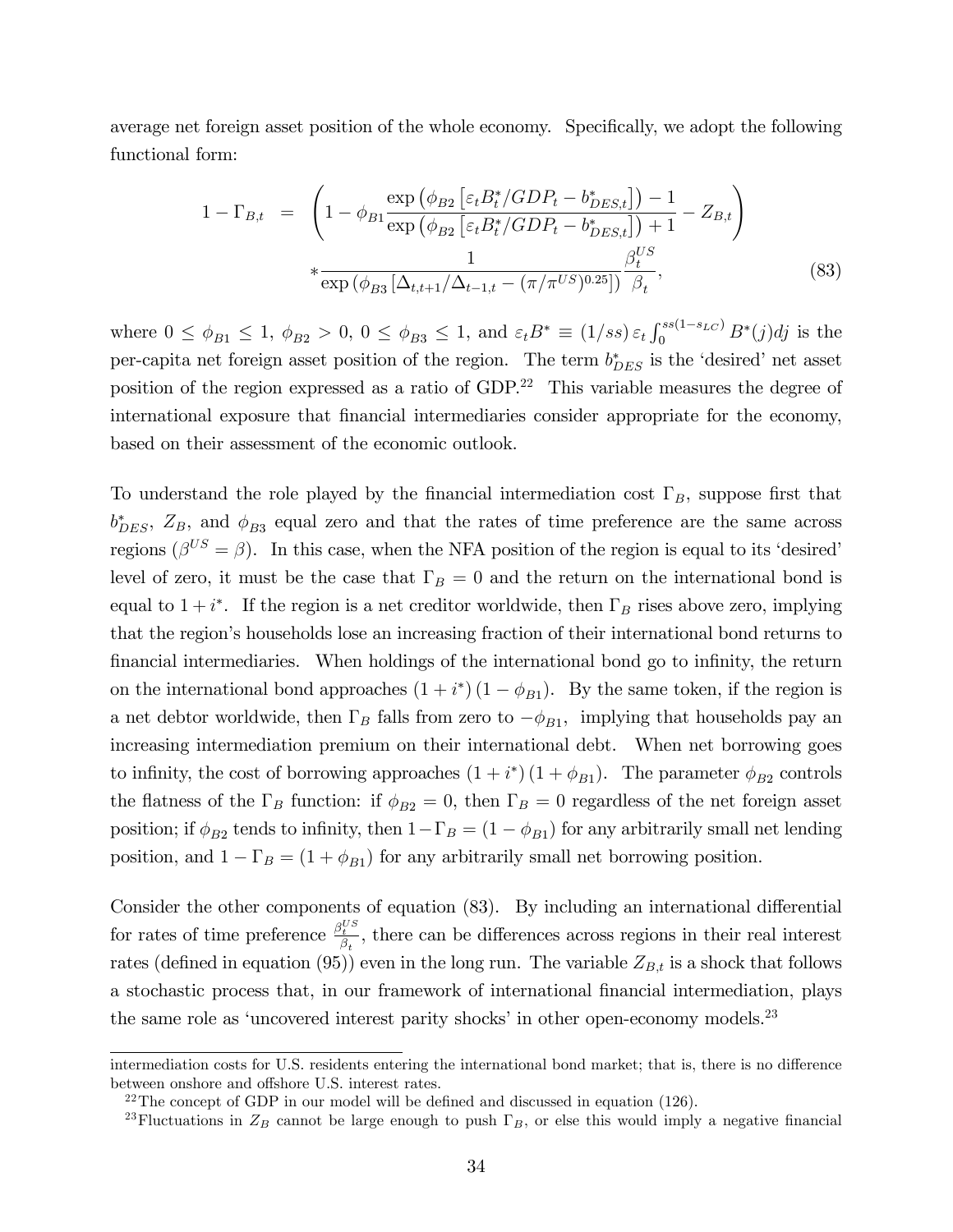The term  $b_{DES}^*$  could be non-zero (either positive or negative) and the foregoing discussion would still be entirely valid. The desired net asset position in region  $H$  is characterized as:

$$
b_{DES,t}^{*H} = b_{NEUT}^{*H} - \phi_{F1}^H \frac{B_t^H}{GDP_t^H} + \sum_{R \neq H} \phi_{F2}^{R,H} \phi_{F1}^R \frac{B_t^R}{GDP_t^R},\tag{84}
$$

where  $b_{NET}^{*H}$  is a region-specific (possibly time-varying) constant, adjusted to account for changes in the debt-to-GDP ratios in either the domestic economy (with a weight of 0 <  $\phi_{F1}^H$  < 1 on  $\frac{B^H}{GDP^H}$ ) or the rest of the world (with a weight of  $0 < \phi_{F2}^{R,H}$  < 1 on  $\phi_F^R$  $_{F1}^R \frac{B^R}{GDP^R}$ . This specification provides a plausible link between domestic government debt and net foreign asset positions. If the targeted debt-to-GDP ratio increased in the United States, investors in the rest of the world would require a higher return on U.S. securities, leading to a higher share of U.S. assets in their portfolios or a reduction in net borrowing from the United States. If, however, the target debt increased in the home region as well, the U.S. premium would fall somewhat.<sup>24</sup>

Finally in equation (83), the term  $\Delta_{t,t+1}/\Delta_{t-1,t}-(\pi/\pi^{US})^{0.25}$  is associated with the parameter  $\phi_{B3}$ . It attempts to capture the forward premium puzzle – the empirical fact that there is a risk premium on exchange rate transactions that is negatively correlated with expected future depreciations (Duarte and Stockman 2005). It also implies that domestic investors will accept a lower return on their holdings of the international bond relative to their holdings of domestic debt, if the future real exchange rate is expected to depreciate in consecutive periods (and is therefore easier to predict). In such an instance, domestic investors expect, in domestic currency terms, that their holdings of the international bond will increase in value simply from a shift in the bilateral real exchange rate; hence, a lower return from the real interest rate is acceptable (Adolfson et al. 2007).

When we later derive the uncovered interest rate parity (UIRP) condition in equation (93), the term  $1 - \Gamma_B$  will serve as the main channel for the effects of equation (83). This implies that the standard UIRP condition will be adjusted for risk (i.e., financial intermediation costs), and its dynamics will be modified by the inclusion of a lag of the exchange rate (from the representation of the forward premium puzzle derived from Adolfson et al. 2007). To better reflect these extra features, equation (93), equating the future one-period change in

intermediation cost (bondholders receive a fee for transacting in the market).

<sup>&</sup>lt;sup>24</sup>Our approach should be viewed as only a crude approximation of the actual determinants of cross-country spreads and interest rate premia in response to macroeconomic imbalances. There are other models that endogenize this feature, usually in a Blanchard-Weil framework (for example, Botman et al. 2006), but many other features present in the GEM are not currently possible under those types of models; hence, we use a reduced-form approximation.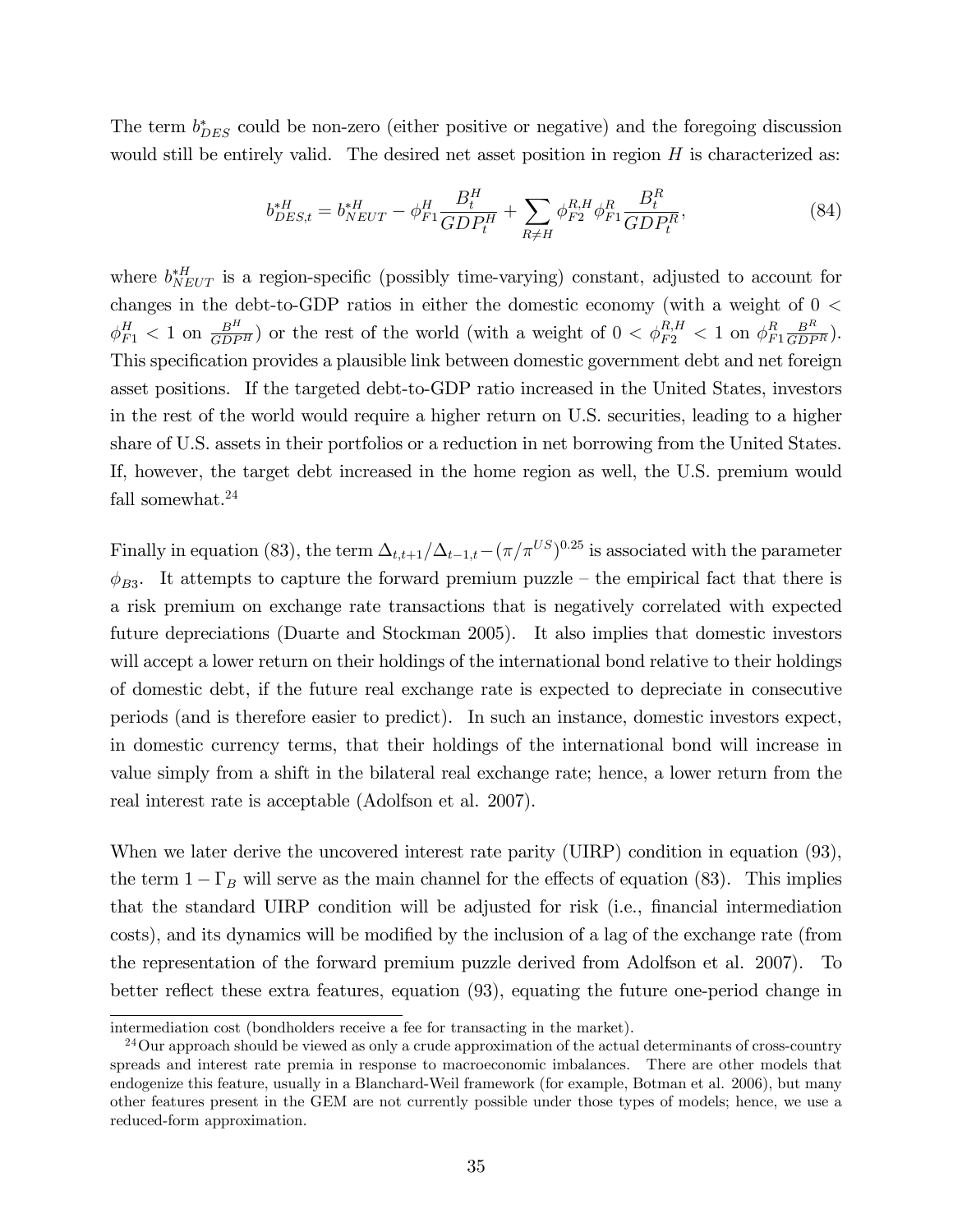the exchange rate and the forward sum of the interest rate differentials vis- $\alpha$ -vis the U.S. short-term interest rate, is referred to as the modified risk-adjusted UIRP condition.

**Physical capital** Households accumulate physical capital  $K(j)$ , which they rent to domestic firms at the after-tax rental rate of  $r(1 - \tau_K)$ . This is the aggregate of the capital stocks from all sectors of production (see equation (116)). The law of motion of capital is:

$$
K_{t+1}(j)g_{t,t+1} = (1 - \delta) K_t(j) + \Gamma_{I,t} K_t(j) \qquad 0 < \delta \le 1,
$$
\n(85)

where  $\delta$  is the region-specific depreciation rate of capital. To simulate realistic investment flows, capital accumulation is subject to adjustment costs. Therefore, capital is represented by  $\Gamma_{I,t}K_t(j)$ , where  $\Gamma_I(.)$  is quadratic, with the properties of being an increasing, concave, and twice-continuously differentiable function of the investment/capital ratio  $I_t(j)/K_t(j)$  that ensure no adjustment costs in steady state:  $\Gamma_I(\delta + g - 1) = \delta + g - 1$  and  $\Gamma_I'(\delta + g - 1) = 1$ . The form of the real adjustment cost,  $\Gamma_I(j)$ , is:

$$
\Gamma_{I,t}(j) \equiv \frac{I_t(j)}{K_t(j)} - \frac{\phi_{I1}}{2} \left( \frac{I_t(j)}{K_t(j)} - (\delta + g - 1) \right)^2 - \frac{\phi_{I2}}{2} \left( \frac{I_t(j)}{K_t(j)} - \frac{I_{t-1}}{K_{t-1}} \right)^2, \tag{86}
$$

where  $\phi_{I1}, \phi_{I2} \geq 0$ .

**Labour income** Each forward-looking household  $j$  is the monopolistic supplier of a specific labour input, and sets the nominal wage for its labour variety j. Labour incomes are taxed at the rate  $\tau_L$ . Wages are assumed to adjust sluggishly in the short run, either because of contracts or a general resistance to a change in the wage level by workers. The adjustment cost is denoted  $\Gamma_{WFL,t}$  and its specification is the analogue of the nominal rigidities as found in equation (69):

$$
\Gamma_{WFL,t}(j) \equiv \frac{\phi_{WFL1}}{2} \left( \frac{\pi_{WFLt-1,t}}{\pi_{WFLt-2,t-1}^{\phi_{WFL2}} (\Pi_{t-4,t}^{0.25} g_{t-1,t})^{(1-\phi_{WFL2})}} - 1 \right)^2, \tag{87}
$$

where

$$
\pi_{W_{FL}t-1,t} = \frac{w_{FL,t}(j)}{w_{FL,t-1}(j)} \pi_{t-1,t} g_{t-1,t},
$$
\n(88)

and necessitating the presence of the growth term  $g_{t-1,t}$ , since real wages are nominal wages detrended by both inflation and productivity.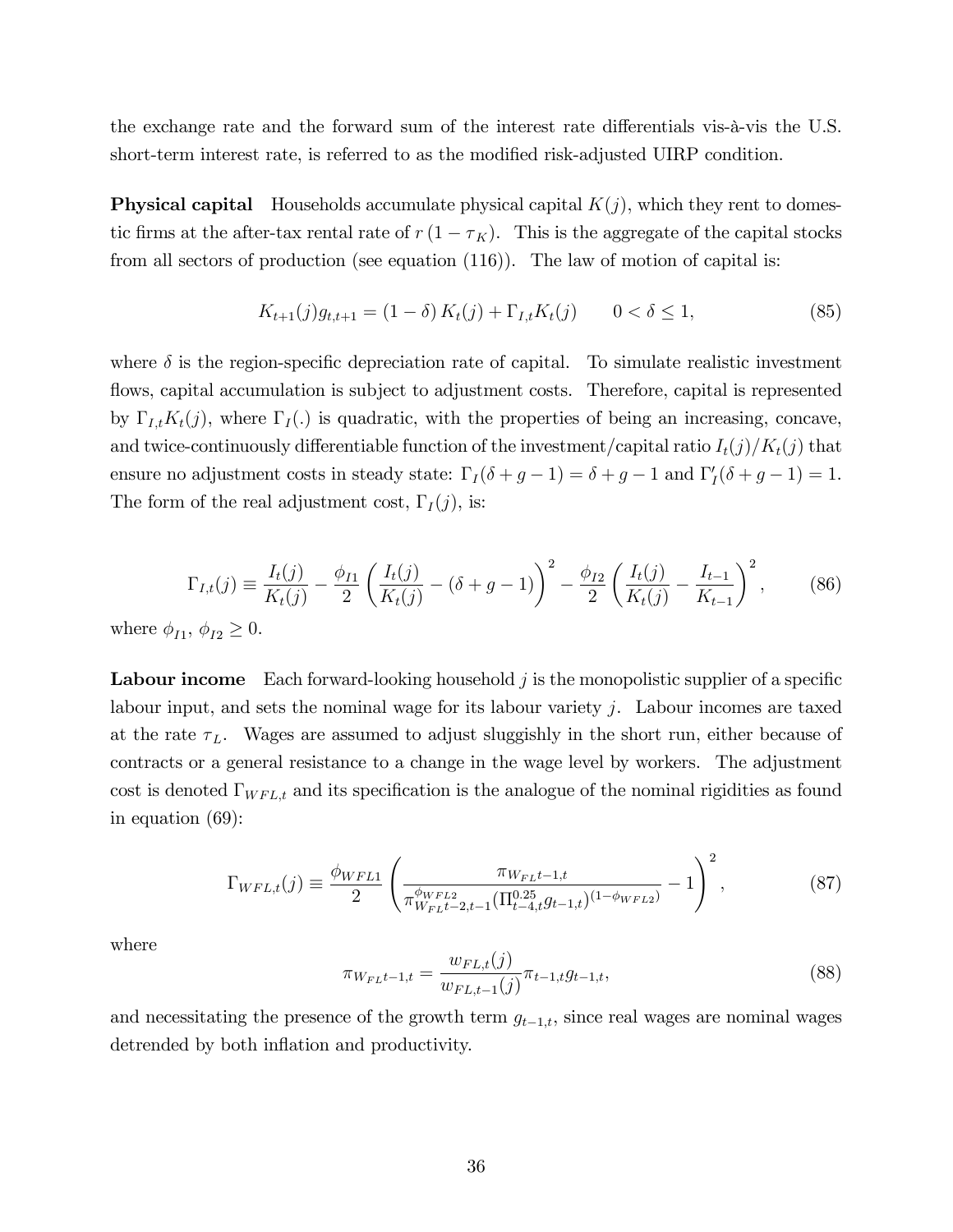Other features of the budget constraint Forward-looking households own all domestic firms and there is no international trade in claims on firms' profits. The variable  $\Phi$  includes all dividends accruing to shareholders, plus all revenue from nominal and real adjustment rebated as a lump sum to all forward-looking households, plus revenue from financial intermediation, which is assumed to be provided by domestic firms exclusively.

Finally, agents pay lump-sum (non-distortionary) taxes net of transfers  $TT_t(j)$ .

#### 2.5.3 Consumer optimization for forward-looking households

The representative forward-looking household chooses bond holdings, capital, and consumption paths, and sets wages to maximize its expected lifetime utility (79) subject to (81) and (85), taking into account equations (116) and (117) in section 2.7 on market clearing.

For expositional convenience, it is worthwhile to write explicitly the maximization problem of agent  $j \in [0,(1 - s_{LC}) s_{S}]$  in terms of the following Lagrangian:

$$
\begin{split}\n&\max_{\{C_{FL,\tau}(j),I_{\tau}(j),B_{\tau}(j),B_{\tau}(j),K_{\tau+1}(j),w_{FL,\tau}(j)\}_{\tau=t}}\mathsf{E}_{t}\beta_{t,\tau}g_{t,\tau}^{1-\sigma}\{\ u\left(\ C_{FL,\tau}(j),\ w_{FL,\tau}^{-\psi_{L,\tau}}(j)w_{\tau}^{\psi_{L,\tau}}\ell_{FL,\tau},\right) \\
&+\mu_{FL,\tau}(j)\left(-B_{\tau}(j)-\varepsilon_{\tau}B_{\tau}^{*}(j)+\frac{(1+i_{\tau-1})B_{\tau-1}(j)}{\pi_{\tau-1,\tau}g_{\tau-1,\tau}}+\frac{(1+i_{\tau-1}^{*})(1-\Gamma_{B,\tau-1})\varepsilon_{\tau}B_{\tau-1}^{*}(j)}{\pi_{\tau-1,\tau}^{US}g_{\tau-1,t}} \\
&+(1-\tau_{K,\tau})r_{\tau}K_{\tau}(j)+(1-\tau_{L,\tau})w_{FL,\tau}(j)^{1-\psi_{L,\tau}}w_{\tau}^{\psi_{L,\tau}}\ell_{\tau}(1-\Gamma_{WFL,\tau}[w_{FL,\tau}(j),w_{FL,\tau-1}(j)]) \\
&-C_{FL,\tau}(j)-p_{E,\tau}I_{\tau}(j)+\Phi_{\tau}(j)-TT_{\tau}(j)\n\end{split}
$$
\n
$$
+ \lambda_{FL,\tau}(j)\left(-K_{\tau+1}(j)g_{\tau,\tau+1}+(1-\delta)K_{\tau}(j)+\Gamma_{I,\tau}\left[I_{\tau}(j)/K_{\tau}(j)\right]K_{\tau}(j)\right),\n\tag{89}
$$

where  $\mu$  and  $\lambda$  are the multipliers associated with, respectively, the budget constraint and capital accumulation.

The first-order conditions with respect to  $C_{FL,t}(j)$  and  $I_t(j)$  yield:

$$
\mu_{FL,t}(j) = \partial u_{FL,t}(j) / \partial C_{FL,t}(j) = \lambda_{FL,t}(j) \Gamma'_{I,t}(j) / p_{E,t}.
$$
\n(90)

In a symmetric set-up,  $\partial u_{FL,t}(j)/\partial C_{FL,t}(j)$  is the same across forward-looking agents j. Their stochastic discount rate and pricing kernel is therefore the variable  $D_{t,\tau}$ , which is defined as:

$$
D_{t,\tau} \equiv \beta_{t,\tau} g_{t,\tau}^{1-\sigma} \frac{\mu_{FL,\tau}}{\mu_{FL,t}} \frac{1}{\pi_{t,\tau}} \frac{1}{g_{t,\tau}}.
$$
\n(91)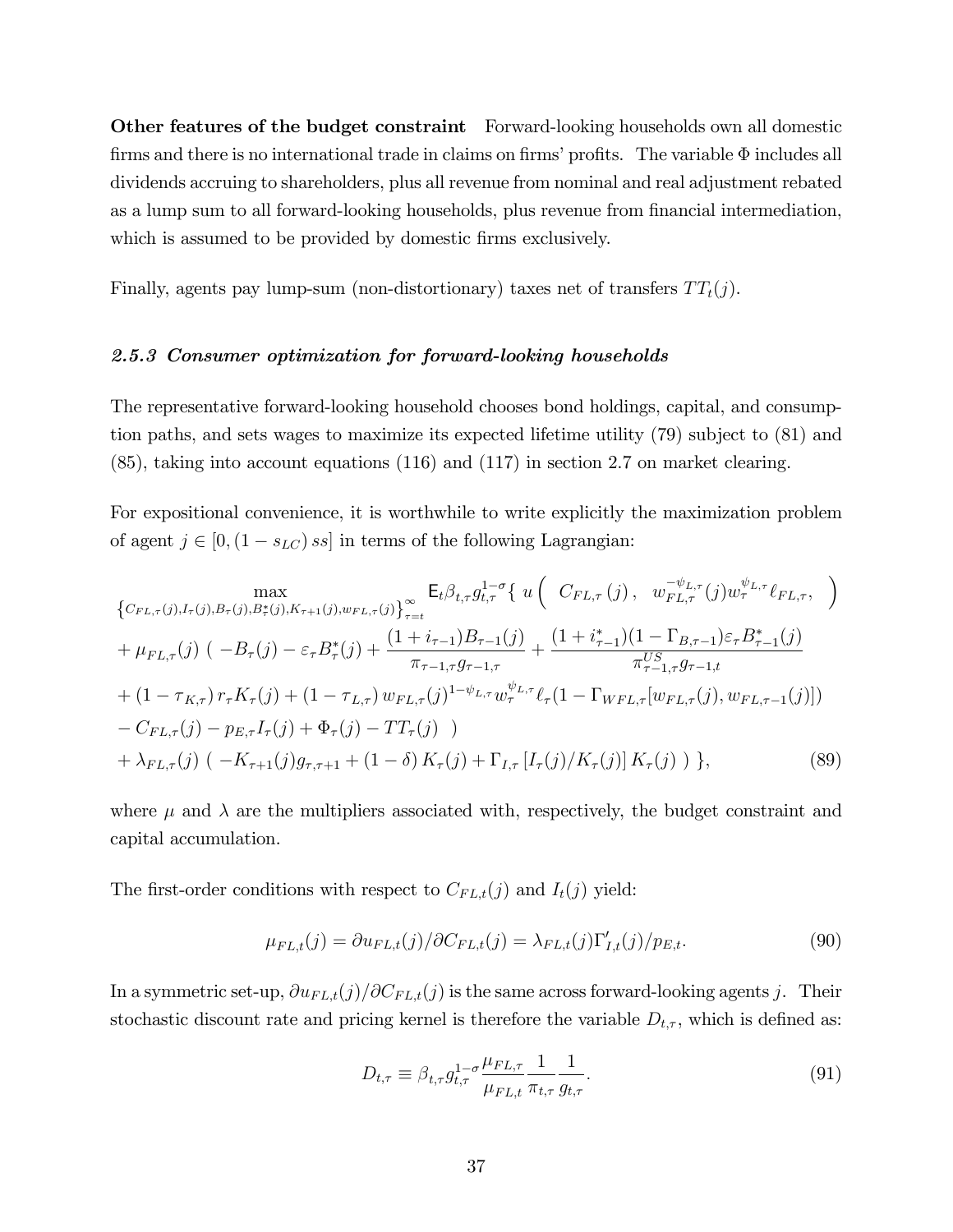Accounting for the above expressions, the first-order conditions with respect to  $B_t(j)$  and  $B_t^*(j)$  are, respectively:

$$
1 = (1 + i_t) \mathsf{E}_t D_{t,t+1},\tag{92}
$$

$$
1 = (1 + i_t^*) (1 - \Gamma_{B,t}) \mathsf{E}_t (D_{t,t+1} \Delta_{t,t+1}), \tag{93}
$$

where  $\Delta$  denotes the rate of nominal exchange rate depreciation against the U.S. dollar:

$$
\Delta_{t,\tau} = \frac{\varepsilon_{\tau}}{\varepsilon_t} \frac{\pi_{t,\tau}}{\pi_{t,t}^*}.
$$
\n(94)

Combining equations (92) and (93) yields the modified risk-adjusted UIRP, recalling that the return on international bond holdings is augmented to account for the costs of intermediation,  $\Gamma_B$ . In the steady state, the interest rate differential  $(1+i)/[(1+i^*)(1-\Gamma_B)]$  is equal to the steady-state nominal depreciation rate of the currency vis- $\hat{a}$ -vis the U.S. dollar, and relative purchasing power parity holds.

In the steady-state, equations (91) and (92) imply that:

$$
\frac{(1+i)}{\pi} = \frac{g^{\sigma}}{\beta},\tag{95}
$$

such that the 'natural' interest rate of the economy is equivalent to  $(1 + i)/\pi$ , the real interest rate (the nominal interest rate divided by the gross steady-state quarterly inflation rate  $\pi$ ), and defined as  $g^{\sigma}/\beta$ , a function of the gross steady-state quarterly rate of growth of the world economy, g, and the rate of time preference (the inverse of the discount factor,  $\beta$ ).<sup>25</sup>

The first-order condition with respect to  $K_{t+1}(j)$  is:

$$
\frac{p_{E,t}}{\Gamma'_{I,t}(j)} \mathsf{E}_t g_{t,t+1} = \mathsf{E}_t \{ D_{t,t+1} \pi_{t,t+1} g_{t,t+1} ( (1 - \tau_{K,t+1}) r_{t+1} + \frac{p_{E,t+1}}{\Gamma'_{I,t+1}(j)} [1 - \delta + \Gamma_{I,t+1}(j) - \Gamma'_{I,t+1}(j) \frac{I_{t+1}(j)}{K_{t+1}(j)}] ) \}.
$$
\n(96)

Expression (96) links capital accumulation to the behaviour of the after-tax price of capital,  $(1 - \tau_K) r$ . In the steady state,  $1 + (1 - \tau_K) r/p_E$  is equal to the sum of the natural real rate of interest,  $g^{\sigma}/\beta$ , and the rate of capital depreciation,  $\delta$ .

 $25$ International differences in natural rates of interest can arise from asymmetric rates of time preference across regions. They are accounted for in the definition of the risk premium  $\Gamma_B$  in equation (83).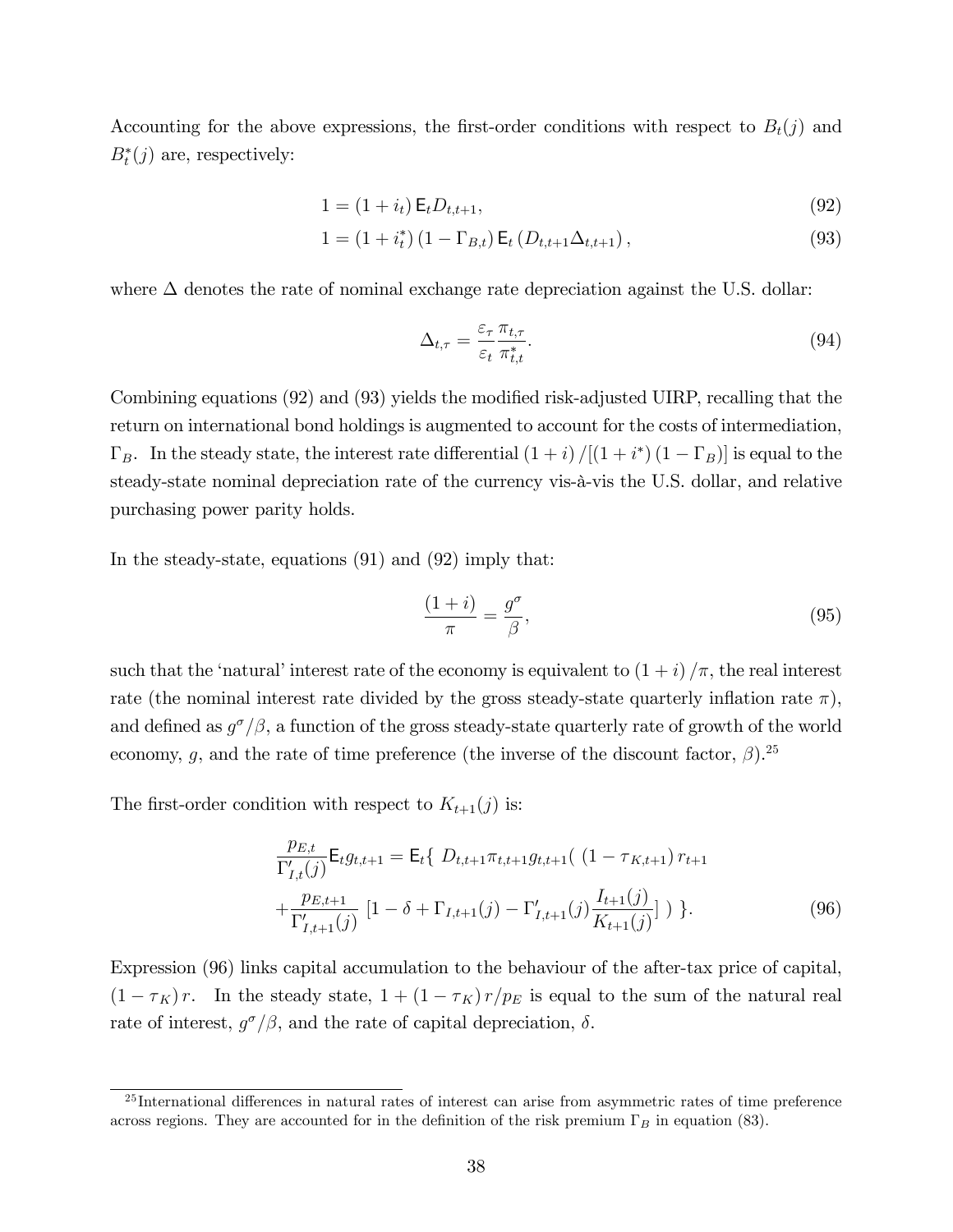The first-order condition with respect to forward-looking agents' real wage,  $w_{FL}(j)$ , determines the wage dynamics specific to the forward-looking households, since  $w_{FL}(j)$  is not the same as the average wage,  $w(j)$ , of the economy:

$$
- \psi_{FL,t} \frac{u_{\ell,t}(j)}{u_{C,t}(j)} \frac{1}{w_t(j)} = (\psi_{FL,t} - 1) \left[ 1 - \Gamma_{WFL,t}(j) \right] (1 - \tau_{L,t}) + \frac{\partial \Gamma_{WFL,t}(j)}{\partial w_{FL,t}(j)} w_{FL,t}(j) (1 - \tau_{L,t}) + \mathsf{E}_t D_{t,t+1} \pi_{t,t+1} g_{t,t+1} \frac{(w_{FL,t+1}(j)/w_{t+1})^{-\psi_{L,t+1}}}{(w_{FL,t}(j)/w_t)^{-\psi_{L,t}}} \frac{w_{FL,t+1}(j)}{w_{FL,t}(j)} \frac{\ell_{FL,t+1}}{\ell_{FL,t}} \frac{\partial \Gamma_{WFL,t+1}(j)}{\partial w_t(j)} w_{FL,t}(j) (1 - \tau_{L,t+1}).
$$
\n(97)

In a steady state where nominal rigidities have fully resolved, the real wage,  $w_{FL}(j)$ , is equal to the marginal rate of substitution,  $MRS_{FL}(j)$ , between consumption and leisure, augmented by the markup (which reflects the monopoly power of forward-looking agents in the labour market):

$$
w_{FL,t}(j) = \frac{\psi_{FL,t}}{\left(\psi_{FL,t} - 1\right)} \frac{-u_{\ell FL,t}(j)}{u_{\ell FL,t}(j)} \equiv \frac{\psi_{FL,t}}{\left(\psi_{FL,t} - 1\right)} MRS_{FL,t}(j),\tag{98}
$$

where an agent  $j$ 's marginal rate of substitution between consumption and leisure,  $MRS_{FL,t}(j)$ , is solely a function of the labour supplied by forward-looking agents, and is invariant to the outcome of the consumption-savings decision  $-$  there is no trade-off in their wage decision between consumption and leisure. This is a property of the GHH utility function (Greenwood, Hercowitz, and Huffman 1988), which implies that labour effort will exhibit strong procyclical movements.

#### 2.5.4 Consumer optimization for liquidity-constrained households

Liquidity-constrained households have no access to capital markets. They can optimize their labour supply based solely on their labour income. Similar to forward-looking households, they can optimally set their wages to exploit their market power. The maximization problem of agent  $j \in ((1 - s_{LC}) \, ss, ss]$  can be written as follows:

$$
\max_{C_t(j),w_t(j)} u_t \left( C_{LC,t}(j), \ell_{LC,t}(j) \right) + \mu_t(j) \left( -C_{LC,t}(j) - TT_t(j) + (1 - \tau_{L,t}) w_{LC,t}(j)^{1 - \psi_{L,t}} w_t^{\psi_{L,t}} \ell_{LC,t}(1 - \Gamma_{WLC,t}[w_{LC,t}(j), w_{LC,t-1}(j)] \right). \tag{99}
$$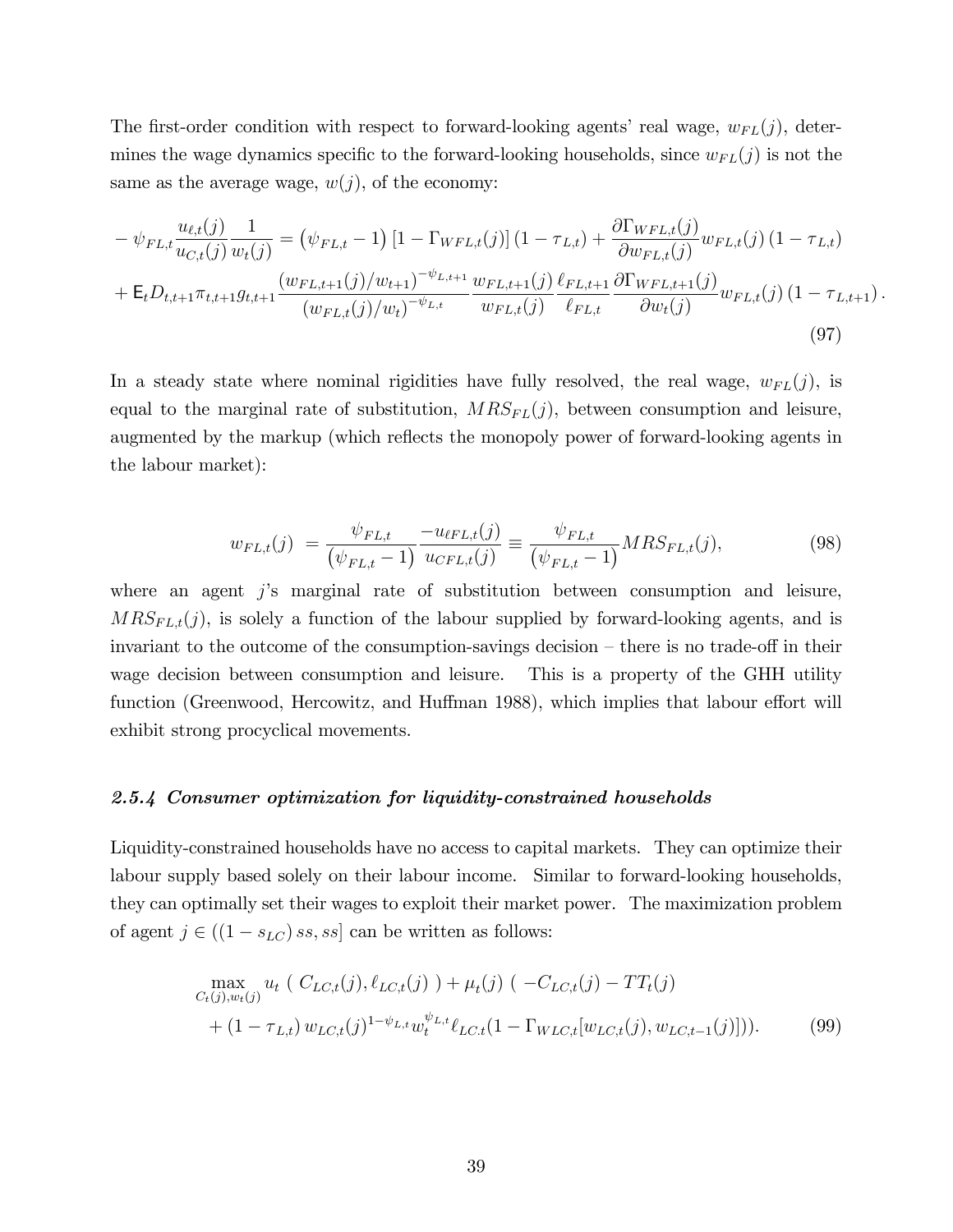Their resulting level of consumption is:

$$
C_{LC,t}(j) = (1 - \tau_{L,t}) w_{LC,t}(j) \ell_{LC,t}(j). \tag{100}
$$

The first-order conditions with respect to liquidity-constrained agents' consumption,  $C_{LC}(j)$ , and their real wage,  $w_{LC}(j)$ , determines the partial adjustment of wages:

$$
-\psi_{LC,t}\frac{u_{\ell LC,t}(j)}{u_{CLC,t}(j)}\frac{1}{w_{LC,t}(j)} = (1 - \tau_{L,t})\left[\left(\psi_{LC,t} - 1\right)(1 - \Gamma_{WLC,t}(j)) + \frac{\partial \Gamma_{WLC,t}(j)}{\partial w_{LC,t}(j)}w_{LC,t}(j)\right],\tag{101}
$$

and their real wage,  $w_{LC}(j)$ , is a function of a unique marginal rate of substitution,  $MRS_{LC}(j)$ , between consumption and leisure, augmented by a markup, in a manner similar to the forward-looking agents.

## 2.5.5 Aggregating across categories of consumers

To discuss economy-wide measures of labour and wages, we need to aggregate across categories of consumers, of which we have two: liquidity constrained and forward looking.

Equation  $(102)$  determines the aggregate wage rate, w:

$$
w_t^{1-\psi_{L,t}} = s_{LC} w_{LC,t}^{1-\psi_{L,t}} + (1 - s_{LC}) w_{FL,t}^{1-\psi_{L,t}},
$$
\n(102)

where  $\psi_L$  is the degree of substitutability between lower-skilled and higher-skilled workers.

The aggregate labour supply function  $(\ell)$  is implied by the labour supply of forward-looking agents,  $\ell_{FL},$  and liquidity-constrained agents,  $\ell_{LC}$ :

$$
\ell_t^{1-\frac{1}{\psi_{L,t}}} = (1 - s_{LC})^{\frac{1}{\psi_{L,t}}} \ell_{FL,t}^{1-\frac{1}{\psi_{L,t}}} + s_{LC}^{\frac{1}{\psi_{L,t}}} \ell_{LC,t}^{1-\frac{1}{\psi_{L,t}}}.
$$
(103)

## 2.6 Government

The government is the third type of agent in the model, and it fulfills two roles: as the fiscal agent that collects and distributes tax revenues, and as the monetary authority that provides (at a minimum) a nominal anchor for the domestic economy.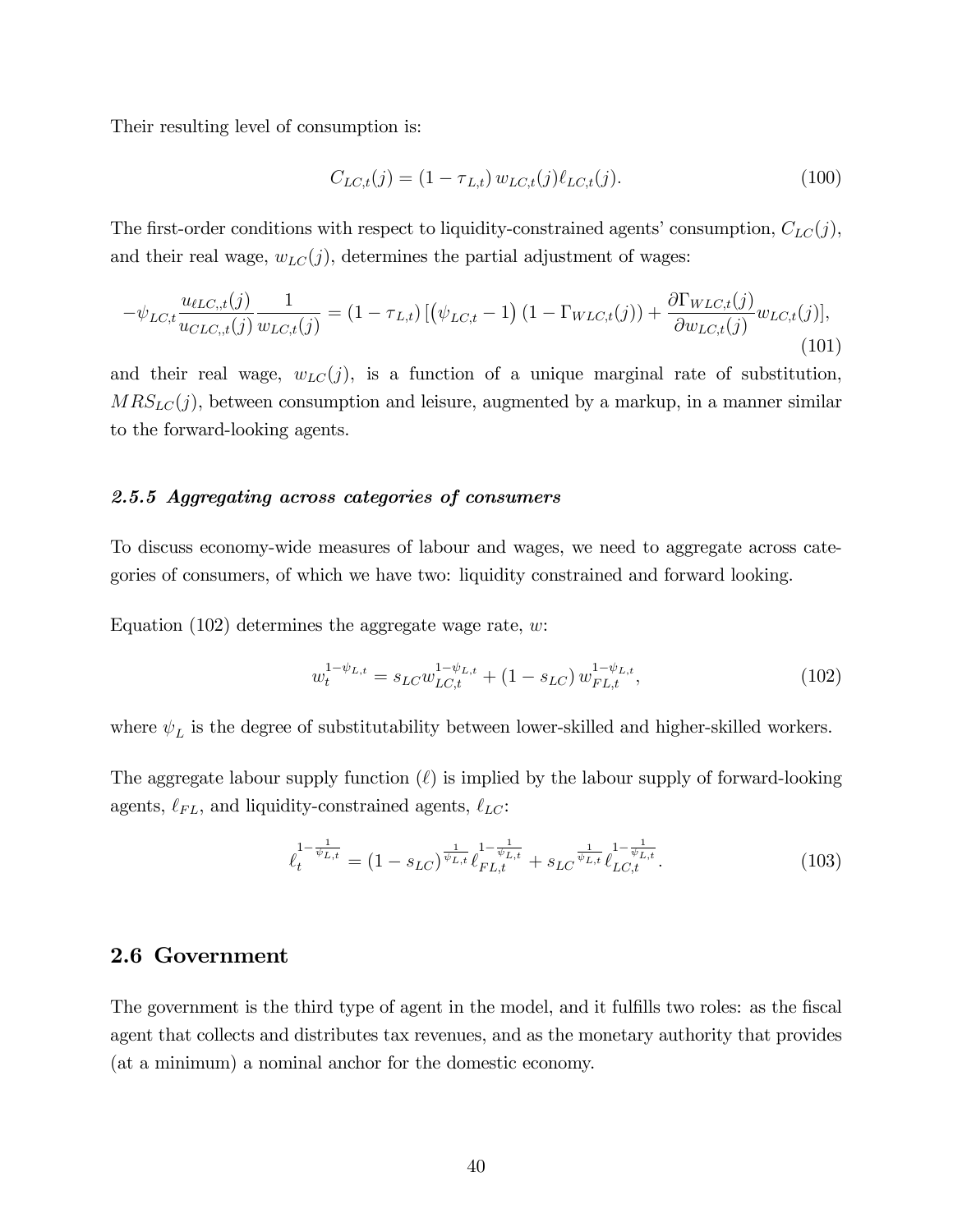#### 2.6.1 Fiscal agent

Government expenditures, while part of GDP, do not form part of the productive capital stock, nor do they enter the consumers' utility functions. Public spending falls into three categories: government consumption,  $G_C$ ; government investment,  $G_I$ ; and public purchases of intermediate non-tradables,  $G_N$ . In the data,  $G_C$  can be considered as the purchase of goods,  $G_I$  is government investment in fixed capital, and  $G_N$  is government spending on wages and services. There are seven sources of (net) tax revenue: a distortionary tax on capital income,  $\tau_K$ ; a distortionary tax on labour income,  $\tau_L$ ; lump-sum taxes, TT, net of transfers to households; tariffs,  $\tau_{TRF}$ , imposed on imported goods by region H on region R; royalties,  $\tau_{ROYAL}$ , from the extraction of crude oil reserves; a distortionary *ad-valorem* tax on oil,  $\tau_{OIL}$ , used in the production of tradable and non-tradable goods; and a distortionary ad*valorem* tax on gasoline,  $\tau_{GAS}^{26}$ . The government finances the excess of public expenditure over net taxes by issuing debt denominated in nominal currency, denoted  $B$  in per-capita terms. All national debt is held exclusively by domestic (forward-looking) agents. The budget constraint of the government is:

$$
B_t \ge (1 + i_{t-1}) \frac{B_{t-1}}{\pi_{t-1,t} g_{t-1,t}} + G_t - G_{REV,t},
$$
\n(104)

where:

$$
G_t = G_{C,t} + p_{E,t} G_{I,t} + p_{N,t} G_{N,t},\tag{105}
$$

and government revenues are defined as:

$$
G_{REV,t} = \frac{1}{ss} \left( \int_0^{ss} TT_t(j)dj + \tau_{K,t}r_t \int_0^{ss(1-s_{LC})} K_t(j)dj + \tau_{L,t} \int_0^{ss} w_t(j)\ell_t(j)dj \right) + G_{TRF,t} + G_{OLL,t} + G_{ROYAL,t} + G_{GAS,t},
$$
\n(106)

 $^{26}$ An additional tax not yet in the model is a value-added tax (VAT), such as the Goods and Services Tax (GST) in Canada. Such a tax rate will be introduced in the near future.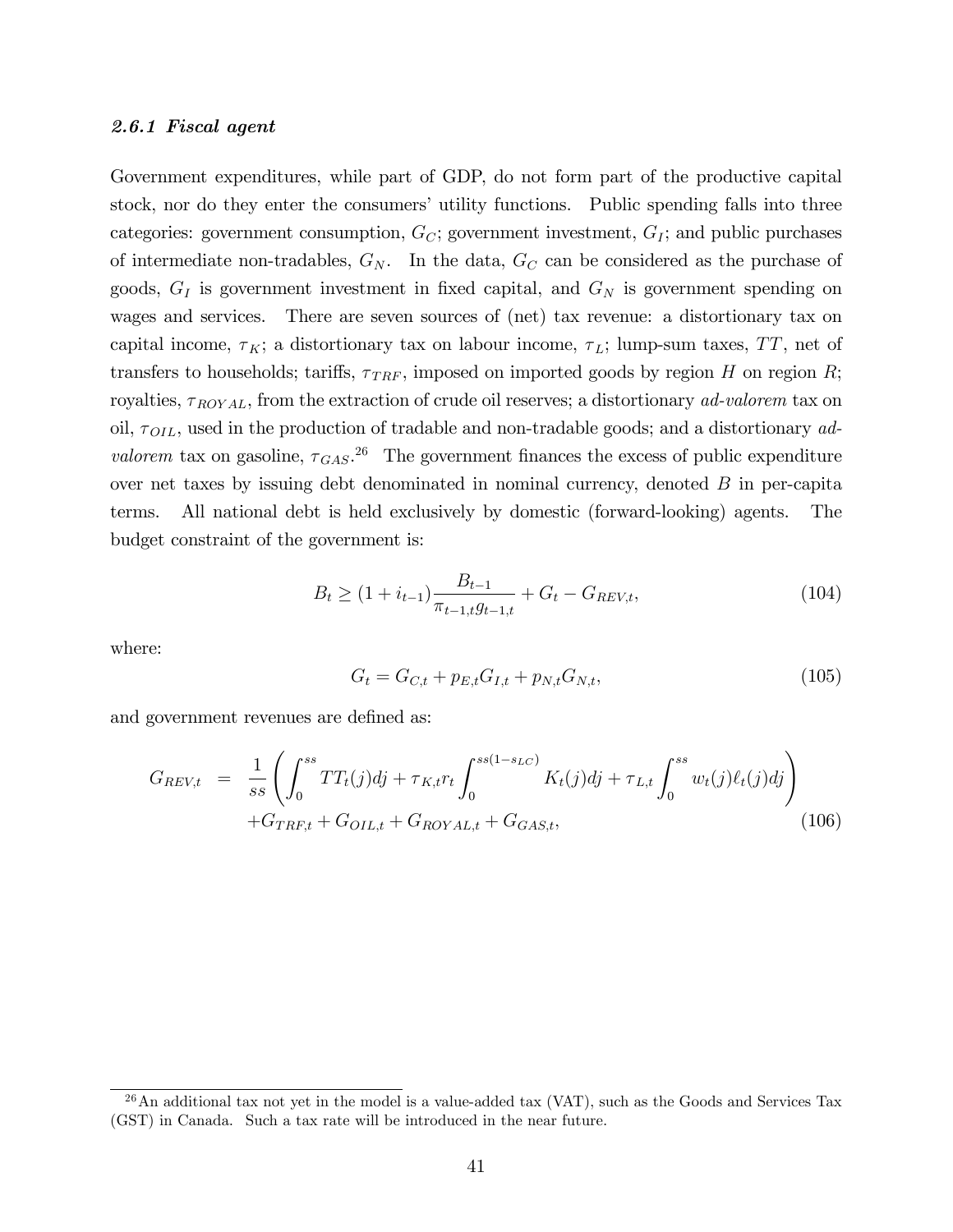which have the following component revenues:

$$
G_{TRF,t}^H = \sum_{R \neq H} \frac{1}{ss^H} \int_0^{ss^H} \tau_{TRF,t}^{H,R} p_{M,t}^{H,R}[M_t^{H,R}(x^H) + M_t^{H,R}(e^H)],\tag{107}
$$

$$
G_{OIL,t} = \frac{1}{ss} \int_0^{ss} \tau_{OIL,t} [p_{OT,t} O_t(h) + p_{ON,t} O_t(n)], \qquad (108)
$$

$$
G_{ROYAL,t} = \frac{1}{ss} \int_0^{ss} \tau_{ROYAL,t} p_{OIL,t} OIL_t(s), \qquad (109)
$$

$$
G_{GAS,t} = \frac{1}{ss} \int_0^{ss} \tau_{GAS,t} p_{GAS,t} GAS_t(g). \tag{110}
$$

We can define the average tax rate for the economy,  $\tau$ , as:

$$
\tau_t \equiv G_{REV,t}/GDP_t. \tag{111}
$$

The deficit-to-GDP ratio is:

$$
\frac{DEF_t}{GDP_t} = \left(B_t - \frac{B_{t-1}}{\pi_{t-1, t} g_{t-1, t}}\right) / GDP_t.
$$
\n(112)

From (104), in steady state we obtain:

$$
\frac{B}{GDP} = \frac{\pi g}{\pi g - (1+i)} \left( \frac{G}{GDP} - \tau \right) = \frac{\pi g}{\pi g - 1} \frac{DEF}{GDP}.
$$
 (113)

The prior three equations define the relations between the debt-to-GDP ratio, the average tax rate, and the deficit-to-GDP ratio that are sustainable in the long term. In what follows, we treat the long-run debt-to-GDP ratio as a policy parameter set by the government, and let  $\tau$  and  $DEF/GDP$  be determined by (113).

It is assumed that the government controls all of the component tax rates directly, with the exception of the labour tax,  $\tau_L$ . The labour tax is the residual tax rate that allows the aggregate tax rate,  $\tau$ , to respect a fiscal rule based on the stable long-run debt-to-GDP ratio in equation (113). The fiscal rule for  $\tau$  is specified as:

$$
\tau_t = (\tau_{t-1} + \tau_t + \mathsf{E}_t \tau_{t+1})/3 + \phi_{\tau 1} \left( \frac{B_t}{GDP_t} - \phi_{\tau 2} B_{TAR, t} - (1 - \phi_{\tau 2}) \frac{B_{t-1}}{GDP_{t-1}} \right) + \phi_{\tau 3} \left( \frac{DEF}{GDP_t} - \frac{DEF}{GDP} \right),
$$
(114)

where  $B_{TAR}$  is the debt-to-GDP target, which is specified as a stochastic process. Therefore,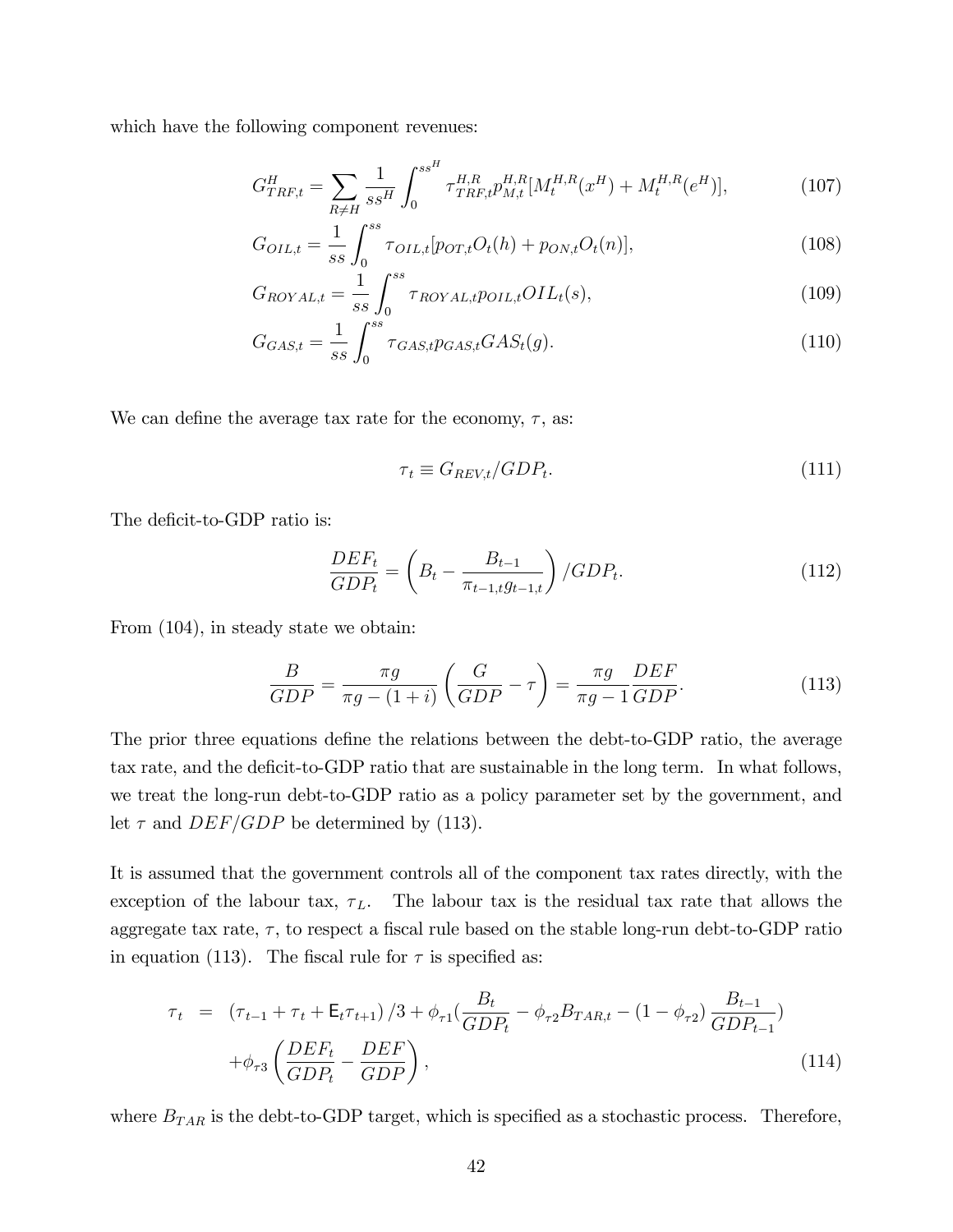the aggregate tax rate is a smoothed function of past and expected future tax rates, adjusted upward when the current debt-to-GDP ratio  $(\phi_{\tau1})$  is different from the average of its current target and its past observed level  $(\phi_{\tau2})$ , or when the current deficit-to-GDP ratio differs from its sustainable steady-state level  $(\phi_{\tau 3})$ . Having  $\phi_{\tau 3}$  greater than zero smooths the short-run development of the deficit-to-GDP ratio in face of any movement in the debt-to-income ratio.

#### 2.6.2 Monetary authority

The government, in its role as the monetary authority, is assumed to define an objective for its monetary policy, and it controls the short-term nominal interest rate,  $i_t$ , as its instrument. The monetary authority can then specify some target to hit using its instrument. In the BoC-GEM, monetary policy is specified usually as an inflation-forecast-based rule. That is, we use an annualized interest rate rule of the form: $27$ 

$$
(1+i_t)^4 = (1+i_{t-1})^{4\omega_i} \left(1+i_t^{neut}\right)^{4(1-\omega_i)} \mathsf{E}_t \left(\pi_{t-1,t+3}^X - \Pi_{t-1,t+3}\right)^{\omega_1} (GDP_t/GDP_{POT,t})^{\omega_2},\tag{115}
$$

where the current interest rate,  $i_t$ , is a function of the average of the lagged rate,  $i_{t-1}$ , and the current 'neutral' interest rate,  $i_t^{neut28}$ , as well as

- a weight of  $\omega_1$  on  $\mathsf{E}_t(\pi^X_{t-1,t+3} \Pi_{t-1,t+3})$ , the expected year-over-year core inflation gap three quarters in the future, to return the economy to its target inflation rate by looking at the core year-over-year rate of inflation,  $\pi_{t-4,t}^X$ ;
- a weight of  $\omega_2$  on  $GDP_t/GDP_{POT,t}$ , the output gap (output  $(GDP)$  divided by potential output  $(GDP_{POT})$ , to return the economy to its potential level of output in the steady state. GDP can be defined as either the model definition or a definition consistent with measured GDP.<sup>29</sup> Potential output,  $GDP_{POT}$ , is the rate of output that prevails under the current capital stock and the steady-state level of labour inputs and technological process.<sup>30</sup>

<sup>&</sup>lt;sup>27</sup>Recall that  $\Pi_{t-\tau,t-\tau+4}$  is the year-over-year gross CPI inflation target at time t for the four-quarter period between  $t - \tau$  and  $t - \tau + 4$ .

 $^{28}$ The 'neutral' rate is the interest rate at which the targeted variables are stabilized at their target values, meaning that the real interest rate is a constant related to the growth rate of the economy and the rate of time preference (see equation (95)).

<sup>&</sup>lt;sup>29</sup>For the measured concept of GDP (referred to as "national accounts real GDP"), see Appendix B. The measured concept of GDP is our preference for the sake of realism, since data are not measured accurately with continually shifting relative prices across time, as in the model.

<sup>&</sup>lt;sup>30</sup>This is not to be confused with any concept of the flexible-price output gap (see Neiss and Nelson 2003 or Woodford 2003 for two differing examples). Instead, this is an extension of the older idea of potential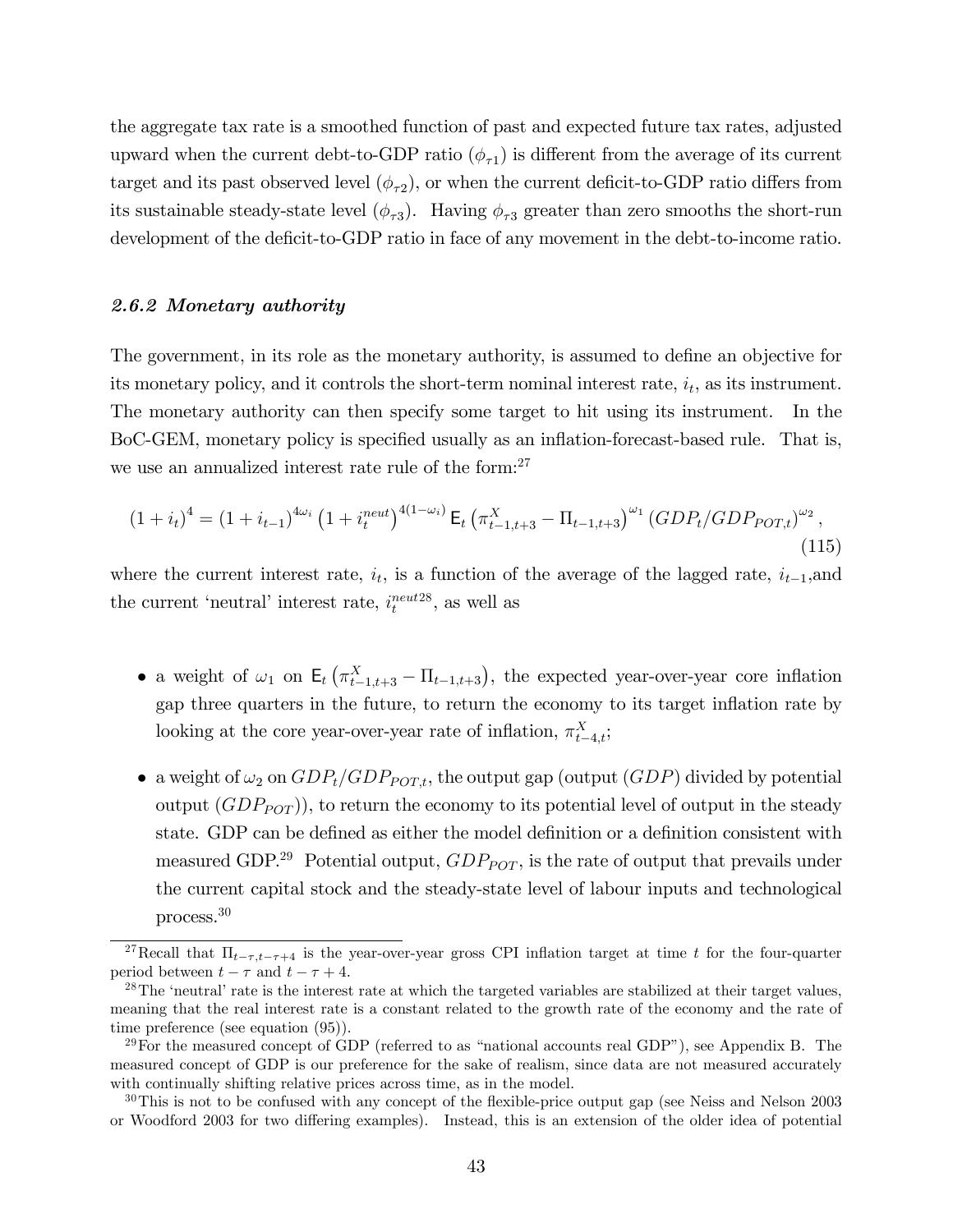Note that the inflation gap mentioned here is not total CPI inflation (derived from  $CPI$  in equation (57)), but core inflation (derived from  $CPI<sup>X</sup>$  in equation (58)), which excludes the effects of fuel prices (i.e., gasoline) and indirect taxes (in this version of the BoC-GEM, only tariffs).

The rule in equation  $(115)$  can be modified to include policy responses to a set of other variables (such as the nominal exchange rate) expressed as deviations from their targets. For this application of the model, such a modification is indeed put into practice. In the case of emerging Asia (AS), we model an exchange rate targeting regime by introducing the component  $\omega_3^{AS} \Delta_t^{AS}$  in (115), where  $\Delta^{AS}$  is defined by equation (94). We choose a very high value of  $\omega_3^{AS}$ , so that the AS currency moves in tandem with the U.S. dollar – the bilateral nominal exchange rate is 'pegged.' At any rate, monetary policy has effects only in the short to medium term, and, after all the targets have been achieved, the monetary policy reaction function reduces to the neutral rate of interest.

## 2.7 Market clearing

The model is closed by imposing the following resource constraints and market-clearing conditions.

For each region  $H$ , the domestic resource constraints for capital and labour are, respectively:

$$
\int_{0}^{s s^{H} (1 - s_{LC}^{H})} K_{t}^{H} (j^{H}) d j^{H} \geq \int_{0}^{s s^{H}} K_{t}^{H} (n^{H}) d n^{H} + \int_{0}^{s s^{H}} K_{t}^{H} (h^{H}) d h^{H}
$$

$$
+ \int_{0}^{s s^{H}} K_{t}^{H} (s^{H}) d s^{H} + \int_{0}^{s s^{H}} K_{t}^{H} (o^{H}) d o^{H} + \int_{0}^{s s^{H}} K_{t}^{H} (g^{H}) d g^{H}, \qquad (116)
$$

and:

$$
\ell_t^H(j^H) \ge \int_0^{s s^H} \ell_t^H(n^H, j^H) dn^H + \int_0^{s s^H} \ell_t^H(h^H, j^H) dh^H
$$

$$
+ \int_0^{s s^H} \ell_t^H(s^H, j^H) ds^H + \int_0^{s s^H} \ell_t^H(o^H, j^H) do^H + \int_0^{s^H} \ell_t^H(g^H, j^H) dg^H, \qquad (117)
$$

output used at the Bank of Canada, as expressed in Butler (1996) and still used in the Bank of Canadaís Monetary Policy Report.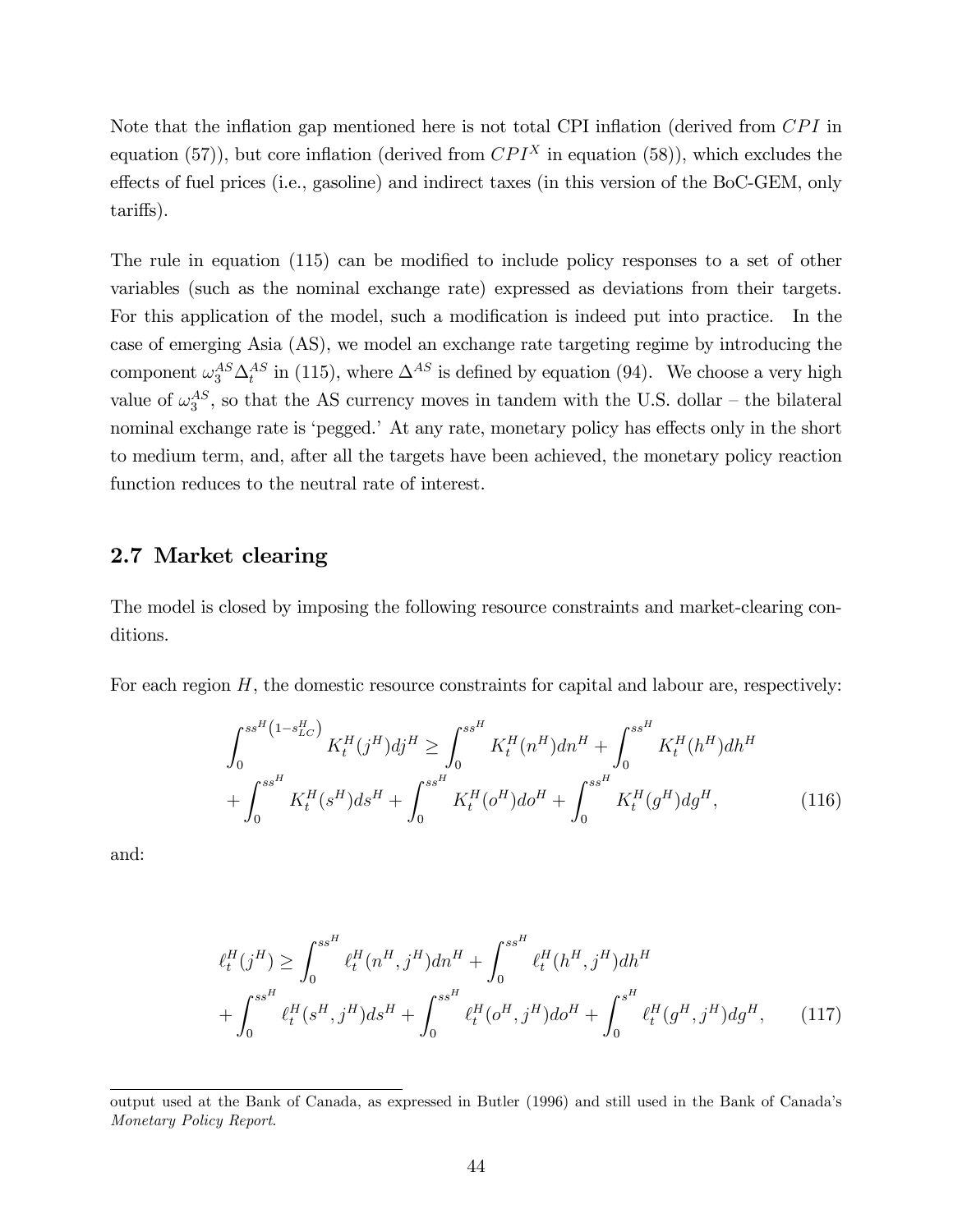where these constraints imply that labour and capital can move freely across sectors, subject to any short-run real adjustment costs they face, such as in the production of commodities or oil.<sup>31</sup>

The resource constraint for the non-tradable good  $n<sup>H</sup>$  is:

$$
N_t^H(n^H) \ge \int_0^{s s^H} N_{A,t}^H(n^H, x^H) dx^H + \int_0^{s s^H} N_{E,t}^H(n^H, e^H) de^H + G_{N,t}^H(n^H), \tag{118}
$$

while the tradable  $h^H$  can be used by domestic firms or be imported by foreign firms:

$$
T_t(h^H) \ge \int_0^{ss^H} Q_{A,t}(h^H, x^H) dx^H + \int_0^{ss^H} Q_{E,t}(h^H, e^H) de^H
$$
  
+ 
$$
\sum_{R \ne H} \left( \int_0^{ss^R} M_{A,t}^{R,H}(h^H, x^R) dx^R + \int_0^{ss^R} M_{E,t}^{R,H}(h^H, e^R) de^R \right).
$$
 (119)

The same follows for the commodities and oil goods  $(s^H \text{ and } o^H)$ , respectively). For example, for commodities:

$$
S_t\left(s^H\right) \ge \int_0^{s s^H} Q_{SN,t}(s^H, n^H) dn^H + \int_0^{s s^H} Q_{ST,t}(s^H, h^H) dh^H
$$

$$
+ \sum_{R \ne H} \left( \int_0^{s s^R} M_{SN,t}^{R,H}(s^H, n^R) dn^R + \int_0^{s s^R} M_{ST,t}^{R,H}(s^H, h^R) dh^R \right). \tag{120}
$$

The final good  $A$  can be used for private (by both liquidity-constrained and forward-looking households) or public consumption:

$$
\int_0^{ss^H} A_t^H(x^H) dx^H \ge \int_0^{ss^H(1-s_{LC}^H)} C_{FL,t}^H(j^H) dj^H + \int_{ss^H(1-s_{LC}^H)}^{ss^H} C_{LC,t}^H(j^H) dj^H + ss^H G_{C,t}^H, (121)
$$

and similarly for the investment good  $E$ :

$$
\int_0^{ss^H} E_t^H(e^H)de^H \ge \int_0^{(1-s_{LC}^H)ss^H} I_t^H(j^H)dj^H + ss^H G_{I,t}^H. \tag{122}
$$

All profits, adjustment costs, and intermediation revenues are assumed to accrue to forwardlooking households as  $\Phi_t(j)$ .

 $31$ See equation (2) for the case of commodities.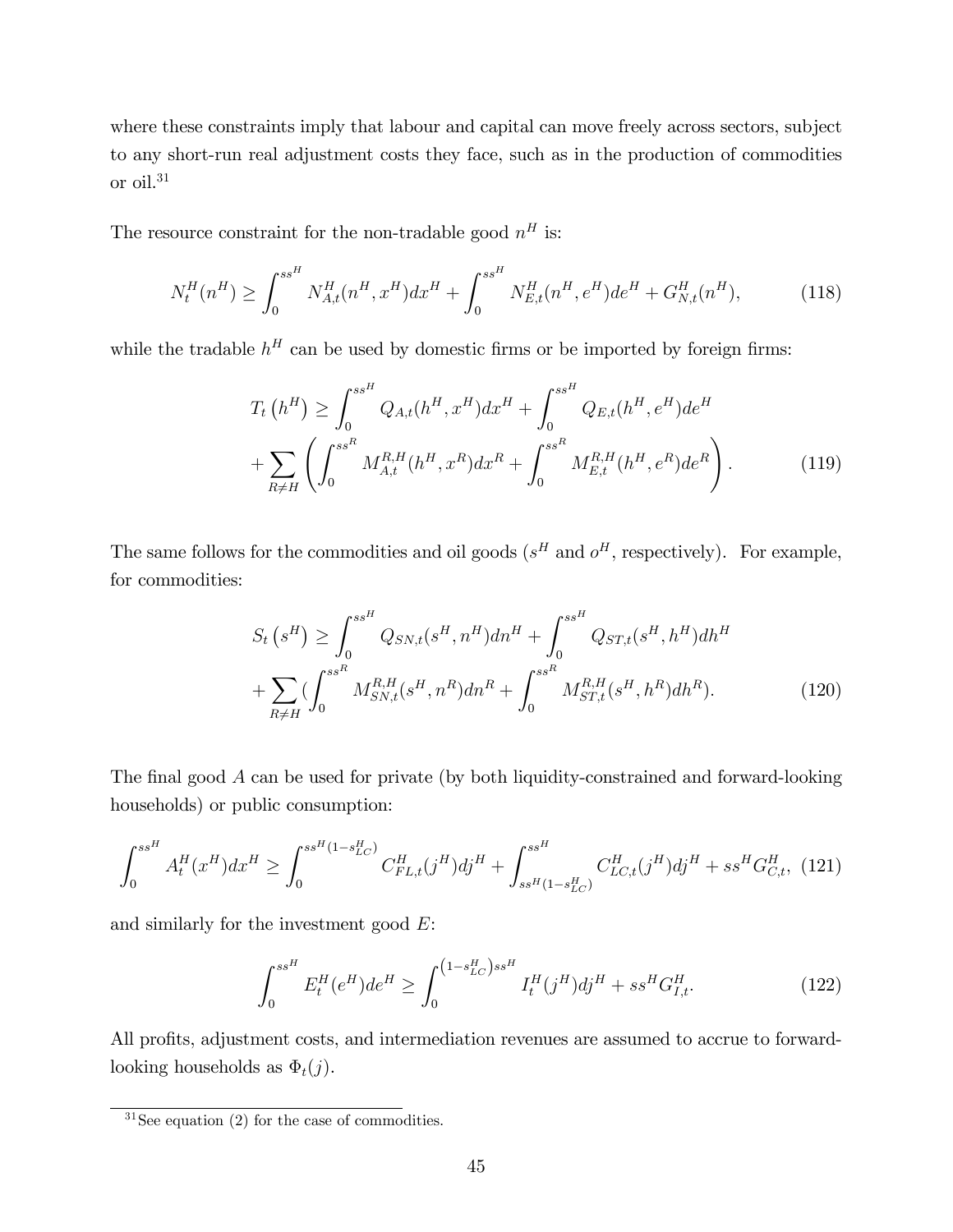Market clearing in the asset market requires:

$$
\int_{0}^{s s^{H} (1 - s_{LC}^{H})} B_{t}^{H} (j^{H}) d j^{H} = s s^{H} B_{t}^{H}, \qquad (123)
$$

for each of the five regions' government bond markets, and:

$$
\sum_{R} \int_{0}^{s s^{R} (1 - s_{LC}^{R})} B_{t}^{* R} (j^{R}) d j^{R} = 0,
$$
\n(124)

for the international bond market (net foreign assets). Finally, aggregating the budget constraints across private and public agents after imposing the appropriate transversality conditions, we obtain the law of motion for financial wealth, where the present value of the next period's financial wealth is equal to the sum of this period's financial wealth, plus the financial transactions costs incurred by the holdings of U.S.-dollar-denominated international bonds, plus the domestic production of the economy, plus the net export positions of commodities  $(TBAL_S)$  and oil  $(TBAL_O)$ , less this period's consumption, investment, and government expenditures:

$$
\mathsf{E}_{t}D_{t,t+1}^{H}\pi_{t,t+1}^{H}g_{t,t+1}F_{t+1}^{H} = F_{t}^{H} + \Gamma_{B,t-1}^{H} \frac{\left(1 + i_{t-1}^{*}\right) \varepsilon_{t}^{H,US} B_{t-1}^{*H}}{\pi_{t-1,t}^{US} g_{t-1,t}} + p_{N,t}^{H} N_{t}^{H} + p_{T,t}^{H} T_{t}^{H} + \left(1 + \tau_{GAS,t}^{H}\right) p_{GAS,t}^{H} GAS_{t}^{H} + TBAL_{O,t}^{H} - C_{t}^{H} - p_{E,t}^{H} I_{t}^{H} - G_{t}^{H}.
$$
\n(125)

## 2.8 Definition of the gross domestic product

The gross domestic product (in consumption units  $-$  i.e., deflated by the consumer price index) can be stated as either the sum of all goods consumed domestically once the net flows of final goods  $(EX \text{ and } IM)$  are accounted for, or all goods produced domestically once net cross-border flows of all intermediate goods  $(TBAL_S \text{ and } TBAL_O)$  are accounted for:

$$
GDP_t^H = A_t^H + p_{E,t}^H E_t^H + p_{N,t}^H G_{N,t}^H + EX_t^H - IM_t^H
$$
  
=  $p_{N,t}^H N_t^H + p_{T,t}^H T_t^H + (1 + \tau_{GAS,t}^H) p_{GAS,t}^H GAS_t^H + TBAL_{S,t}^H + TBAL_{O,t}^H, (126)$ 

where total exports,  $EX$ , are:

$$
EX_t^H = p_{T,t}^H T_t^H + p_{S,t}^H S_t^H + p_{O,t}^H O_t^H - p_{Q,t}^H \left( Q_{A,t}^H + Q_{E,t}^H \right) - p_{QS,t}^H Q_{S,t}^H - p_{QO,t}^H Q_{O,t}^H, \tag{127}
$$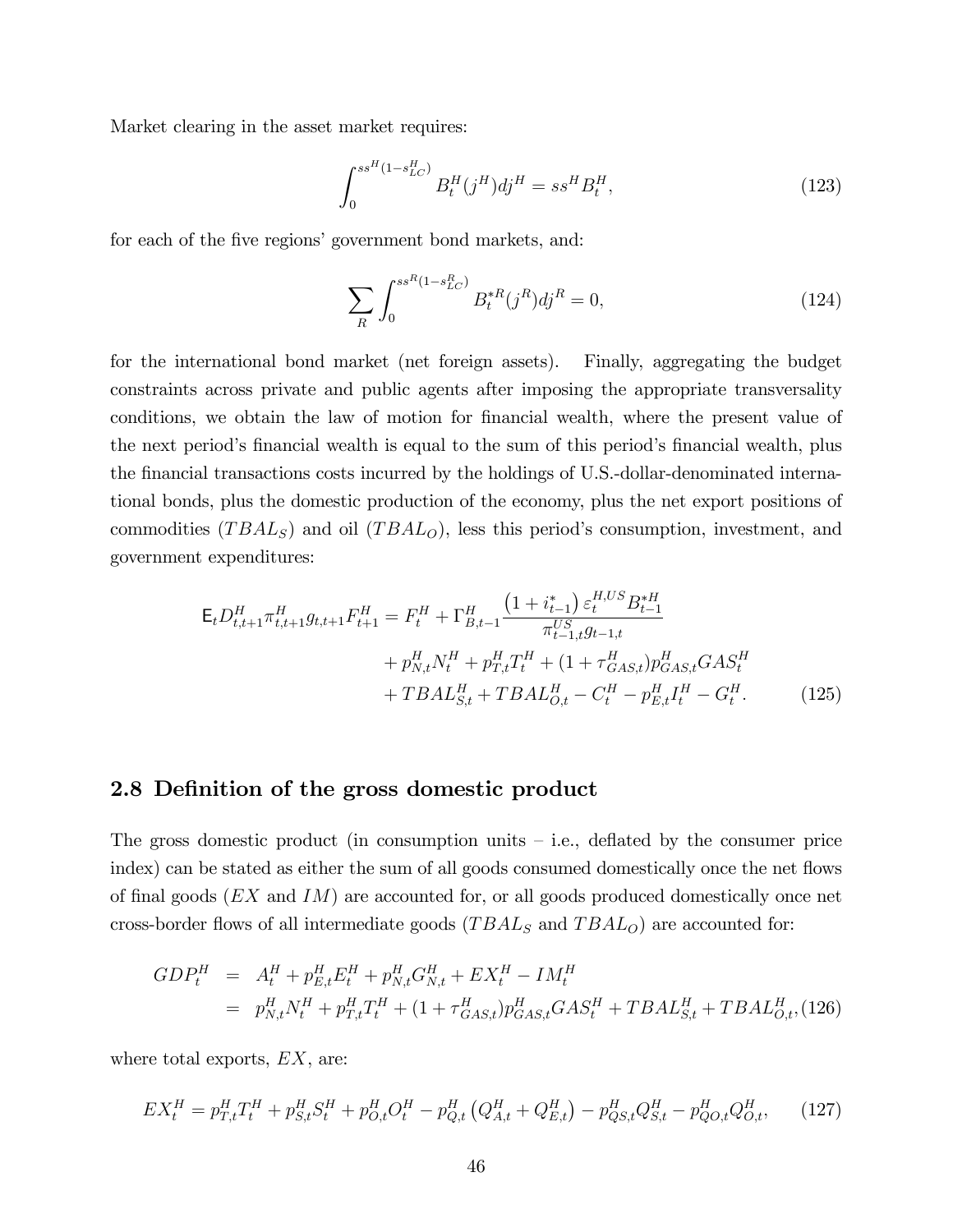total imports, IM, are:

$$
IM_t^H = \sum_{R \neq H} p_{M,t}^{H,R} \left( M_{A,t}^{H,R} + M_{E,t}^{H,R} \right) + p_{MS,t}^{H,R} M_{S,t}^{H,R} + p_{MO,t}^{H,R} M_{O,t}^{H,R}, \tag{128}
$$

the trade balance in commodities,  $TBAL<sub>S</sub>$ , is:

$$
TBAL_{S,t}^{H} = p_{S,t}^{H} S_{t}^{H} - p_{QS,t}^{H} Q_{S,t}^{H} - \sum_{R \neq H} p_{MS,t}^{H,R} M_{S,t}^{H,R},
$$
\n(129)

and the trade balance in oil,  $TBAL<sub>O</sub>$ , is similarly stated.

Appendix B deals with the conventional measures of volumes typically found in the national accounts, and issues related to that topic.

# 3. Calibrating the Model

Given the large and complex nature of the BoC-GEM, it is readily apparent that, at this point in time, full estimation of the parameters of the model is not possible. Therefore, the model must be calibrated, and we have relied on previous work on the GEM (such as Laxton and Pesenti 2003; Bayoumi, Laxton, and Pesenti 2004; Faruqee et al. 2007a,b) to guide our calibration work. Work done in tandem with this technical report has also provided useful insights for the calibration – see Coletti, Lalonde, and Muir  $(2007)$  and Elekdag et al.  $(2007)$ . We also rely on previously published work for particular economies, namely

- Canada (Murchison and Rennison  $2006$  the reference work for the Bank of Canada's projection and policy analysis model for Canada, ToTEM; also Perrier 2005);
- the euro area (Coenen, McAdam, and Straub  $2007$  refers to the NAWM (New Area-Wide Model), a DSGE model; also, de Walque, Smets, and Wouters 2006 and Smets and Wouters 2005, for a Bayesian-estimated DSGE model of both the U.S. and the European economies); and
- the United States (Brayton et al. 1997 a published reference for the Board of Governors of the Federal Reserve System's PAC model of the United States,  $FRB/US;^{32}$ Erceg, Guerrieri, and Gust  $2005a$ , b – the references for the SIGMA DSGE model used

 $32\text{ }\text{°PAC}$  stands for "polynominal adjustment cost." See the seminal work by Tinsley (1993) for more on the methodology.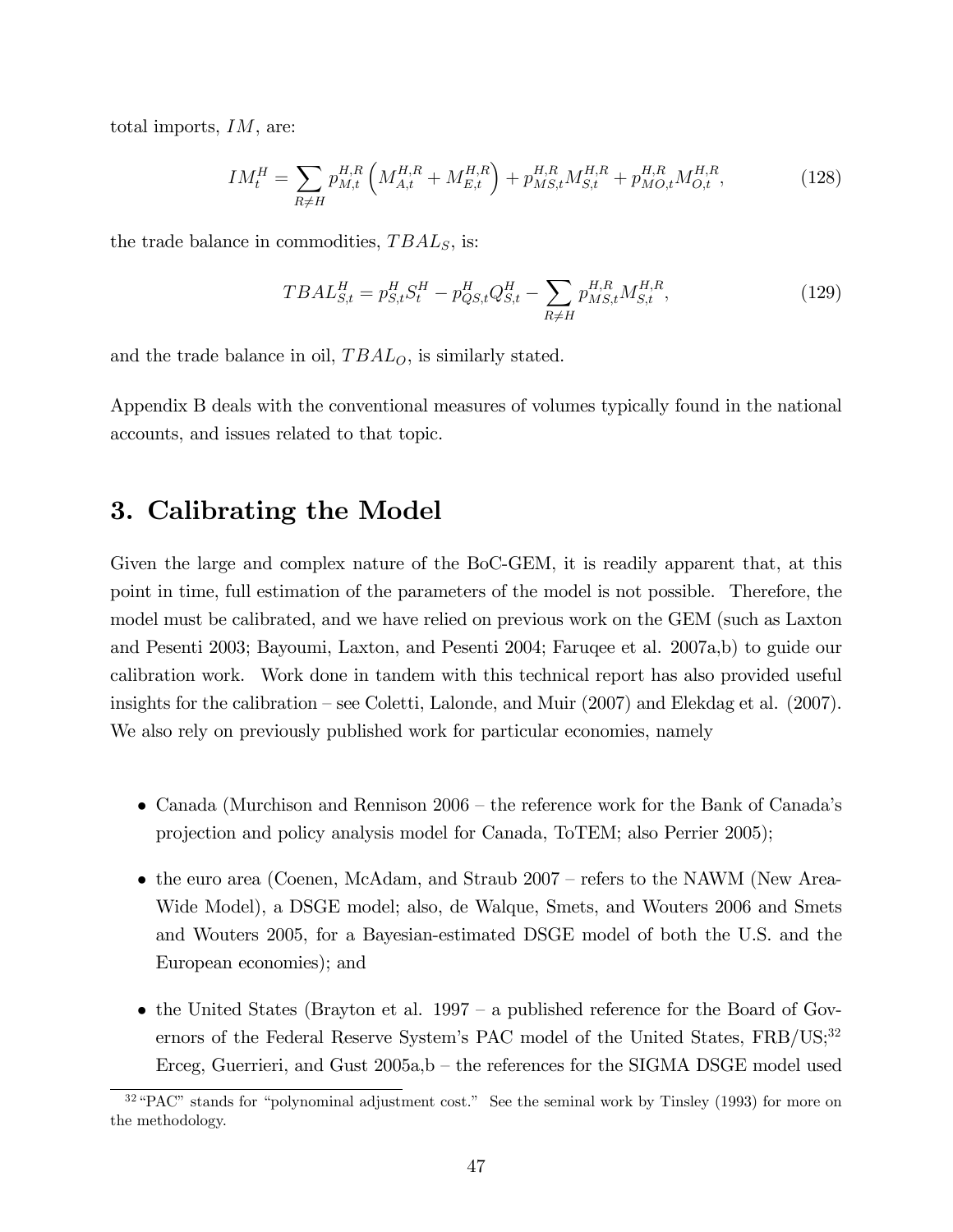at the Board of Governors of the Federal Reserve System; Gosselin and Lalonde  $2005$  – the source for the Bankís PAC model of the U.S. economy, MUSE; Juillard et al. 2006 – a small Bayesian-estimated DSGE model of the U.S. economy).

This section consists of seven parts. Sections 3.1 and 3.2 present the steady-state parameters and ratios. Section 3.3 examines the calibration of the international linkages of the model (both the steady state and their dynamics). Sections 3.4 and 3.5 deal with the steadystate and dynamic calibrations of the oil and commodities sectors, respectively. Section 3.6 describes the real adjustment costs and the nominal rigidities in the dynamic model of the BoC-GEM. Finally, section 3.7 describes the calibration of the fiscal and monetary policy rules.

## 3.1 Key steady-state parameters

In general, the key parameters of the steady state are the same across the five regions of the world (Table 1). At steady state, in all the regions of the world, the growth rate of GDP per capita is equal to 1.9 per cent per annum and the real interest rate is equal to 3 per cent. Other key parameters are associated with the consumers' utility function and their utility maximization problem, of which there are two: one for forward-looking agents (equation (89)) and one for liquidity-constrained consumers (equation (99)). The intertemporal elasticity of substitution in consumption is set to 0.7 for all the regions. The chosen value is in the mid-range of the values used in the DSGE literature (between 0.5 and 1.0). This parameter drives the amplitude of the effect of the interest rate on consumption. This value of the elasticity of intertemporal substitution, combined with habit persistence in consumption equal to 0.85, generates the expected gradual hump-shaped response of consumption to shocks. The parameter for habit persistence in consumption is relatively high compared with the literature. However, Juillard et al. (2006) estimate a DSGE model of the United States similar in structure to the GEM, and they obtain a result close to our calibration (0.83 vs. 0.85) using a similar intertemporal elasticity of substitution in consumption (0.8 vs. 0.7). With the exception of emerging Asia, we set the share of liquidity-constrained consumers to 20 per cent. This value, combined with the existing link between the government debt and the net foreign assets, allows the model to generate a reasonable impact of debt shock on output. Because of the limited access to credit in newly industrializing economies, we set the share of liquidity-constrained consumers in emerging Asia to 50 per cent, as in Faruqee et al. (2007a). Like Erceg, Guerrieri, and Gust (2005b), we set the Frisch elasticity of labour supply to 0.2 for all regions, which is consistent with results obtained in microeconomic studies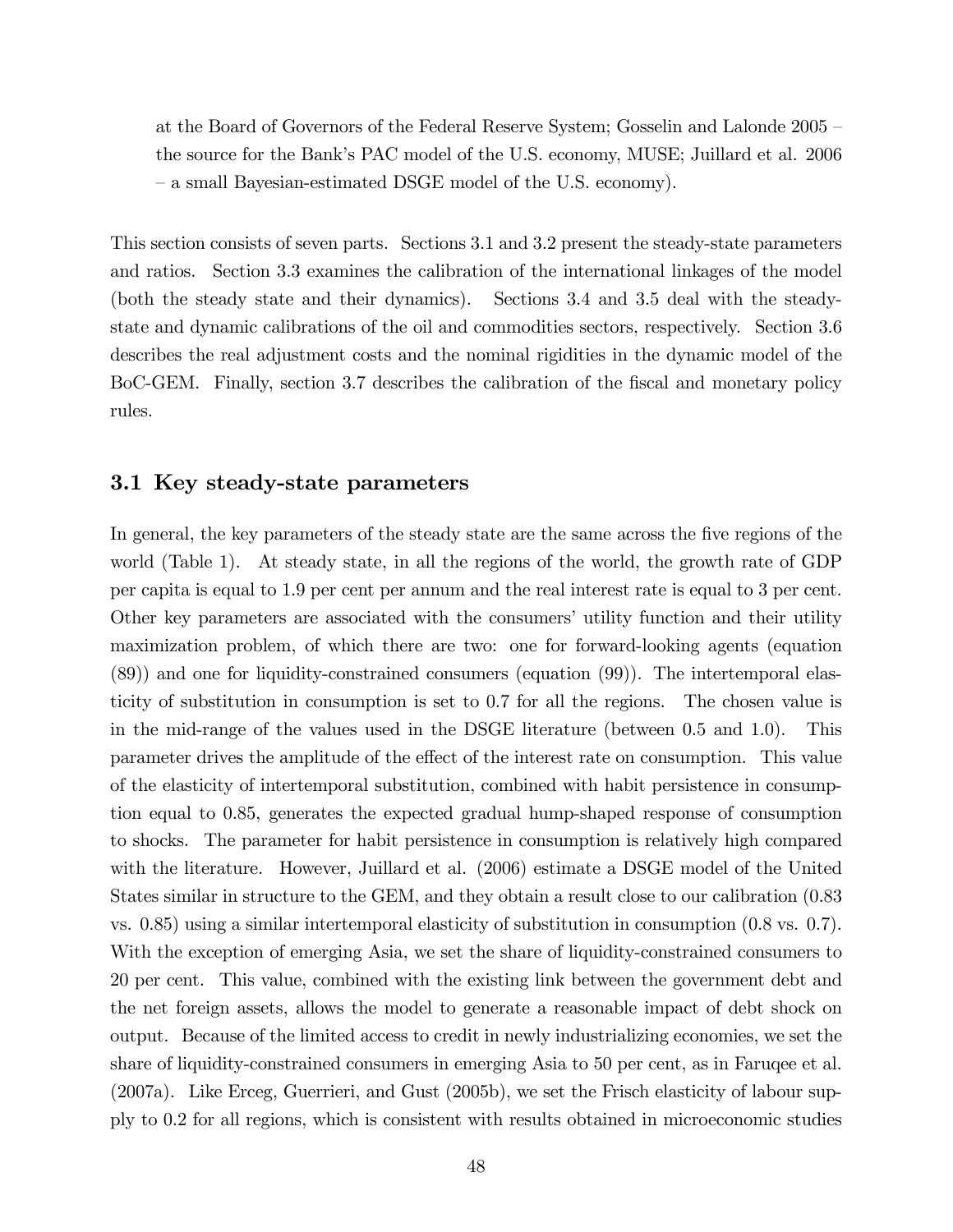(between 0.05 and 0.35). The labour habit persistence parameter is  $0.75 - a$  value almost identical to the estimation result of Juillard et al. (2006).

All the production functions of the model use a CES technology (Table 2). For all the regions, the elasticity of substitution between factors of production of the tradable, nontradable, and gasoline sectors is 0.7. This value is below one, which would correspond to a Cobb-Douglas production function.<sup>33</sup> For the sectors that include a fixed factor of production (oil and commodities), we assume even less substitution between the remaining factors of production, setting the elasticity of substitution to 0.6. In the short and medium terms, the effective elasticities of substitution in the oil, gasoline, and commodities sectors are even lower because of short-term real adjustment costs in the factors of production. We address the calibration of these adjustment costs in section 3.5. For all the regions, we assume that the tradable sector is more capital intensive than the non-tradable sector. With the exception of emerging Asia, the calibration implies a capital-to-output ratio between 1.8 and 1.9 (Table 4). For emerging Asia, it is 2.3.

The calibration of the price markup over marginal cost in the tradable and non-tradable sectors is based on the estimates obtained by Martins, Scarpetta, and Pilat (1996) for prices, and by Jean and Nicoletti  $(2002)$  for wages.<sup>34</sup> According to the calibration shown in Table 3, the level of competitiveness is higher in the United States and in emerging Asia than in the other three regions.

## 3.2 Composition of aggregate demand

Table 5 outlines the calibration of the composition of aggregate demand for the five regions. At steady state, the United States and Canada are the only regions that have negative netforeign-asset-to-GDP positions. This ratio is set to -50 per cent of GDP for the United States and -7.5 per cent of GDP for Canada. Because of their negative NFA positions, the United States and Canada must generate a small trade surplus in the long run. On the other hand, at steady state, AS, RC, and CX must exhibit a small trade deficit to maintain their positive NFA-to-GDP ratios (derived from the data underlying Lane and Milesi-Ferretti 2006).

In the United States, the investment-to-GDP and the government-expenditure-to-GDP ratios

<sup>&</sup>lt;sup>33</sup>Perrier (2005) shows that the Cobb-Douglas assumption is rejected by the data for Canada.

 $34$ Even though the study done by Martins, Scarpetta, and Pilat (1996) is over ten years old, it is the only study that provides a consistent calibration of the markups across most of the regions of the world.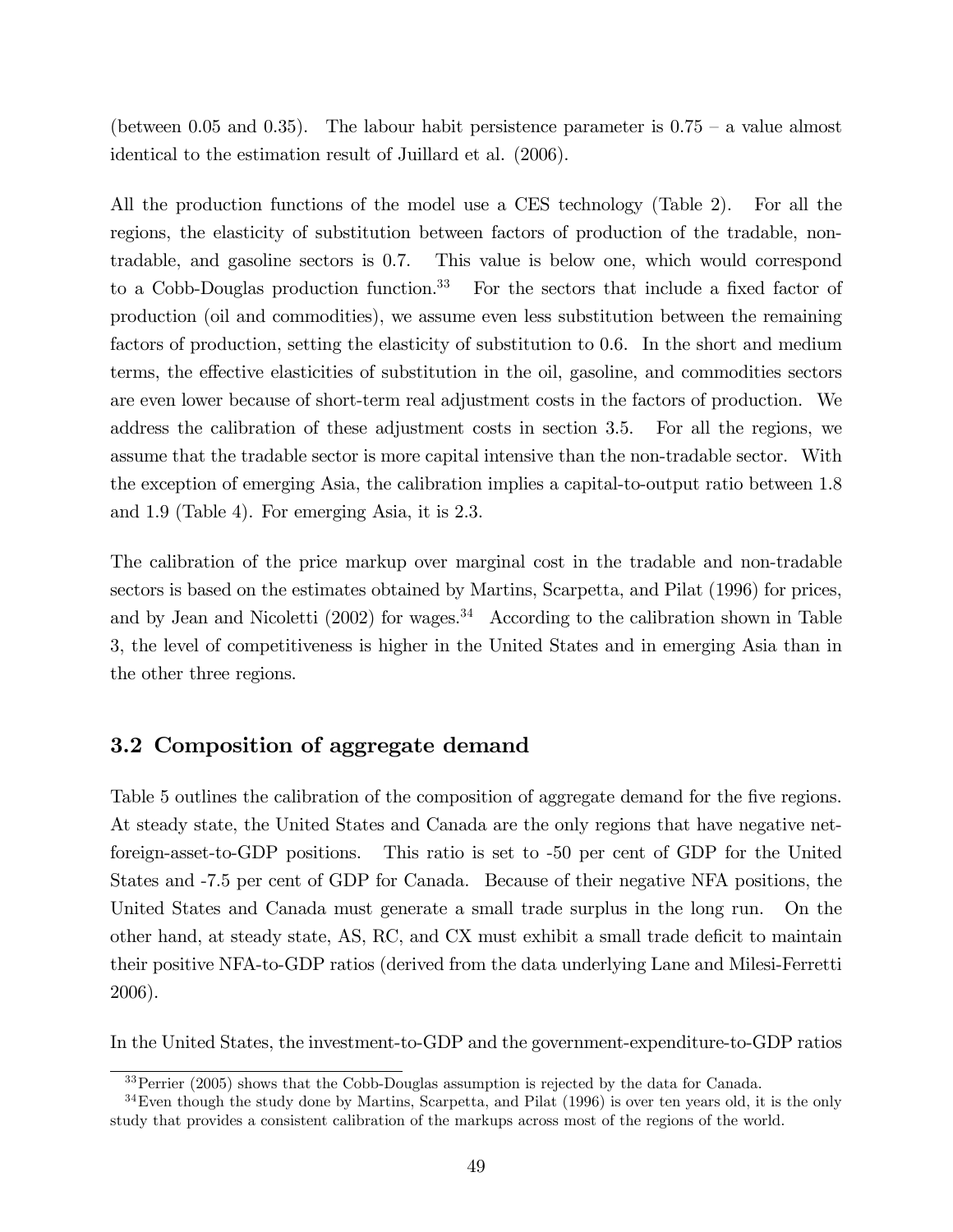are set to 16.0 per cent and 17.2 per cent, respectively, which yields a consumption-to-GDP ratio of 66.3 per cent of GDP. These ratios are very similar to those found in Juillard et al. (2006). They are also compatible with Smets and Wouters (2005). In Canada, the investment-to-GDP ratio is set to 16.6 per cent and the ratio of government expenditures relative to GDP is 26.0 per cent. Therefore, the consumption-to-GDP ratio is 57.3 per cent of GDP, much lower than in the United States.

For the other regions, the calibration of the decomposition of aggregate demand follows Faruqee et al. (2007a). It is interesting to note that emerging Asia has the largest investment share (29.9 per cent), while RC has the next-highest government-expenditure-to-GDP ratio (23.2 per cent) because it includes the European Union.

## 3.3 International linkages

Figures 4 to 6 illustrate the calibration of all the bilateral trade flows between the regions in all types of tradable goods (i.e., consumption, investment, oil and commodities), and then the oil sector and the commodities sector alone. The calibration of these trade matrices is central to the properties of the model, especially for the steady-state movements and dynamics of the different bilateral exchange rates, as well as the spillover effects of any shock in one region to another. The calibration of the trade links is based on the current trends in trading patterns observed in the COMTRADE database, maintained by the United Nations. As expected, 82 per cent of Canadian exports are sent to the United States. The three largest trading partners of the United States are Canada, emerging Asia (including China), and the commodity exporter bloc (which includes Mexico). Emerging Asia exports worldwide, but most notably to the United States and RC (where Japan depends heavily on their commodities exports). Also note the patterns for the aggregate trade volumes: Canada, a small open economy, has the highest trade volumes, with an export-to-GDP ratio of 37 per cent, while RC (which includes the largely self-contained trading bloc of the European Union) is the smallest, with an export-to-GDP ratio of 9 per cent.

The substitutability between domestically produced goods and imports are governed by the elasticities of substitution for each traded sector. As in Erceg, Guerrieri, and Gust (2005b) and Murchison and Rennison (2006), we set the elasticity of substitution between domestically produced tradable goods and imported tradable goods at 1.5, which is lower than the value (2.5) assumed in previous published work using the GEM (Table 6). However, when one region imports from the four other regions, the elasticity of its demand for goods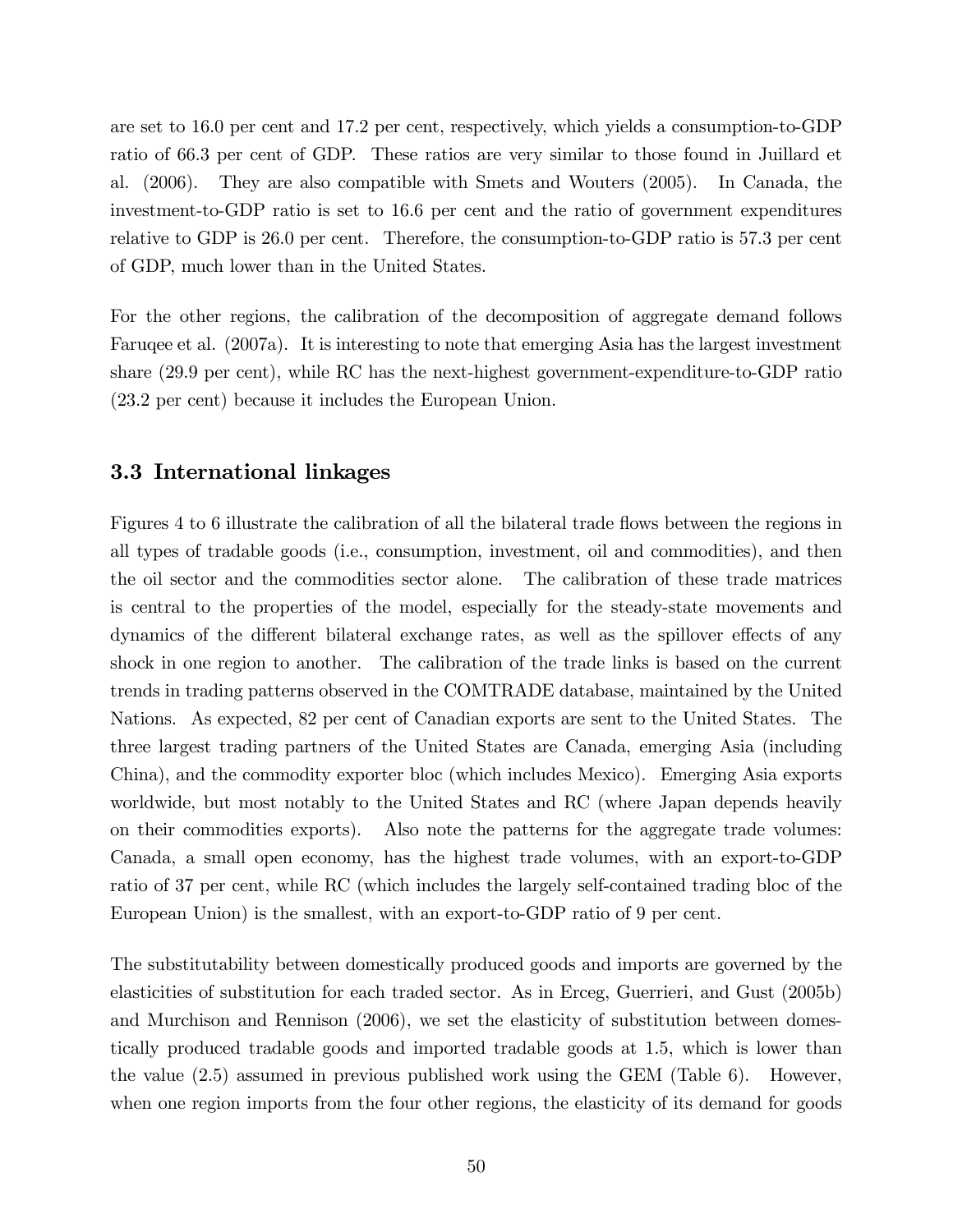from one particular region versus goods from another region is considerably higher (i.e., 3.0). Combined with the trade matrices for extra sectors, we obtain the bias of each region towards imports from another region (Table 6).

The adjustment in the trade sector of the economies is largely governed by the speed of adjustment of the NFA-to-GDP ratio to its desired ratio. This is the determinant for the financial intermediation costs (equation  $(83)$ ) that form part of the modified risk-adjusted UIRP condition (equation (93)). While we do not have any reliable econometric estimates of the speed of adjustment of the NFA-to-GDP ratio, we set the two necessary parameters such that the NFA-to-GDP ratio converges to its desired level (i.e., the NFA gap) within 15 to 20 years after a shock to the desired level. This speed of adjustment is a compromise. Faster convergence of the NFA gap implies that the bilateral U.S.-dollar exchange rate deviates too strongly from the standard UIRP condition even in the short run. However, a speed of adjustment that is too low eliminates, in practice, the stock-áow dynamics between the current account and the net foreign asset position, and creates extremely long-lived gaps throughout each economy. This would generate a disequilibrium in the current account for an implausibly long period of time. Given the current context of global imbalances, this result would be an undesirable property for the model.

## 3.4 The oil sector

## 3.4.1 The supply of oil

The CES production function of the oil sector depends on capital, labour, and crude oil reserves. Therefore, real marginal cost in the oil sector depends on the real wage, the real rental price of capital, and the real price of crude oil reserves. Figure 7 illustrates how the market for crude oil reserves behaves in terms of demand and supply curves. The supply curve is vertical because the reserves are assumed to be a fixed factor of production (relative to GDP). All else being equal, and for a given demand curve, a region with a larger endowment of reserves, like the commodity-exporting region (CX), will have a lower real price of crude oil reserves and a lower marginal cost than a region with fewer reserves, such as the United States. This is even more important if the share of crude oil reserves in the production of oil is large relative to capital and labour. Table 7 shows the distribution of crude oil reserves around the world, based on data published by the U.S. Department of Energy. Overall, the calibration is consistent with the data. In order to better align the price of oil across the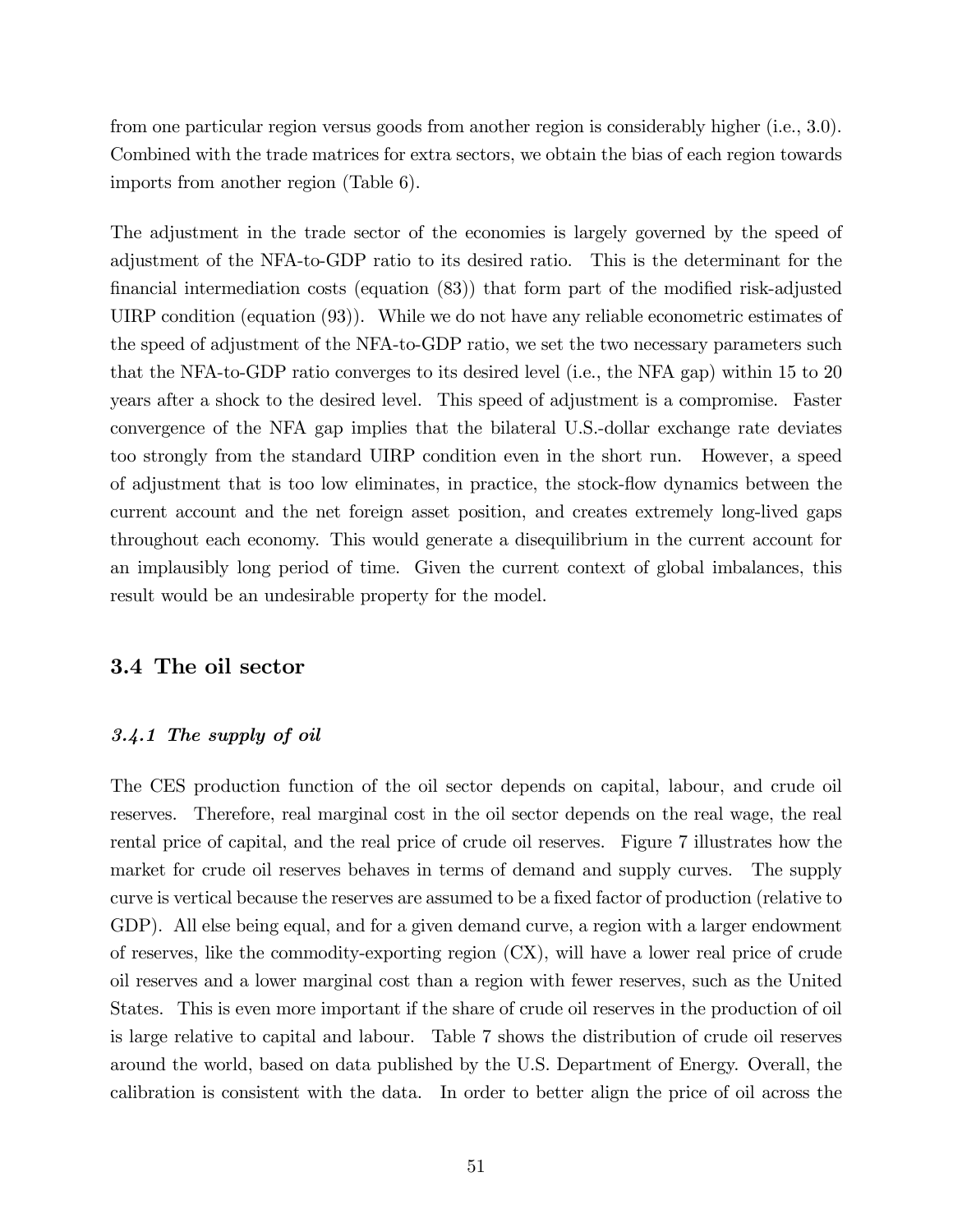regions, we make some minor adjustments to slightly reduce the dispersion of marginal costs across them. Nevertheless, the commodity exporter (CX) holds 75 per cent of the world oil reserves.

Because the reserves of crude oil are modelled as a fixed factor of production in equation (25), the more intensively a regionís production of oil uses its reserves of crude oil, the more vertical is the supply curve (as shown in Figure 7). In reality, the crude oil reserves are partly endogenous and are a function of the price of oil. The Athabasca tar sands in Western Canada are a good example. As oil prices move higher, more of the tar-sands fields can be profitable in the long run; therefore, the producers increase the level of active crude oil reserves for Canada. Higher oil prices also induce more exploration, with the (usual) consequence that new reserves of crude oil will be found and become active.<sup>35</sup>

Regions where oil production depends more on the amount of capital (such as Canada, which depends on tar sands and offshore oil fields) have a supply curve that is less vertical, because capital is an endogenous and variable factor of production. However, the level of capital used to exploit the tar sands and offshore oil fields is very slow to adjust, because of the complexity of the capital involved in extracting oil from those two types of oil Öelds. Therefore, we introduce strong real adjustment costs in the short run that greatly reduce the effective elasticity of substitution between factors of production in the oil sector during the first five years. Section 3.5 addresses the calibration of these real adjustment costs.

The calibration of the relative shares of capital and crude oil reserves in the oil sector's production function (equation  $(25)$ ) greatly affects the slope of the supply curve for oil. The bias parameters of the oil-production function of each of the regions are calibrated according to the following hypotheses:

• The OPEC production process is simpler and more reserve-intensive than offshore oil fields and tar sands. For instance, Norway, the Gulf of Mexico (28 per cent of U.S. production), and the Gulf of St. Lawrence offshore oil fields and the Athabasca tar-sands fields (both in Canada) are much more capital intensive than the oil-well fields of the Arabian peninsula. The Norges Bank assumes that reserves, capital, and labour represent, respectively, 50 per cent, 40 per cent, and 10 per cent of the costs of production for the Norwegian state oil producer, Statoil. At the opposite end of the spectrum,

 $35$ Recall that the level of crude oil reserves, the fixed factor  $OIL$ , is exogenous to the model. However, since it is formulated as a stochastic process, an exogenously specified permanent shock can approximate this behaviour when and where it is necessary.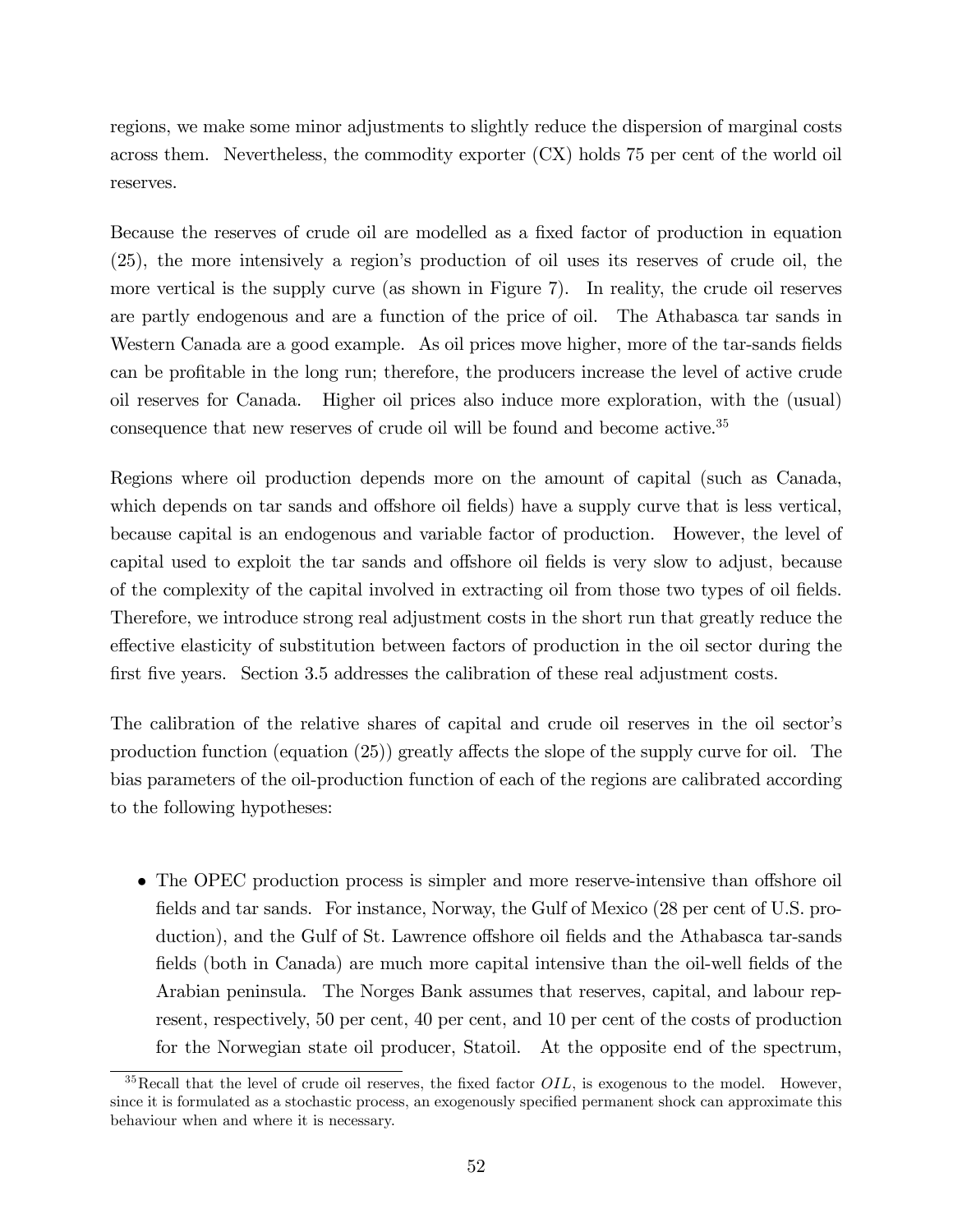Hunt (2005) assumes that reserves represent 96 per cent of OPEC costs of production (essentially calibrated with Saudi Arabia).

- Roughly half of Canadian oil production relies on the Athabasca tar sands. Therefore, we assume that Canada has the most capital-intensive oil-production process of the five regions.
- For every region, oil production is more reserve intensive than it is intensive in variable factors of production (i.e., capital and labour).

Table 2 shows the calibration of the bias towards each of the oil sector's factors of production for the five regions. The bias parameters are calibrated on the assumption that for the tar sands and offshore oil fields, the capital share is between 40 per cent and 50 per cent. For the oil-well Öelds, capital represents only between 5 per cent and 10 per cent of the production cost. We also assume that the labour share is small for all the regions.

Canada is the region where the marginal cost depends the most on the rental price of capital, whereas the marginal cost for CX depends almost exclusively on the price of crude oil reserves. Because CX has 75 per cent of the world's crude oil reserves and its production is not as capital intensive, it has the lowest marginal cost. This is consistent with anecdotal evidence that in Saudi Arabia the marginal cost of producing a barrel of oil is between US\$2 and US\$3. To account for the wedge between marginal cost in CX and the observed price of oil, we assume that Örms in CX have strong market power. This assumption allows us to have an oil price that is similar across regions, despite the fact that CX has a marginal cost that is much lower than the other regions. Furthermore, in order to generate an oil price that moves uniformly across all the regions, we assume a very high elasticity of substitution of 10 between the demand for domestically produced and imported oil in all regions, and an elasticity of substitution of 5 between the different exporters of oil, in all the regions (Table 6).

## 3.4.2 The demand for oil and gasoline

The demand for oil comes from three sources: refineries that produce gasoline, firms that produce non-tradable goods, and Örms that produce tradable goods. These Örms can buy oil on the domestic market or import it from abroad. The trade flows of oil are calibrated based on the United Nations COMTRADE database for 2003. Figure 5 shows that Canada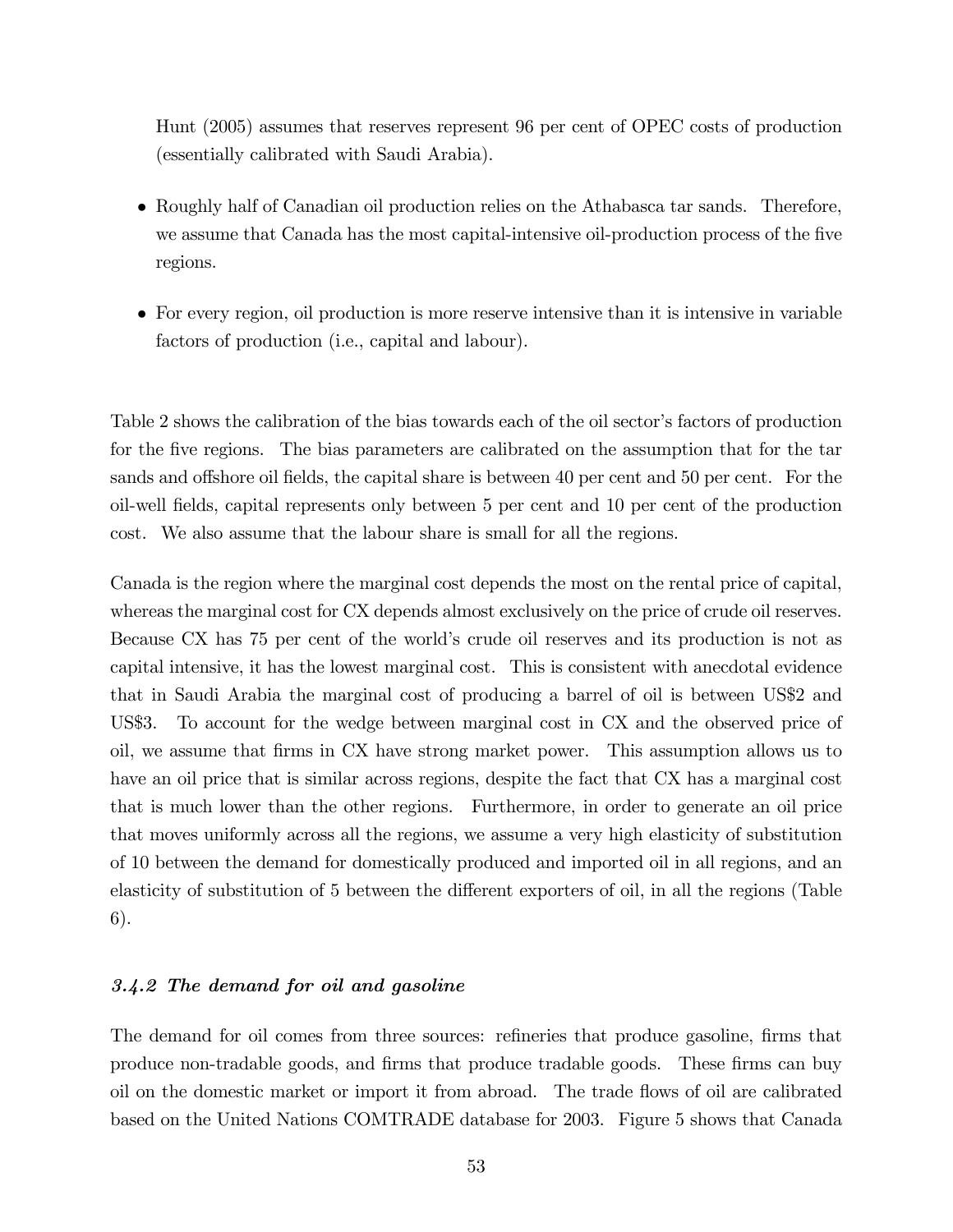and the commodity-exporting region CX are the only net exporters of oil, at 3.6 per cent and 8.0 per cent of domestic GDP, respectively.

In order to calibrate the demand for oil for the refineries producing gasoline, we need to know the demand generated by consumers. Recall that the consumption basket is composed of gasoline and tradable and non-tradable goods. Since consumption is represented by a nested CES aggregator, we need to set the values of the bias parameter towards gasoline in the consumption aggregator to fit the share of gasoline in consumption. To do so, we rely on the weight of fuel in the CPI (Table 8). For CX and AS, data are not readily available, so we make the assumption that the gasoline share of consumption is lower than in the industrialized countries. Therefore, when we calibrate the aggregate consumption equation (50), we set the elasticity of substitution between tradable and non-tradable goods to 0.5, as did previous work with GEM (Faruqee et al. 2007a). We also assume a lower elasticity of substitution between gasoline and the rest of consumption (i.e., 0.3).

On the supply side of the gasoline sector (equation (34)), we assume a similar technology of production of gasoline around the world. Therefore, for the five regions, we set the oil, capital, and labour shares of production to around 60 per cent, 25 per cent, and 15 per cent, respectively.

We also need to decide on the distribution of oil between the gasoline refineries and the tradable and non-tradable sectors. We find this by first calculating the ratio of oil and natural-gas production in GDP for the five regions using data from the U.S. Department of Energy in 2003. These data, combined with the net export positions, give the ratio of domestic oil demand to GDP. From this ratio we subtract the demand for oil by gasoline refineries, and then assume that the tradable sector is more oil intensive than the nontradable sector. In general, we find that 60 per cent of oil demand is from the gasoline refineries (Tables 4 and 5).

## 3.5 The commodities sector

The calibration of the commodities sector is analogous to that of the oil sector. However, data availability issues and the fact that this sector is actually a basket of many different commodities make the calibration less precise. We assume that commodities include the products of the agricultural, Ösheries, forestry, and mining sectors of the economy, as well as some fuel sources such as coal. The major source of data for the share of the commodities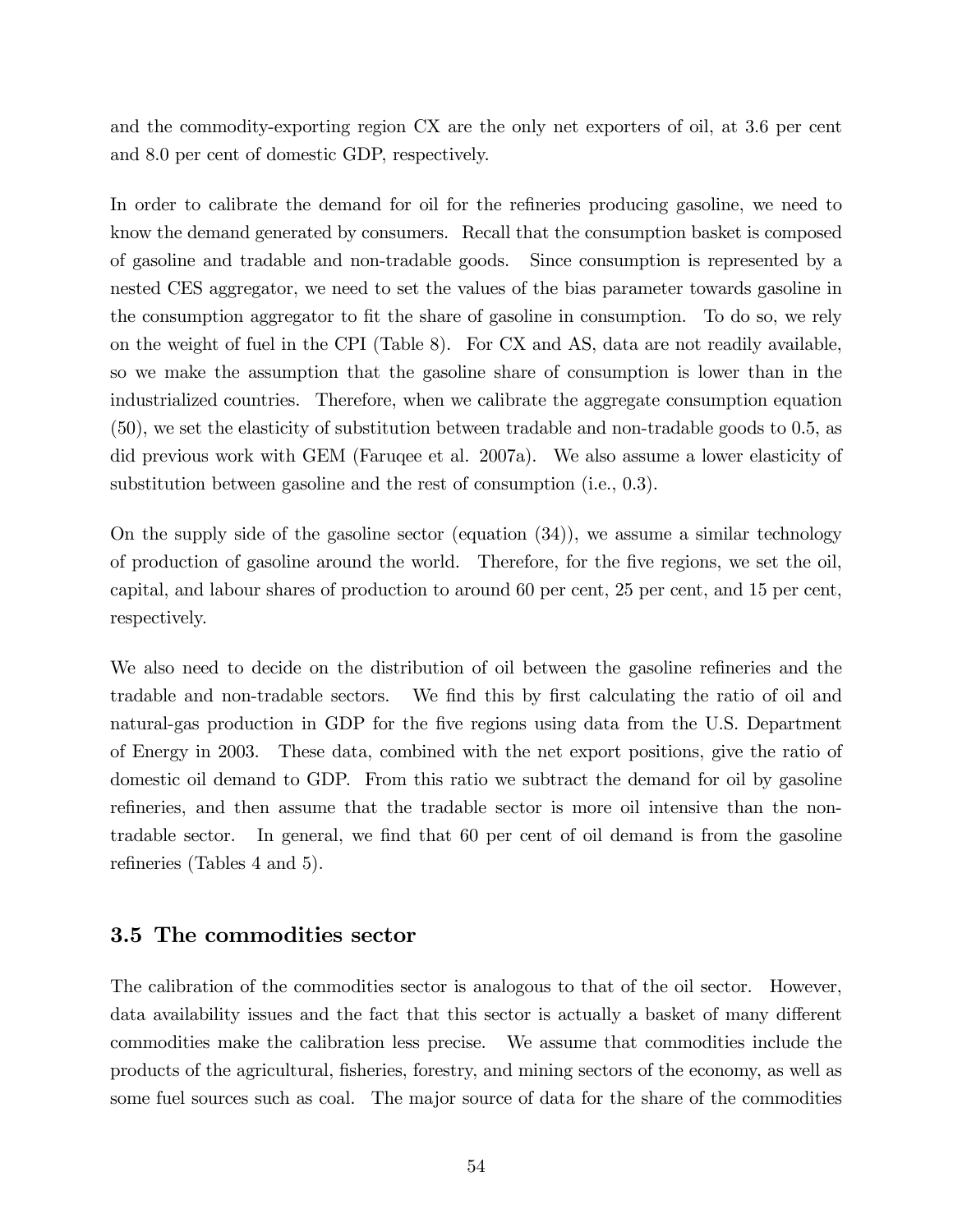sector in total production is the United Nations COMTRADE database. These data, combined with production data for some countries, allow us to calibrate the bias parameters of commodities in the production of tradable and non-tradable goods. Turning to the supply of commodities, we make the assumption that the share of land, capital, and labour are, respectively, around 55 per cent, 25 per cent, and 20 per cent for all the regions (Table 2).

## 3.6 Rigidities and adjustment costs

#### 3.6.1 Real adjustment costs in capital, investment, and imports

As explained in section 2.5.2, capital and investment are subject to quadratic adjustment costs. As in Faruqee et al. (2007a) and Juillard et al. (2006), for all the regions but RC, we assume that the adjustment costs related to a change in the level of capital are relatively small whereas those related to the change in the level of investment are large, around 100. The latter value is larger than the value of 78 estimated by Juillard et al. (2006), but in the context of our model it is necessary to assume greater adjustment costs to better match the properties of the ToTEM, MUSE, and FRB/US models. Based on the estimation results obtained by de Walque, Smets, and Wouters (2006), for the euro area we set the values of the investment adjustment cost in RC (which includes the European Union) at 160 instead of 100. For all the regions, we set the real adjustment cost parameters associated with the share of imported consumption and investment goods to 0.95, as in Faruqee et al. (2007a,b).

#### 3.6.2 Real adjustment costs in the oil, gasoline, and commodities sectors

In the oil sector, we assume strong real adjustment costs related to changing the capital share and labour share of production, particularly for offshore oil fields and the Athabasca tar sands in Canada. We calibrate these real adjustment costs based on the following principles:

- In general, several years are necessary for a new oil-producing facility to be running at capacity. Therefore, during the initial years following a permanent increase in the demand for oil, oil production should barely increase (i.e., the short-run supply curve is almost vertical).
- For the regions that rely heavily on tar sands (Canada) and offshore oil fields (Norway, the United States, and China), we assume that the adjustment costs are greater.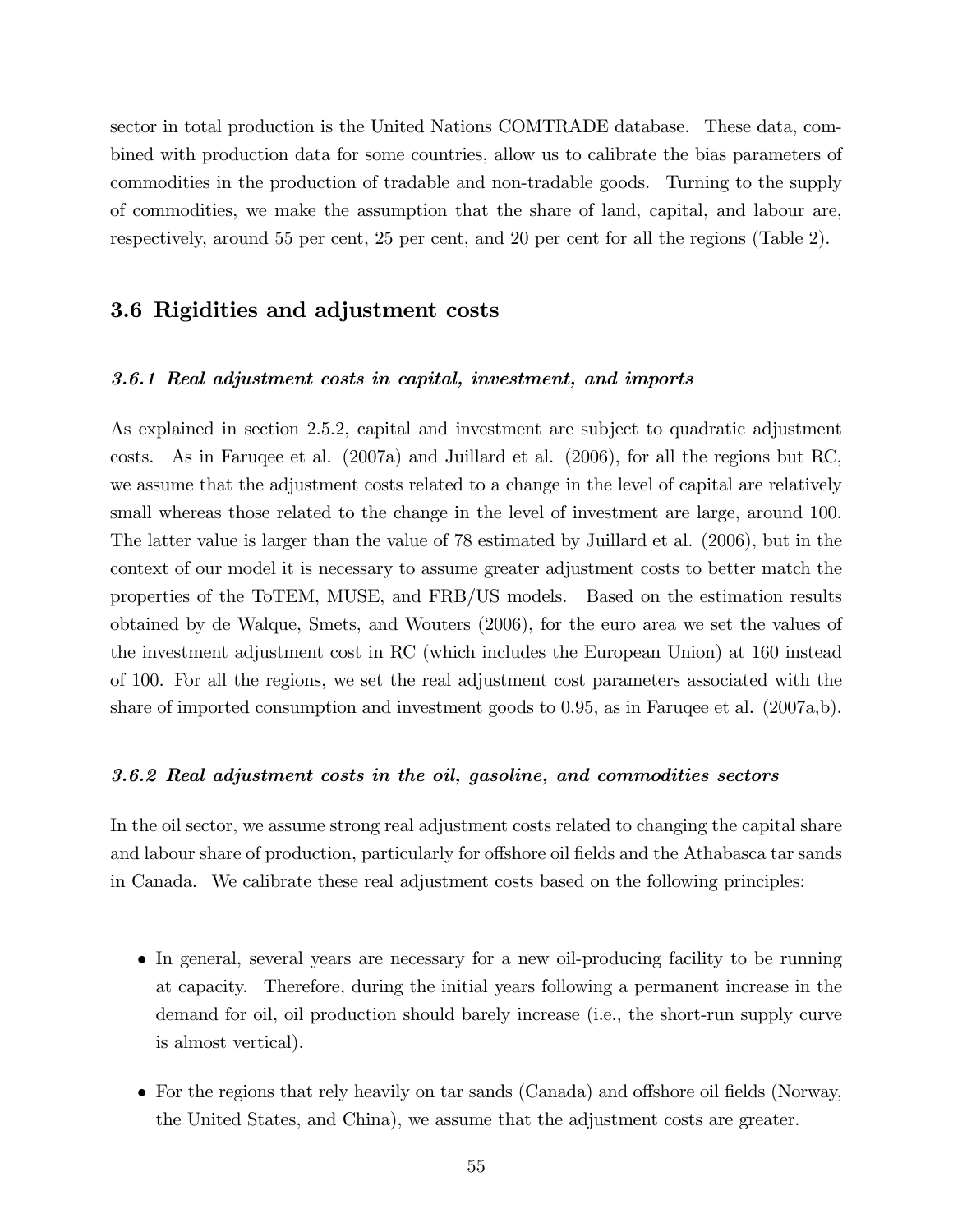For the gasoline sector, we assume the same sort of strong real adjustment costs on capital and labour, while assuming that the technology for gasoline refineries is similar across regions. In the commodities sector, we assume that the production process is somewhat more flexible than in the oil sector. This allows the BoC-GEM to generate a smaller reaction of commodities prices to world demand áuctuations than for oil prices, as implied by the data (Lalonde, Zhu, and Demers 2003). Table 9 presents the calibration of the parameters that define the amplitude of the real adjustment costs in the oil, gasoline, and commodities sectors.

Similar to the supply side of the oil market, we assume that it is costly for firms to adjust the share of oil and commodities used in the production of tradable and non-tradable goods. These real adjustment costs dampen the reaction of the demand for oil and commodities during the first two years for commodities, following a permanent supply shock, decreasing the price elasticity of the short- and medium-run demand curves for oil and commodities. We assume that these real-adjustment-cost parameters are equal to 300 for oil demand and 200 for commodities demand.

#### 3.6.3 Nominal rigidities

In the BoC-GEM, we assume that it is costly to adjust the level and the first difference of inflation and the growth rate of nominal wages relative to their steady states. Juillard et al.  $(2006)$  arrive at a value of 700 for parameters of the nominal rigidities.<sup>36</sup> Moreover, these values map well the properties of ToTEM (based on Calvo 1983 pricing), MUSE, and FRB/US (both based on polynomial adjustment costs for pricing  $-$  see Tinsley 1993). Therefore, for all the regions but RC, we set the parameters of the nominal rigidities to 700 (see Table 10). In RC, which is represented mainly by the European Union and Japan, we assume somewhat larger nominal rigidities than elsewhere, consistent with the estimation results obtained by de Walque, Smets, and Wouters (2006).

We also assume that the nominal rigidities are larger in the labour market than in the goods market (usually 800). Finally, to have plausible properties concerning the exchange rate pass-through in the short run, we need very strong nominal rigidities on import prices (around 4,000).<sup>37</sup> Murchison and Rennison  $(2006)$  make a similar assumption.

<sup>36</sup>Each increment of 100 in the nominal rigidity is roughly equivalent to a one-quarter-long contract in the Calvo-contracting framework (Pesenti 2007). Therefore, a nominal rigidity of 700, for example, would result in a contract length of roughly seven quarters.

<sup>&</sup>lt;sup>37</sup>This allows the model dynamics to behave as if the law of one price does not hold in the short run. To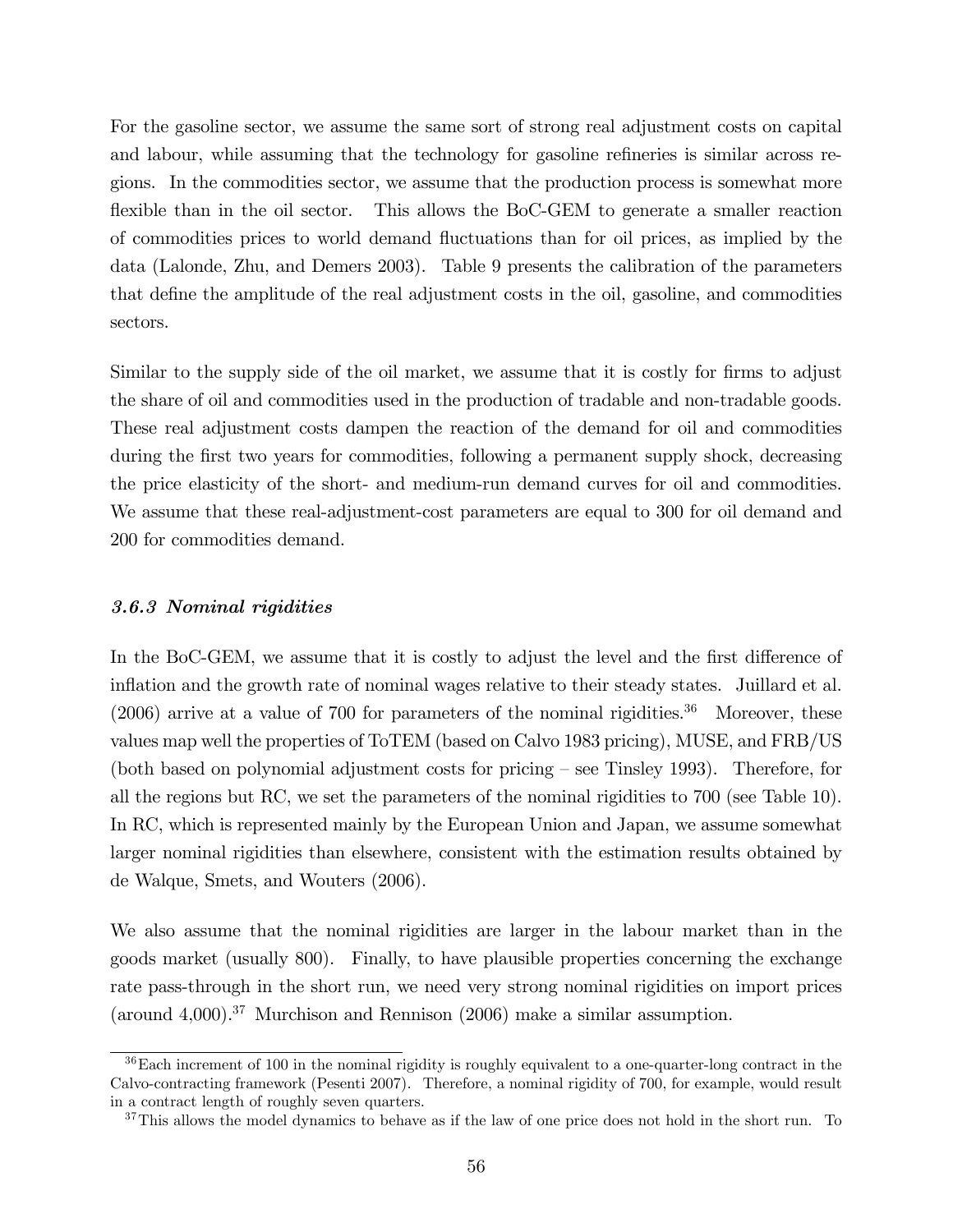## 3.7 Fiscal and monetary policy rules

In Table 11, we characterize the behaviour of the government, which acts as both the fiscal agent and the monetary authority.

As the fiscal agent, the governments of all five regions are assumed to target an explicit level of government debt, as shown in Table 5 using the tax-targeting rule of equation (114), which determines the labour income tax rate. The smoothing parameter required to impart the degree of sluggishness found in ToTEM (for CA), MUSE (for US), or NAWM (for the euro area as part of RC) is 0.005. The weight in the government-debt-to-GDP ratio gap on the debt-to-GDP target (as opposed to the lagged debt-to-GDP ratio) is unity for all regions.<sup>38</sup> This parameterization ensures that the tax rate will change at a speed that will guarantee that the observed debt-to-GDP ratio returns to its targeted level at a horizon similar to the estimated tax rate rule found in MUSE (Gosselin and Lalonde 2005).

For monetary policy, we assume that emerging Asia follows a fixed nominal exchange rate vis- $\hat{a}$ -vis the U.S. dollar.<sup>39</sup> Therefore, the Asian monetary authority effectively imports its monetary policy from the United States. The nominal interest rate in AS moves such that the modified risk-adjusted UIRP condition always maintains a constant interest rate differential between AS and US for a given nominal exchange rate.

The other four regions' monetary authorities target year-over-year core inflation, defined using the price index of equation  $(58)$ . We can achieve this by using several different parameterizations. One candidate parameterization is from estimated rules for the United States such as English, Nelson, and Sack (2003), or Erceg, Guerrieri, and Gust (2005a), where the smoothing parameter is around 0.75 and the weight on the forward-looking ináation gap is around 0.65. Another option is to use the optimal rule found in ToTEM, which is more consistent with the optimal rule literature (Cayen, Corbett, and Perrier 2006). In this case, the smoothing parameter is set to a high value of 0.95 and the forward-looking ináation-gap parameter is 0.90. The latter option gives more reasonable properties for structural and permanent shocks in the BoC-GEM, and is the basis for the model used in the simulations described in sections 4 and 5.

break the law of one price in the long run, and to disentangle the purpose of nominal rigidities on import prices, we could introduce a distribution sector in future work, as in Corsetti and Pesenti (2001), and as found in the original two-country version of the GEM of Laxton and Pesenti (2003).

<sup>&</sup>lt;sup>38</sup>Future work on fiscal issues will probably lead to a differentiation of these parameters across the regional blocs.

 $39$ It is important to note that the model does not account for the sterilization of capital flows that often accompanies the maintenance of fixed (or strongly managed) exchange rate regimes in emerging Asia.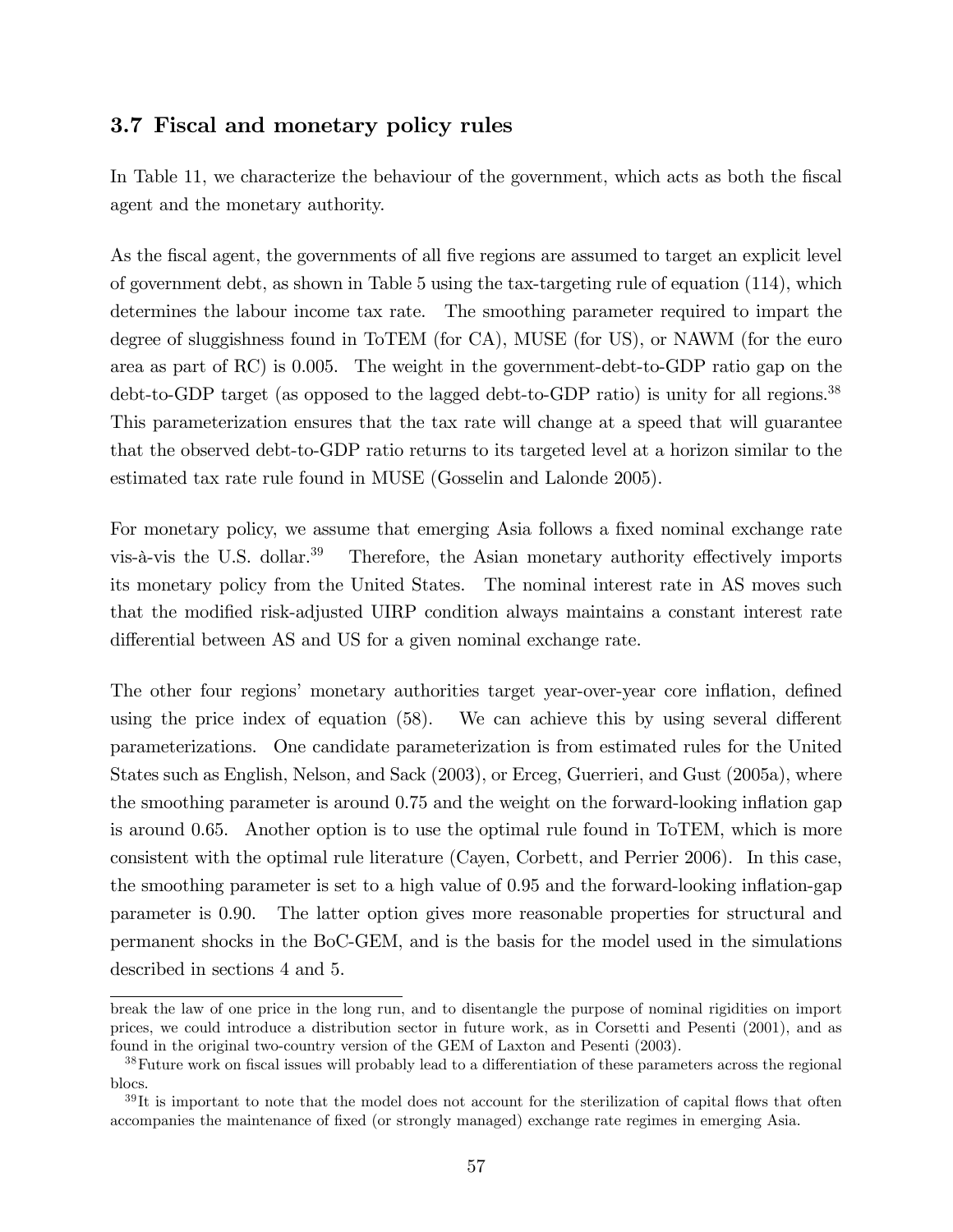# 4. Model Properties for Canadian and U.S. Domestic Shocks

In this section, we examine the basic model properties of the BoC-GEM for the two major regions of interest: Canada and the United States. For both regions, we look at a temporary rise in consumption (a "demand shock"), and a temporary 100-basis-point increase in interest rates (a "monetary policy shock").

## 4.1 Domestic Canadian shocks

We first focus on the response of the Canadian economy to domestic shocks and compare the responses of the BoC-GEM with those of ToTEM (the Bank of Canada's new one-country small-open-economy DSGE model for forecasting and policy analysis).

#### 4.1.1 A temporary shock to Canadian consumption

We trigger a temporary increase in Canadian consumption through a rise in the marginal utility of consumption (Figure 8). The size of the shock is calibrated such that, after two quarters, GDP will increase 0.5 per cent relative to control. This shock increases the demand for gasoline, tradable goods, and non-tradable goods for roughly two years. It is interesting to note that part of the increase in consumption is financed from abroad, so imports rise by one per cent relative to control. Canadian firms meet the increase in demand by increasing their demand for labour, capital, oil, and commodities. This increases the real wage, the rental price of capital, the price of oil, and the price of commodities. Therefore, we see a rise in real marginal cost and consequently inflation. The peak response of year-over-year core inflation is 0.07 percentage points, four quarters after the shock, which is two quarters after the peak response of GDP. The monetary policy authority raises the nominal interest rate by 16 basis points in response to the increased inflationary pressures, which creates a 0.2 percentage point appreciation of the real effective exchange rate. The increase in the interest rate and the appreciation of the Canadian dollar help return the economy to its steady-state equilibrium. With the exception of the real exchange rate, the amplitude and the timing of all of these responses are very similar to responses in ToTEM. In ToTEM, the appreciation of the exchange rate is larger than in the BoC-GEM. This difference is due to the fact that in the BoC-GEM, financial intermediation costs play a larger role than in ToTEM, where exchange rate dynamics are almost exclusively determined by a modified UIRP condition,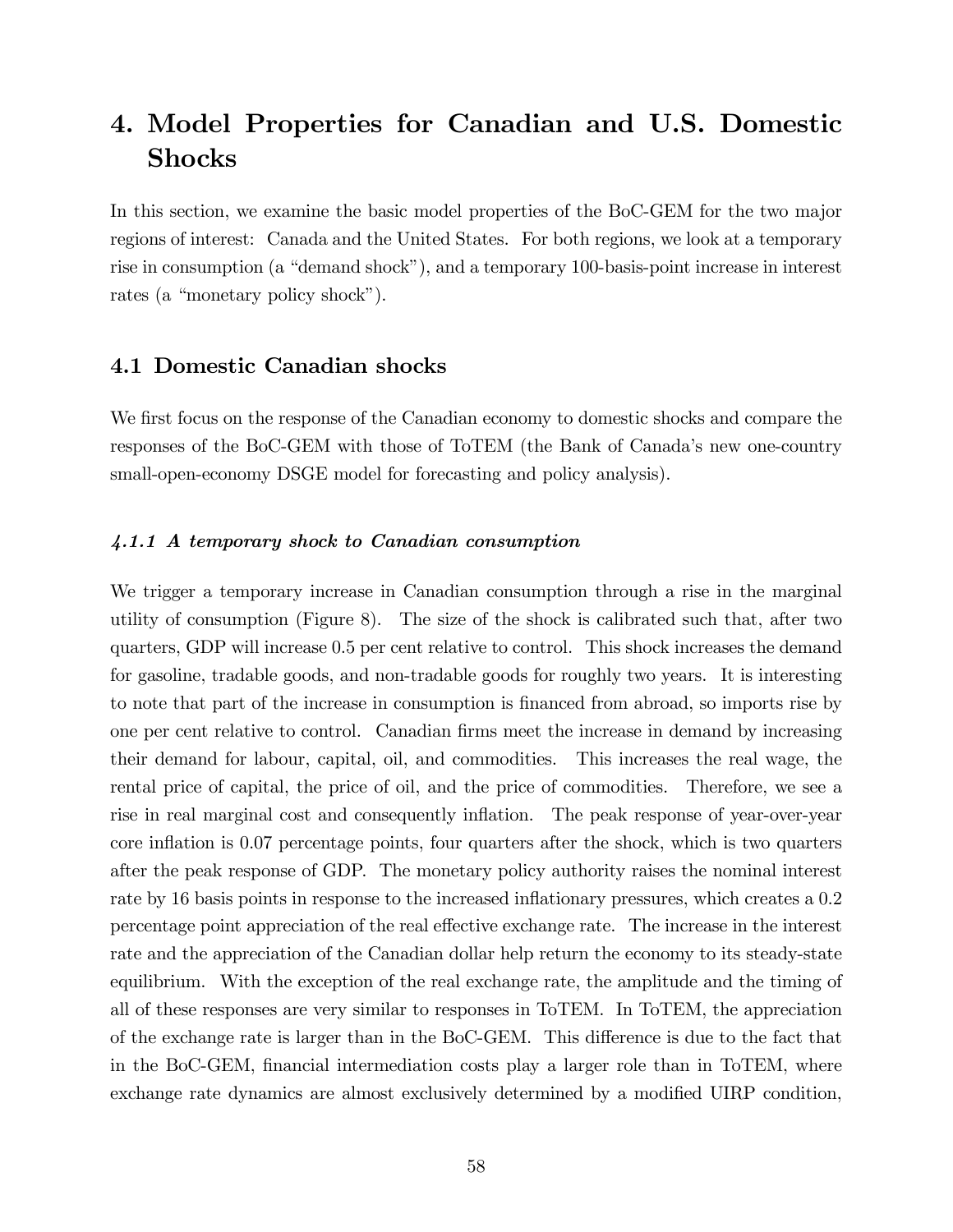with a very small role for adjustment of the country-specific risk premium. $^{40}$ 

#### 4.1.2 A temporary shock to the Canadian interest rate

To demonstrate the monetary policy transmission mechanism in the economy, we introduce a temporary increase of 100 basis points in the Canadian short-term interest rate (Figure 9). Inertia in monetary policy ensures that interest rates stay above control for around two years. The shock increases the rental price of capital and therefore reduces investment. Forwardlooking consumers increase their savings and reduce their consumption. The increase in the interest rate induces a 1.7 per cent appreciation of the real effective exchange rate, which increases the price of Canadian goods abroad and decreases the price of foreign tradable goods in Canada, thereby reducing demand for Canadian goods abroad and increasing Canadian imports. Overall, GDP drops by 0.34 percentage points, reaching its trough after four quarters. The reduction in domestic demand induces firms to reduce their demand for the variable factors of production. The real wage falls (as does the real rental price of capital in the medium term), and, by extension, so does real marginal cost. Consequently, year-overyear core inflation decreases by 0.26 percentage points four to five quarters after the initial impact of the shock. The magnitudes and timing of the responses are similar to those of ToTEM.

## 4.2 Domestic U.S. shocks

We next examine U.S. domestic shocks and their impact on the world economy, with an emphasis on Canada. We also compare the responses of the U.S. economy in the BoC-GEM with those from MUSE, the Bank of Canada's forecasting model of the U.S. economy.

#### 4.2.1 A temporary shock to U.S. consumption

The shock that occurs in the United States is a rise in the marginal utility of consumption, causing a temporary increase in domestic consumption (Figures 10 and 11). As in the Canadian case, the size of the shock is calibrated to create a peak response of around 0.5 per cent of GDP after two quarters. This shock increases the demand for gasoline, and tradable and non-tradable goods for roughly two years. Year-over-year core inflation increases by 0.16 percentage points (after four quarters). The U.S. monetary authority raises interest rates

 $^{40}$ This is ToTEM's analogue of the financial intermediation costs found in the GEM.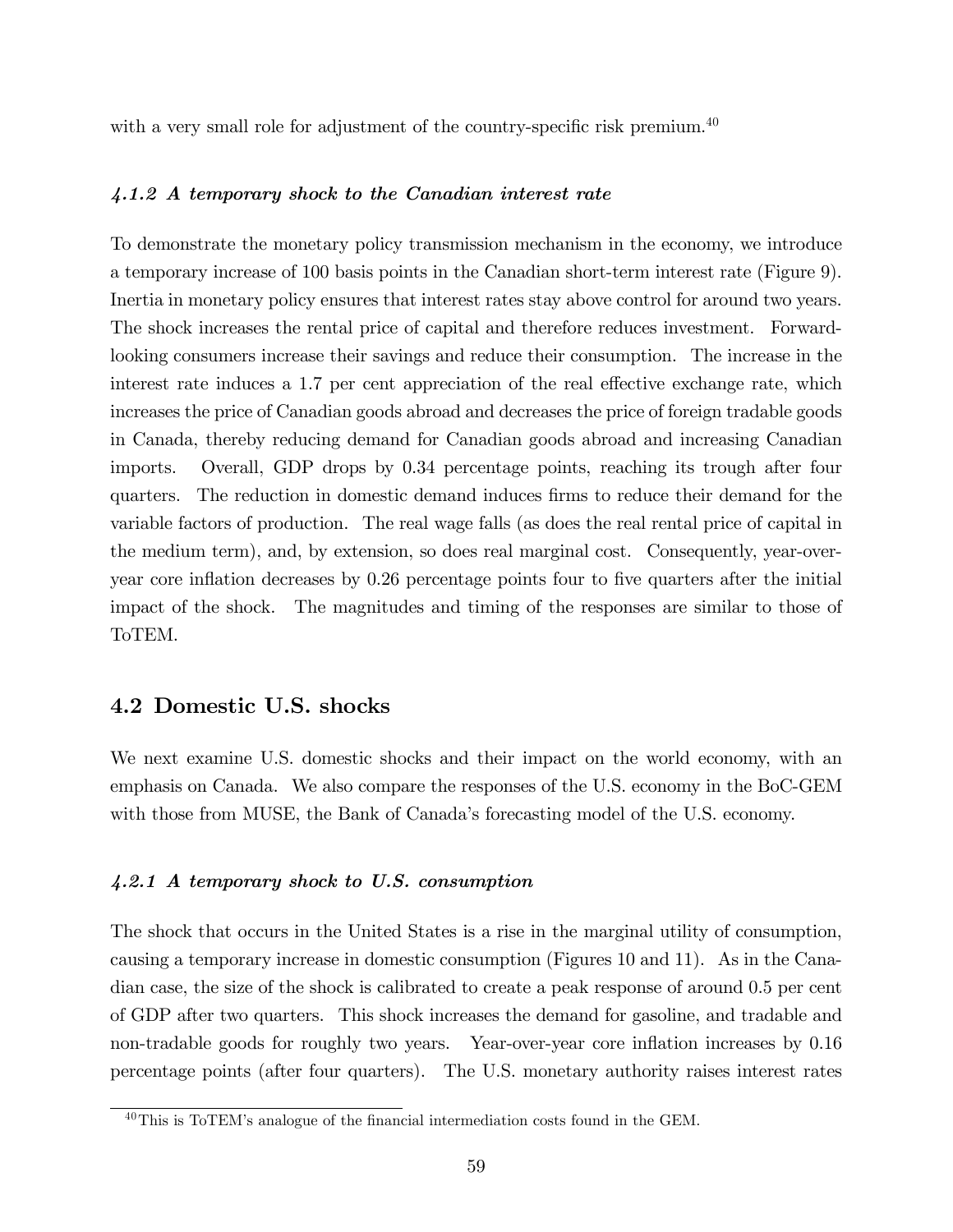by 32 basis points, which generates an appreciation of the real effective exchange rate of 0.37 percentage points. The amplitude and the timing of the responses are similar to that in MUSE.

Since the United States is a large economy and is a key player in world trade, any U.S. shock has spillover effects on the other four regions of the world. This occurs through four channels. We consider the role of these four channels in the Canadian economy in detail:

- U.S. demand for foreign consumption and investment goods increases; therefore, Canadian exports increase (the income effect).
- The Canadian real effective exchange rate depreciates, which reduces the price of Canadian goods and increases Canadian exports (the price effect). It has the opposite effect on imports.
- The U.S. share of world demand for oil and commodities is large enough to increase the real prices of oil and commodities by 2.0 per cent and 0.4 per cent, respectively. Given that Canada is a net exporter of these goods, this increase implies a positive terms-oftrade shock and a positive wealth effect, thereby increasing Canadian consumption.
- The increase in domestic demand drives up real marginal cost, while the depreciation of the exchange rate increases real import prices. Therefore, the year-over-year core inflation rate rises by 0.05 percentage points and the monetary authority increases the nominal interest rate by 12 basis points, helping to re-equilibrate the economy.

These effects increase Canadian economic activity, with the exception of the response of U.S. monetary policy. The peak response of Canadian GDP is 0.17 percentage points after three quarters  $-$  one quarter after the peak response of U.S. GDP. The rise in Canadian GDP is almost entirely due to an increase in Canadian exports to the United States of roughly  $0.5$  per cent relative to control. Similar effects occur in RC, CX, and AS, but the effects are much smaller than those in Canada. As shown in section 3.3, of the four regions, Canada depends the most on U.S. trade. Consequently, because of the modified risk-adjusted UIRP condition, the Canadian dollar is actually appreciating relative to the RC and CX currencies.

#### 4.2.2 A temporary shock to the U.S. interest rate

Figures 12 and 13 show an exogenous 100 basis point increase in the U.S. interest rate, which then stays above control for seven quarters. U.S. GDP gradually drops by 0.40 percentage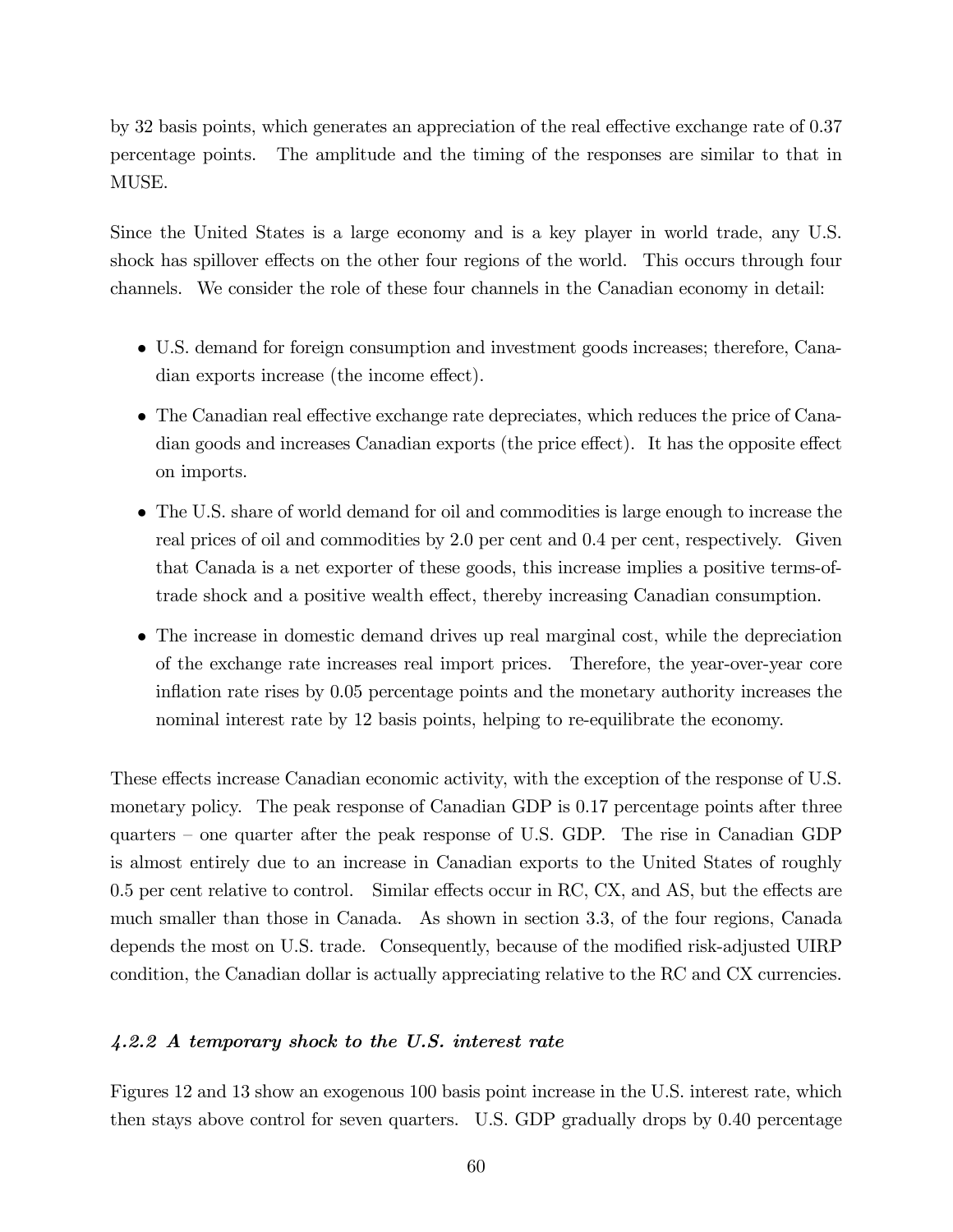points after four quarters. The U.S. economy is slightly more sensitive to the interest rate than the Canadian economy, mainly because the GDP share of government expenditures is larger in Canada and these expenditures are less sensitive to the interest rate. The shock reduces the demand for domestic and imported goods (which falls by 0.8 percentage points). The increase in the interest rate causes an appreciation of the U.S. real effective exchange rate of 0.8 per cent after three quarters. Relative to the Canadian dollar, the U.S. currency appreciates 1.5 per cent in real terms. U.S. year-over-year core ináation decreases by 0.33 percentage points. These responses are almost identical to those of MUSE.

As in the U.S. consumption shock, we see spillover effects around the world. The four channels behave for Canada in the following way:

- The drop of U.S. demand for foreign consumption and investment goods reduces Canadian exports (the income effect).
- The depreciation of the Canadian dollar reduces the price of Canadian goods and increases Canadian exports (the price substitution effect).
- The U.S. share of world demand for oil and commodities is large enough to reduce the real prices of oil and commodities by 2.0 per cent and 1.1 per cent, respectively. Given that Canada is a net exporter of these goods, there is a negative terms-of-trade shock and a negative wealth effect, reducing Canadian consumption.
- The fall in the demand for factors of production decreases marginal cost, while the depreciation of the real exchange rate increases real import prices. Therefore, the year-over-year core inflation rate barely reacts (since the two effects are offsetting), which requires little action on the part of the monetary authority.

Three of the four effects are negative for Canadian economic activity, while the exchange rate effect is positive. In Canada, the first effect (the income effect) is very important, because the United States absorbs 82 per cent of Canadian exports. This effect, combined with the fall of oil and commodities prices, dominates the exchange rate effect so that Canadian exports and GDP drop by 0.39 and 0.10 percentage points, respectively. Therefore, the impact of the U.S. interest rate shock on Canadian GDP is about one quarter of that on U.S. GDP.

In RC (which is mainly the European Union and Japan), GDP increases slightly, because the effect of the depreciation of their currency dominates the income effect. The income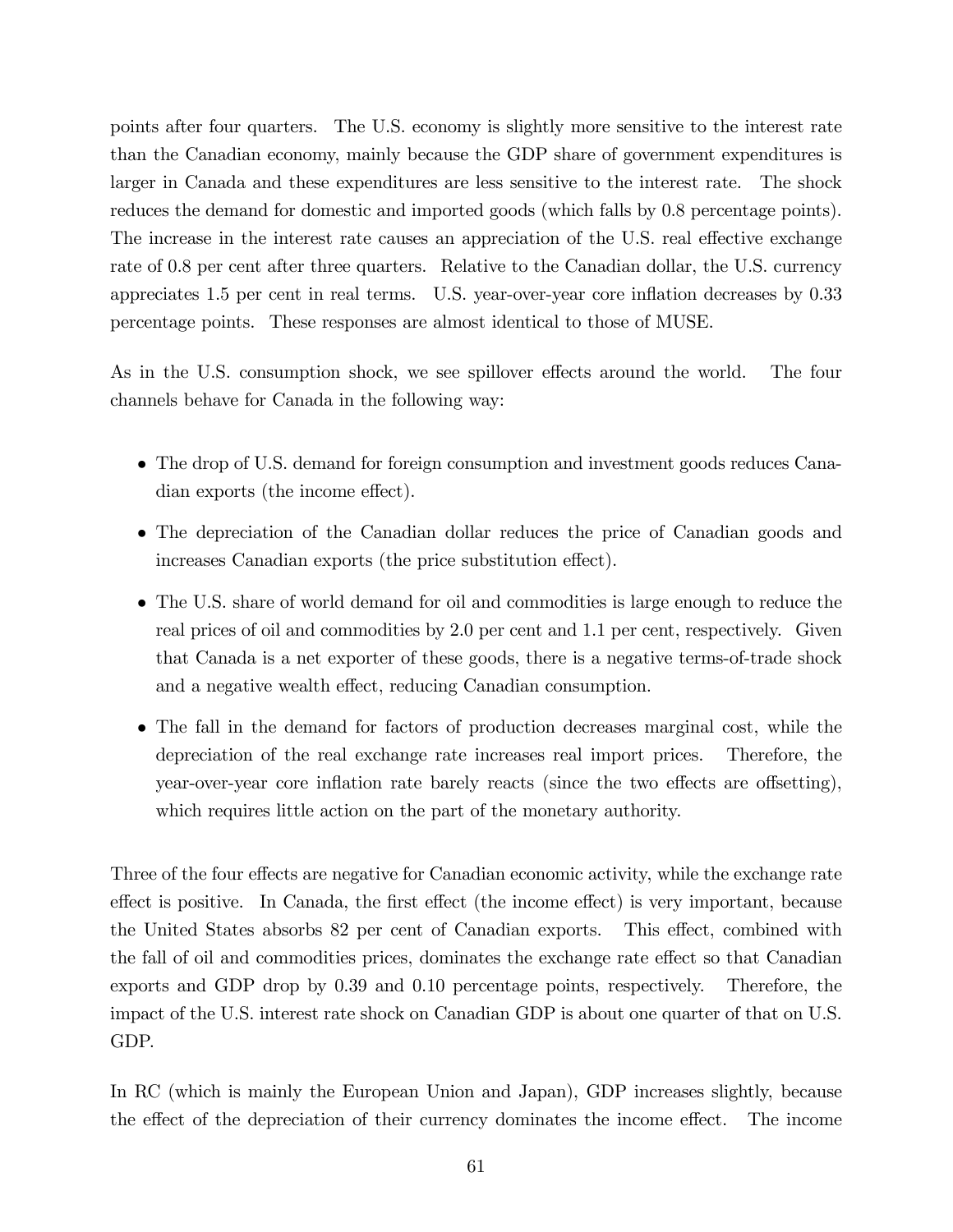effect is less important because the U.S. share of RC exports is only 40 per cent, compared with 82 per cent for Canada. Furthermore, RC is a net importer of oil and commodities. Therefore, shocks that decrease the prices of oil and commodities imply positive terms-oftrade and wealth effects, thereby stimulating consumption  $-$  the opposite of their effects in Canada.

Emerging Asia, because of their fixed nominal exchange rate relative to the United States, are importing U.S. monetary policy. Therefore, the nominal interest rate increases by the same amount as in the United States. Moreover, the effects of the shock are similar to those found in the United States.

# 5. Some Applications of the Model

This section describes some applications that require either a global model, a multi-sector model, or both. We examine four issues. First, we examine the effect of the multisector dimension on the link between productivity and the exchange rate (i.e., the Balassa-Samuelson effect). Second, in the context of the recent rise in the price of oil, we analyze the responses of the oil and commodities sectors to demand and supply shocks. Third, we use the model to analyze the impact of the economic emergence of China and India on imported goods, oil, and commodities prices. Fourth, in the context of the recent emergence of the global imbalances, we analyze shocks such as a rise in protectionism (as in Faruqee et al.  $2007b$  – and describe policies that could contribute to the resolution of global imbalances – a fiscal consolidation in the United States. Table 12 summarizes the key findings of the simulations.

## 5.1 Permanent productivity shocks in the United States, and the Balassa-Samuelson effect

In this section, we analyze the effect of the model's multi-sector dimension on the link between productivity and the exchange rate. In a one-good model, an increase in domestic productivity increases supply, reduces the prices of domestic goods, and induces a depreciation of the real effective exchange rate. This depreciation is necessary to sell abroad the additional supply of goods from the increase in domestic production. When the economy is multi-sector, the impact of a productivity shock on the real effective exchange rate depends on its source. If the productivity shock occurs in all the sectors of the domestic economy,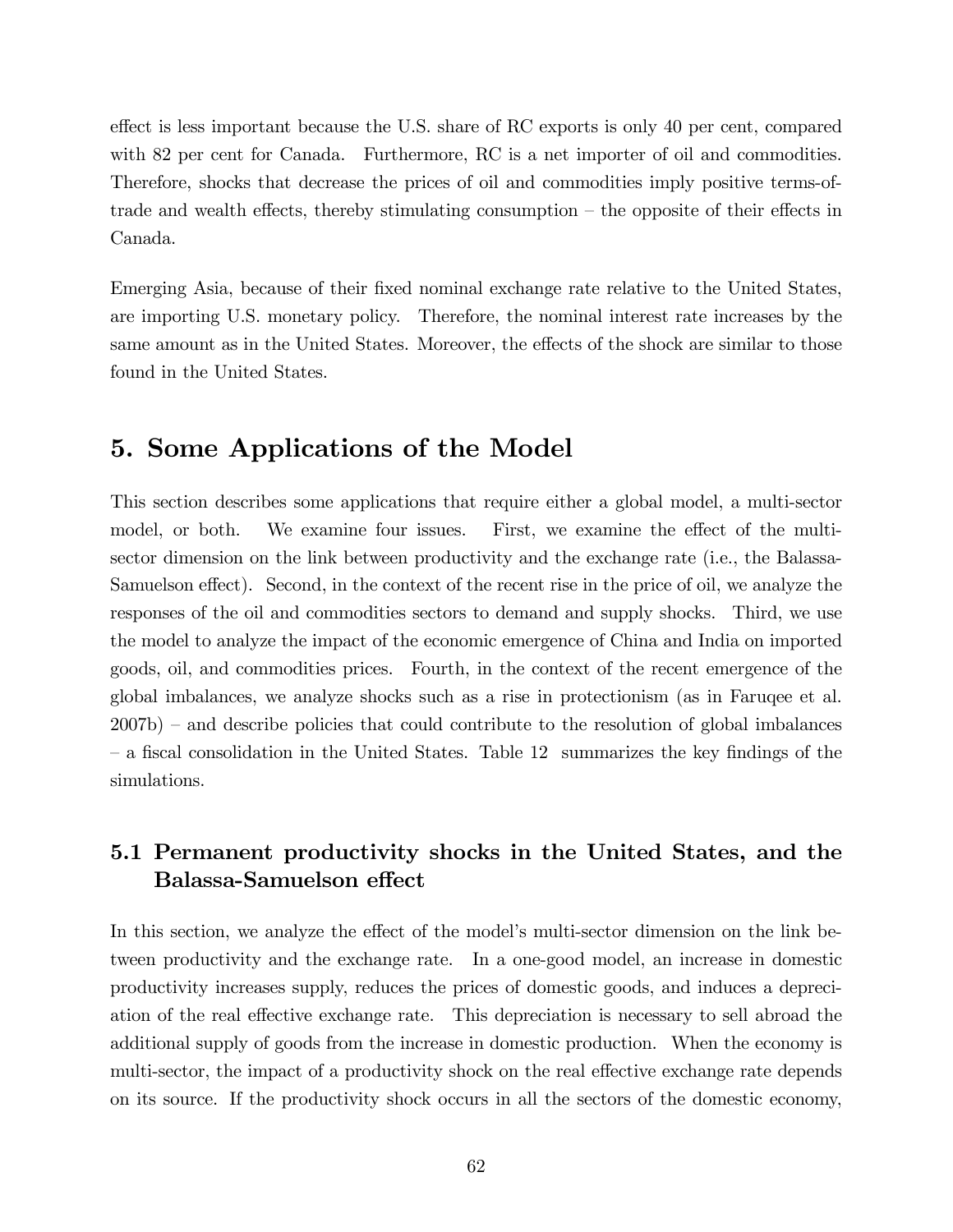then we get the same result as in a one-good model (a depreciation of the real exchange rate). In contrast, if the productivity shock is specific to the tradable sector of the domestic economy, then we expect the opposite effect in the long run  $-$  an appreciation of the real effective exchange rate. This effect is known as the Balassa-Samuelson effect (Balassa 1964; Samuelson 1964).

The Balassa-Samuelson effect works as follows. If labour is mobile across sectors (but not mobile across countries), a positive shock to the level of productivity in the tradable sector will raise the real wage in all sectors of the domestic economy, including the non-tradable sector. Consequently, the shock creates an increase in marginal cost and therefore in the price of the non-tradable good. On the one hand, the shock creates a drop in the price of tradable goods, but, on the other hand, the shock induces an increase in the price of non-tradables. If the elasticity of substitution between domestically produced and imported tradable goods is large enough, and if the non-tradable sector is more labour intensive than the tradable sector (as is normally the case in the data, and is the case in the BoC-GEM), then the increase in the price of the non-tradable good should dominate and the real effective exchange rate should appreciate.

Figure 14 compares the responses of the U.S. economy with two different domestic shocks: a permanent increase in productivity in all the sectors of the economy (with the exception of the oil sector), and a permanent increase in the productivity of the traded sectors (tradable goods and commodities).<sup>41</sup> The two sets of shocks are calibrated to have a similar output response. Both shocks reduce real marginal cost and the core inflation rate. Thus, the U.S. monetary authority decreases the nominal interest rate which, through the modified riskadjusted UIRP condition, creates an initial depreciation of the U.S. dollar in both shocks. This is in spite of the Balassa-Samuelson effect for the shock exclusively in the tradedgoods sectors. Nevertheless, after a delay of about two years, the Balassa-Samuelson effect dominates and, as expected, a permanent increase in the domestic productivity specific to the traded sectors induces a permanent appreciation of the domestic currency, while an increase in productivity in the entire economy creates a depreciation of the real effective exchange rate at every time horizon.

These results are mirrored in Figure 15 for Canada. Over the medium term, we see that Canadaís bilateral exchange with the United States appreciates by about 0.4 per cent when

<sup>&</sup>lt;sup>41</sup>We exclude the oil sector from the productivity shock to the traded sectors in order to clarify the results of the shocks. A change in productivity in the oil sector would induce large, temporary swings in oil prices (because of the very strong real adjustment costs in the short run) that would obscure and unnecessarily complicate the resulting conclusions made in this section.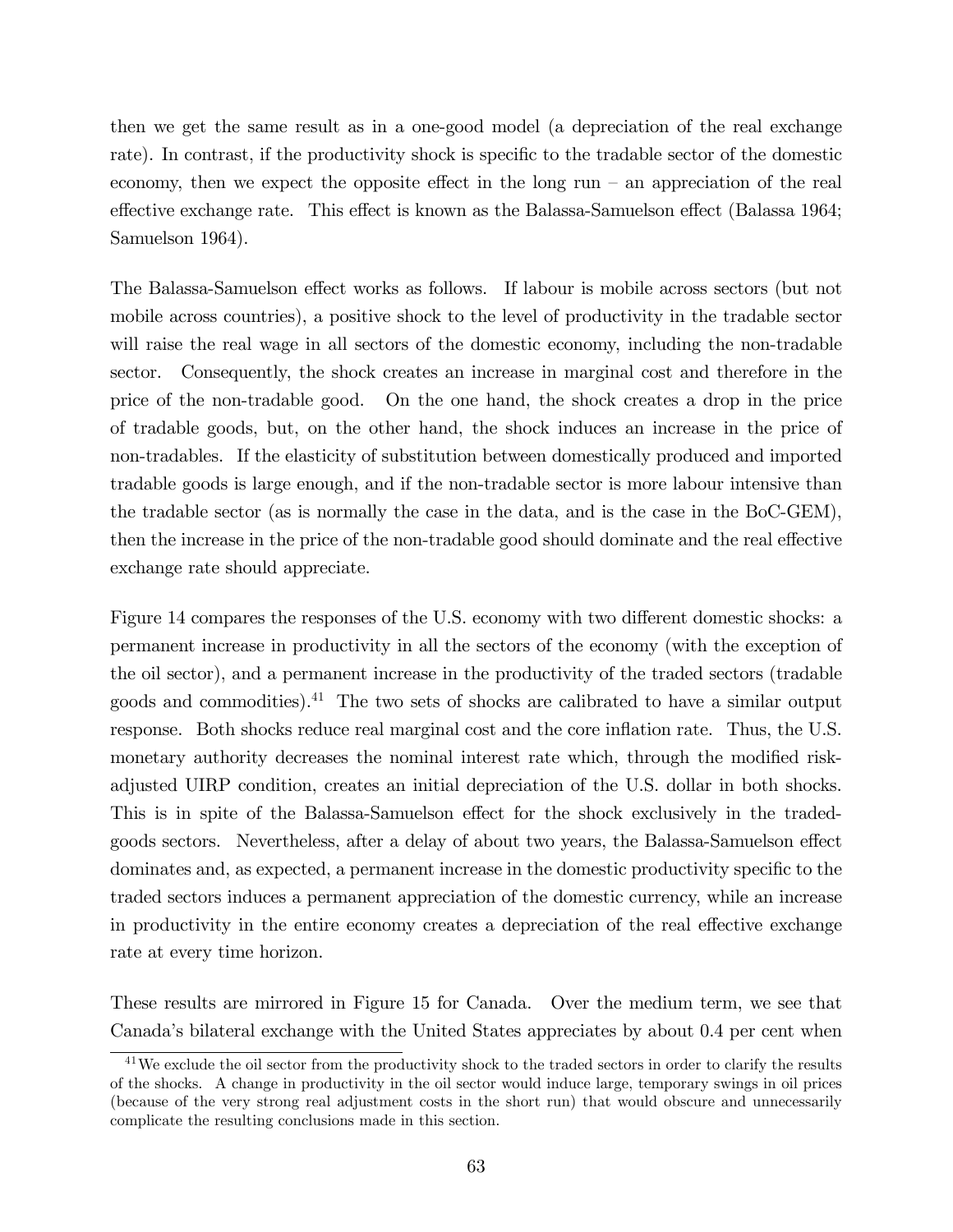the U.S. productivity shock is economy-wide, but it depreciates 0.4 per cent when the shock is only in U.S. traded goods. Canada's real effective exchange rate moves by less (around 0.2 per cent) in both cases. Because the United States is wealthier, it demands more Canadian exports in both shocks, but fewer under the U.S.-traded-goods-only shock, since the appreciating bilateral exchange rate in Canada serves to dampen its export demand. Overall, Canadian GDP increases, but in different amounts, because of the different responses of the exchange rate (over the medium term, 0.20 per cent in the U.S.-traded-goods-only productivity shock, and about 0.15 per cent when the U.S. productivity shock is economywide).

## 5.2 The oil and commodities sectors: demand and supply shocks

This section analyzes the responses of the oil and commodities sectors to demand and supply shocks. We use three different scenarios which exploit the links between the world economy and the prices of oil, gasoline, and commodities to illuminate the response of the model to an increase in the demand for oil and commodities. The first scenario is a temporary worldwide increase in consumption. It can be viewed as a world demand shock that creates a temporary increase in the demand for oil, gasoline, and commodities. The second scenario is a permanent increase in tradable and non-tradable productivity in the commodity-importing regions (US, RC, and AS), which generates a permanent increase in the demand for oil, gasoline, and commodities. Finally, we analyze the response of the model to a permanent reduction in the supply of oil of the commodity-exporting region (CX), and examine the effects on Canada, where the supply of crude oil reserves is not subject to an exogenous shock.

#### 5.2.1 A temporary shock to world consumption

First we will consider a temporary increase in the level of consumption worldwide, as shown in Figure 16. The size of the shock is the same across all the regions and is calibrated to create an initial increase of about one percentage point of GDP in each region, increasing the demand for the components of consumption goods (gasoline, tradable goods, and non-tradable goods) for roughly two years. Because tradable and non-tradable goods are produced using oil and commodities, the demand for raw materials also increases. The demand for oil increases even more than the demand for commodities, because the rise in the demand for gasoline means that refineries need more oil for their production.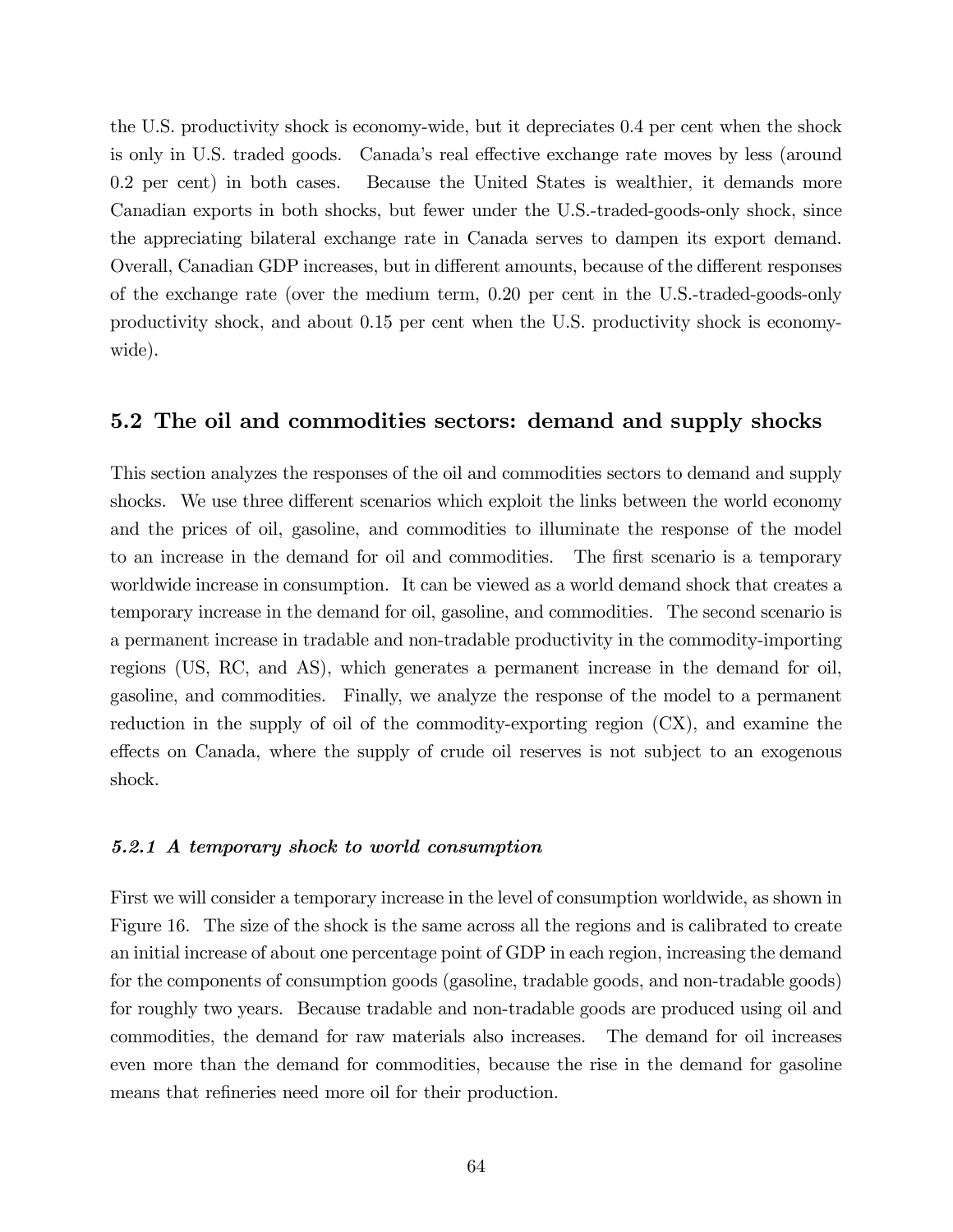The increased demand for oil and commodities causes an upward movement along their supply curves, each of which has a very steep slope in the short run. In the case of oil, during the first two years, the slope of the short-run supply curve is almost vertical. Recall that the steep slopes are explained by the following factors:

- There is a fixed amount of crude oil reserves and land. The more the production of oil or commodities depends on its Öxed factor, the less elastic is its supply curve.
- The long-run elasticity of substitution between factors of production is relatively low, limiting the speed and capability of the oil- and commodities-producing firms to adjust their levels of production.
- The presence of strong real adjustment costs in the production of oil and commodities reduces the elasticity of substitution between factors of production in the short and medium run. Adjustment costs are greater in the oil sector than in the commodities sector. The effect of these adjustment costs on the price of oil is even more pronounced, because oil-producing firms know in advance that the increase in oil demand is only temporary.

As a result, the 1 per cent increase in world GDP induces a rise in the real price of oil that peaks at close to 14 per cent, and it induces an increase of 3 per cent in the real price of commodities. The amplitude of these links between the world output gap and the real prices of oil and commodities is consistent with the estimation results of Lalonde, Zhu, and Demers (2003). Despite the increase in the real price of oil, the level of production of oil in Canada and CX increases by less than 0.1 per cent. The increase in commodities production is much larger (between 0.8 and 1.0 per cent, depending on the region). In general, the real price of gasoline follows closely the real price of oil, increasing by 10 per cent.

## 5.2.2 A permanent shock to the productivity of the tradable and non-tradable sectors of the commodity-importing regions (US, AS, and RC)

Another mechanism for a permanent rise in the real prices of oil and commodities is a permanent increase in the productivity of the tradable and non-tradable sectors of the three commodity-importing regions: US, AS, and RC (mainly the European Union and Japan). Figure 17 shows the effects of this shock on the two commodity-exporting regions (CX and CA).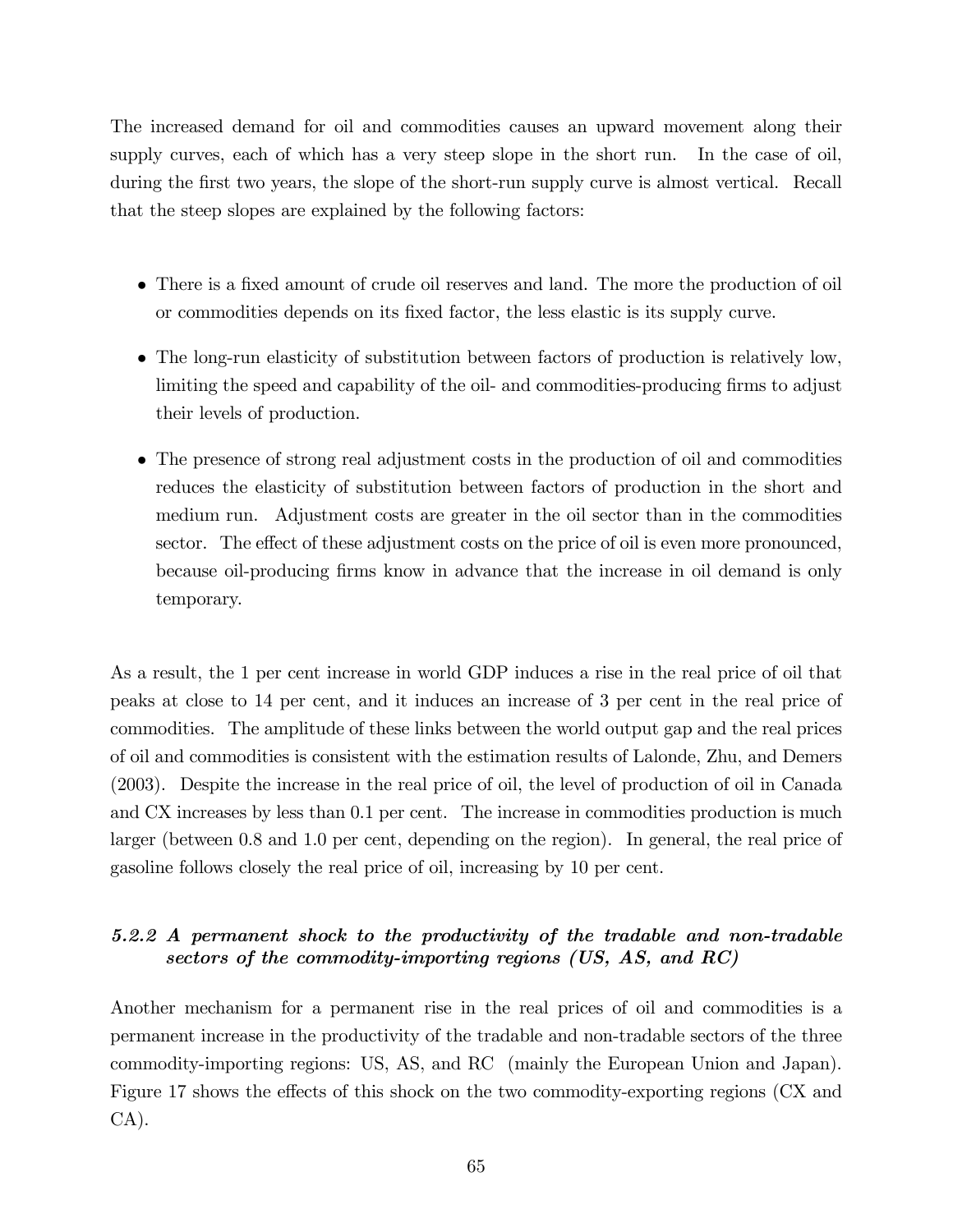In the commodity-importing regions, the shock is calibrated to create a permanent increase in GDP of 1.5 per cent. These regions increase their demand for all factors of production, including oil and commodities. Over the first two years, because of the real adjustment costs, there is a lack of response in the level of oil production, but a 9 per cent increase in the price of oil. Unlike a temporary demand shock, a permanent demand shock induces a gradual increase in the level of production, especially in Canada and CX, which limits the rise in the real price of oil and eventually contributes to a gradual reduction to a higher steady-state level. The shock elicits a similar, but more muted, short-run response in the commodities sector, because of the weaker real adjustment costs (relative to the oil sector). The real price of commodities increases by only 2.9 per cent.

In the commodity-exporting regions, the rise in the real prices of oil and commodities implies a positive terms-of-trade shock, an appreciation of their currency, and a reduction in the price of imported capital goods that increase potential output. The increase in the level of production is concentrated in the oil and commodities sectors. Furthermore, the positive wealth effect leads to higher consumption.

### 5.2.3 A permanent reduction in the supply of crude oil in the commodity exporter  $(CX)$

The shock is an exogenous reduction in oil production of 6 percentage points in the main oil-exporting region (CX), but not in Canada (Figures 18 and 19). In other words, the nearvertical supply curve for oil in CX is shifting to the left. During the first years after the shock, the inelasticity of the demand for oil creates a 20 per cent increase in the price of oil. Outside CX, oil-producing Örms respond to the increase in the internationally determined price of oil by increasing their level of production. In other words, given their marginal cost curves, some fields become profitable at the new price and can be exploited more fully by increasing capital and labour inputs. The response of the production of oil is particularly important for Canada, because it is the only oil exporter other than CX. The gradual and slow response of oil production outside CX, combined with some substitution of the production processes away from oil and consumption away from gasoline (i.e., switching from sport-utility vehicles to small cars), contributes, in the long run, to a reduction in the real price of oil relative to its peak.

In the oil-importing regions such as the United States, the long-lasting increase in the real price of oil implies a deterioration in the terms of trade, a depreciation of the real effective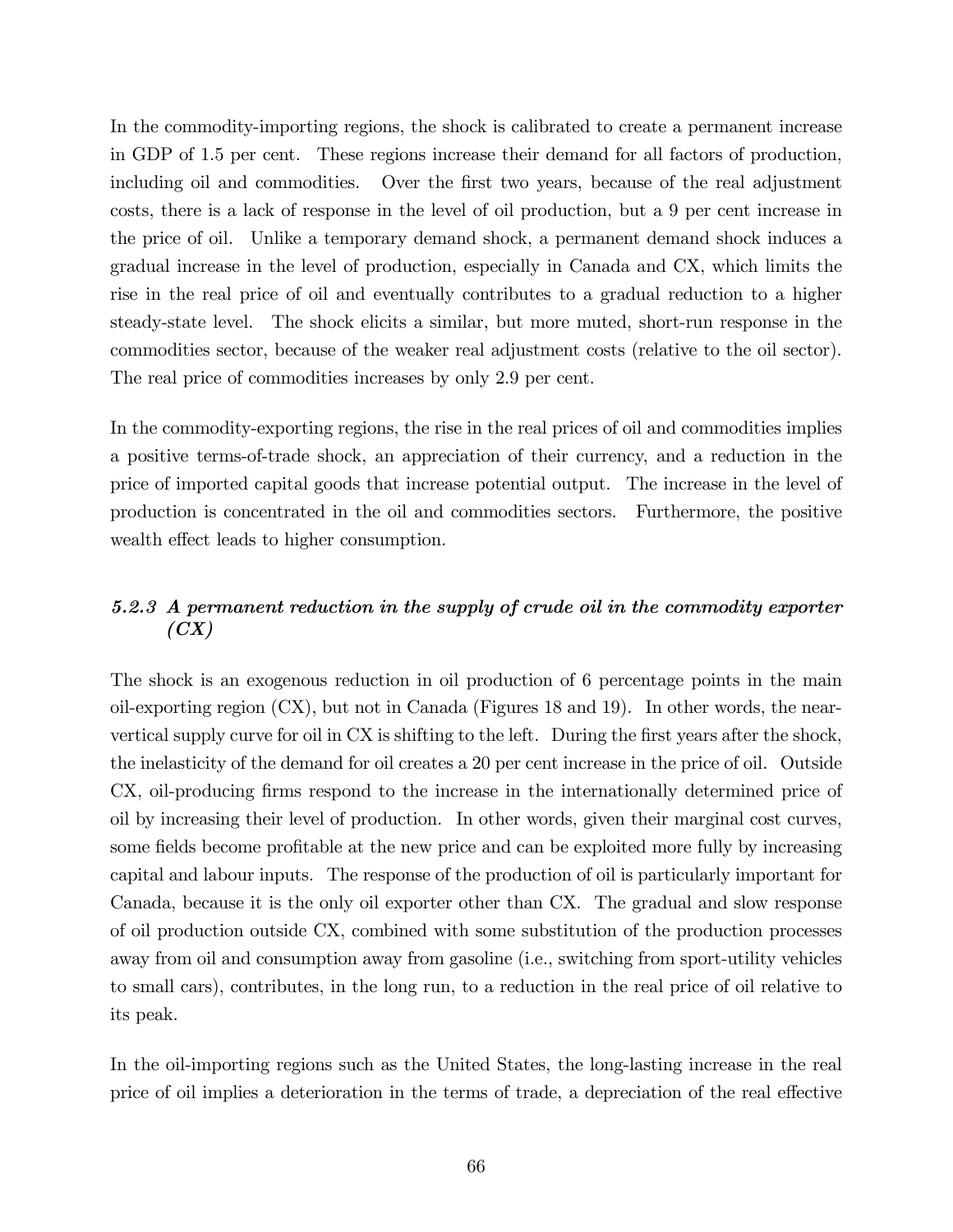exchange rate, and a sizable negative wealth effect. Therefore, the shock reduces consumption, increases the relative price of imported investment goods, and reduces the general level of production. The increase in oil prices also raises the value of oil imports and leads to a deterioration in the U.S. current-account-to-GDP ratio by 0.20 percentage points. U.S. GDP falls by 0.23 percentage points. Given that we see the same sort of reaction in the European Union, Japan, and emerging Asia, world GDP falls by 0.25 percentage points (net of the gains in the oil-exporting regions).

In Canada, the shock leads to a positive terms-of-trade increase and an appreciation of its real effective exchange rate. This appreciation generates a positive wealth effect and reduces the relative price of imported goods, thereby raising consumption and imports. On the other hand, exports are affected negatively by the economic slowdown in the United States and in the other oil-importing regions. On net, Canadian GDP increases only slightly. While the increase in GDP partly reflects the increase in oil production, it is mainly driven by the drop in the relative price of imported investment goods. This is in line with previous quantitative research for Canada (for example, Stuber 2001).

As previously mentioned, the endogenous reaction of the world economy is very important for understanding the impact of the shock on Canadian GDP. The fall in exports cancels out a large share of the increase in consumption that results from the positive wealth effect. To illustrate this point, consider a similar shock in the commodities sector (Figure 20). This shock is a permanent reduction in the supply of commodities in the commodity exporting region (CX). Because the United States is a net exporter of commodities (mainly agricultural goods), in this scenario we see a slight increase in U.S. aggregate demand, instead of a reduction, as was the case with a negative shock to the world supply of oil. Thus, Canadian exports do not fall and, consequently, GDP increases substantially more than in the case of the oil-supply shock.

## 5.3 The impact of emerging Asia on the prices of imports, oil, and commodities

Figures 21 and 22 show the impact of rapid growth in emerging Asia on the prices of oil and commodities worldwide, and on the price of imported goods in the other regions. We focus on the effect on the U.S. economy (as a major importer of oil and commodities) and on the Canadian economy (as a major net exporter of oil and commodities). We generate a strong profile for growth in emerging Asia with a permanent increase in productivity of 5 per cent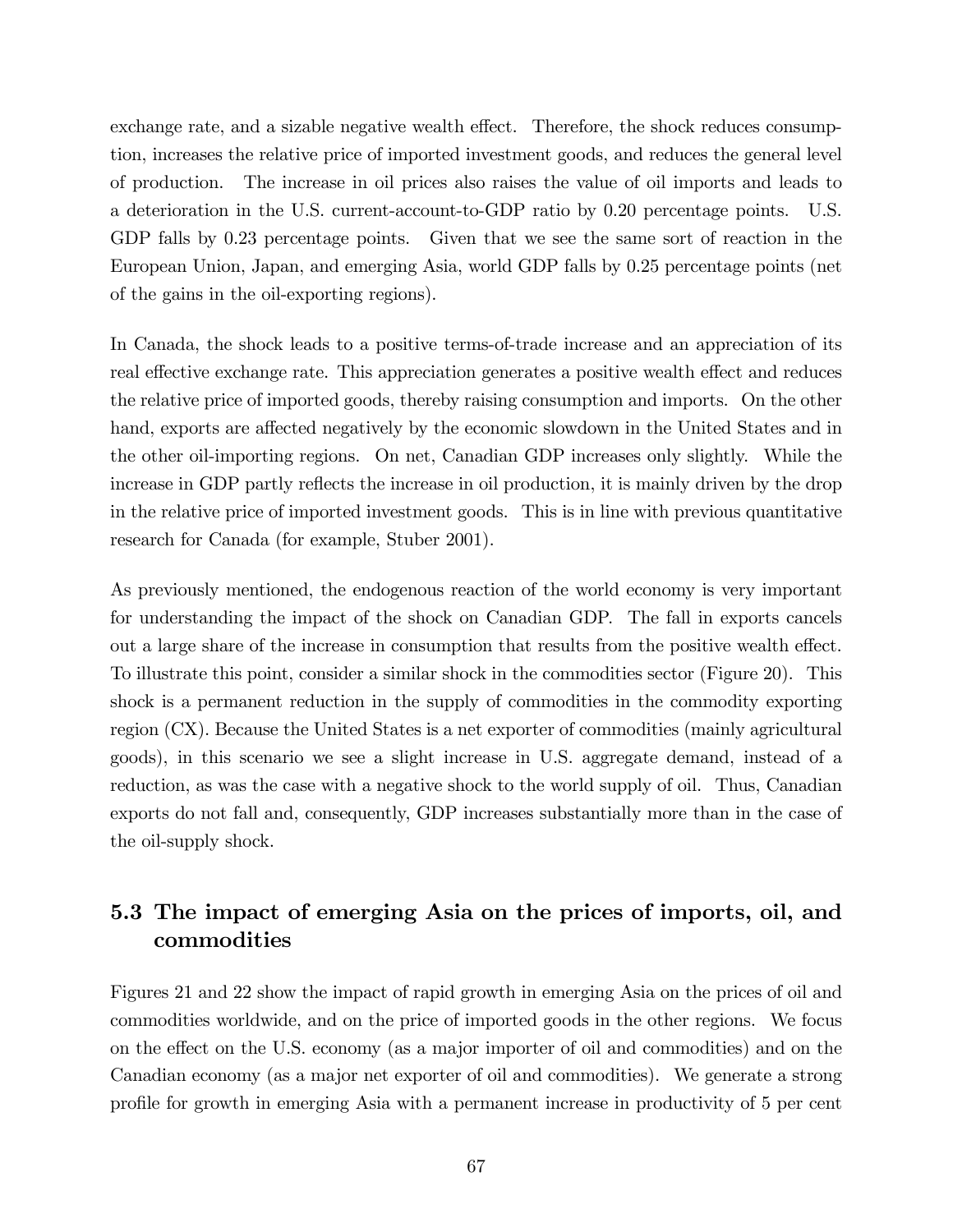in both the tradable and non-tradable sectors. The shock creates a depreciation of emerging Asia's real effective exchange rate.

This productivity shock affects the other regions mainly through the following channels:

- In emerging Asia, the shock increases the demand for factors of production, including oil, investment goods, and commodities. Because of the important real adjustment costs in the production of oil and commodities, these prices increase substantially on impact. In the medium term, the production of oil and commodities adjusts upwards and generates a gradual reduction in their relative prices from their peaks.
- The shock reduces the relative price of consumption and investment goods in emerging Asia, which in turn decreases the relative prices of imported goods in the other regions. The permanent drop in the price of imported investment goods worldwide generates a permanent increase in potential GDP in the other regions. In addition, the reduction in the price of imported consumption goods generates a positive wealth effect, leading to higher consumption worldwide.
- The commodity-exporting regions export more oil and commodities to AS. This helps generate a positive wealth effect in CA and CX, allowing them to import more consumption goods from US and RC.

As shown in the previous section, the impact of the oil and commodities prices channel depends on whether a region is a net importer or a net exporter of these goods. For instance, for RC, this channel implies a negative terms-of-trade shock, a depreciation of the exchange rate, and a negative wealth effect that reduces consumption. In CA and CX, increases in the real prices of oil and commodities cause opposite effects. In contrast, for all the regions, the reduction in the relative price of imports (consumption and investment goods) generates a positive wealth effect, an increase in consumption, and a rise in potential output.

For oil-importing regions such as the United States, there are two wealth channels that have opposite effects on consumption and GDP. Initially, the negative wealth effect induced by the increase in the price of oil cancels out the positive wealth effect associated with the reduction in imported goods. As the price of oil gradually falls over time, the reduction in the prices of imported consumption and investment goods dominates, and both consumption and GDP increase permanently.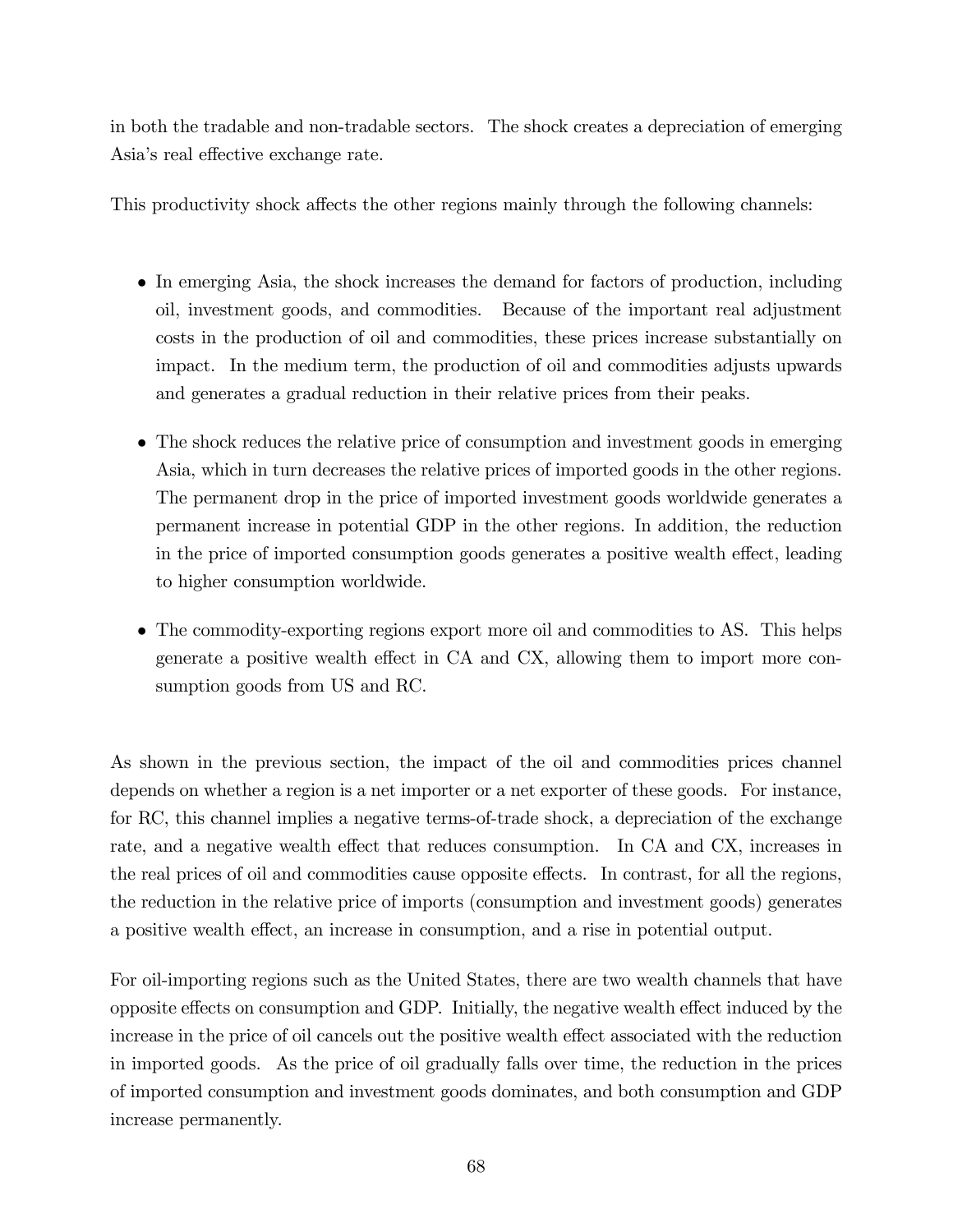In Canada, the two wealth effects are positive for consumption and GDP. Therefore, the increase in consumption and GDP is greater and occurs more rapidly than in the United States. The permanent rise in Canadian production is explained by the fall of investment goods prices (i.e., an increase in potential GDP) and some increase in oil production.

As seen in section 5.1, because the shock affects both the tradable and the non-tradable sectors, it creates a depreciation in the real effective exchange rate in emerging Asia. In all the other regions, the real exchange rate is appreciating. As expected, the appreciation is larger in the oil-exporting regions (CA and CX) than in the oil-importing regions (US and RC). Therefore, the Canadian dollar appreciates relative to the U.S. dollar.

It is interesting to note that, outside emerging Asia, in spite of the reduction in the relative price of imported goods, the negative impact of the shock on the year-over-year core ináation rate is very small. Recall that the monetary authority is forward looking, and there is no uncertainty regarding the shock's source, persistence, and effect.

#### 5.4 Shocks related to global imbalances

Next we analyze two scenarios related to the recent emergence of global imbalances: a rise in trade protectionism, and the extent to which a fiscal consolidation in the United States could help to eliminate global imbalances.

#### 5.4.1 An increase in trade protectionism worldwide

One possibility that could arise in the current environment of global imbalances is increased protectionism: some in the United States argue in favour of raising tariffs against emerging Asia, since they use export-promotion policies to finance their holdings of U.S. assets (Faruqee et al. 2007b). The trade literature suggests that increases in tariffs by one region against another will benefit the region that imposes the tariff, but harm that region which is its target  $-$  the so-called "beggar-thy-neighbour policy." As past experience has shown (particularly the Great Depression), a beggar-thy-neighbour policy eventually escalates into a worldwide tariff war, and theory suggests that everyone loses in such an outcome. Figures 23 and 24 demonstrate that outcome in the BoC-GEM. However, we also use the BoC-GEM to demonstrate another possibility. Since Canada and the United States are separate regions in the world, we examine two cases. In the Örst case, all trading relationships break down worldwide, and there is a generalized increase in tariffs against tradable goods of 10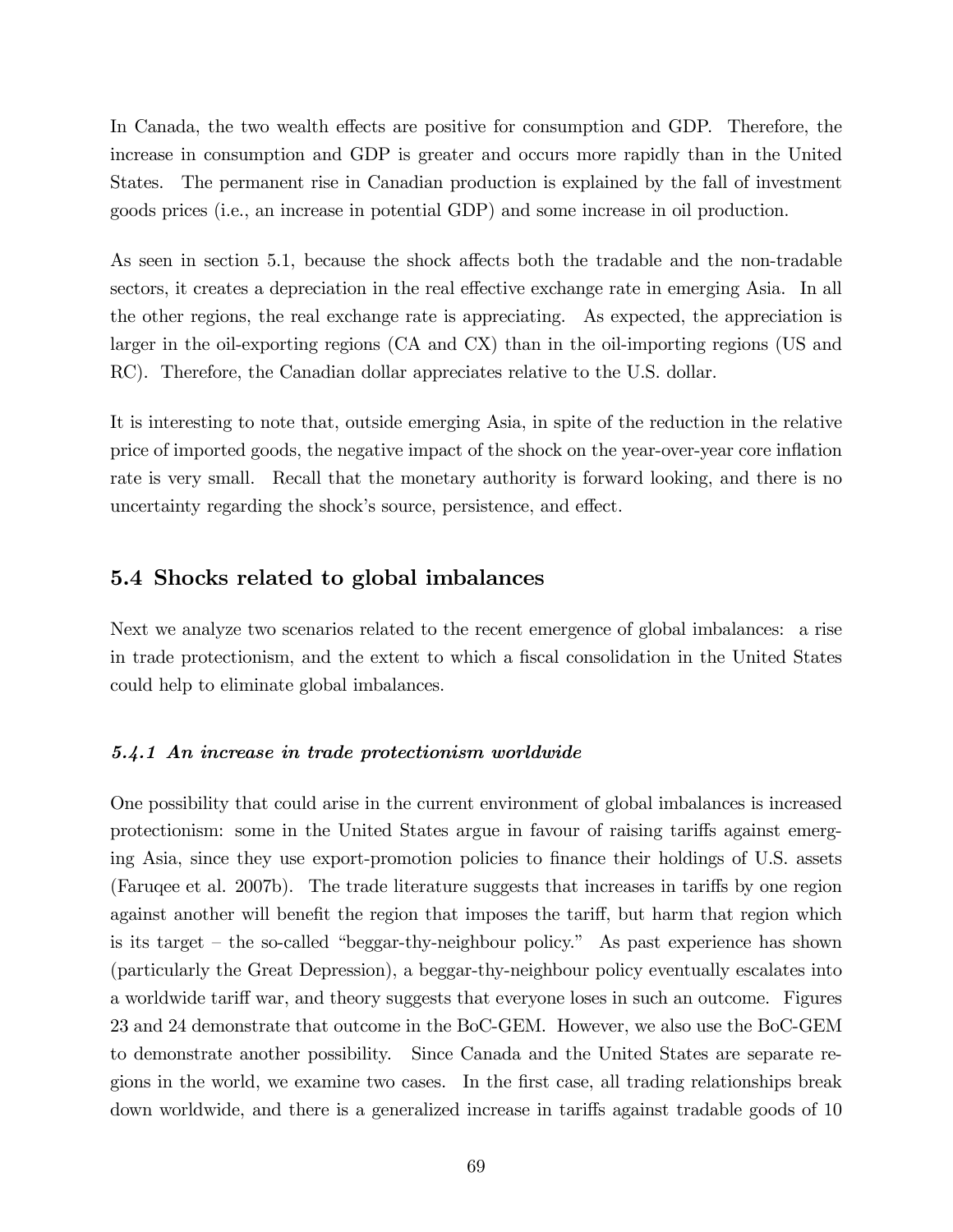percentage points.<sup>42</sup> In the second case, we assume that NAFTA, the North American Free Trade Agreement, (or at least the Canada-United States portion of the agreement) survives unscathed, and the 10 percentage point hike in tariffs by Canada and the United States is against only the other three regions.

As we expect, in the first case we see that the real GDP of all regions falls, as does their level of imports. In the second case, we begin to see a difference for Canada and the United States. Since both countries still maintain trade with one another without any tariffs, GDP falls by less in both regions. Moreover, while overall trade in Canada and the United States falls, trade between the two regions actually increases, because import prices have less negative effects on consumption (since they rise less in CA and US when NAFTA continues to be in force). The real imports of CA from US are stronger if NAFTA is not broken in a worldwide tariff war, as are the real imports of US from CA (at least in the short to medium run). For Canada, the GDP loss is much smaller (0.9 per cent versus 3.5 per cent relative to control), since 80 per cent of Canadian trade is with the United States: the amount of its GDP affected by tariffs is much less if NAFTA remains in effect (about 7 per cent of its GDP, instead of around 37 per cent of its GDP for either imports or exports).<sup>43</sup> GDP in the United States falls less, as well, if NAFTA is maintained, but to a lesser extent than Canada (1.0 per cent with NAFTA versus 1.1 per cent). In this case, the change is much less  $-$  first, imports account only for 13.7 per cent of GDP, and second, only about 30 to 40 per cent of U.S. trade is with Canada This pattern also holds for consumption in both countries. In the case where NAFTA is maintained, the U.S. real effective exchange rate depreciates less  $(0.7)$ versus  $0.8$  per cent in the long run), and the Canadian real effective exchange rate appreciates substantially less (1.4 versus 2.3 per cent in the long run). This is almost exclusively a result of the much smaller movement in the bilateral Canadian–U.S.-dollar exchange rate.

For both scenarios of a global tariff war, we see similar effects across the other three regions: CX, AS, and RC. GDP falls substantially as consumption drops from higher import prices. Their net trade positions are not greatly changed, but this masks a huge fall in their real export and import volumes (around  $6.5$  per cent after the tariff war begins in CX, and around 10 per cent after the tariff war begins in both AS and RC). However, notice that their exports (and hence their levels of GDP) are almost identical whether or not NAFTA is maintained between Canada and the United States during a global tariff war. Maintaining NAFTA does

 $42$ Note that we do not impose any tariffs on raw materials, but that the results would not be substantively different in the long run. We also assume that all the new government revenues generated will go into government spending, and not domestic tax cuts.

<sup>43</sup>See section 3.3 on the calibration of international linkages, and Table 5.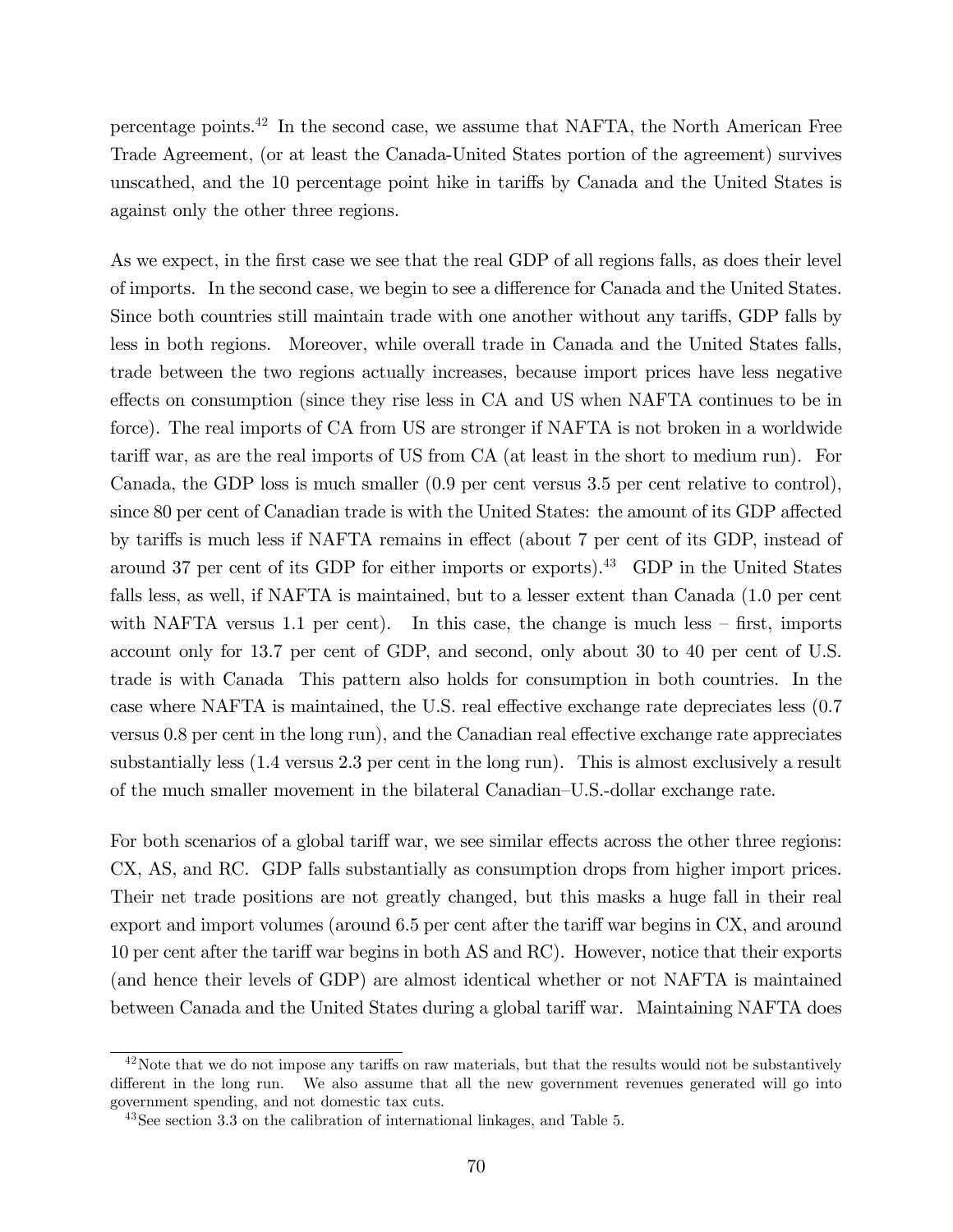not divert trade  $\overline{\phantom{a}}$  it seems to create it between Canada and the United States, and both nations are definitely better off.<sup>44</sup>

This shock therefore demonstrates that a tariff war would be highly destructive, and that any maintenance of freer trade among any of the regions would leave the regions involved better off, as is the case when NAFTA remains in force.

#### 5.4.2 A fiscal consolidation in the United States

In this section, we examine the impact of a fiscal consolidation in the United States on the current account imbalances (Figures 25 and 26). We consider a permanent and credible reduction in the U.S. government-debt-to-GDP ratio by 20 percentage points, which translates into a reduction in the U.S. deficit-to-GDP ratio by about 4 percentage points. The fiscal consolidation considered is financed through higher taxes on labour income. The link between the government debt and the desired net foreign asset position in the BoC-GEM means that the NFA position improves by 10 percentage points of GDP, which is an improvement in the U.S. current-account-to-GDP ratio of about 0.7 percentage points in the short run and  $0.5$  percentage points at the steady state. This leads to a depreciation of the real effective exchange rate of roughly 1.1 per cent at its peak seven to eight years after the beginning of the consolidation. In the short run, we see a large shift in the real net export position of the United States in order to finance the shift in the NFA position. After five years, export volumes are up by 2.2 per cent relative to control, while import volumes are down about 3.2 per cent.

The U.S. fiscal consolidation imposes an important cost for the U.S. economy, since the increase in the labour income tax rate reduces labour effort and, consequently, consumption and output. In fact, U.S. real GDP falls, on average, by about 1 per cent relative to control over the first eight to ten years. These factors lead to a fall in the world real U.S.-dollar price of oil, despite the offsetting effect of the depreciation of the U.S. dollar. Real commodity prices rise in U.S.-dollar terms, but are actually falling in value in other currencies. The different behaviour of the raw materials prices reflects the degree of real adjustment costs in demand (commodities demand adjusts more rapidly), and the fact that the United States has a smaller portion of world commodities consumption relative to its share of world oil consumption.

<sup>&</sup>lt;sup>44</sup>This would be true even if we used a welfare measure based on consumption and leisure (and stated in terms of consumption), as in Faruqee et al. (2007b).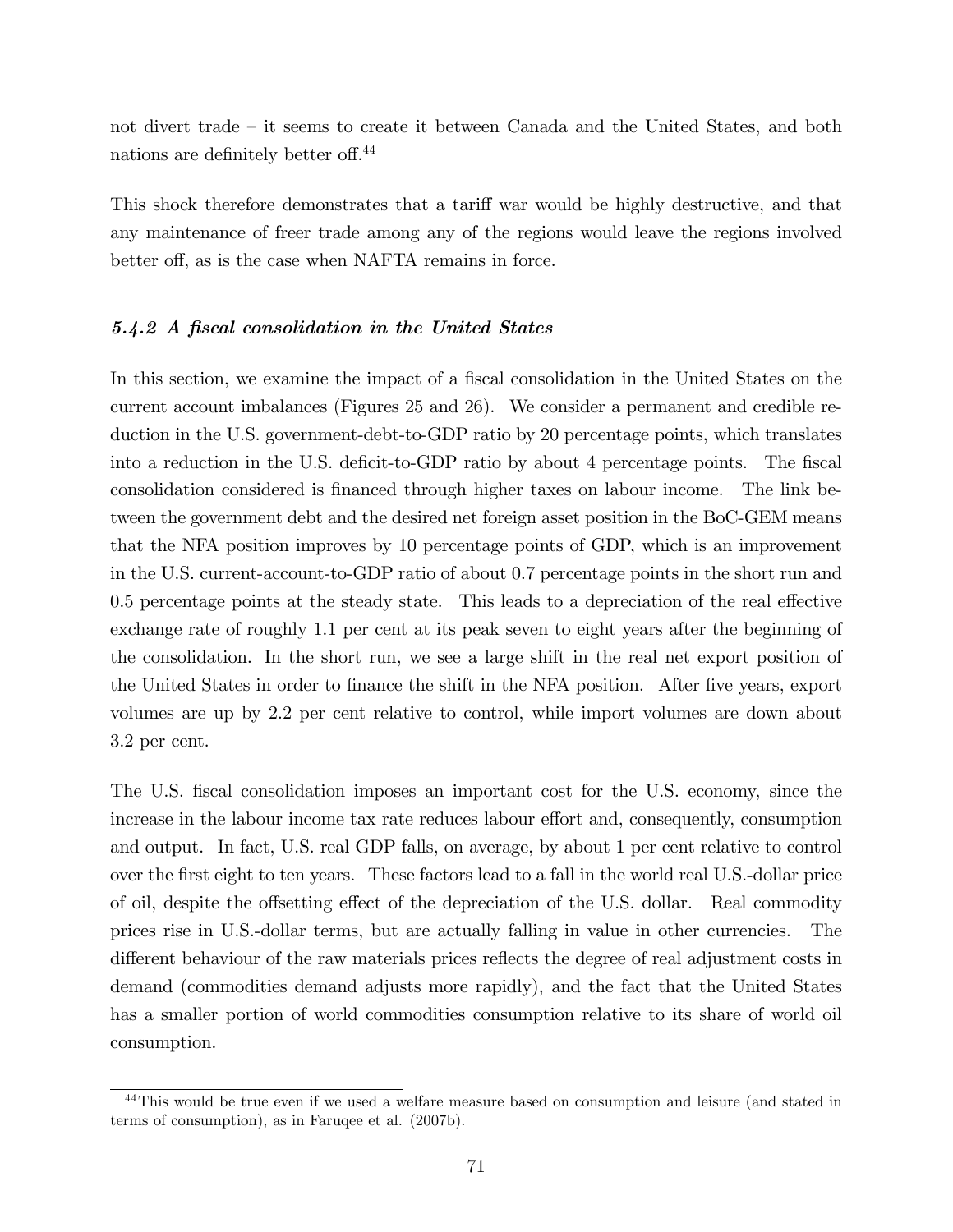Despite the reduced U.S. demand, the world is, for the most part, better off. Canada and the commodity exporter gain less than the other regions, because of an increase in domestic currency earnings from commodities (the real U.S.-dollar commodity price increases coupled with notable currency appreciations in CA and CX) and oil (where currency appreciations in CA and CX overwhelm the small short-run fall in the real U.S.-dollar oil price).

Overall, although a fiscal consolidation in the United States helps to reduce the size of the U.S. current account imbalance, an attempt to reduce the U.S. federal debt by around 50 per cent relative to its current level has only a relatively small impact of 0.7 per cent of GDP, compared with the actual current account deficit of around 6 per cent of GDP, with notable short-run costs for the United States.

## 6. Conclusion

The BoC-GEM is a useful and necessary complement to the other models used at the Bank of Canada (ToTEM and MUSE). In particular, for issues that need a global and/or a multisectoral perspective, the BoC-GEM can be used to generate risk scenarios around the basecase projection generated by Bank staff using ToTEM and MUSE. Eventually, we would like to use the BoC-GEM annually or semi-annually to validate the consistency of the world projection underlying the staff's base-case projection scenario. More specifically, the projections for Canada, the United States, Europe, Japan, and the rest of the world are constructed using a mix of different models and consensus forecasts from outside the Bank of Canada. Up until the introduction of the BoC-GEM, the Bank staff did not have a formal tool with which to evaluate the consistency of the different projections done with different models. For issues that require an increasingly integrated global perspective, the BoC-GEM, with its fully articulated and consistent world framework, will be a useful tool to verify the consistency of the staff's global outlook. For instance, the BoC-GEM could be useful to make sure that the trade flows implied by the staff's projections are consistent with the forecasts for domestic demand and bilateral exchange rates of the different regions, while accounting for a global stock-flow perspective. This validation exercise is very ambitious, because it implies the (at least partial) use of the model in a real environment (i.e., with actual time-series data). Currently, all our work with the BoC-GEM has been around a steady state constructed with calibrated, but artificial, data, or a generated state of disequilibrium as the base case that approximates some salient features of the global and national economies.

The BoC-GEM is also a powerful and flexible tool for research, particularly for issues directly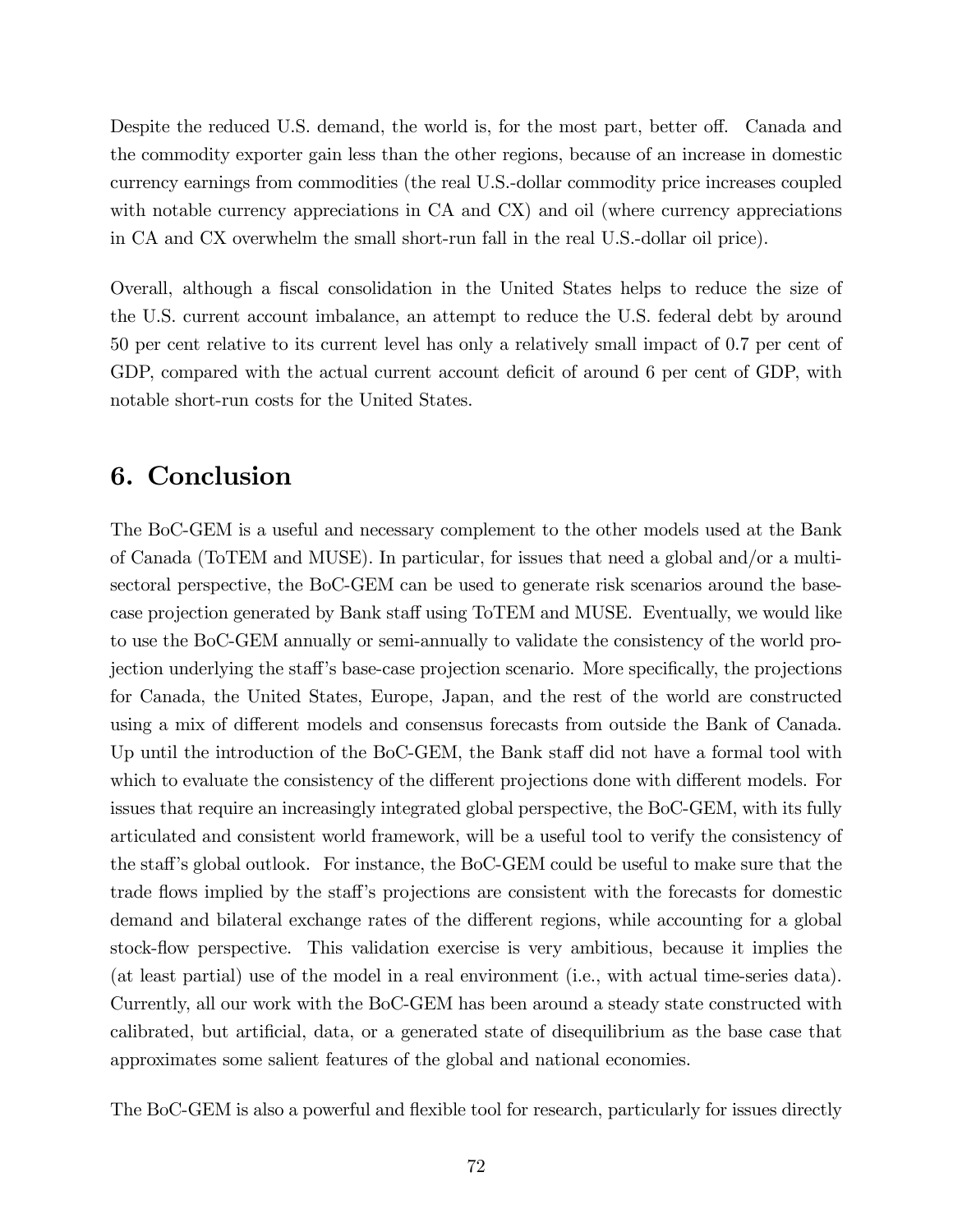relevant to the baseline global projection used at the Bank of Canada. The number of sectors of production and regions can be easily reduced or adjusted to better Öt the needs of a particular research project. Recently, the Bank staff have used smaller versions of the model to analyze issues like the cause and the effects of the recent increase in the world price of oil, and risks regarding global imbalances originating with the large current account deficits of the United States in recent years. In the near future, the International Department of the Bank of Canada plans to use the model to address issues such as the effect of emerging Asia on traded-goods prices, the relative merits of ináation and price-level-path targeting in a global framework, the relative merits of targeting headline versus core CPI inflation, exchange rate pass-through to inflation, and the implications of differing forms of trade protectionism in different regions of the world.

During the process of the above research agenda, we will be able to further improve the model along various dimensions. This includes fully operationalizing the distribution sector (introduced in Laxton and Pesenti 2003), which will allow us to break the long-run law of one price and thus be consistent with the data, and refining the calibration by adding more differentiation between regions. Eventually, it may be worthwhile to estimate a scaled-down Canada–United States version of the model using the Bayesian approach, building on Juillard et al. (2006).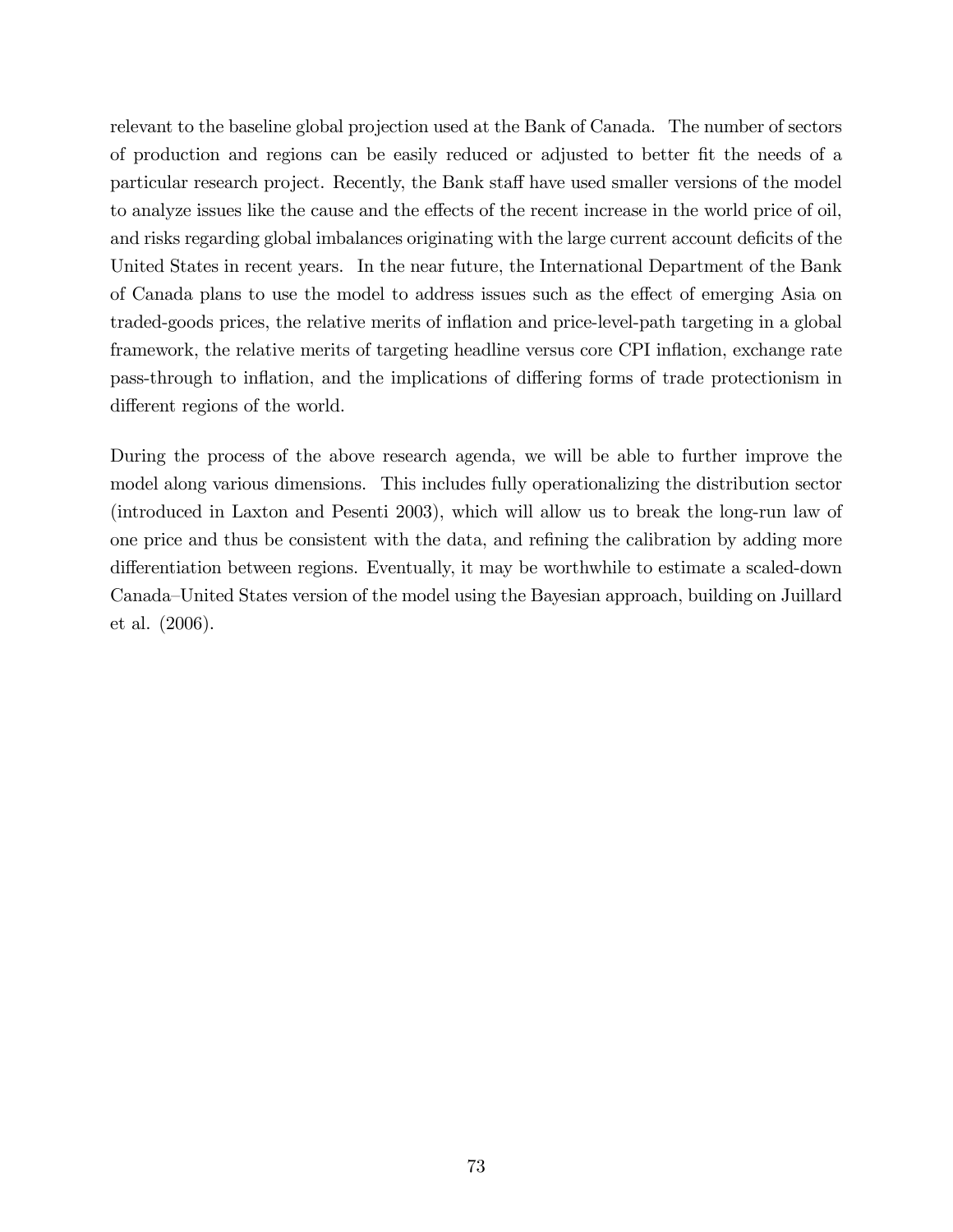## References

Adolfson, M., S. Laséen, J. Lindé, and M. Villani. 2007. "Evaluating An Estimated New Keynesian Small Open Economy Model." CEPR Discussion Paper No. 6027.

Balassa, B. 1964. "The Purchasing Power Parity Doctrine: A Reappraisal." Journal of Political Economy  $72(6)$ : 584-96.

Bayoumi, T., D. Laxton, and P. Pesenti. 2004. "Benefits and Spillovers of Greater Competition in Europe: A Macroeconomic Assessment." NBER Working Paper No. 10416.

Botman, D., D. Laxton, D. Muir, and A. Romanov. 2006. "A New-Open-Economy-Macro" Model for Fiscal Policy Evaluation." IMF Working Paper 06/45.

Brayton, F., E. Mauskopf, D. Reifschneider, P. Tinsley, and J. Williams. 1997. "The Role of Expectations in the FRB/US Macroeconomic Model." Federal Reserve Bulletin 83(4):  $227 - 45.$ 

Butler, L. 1996. The Bank of Canada's New Quarterly Projection Model (QPM) Part  $\lambda - A$ Semi-Structural Method to Estimate Potential Output: Combining Economic Theory With a *Time-Series Filter.* Technical Report No. 77. Ottawa: Bank of Canada.

Calvo, G. 1983. "Staggered Prices in a Utility-Maximizing Framework." Journal of Monetary *Economics* 12(3): 383–98.

Cayen, J.-P., A. Corbett, and P. Perrier. 2006. "An Optimized Monetary Policy Rule for ToTEM." Bank of Canada Working Paper No. 2006-41.

Coenen, G., P. McAdam, and R. Straub. 2007. "Tax Reform and Labour-Market Performance in the Euro Area: A Simulation-Based Analysis Using the New Area-Wide Model." ECB Working Paper No. 747. Journal of Economic Dynamics and Control. Forthcoming.

Coletti, D., R. Lalonde, and D. Muir. 2007. "Inflation Targeting (IT) and Price-Level-Path Targeting (PLPT) in the GEM: Some Open Economy Considerations." IMF Staff Papers. Forthcoming.

Correia, I., J. Neves, and S. Rebelo. 1995. "Business Cycles in A Small Open Economy." European Economic Review 39: 1089–1113.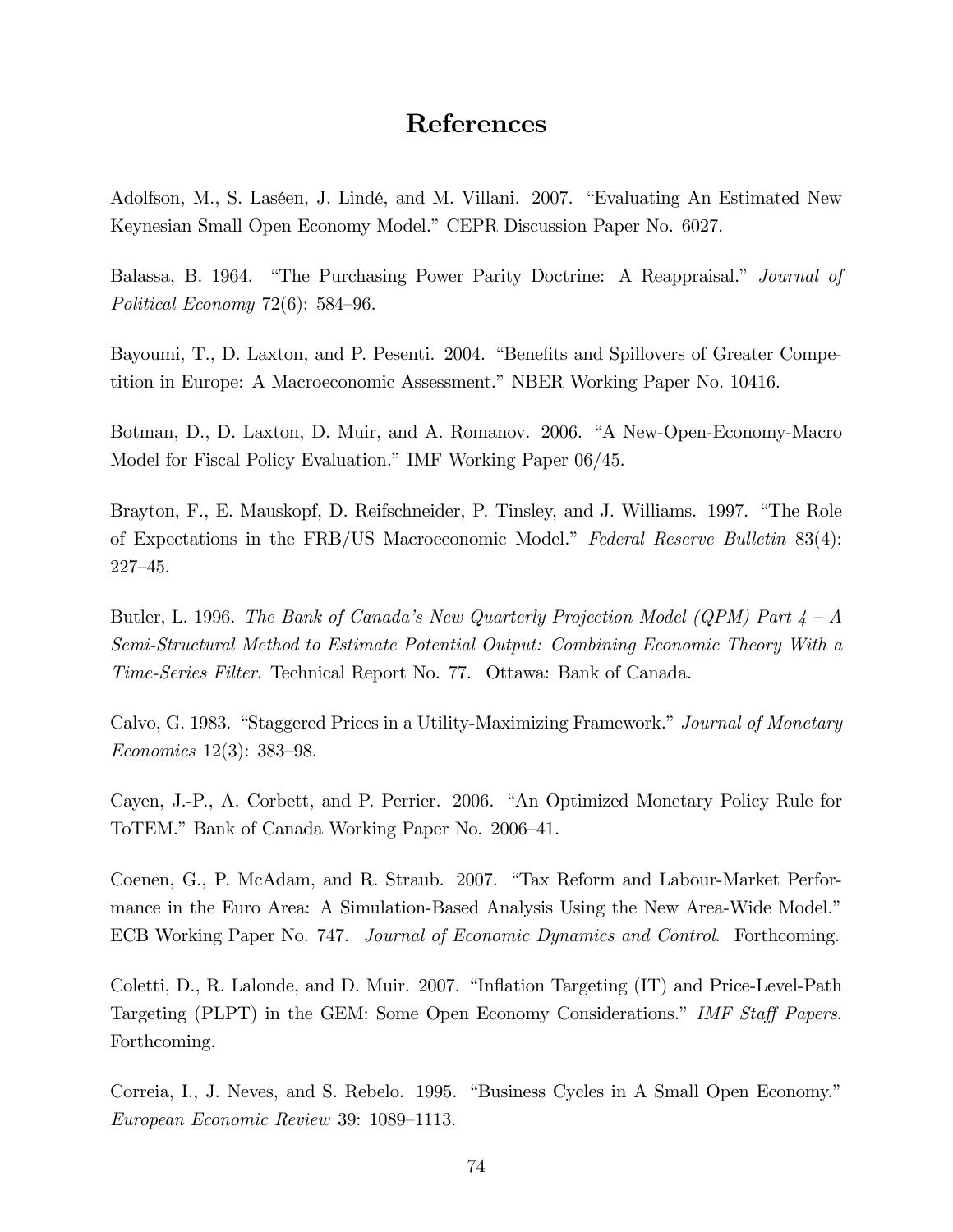Corsetti, G. and P. Pesenti. 2001. "Welfare and Macroeconomic Interdependence." Quarterly Journal of Economics  $116(2)$ :  $421-45$ .

Corsetti, G. and P. Pesenti. 2005. "The Simple Geometry of Transmission and Stabilization" in Closed and Open Economies." NBER Working Paper No. 11341.

De Walque, G., F. Smets, and R. Wouters. 2006. "An Estimated Two-Country DSGE Model for the Euro Area and the U.S. Economy." Paper presented at the Bank of Canada Workshop on Commodity Price Issues in Ottawa, Canada, July 2006.

Duarte, M. and A. Stockman. 2005. "Rational Speculation and Exchange Rates." Journal of Monetary Economics 52(1):  $3-29$ .

Elekdag, S., R. Lalonde, D. Laxton, D. Muir, and P. Pesenti. 2007. "Oil Price Movements and the Global Economy: A Model-Based Assessment." Bank of Canada Working Paper No. 2007-34.

English, W.B., W.R. Nelson, and B.P. Sack. 2003. "Interpreting the Significance of the Lagged Interest Rate in Estimated Monetary Policy Rules." Contributions to Macroeconomics  $3(1)$ : Article 5.

Erceg, C., L. Guerrieri, and C. Gust. 2005a. "Expansionary Fiscal Shocks and the Trade Deficit." Board of Governors of the Federal Reserve System International Finance Discussion Paper No. 825.

Erceg, C., L. Guerrieri, and C. Gust. 2005b. "SIGMA: A New Open Economy Model for Policy Analysis." Board of Governors of the Federal Reserve System International Finance Discussion Paper No. 835.

Faruqee, H., D. Laxton, D. Muir, and P. Pesenti. 2007a. "Smooth Landing or Crash? Model-Based Scenarios of Global Current Account Rebalancing." In G7 Current Account *Imbalances: Sustainability and Adjustment,* edited by R. Clarida, NBER conference volume: University of Chicago Press.

Faruqee, H., D. Laxton, D. Muir, and P. Pesenti. 2007b. "Would Protectionism Defuse Global Imbalances and Spur Economic Activity? A Scenario Analysis." Journal of Economic Dynamics and Control Forthcoming.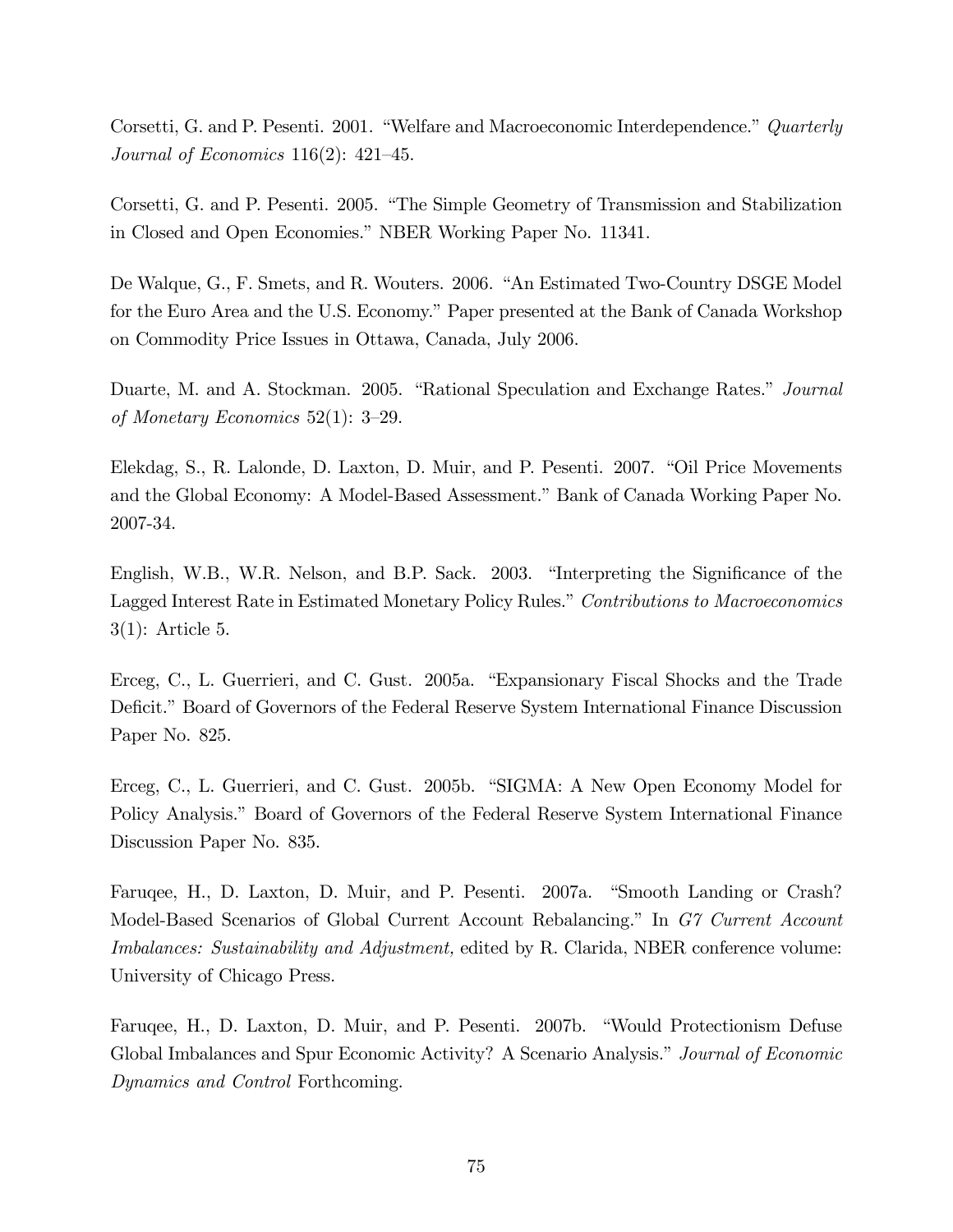Galí, J. and M. Gertler. 1999. "Inflation Dynamics: A Structural Econometric Analysis." Journal of Monetary Economics  $44(2)$ : 195-222.

Goodfriend, M. and R. King. 1997. "The New Neoclassical Synthesis and the Role of Monetary Policy." In *NBER Macroeconomics Annual 1997* edited by B. Bernanke and J. Rotemberg. Cambridge, Mass.: MIT Press.

Gosselin, M.-A. and R. Lalonde. 2005. MUSE: The Bank of Canada's New Projection Model of the U.S. Economy. Technical Report No. 96. Ottawa: Bank of Canada.

Greenwood, J., Z. Hercowitz, and G. Huffman. 1988. "Investment, Capacity Utilization, and the Business Cycle." American Economic Review 78(3):  $402-17$ .

Hunt, B. 2005. "Oil Price Shocks: Can They Account for Stagflation in the 1970s?" IMF Working Paper  $05/215$ .

Jean, S. and G. Nicoletti. 2002. "Product Market Regulation and Wage Premia in Europe and North America: An Empirical Investigation." OECD Economics Department Working Paper No. 318.

Juillard, M., P. Karam, D. Laxton, and P. Pesenti. 2006. "Welfare-Based Monetary Policy Rules in an Estimated DSGE Model of the U.S. Economy." ECB Working Paper No. 613.

King, R., C. Plosser, and S. Rebelo. 1988. "Production, Growth and Business Cycles: 1. The Basic Neoclassical Model." Journal of Monetary Economics 21: 195–232.

Lalonde, R., Z. Zhu, and F. Demers. 2003. "Forecasting and Analyzing World Commodity Prices." Bank of Canada Working Paper No. 2003-24.

Lane, P. 2001. "The New Open Economy Macroeconomics: A Survey." Journal of Interna*tional Economics* 54(2): 235–66.

Lane, P. and G.M. Milesi-Ferretti. 2006. "The External Wealth of Nations Mark II: Revised and Extended Estimates of Foreign Assets and Liabilities, 1970-2004." IMF Working Paper  $06/69.$ 

Laxton, D. and P. Pesenti. 2003. "Monetary Policy Rules for Small, Open, Emerging Economies." Journal of Monetary Economics  $50(2)$ : 1109–46.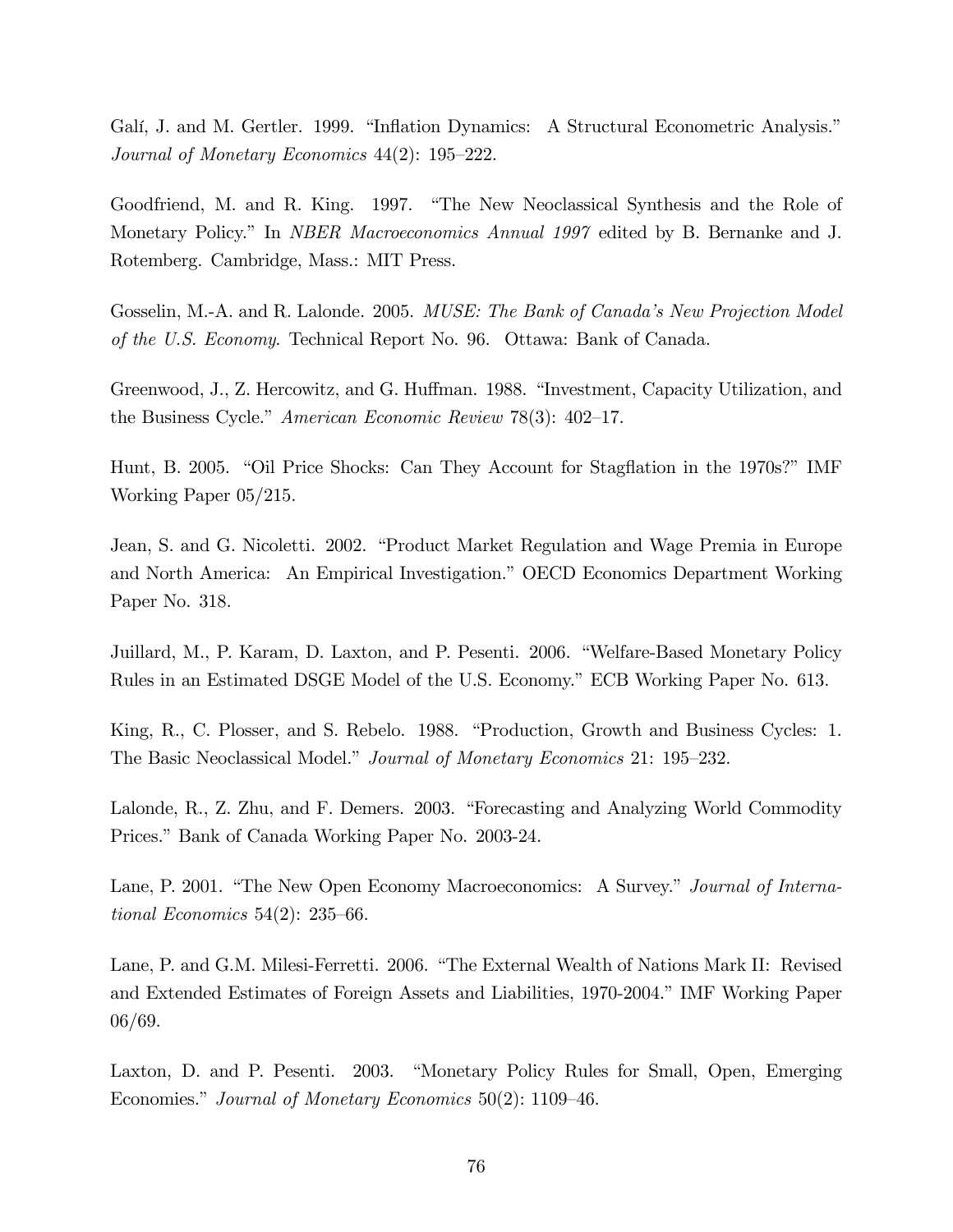Martins, J.O., S. Scarpetta, and D. Pilat. 1996. "Markup Pricing, Market Structure and the Business Cycle." *OECD Economic Studies* 27 (II): 71–106.

Murchison, S. and A. Rennison. 2006. ToTEM: The Bank of Canada's New Projection and *Policy Analysis Model.* Technical Report No. 97. Ottawa: Bank of Canada.

Neiss, K. and E. Nelson. 2003. "The Real-Interest-Rate Gap as an Inflation Indicator." Macroeconomic Dynamics  $7(2)$ : 239–62.

Perrier, P. 2005. "La fonction de production et les données canadiennes." Bank of Canada Working Paper No. 2005-20.

Pesenti, P. 2007. "The Global Economy Model (GEM): Theoretical Framework." IMF Staff *Papers.* Forthcoming.

Piretti, A. and C. St-Arnaud. 2006. "Launching the NEUQ: The New European Union Quarterly Model: A Small Model of the Euro Area and the U.K. Economies." Bank of Canada Working Paper No. 2006-22.

Rotemberg, J. 1982. "Sticky Prices in the United States." Journal of Political Economy  $90(6): 1187-1211.$ 

Samuelson, P. 1964. "Theoretical Notes on Trade Problems." Review of Economics and *Statistics* 46(2): 145–54.

Schmitt-Grohé, S. and M. Uribe. 2003. "Closing Small Open Economy Models." Journal of *International Economics*  $61(1)$ : 163–85.

Smets, F. and R. Wouters. 2005. "Comparing Shocks and Frictions in U.S. and Euro Area Business Cycles: A Bayesian DSGE Approach." Journal of Applied Econometrics 20 (2):  $161 - 83.$ 

Stuber, G. 2001. "The Changing Effects of Energy-Price Shocks on Economic Activity and Inflation." *Bank of Canada Review* (Summer): 3–14.

Taylor, J. 1980. "Aggregate Dynamics and Staggered Contracts." Journal of Political Economy  $88(1)$ : 1-23.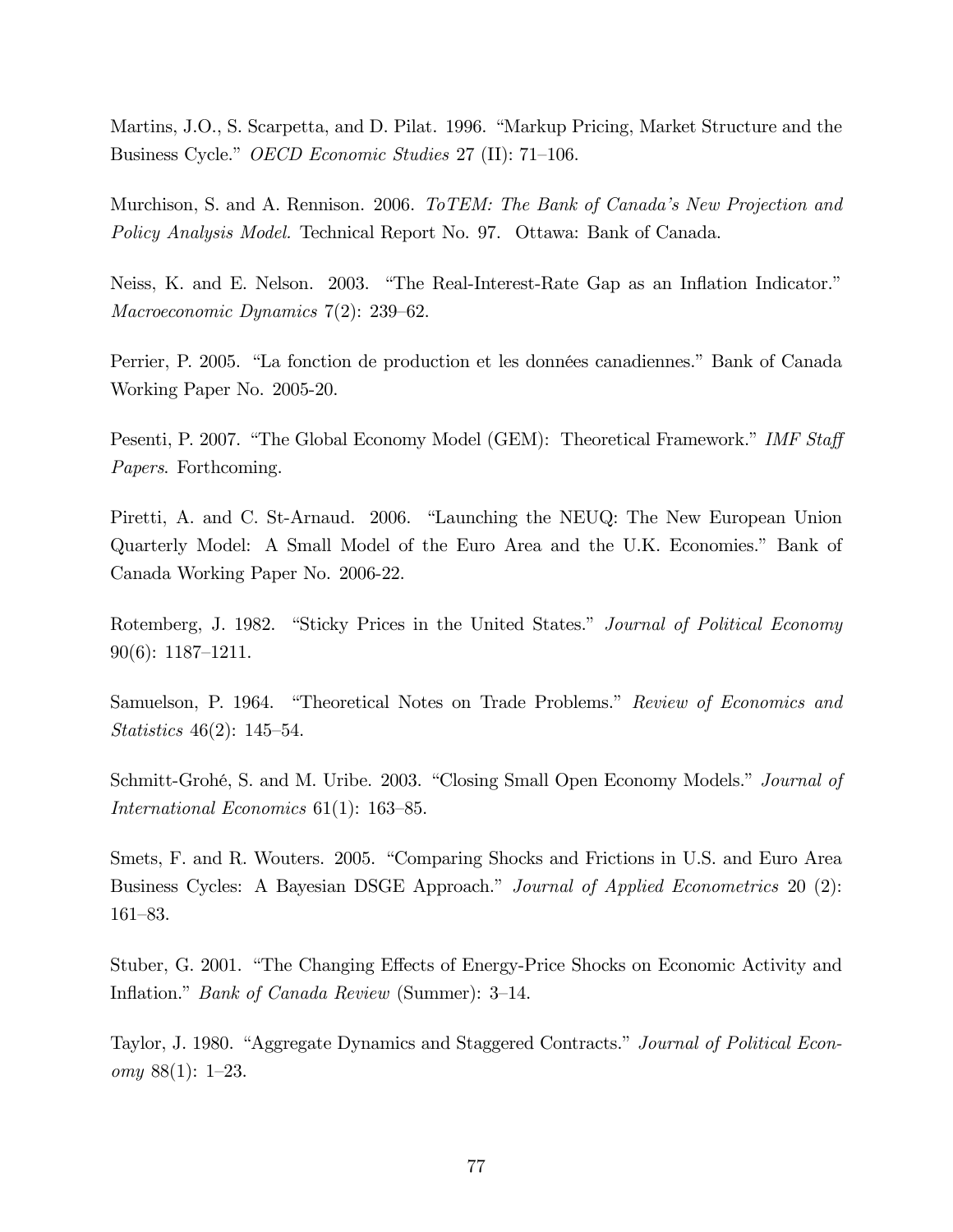Tinsley, P.A. 1993. "Fitting Both Data and Theories: Polynomial Adjustment Costs and Error-Correction Decision Rules." Board of Governors of the Federal Reserve System Finance and Economics Discussion Series No. 93-21.

Whelan, K. 2000. "A Guide to the Use of Chain Aggregated NIPA Data." Board of Governors of the Federal Reserve System Finance and Economics Discussion Series No. 2000-35.

Woodford, M. 2003. Interest and Prices: Foundations of a Theory of Monetary Policy. Princeton: Princeton University Press.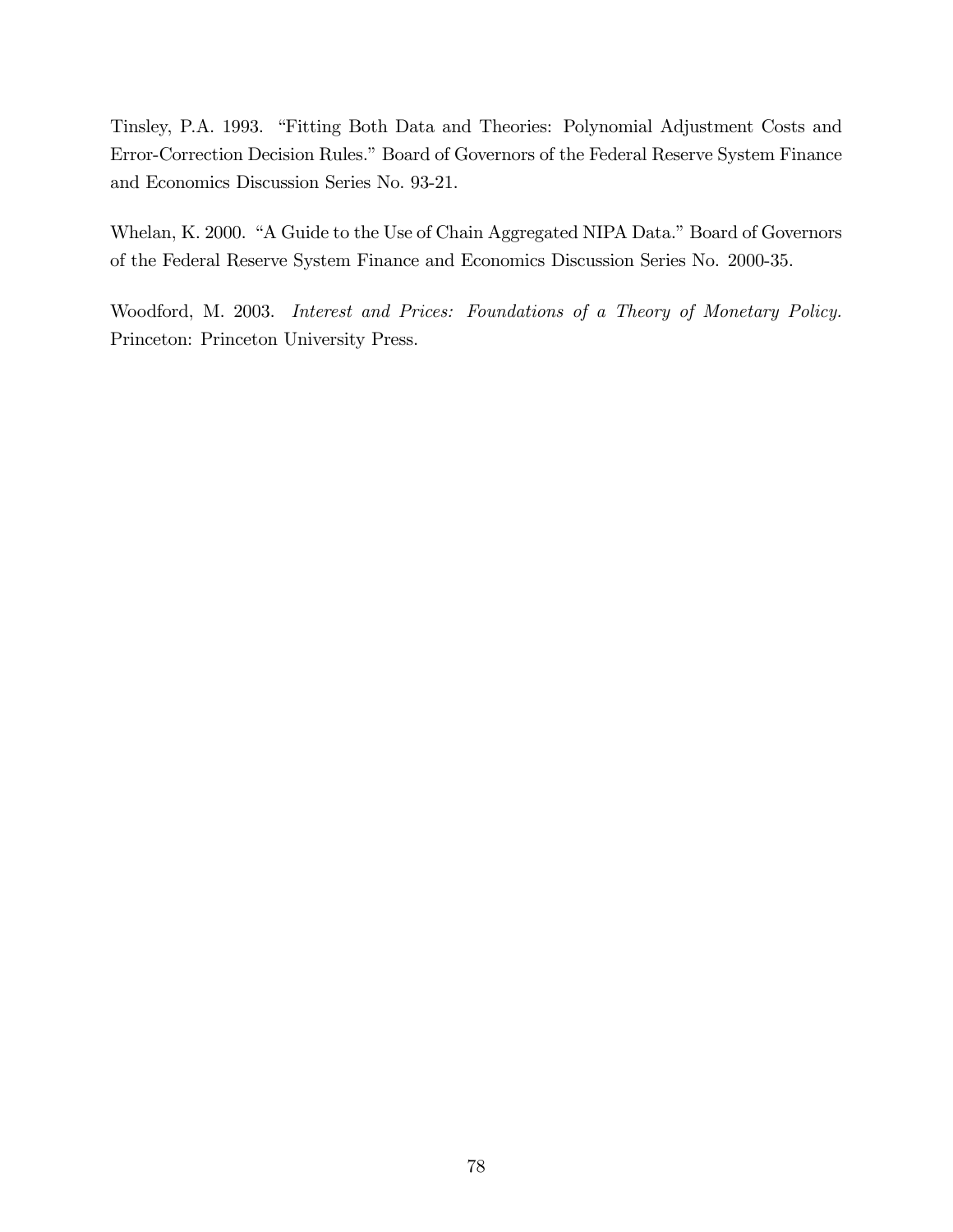| Parameter                                                  |      | US   | $\mathbf{C} \mathbf{X}$ | AS   | RC.  |
|------------------------------------------------------------|------|------|-------------------------|------|------|
| Rate of time preference $\left(1/\beta^4 - 1\right) * 100$ | 1.9  | 1.9  | 1.9                     | 1.9  | 1.9  |
| Depreciation rate $\delta$                                 | 0.02 | 0.02 | 0.02                    | 0.02 | 0.02 |
| Intertemporal elasticity of substitution $1/\sigma$        | 0.70 | 0.70 | 0.70                    | 0.70 | 0.70 |
| Habit persistence in consumption $b_c$                     | 0.85 | 0.85 | 0.85                    | 0.85 | 0.85 |
| Frisch elasticity of labour $1/\zeta$                      | 0.20 | 0.20 | 0.20                    | 0.20 | 0.20 |
| Share of liquidity-constrained consumers SLC               | 0.20 | 0.20 | 0.20                    | 0.50 | 0.20 |
| Habit persistence in labour $b_{\ell}$                     | 0.75 | 0.75 | 0.75                    | 0.75 | 0.75 |

Table 1: Key Parameters of the GEM

CA = CAnada, US =United States, CX = Commodity-eXporter,

 $AS =$ emerging ASia, and  $RC =$  Remaining Countries (including Japan and E.U.)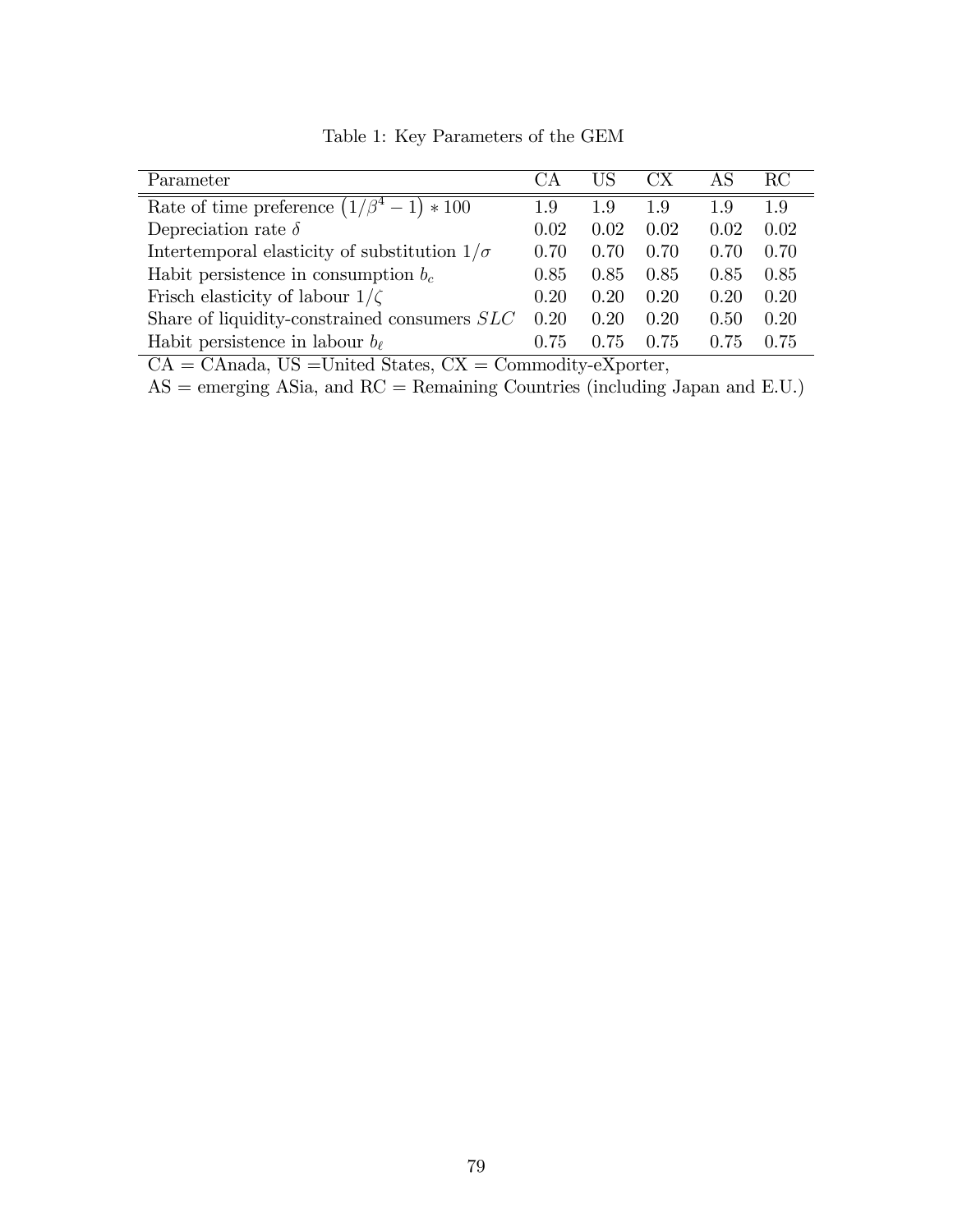| Parameter                                                | CA   | <b>US</b> | CX   | AS   | RC   |
|----------------------------------------------------------|------|-----------|------|------|------|
| Tradable Intermediate Goods                              |      |           |      |      |      |
| Substitution between factors of production $\xi_T$       | 0.70 | 0.70      | 0.70 | 0.70 | 0.70 |
| Bias towards capital $\alpha_{KT}$                       | 0.67 | 0.71      | 0.72 | 0.82 | 0.73 |
| Bias towards oil $\alpha_{OT}$                           | 0.06 | 0.04      | 0.07 | 0.03 | 0.04 |
| Bias towards commodities $\alpha_{ST}$                   | 0.15 | 0.08      | 0.16 | 0.07 | 0.10 |
| Non-tradable Intermediate Goods                          |      |           |      |      |      |
| Substitution between factors of production $\xi_N$       | 0.70 | 0.70      | 0.70 | 0.70 | 0.70 |
| Bias towards capital $\alpha_{KN}$                       | 0.68 | 0.59      | 0.65 | 0.73 | 0.68 |
| Bias towards oil $\alpha_{ON}$                           | 0.04 | 0.03      | 0.06 | 0.03 | 0.02 |
| Bias towards commodities $\alpha_{SN}$                   | 0.11 | 0.05      | 0.12 | 0.05 | 0.06 |
| Oil                                                      |      |           |      |      |      |
| Substitution between factors of production $\xi_0$       | 0.60 | 0.60      | 0.60 | 0.60 | 0.60 |
| Bias towards capital $\alpha_{KO}$                       | 0.68 | 0.53      | 0.12 | 0.44 | 0.59 |
| Bias towards crude oil reserves $(OIL)$ $\alpha_{OILO}$  | 0.32 | 0.46      | 0.87 | 0.53 | 0.40 |
| Gasoline                                                 |      |           |      |      |      |
| Substitution between factors of production $\xi_{GAS}$   | 0.70 | 0.70      | 0.70 | 0.70 | 0.70 |
| Bias towards capital $\alpha_{KGAS}$                     | 0.45 | 0.47      | 0.42 | 0.43 | 0.46 |
| Bias towards oil $\alpha_{OGAS}$                         | 0.54 | 0.51      | 0.57 | 0.52 | 0.53 |
| Commodities                                              |      |           |      |      |      |
| Substitution between factors of production $\xi_S$       | 0.60 | 0.60      | 0.60 | 0.60 | 0.60 |
| Bias towards capital $\alpha_{KS}$                       | 0.50 | 0.38      | 0.23 | 0.37 | 0.36 |
| Bias towards natural resources $(LAND)$ $\alpha_{LANDS}$ | 0.49 | 0.60      | 0.77 | 0.61 | 0.63 |

Table 2: Parameterization of the Production Functions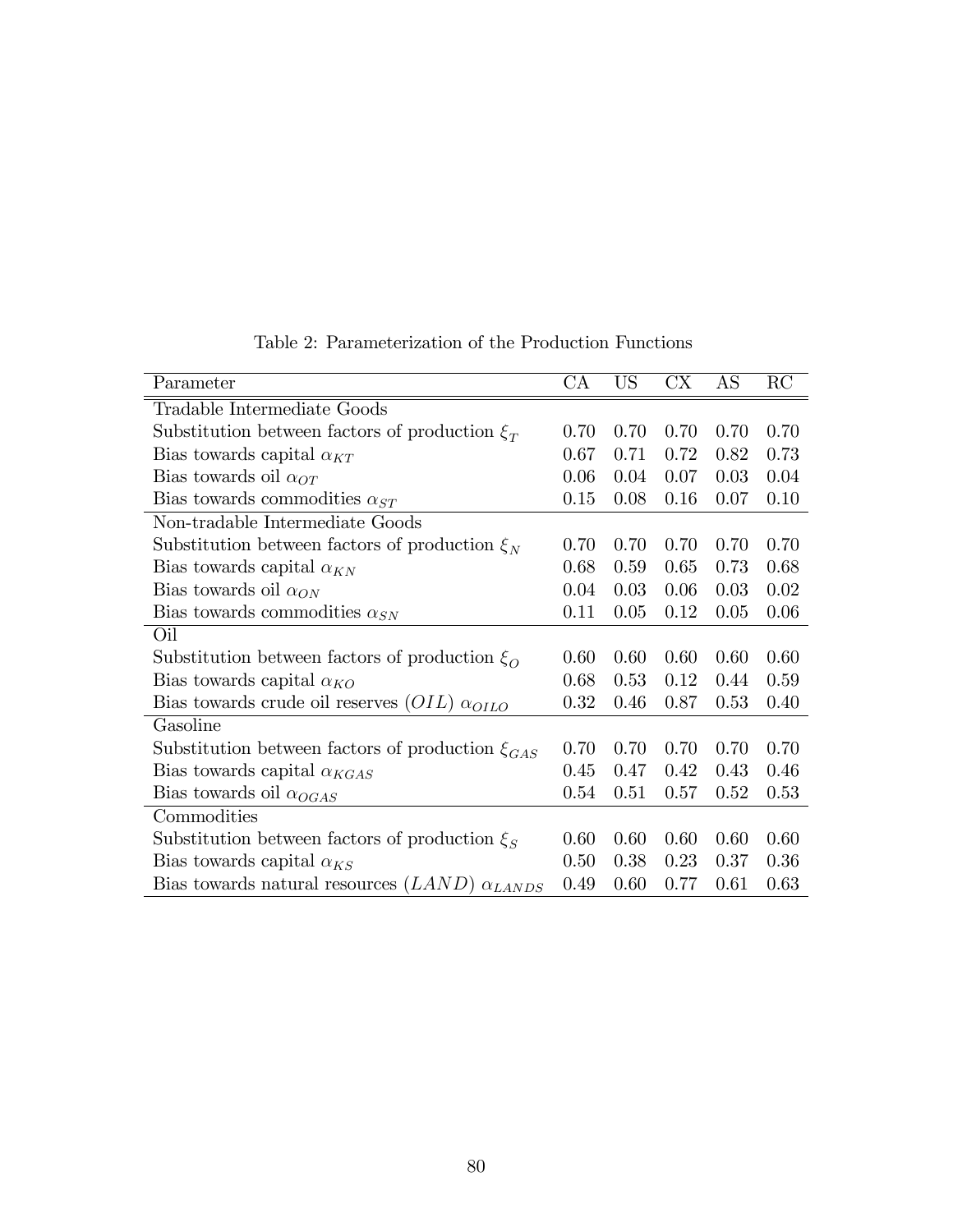| Parameter                                | СA   | US   | CX   | AS   | RC   |
|------------------------------------------|------|------|------|------|------|
| Tradables                                |      |      |      |      |      |
| Markup $\theta_T/(\theta_T-1)$           | 1.20 | 1.15 | 1.18 | 1.14 | 1.20 |
| $\theta_T$                               | 6.00 | 7.67 | 7.67 | 8.00 | 5.89 |
| Non-tradables                            |      |      |      |      |      |
| Markup $\theta_N/(\theta_N-1)$           | 1.42 | 1.28 | 1.23 | 1.25 | 1.38 |
| $\theta_N$                               | 3.38 | 4.58 | 4.58 | 5.00 | 3.63 |
| Oil                                      |      |      |      |      |      |
| Markup $\theta_O/(\theta_O - 1)$         | 1.01 | 1.01 | 476  | 1.01 | 1.01 |
| $\theta_{O}$                             | 100  | 100  | 1.21 | 100  | 100  |
| Gasoline                                 |      |      |      |      |      |
| Markup $\theta_{GAS}/(\theta_{GAS} - 1)$ | 1.16 | 1.17 | 1.17 | 1.17 | 1.16 |
| Markup and Taxes                         | 1.50 | 1.34 | 1.34 | 1.34 | 1.50 |
| $\theta_{GAS}$                           | 7.15 | 7.00 | 7.00 | 7.00 | 7.15 |
| Wages                                    |      |      |      |      |      |
| Markup $\psi/(\psi - 1)$                 | 1.20 | 1.16 | 1.30 | 1.16 | 1.30 |
| $\psi$                                   | 6.00 | 7.30 | 4.30 | 7.30 | 4.30 |

Table 3: Price and Wage Markups (Per cent)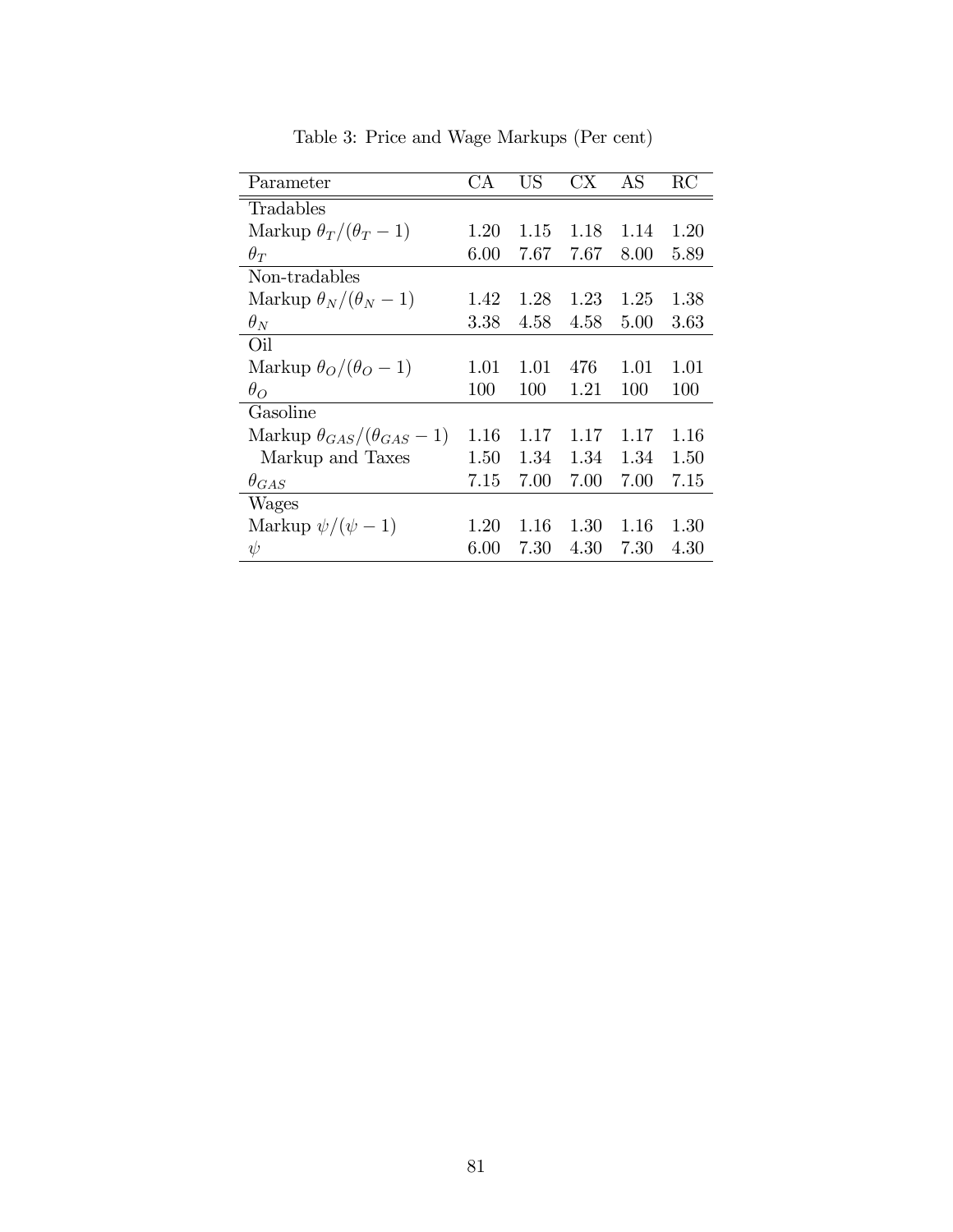| Ratio of GDP                                 | CА   | US   | CX.       | AS   | RC   |
|----------------------------------------------|------|------|-----------|------|------|
| Tradables                                    | 43.3 | 40.1 | 35.3      | 50.9 | 41.1 |
| Non-tradables                                | 53.5 | 56.0 | 62.3      | 46.5 | 56.1 |
| Oil                                          | 7.3  | 2.0  | 11.9      | 2.8  | 2.2  |
| Commodities                                  | 8.0  | 3.3  | 6.6       | 4.1  | 2.1  |
| Factor Incomes ( $\%$ share of oil)          |      |      |           |      |      |
| Capital                                      | 27.6 | 19.6 | 10.8      | 20.5 | 25.2 |
| Labour                                       | 14.0 | 11.2 | 10.1      | 24.5 | 11.5 |
| Crude oil                                    | 58.4 | 69.2 | 79.1      | 55.0 | 63.3 |
| Factor Incomes $(\%$ share of commodities)   |      |      |           |      |      |
| Capital                                      | 25.1 | 21.9 | 19.0      | 23.3 | 22.2 |
| Labour                                       | 20.8 |      | 23.1 21.8 | 22.0 | 25.0 |
| Land                                         | 54.0 |      | 55.1 59.2 | 54.7 | 52.9 |
| Note: Columns will not sum to 100, since the |      |      |           |      |      |

Table 4: Steady-State National Accounts - Production Side

measures include both final goods (included in GDP) and intermediate goods (not included in GDP).

Table 5: Steady-State National Accounts - Expenditure Side (Per cent of domestic GDP)

| Ratio of GDP                                    | CA     | US      | $\mathop{\rm CX}\nolimits$ | AS      | RC     |
|-------------------------------------------------|--------|---------|----------------------------|---------|--------|
| Total Consumption $A + P_N G_N$                 | 80.8   | 81.4    | 83.4                       | 69.0    | 81.1   |
| Private $C$                                     | 57.3   | 66.3    | 66.3                       | 54.7    | 60.5   |
| Public $G_C + P_N G_N$                          | 23.5   | 15.2    | 17.1                       | 14.3    | 20.7   |
| Total Investment $P_E E$                        | 19.1   | 18.0    | 16.9                       | 31.4    | 19.1   |
| Private $P_E I$                                 | 16.6   | 16.0    | 14.9                       | 29.9    | 16.6   |
| Public $P_E G_I$                                | 2.5    | 2.0     | $2.0\,$                    | 1.5     | 2.5    |
| Trade balance TBAL                              | 0.1    | 0.5     | $-0.2$                     | $-0.4$  | $-0.2$ |
| Imports $IM$                                    | 37.0   | 13.7    | 24.0                       | 26.5    | 9.0    |
| Consumption Goods $P_{MA}MA$                    | 19.9   | 7.0     | 10.7                       | 8.1     | 3.2    |
| Investment Goods $P_{ME}ME$                     | 11.6   | 4.0     | 8.4                        | 12.5    | 3.2    |
| Oil $P_{OT}MOT + P_{ON}MON + P_{OGAS}MOGAS$     | 2.2    | 1.7     | 1.7                        | 2.8     | 1.2    |
| Commodities $P_{MS}(MST + MSN)$                 | 3.3    | 1.0     | 3.1                        | $3.0\,$ | 1.4    |
| Oil Demand $P_{OT}OT + P_{ON}ON + P_{OGAS}OGAS$ | 3.7    | 3.5     | 3.9                        | 4.8     | 2.7    |
| Gasoline Demand $P_{GAS}(1+\tau_{GAS})GAS$      | 3.1    | 3.3     | 2.7                        | 3.0     | 3.0    |
| Commodities Demand $P_{ST}ST + P_{SN}SN$        | 4.6    | 2.6     | 4.5                        | 5.2     | 2.9    |
| Government Debt $B$                             | 25.0   | 50.0    | 15.0                       | 24.0    | 67.0   |
| Net Foreign Assets $B^*$                        | $-7.5$ | $-50.0$ | 21.4                       | 35.0    | 20.0   |
| Share of World GDP (per cent)                   | 2.4    | 30.1    | 9.3                        | 10.6    | 47.7   |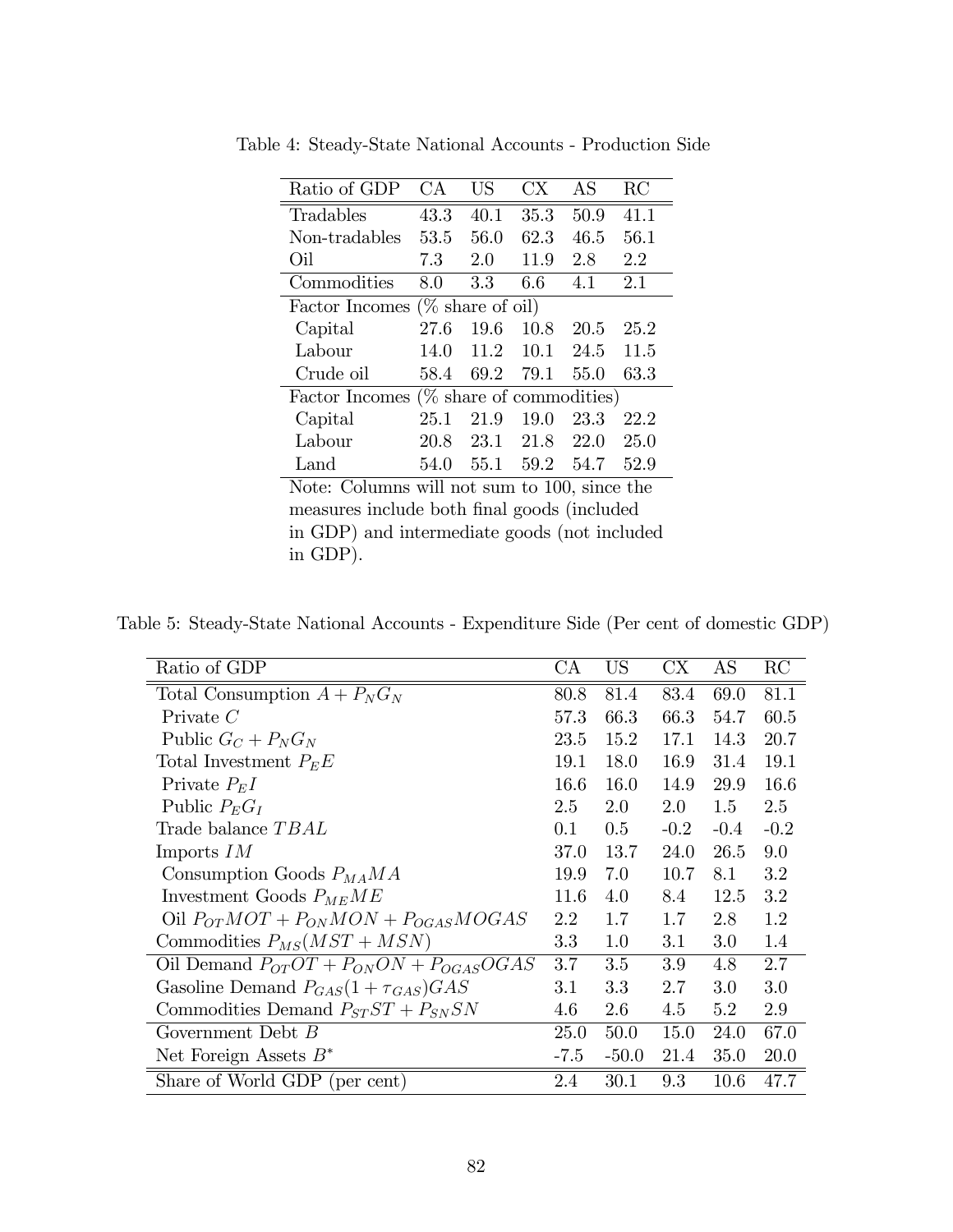| Parameter                                                                             | СA      | <b>US</b> | $\mathbf{C} \mathbf{X}$ | AS   | RC   |
|---------------------------------------------------------------------------------------|---------|-----------|-------------------------|------|------|
| Final Consumption Goods                                                               |         |           |                         |      |      |
| Substitution between domestic and imported goods $\mu_A$                              | 1.5     | 1.5       | 1.5                     | 1.5  | 1.5  |
| Bias towards domestic goods $\nu_A$                                                   | 0.36    | 0.80      | 0.50                    | 0.34 | 0.92 |
| Substitution between domestic tradables and non-tradables $\varepsilon_A$             | $0.5\,$ | $0.5\,$   | 0.5                     | 0.5  | 0.5  |
| Bias towards tradable goods $\gamma_A$                                                | 0.65    | 0.66      | 0.67                    | 0.47 | 0.66 |
| Substitution between gasoline and the rest $\varepsilon_{GAS}$                        | 0.3     | 0.3       | 0.3                     | 0.3  | 0.3  |
| Bias towards gasoline $\gamma_A$                                                      | 0.13    | 0.15      | 0.11                    | 0.06 | 0.16 |
| Final Investment Goods                                                                |         |           |                         |      |      |
| Substitution between domestic and imported goods $\mu_E$                              | 1.5     | 1.5       | 1.5                     | 1.5  | 1.5  |
| Bias towards domestic goods $\nu_E$                                                   | 0.17    | 0.69      | 0.13                    | 0.23 | 0.80 |
| Substitution between domestic tradables and non-tradables $\varepsilon_E$             | $0.5\,$ | $0.5\,$   | $0.5\,$                 | 0.5  | 0.5  |
| Bias towards tradable goods $\gamma_E$                                                | 0.81    | 0.76      | 0.81                    | 0.84 | 0.76 |
| Demand for Oil in Production                                                          |         |           |                         |      |      |
| Substitution between domestic and imported oil $\mu_{OT}$ , $\mu_{ON}$ , $\mu_{OGAS}$ | 10.0    | 10.0      | 10.0                    | 10.0 | 10.0 |
| Bias towards domestic oil for producing tradables $\nu_{OT}$                          | 0.07    | 0.00      | 0.00                    | 0.83 | 0.96 |
| Bias towards domestic oil for producing non-tradables $\nu_{ON}$                      | 0.04    | 0.00      | 0.00                    | 0.56 | 0.90 |
| Bias towards domestic oil for producing gasoline $\nu_{OGAS}$                         | 0.22    | 0.00      | 0.00                    | 0.97 | 0.99 |
| Demand for Commodities in Production                                                  |         |           |                         |      |      |
| Substitution between domestic and imported commodities $\mu_{ST}$ , $\mu_{SN}$        | 5.0     | 5.0       | 5.0                     | 5.0  | 5.0  |
| Bias towards domestic commodities for producing tradables $\nu_{ST}$                  | 0.41    | 0.79      | 0.01                    | 0.01 | 0.78 |
| Bias towards domestic commodities for producing non-tradables $\nu_{SN}$              | 0.50    | 0.70      | 0.02                    | 0.00 | 0.65 |

Table 6: Parameterization of the Final Demand Functions

Table 7: Distribution of Crude Oil Reserves Around the World (Per cent)

| Parameter      | - CA | TIS. | $\overline{CX}$ |  |
|----------------|------|------|-----------------|--|
| Calibration 14 |      |      |                 |  |
| Data.          |      |      |                 |  |

Table 8: Per Cent Share of Gasoline in Consumption and GDP

| Gasoline as a $\%$ share of CA US CX AS RC |  |                     |     |    |
|--------------------------------------------|--|---------------------|-----|----|
| Consumption                                |  | 4.9 4.1             | 4.9 | 41 |
| GDP                                        |  | 3.1 3.3 2.7 3.0 3.1 |     |    |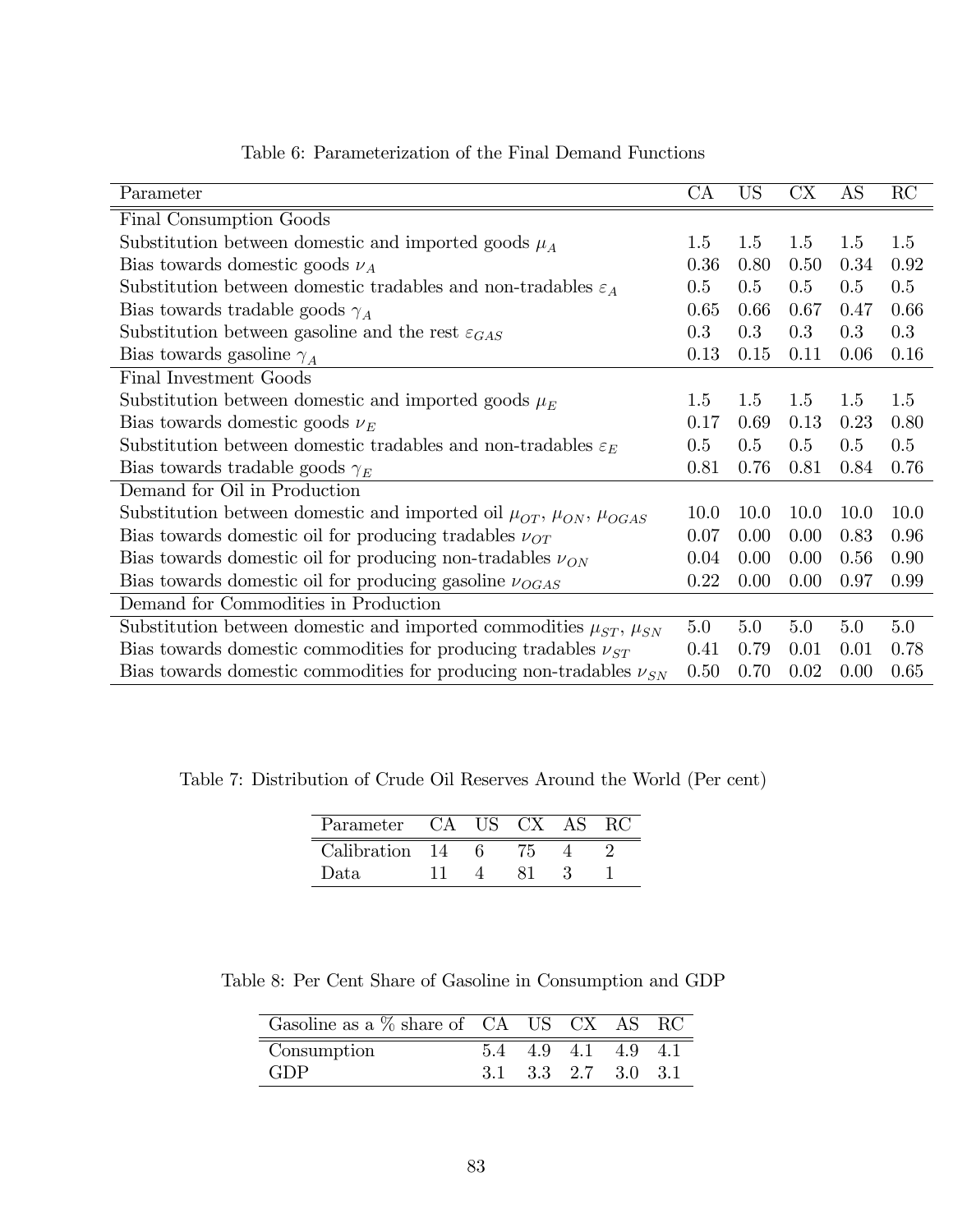| Parameter                                                               | СA         | <b>US</b>  | CX         | AS         | RC   |
|-------------------------------------------------------------------------|------------|------------|------------|------------|------|
|                                                                         |            |            |            |            |      |
| Real Adjustment Costs                                                   |            |            |            |            |      |
| Capital accumulation $\phi_{I1}$                                        | 1.00       | 1.00       | 1.00       | 1.00       | 1.00 |
| Investment changes $\phi_{I2}$                                          | 100        | 100        | 100        | 100        | 160  |
| Imports of consumption goods $\phi_{MA}$                                | 0.95       | 0.95       | 0.95       | 0.95       | 0.95 |
| Imports of investment goods $\phi_{ME}$                                 | 0.95       | 0.95       | 0.95       | 0.95       | 0.95 |
| Real Adjustment Costs in the Oil and Gasoline Sectors                   |            |            |            |            |      |
| Capital for producing oil $\phi_{KO}$                                   | 400        | 300        | <b>200</b> | 300        | 300  |
| Capital for producing gasoline $\phi_{KGAS}$                            | 500        | 500        | 500        | 500        | 500  |
| Labour for producing oil $\phi_{LO}$                                    | 400        | 300        | 200        | 300        | 300  |
| Labour for producing gasoline $\phi_{LGAS}$                             | 500        | 500        | 500        | 500        | 500  |
| Demand for oil in production. $\phi_{OT}$ , $\phi_{ON}$ , $\phi_{OGAS}$ | 300        | 300        | 300        | 300        | 300  |
| Real Adjustment Costs in the Commodities Sector                         |            |            |            |            |      |
| Capital for producing commodities $\phi_{KS}$                           | <b>200</b> | <b>200</b> | <b>200</b> | <b>200</b> | 200  |
| Labour for producing commodities $\phi_{LS}$                            | 200        | 200        | 200        | <b>200</b> | 200  |
| Demand for commodities in production. $\phi_{ST}$ , $\phi_{SN}$         | 200        | 200        | 200        | 200        | 200  |

Table 9: Real Adjustment Costs and Rigidities

Table 10: Nominal Rigidities

| Parameter                                              | $C_A$ | НS   | CX.  | AS   | RС   |
|--------------------------------------------------------|-------|------|------|------|------|
| Weight on past versus steady-state inflation           | 0.5   | 0.5  | 0.5  | 0.5  | 0.5  |
| Wages for liquidity-constrained consumers $\phi_{WLC}$ | 900   | 800  | 800  | 800  | 1050 |
| Wages for forward-looking consumers $\phi_{WFL}$       | 900   | 800  | 800  | 800  | 1050 |
| Price of domestically produced tradables $\phi_{PO}$   | 700   | 700  | 700  | 700  | 900  |
| Price of non-tradables $\phi_{PN}$                     | 700   | 700  | 700  | 700  | 900  |
| Price of imported intermediate goods $\phi_{PM}$       | 4000  | 4000 | 4000 | 4000 | 4000 |

Table 11: Monetary Policy Reaction Function Parameters

| Parameter                                             |      | IFB Rule Fixed Exchange Rate Regime |
|-------------------------------------------------------|------|-------------------------------------|
| Lagged interest rate at $t-1 \omega_i$                | 0.95 | 1.00                                |
| Year-over-year core inflation gap at $t + 3 \omega_1$ | 0.90 | 0.00                                |
| Contemporaneous output gap $\omega_2$                 | 0.00 | 0.00                                |
| Change in the nominal exchange rate at $t \omega_3$   | 0.00 | 1000000 (proxy for $\infty$ )       |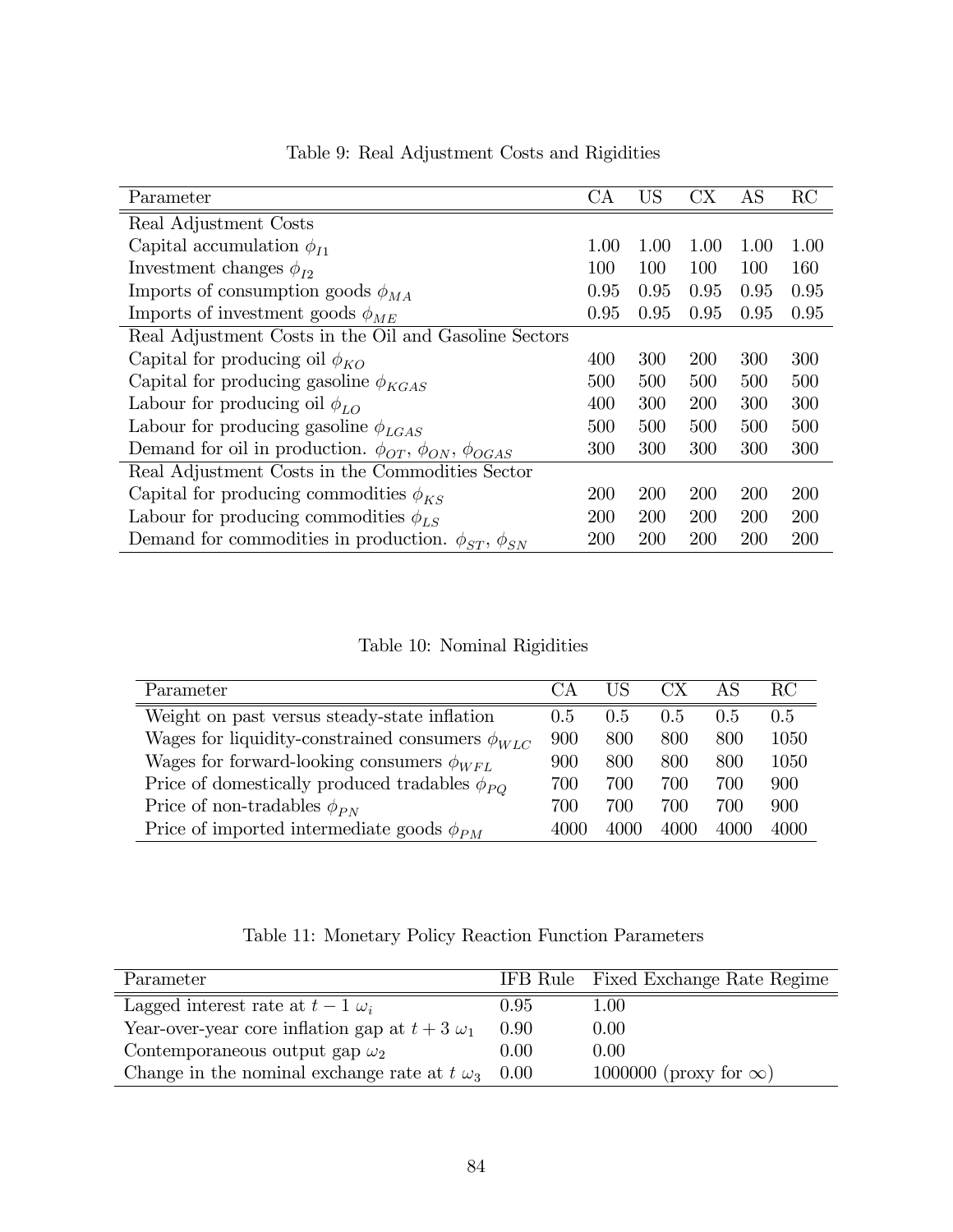| <i>Simulations</i>                           | Key findings                                                             |
|----------------------------------------------|--------------------------------------------------------------------------|
| 5.1 - Permanent productivity shocks in       | Illustrates the Balassa-Samuelson effect.                                |
| the United States                            |                                                                          |
| Permanent increase in productivity in        | Depreciation of the U.S. dollar.                                         |
| the traded and non-traded sectors            |                                                                          |
| Permanent increase in productivity in        | Appreciation of the U.S. dollar (because of the Balassa-Samuelson        |
| the traded sectors only                      | effect).                                                                 |
| 5.2 - Demand and supply shocks to the oil    | Outlines the properties of two sectors unique to BoC-GEM (relative       |
| and commodities sectors                      | to other versions of GEM).                                               |
| Temporary demand shock $(1\%$ world          | Temporary increase in the real prices of oil $(13\%)$ and commodities    |
| consumption shock)                           | $(3\%).$                                                                 |
| Permanent demand shock (perma-               | Peak increase of $9\%$ and $2.9\%$ in the real prices of oil and com-    |
| nent increase in productivity in the         | modities, respectively. Some long-run adjustment in the supply of        |
| commodity-importing regions)                 | oil and commodities.                                                     |
| Permanent reduction in the supply of         | Real price of oil peaks at $+20\%$ . In Canada, a positive wealth effect |
| oil in the commodity exporter                | and an increase in consumption; the opposite occurs for the United       |
|                                              | States. A drop of 0.3% in world GDP.                                     |
| 5.3 - Impact of emerging Asia on world       | Drop of consumption and investment prices worldwide. Increase in         |
| prices (via a permanent increase in pro-     | oil and commodity prices creates a positive wealth effect in Canada.     |
| ductivity)                                   |                                                                          |
| 5.4 - Shocks related to global imbalances    | Explores some topics of current interest in a global context.            |
| Permanent increase in tariffs world-         | Large permanent loss in output worldwide.                                |
| wide (including a collapse of $NAFTA$ )*     |                                                                          |
| Permanent increase in tariffs world-         | Large permanent loss in output worldwide, except in Canada,              |
| wide, except that NAFTA is maintained        | where the fall in GDP is relatively small.                               |
| Impact of a U.S. fiscal consolidation        | U.S. current-account-to-GDP ratio improves by 0.7 percentage             |
| (permanent $50\%$ reduction in the U.S. fed- | points.                                                                  |
| eral debt)                                   |                                                                          |

Table 12: Summary of the Key Findings of the Simulations Using BoC-GEM

\*NAFTA: North American Free Trade Agreement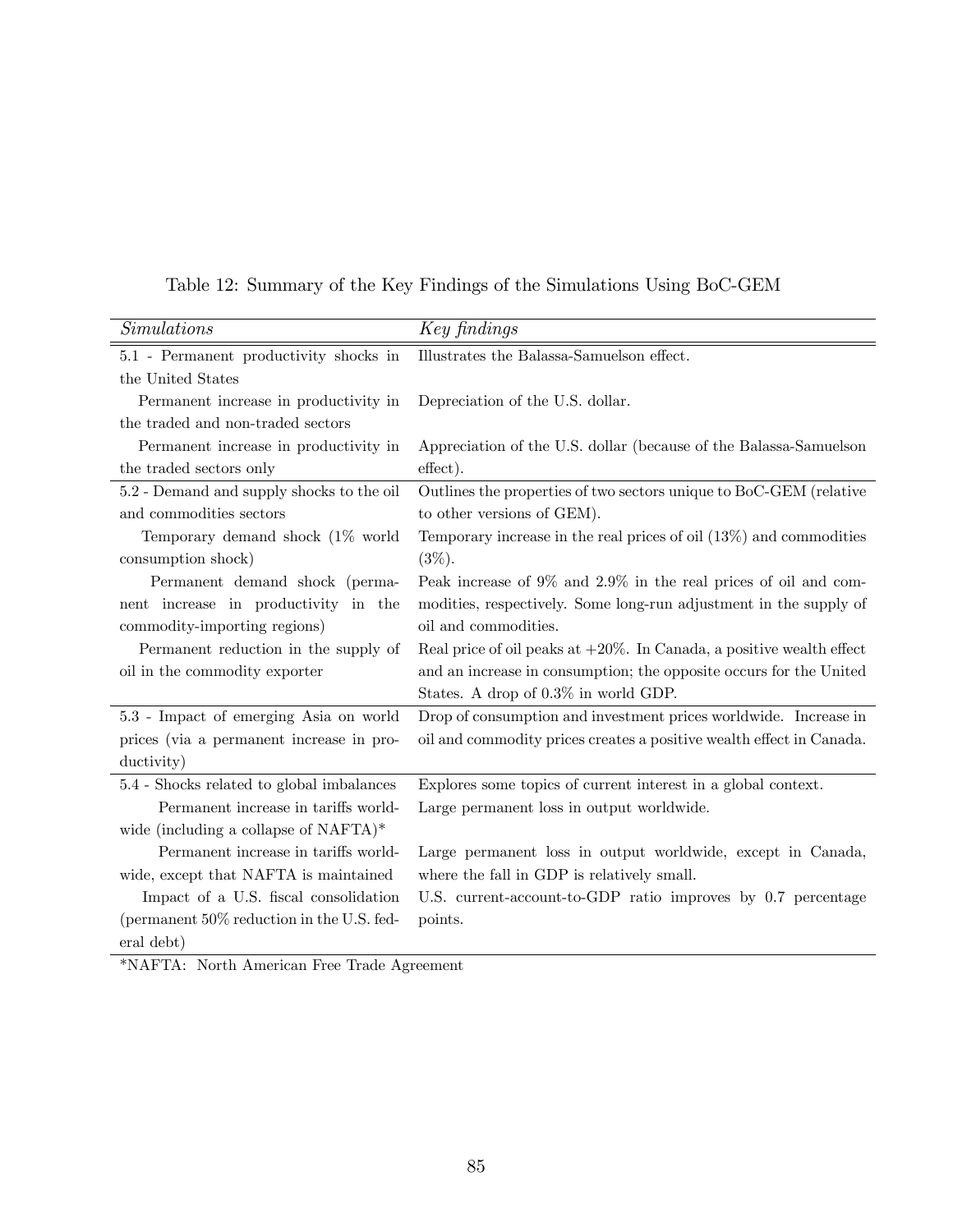

Figure 1: Structure of the BoC-GEM - Overview of the Production Sectors

C is private consumption; G is government spending; I is business investment;

A is aggregate consumption; E is aggregate investment;

N is non-tradable goods; GAS is gasoline; T is tradable goods;

Q is domestically produced goods; M is imported goods; X is exported goods;

K is the capital stock; L is labour; S is commodities; O is oil.

Other symbols are combinations; i.e., QE (Q and E together) is domestically produced investment goods.

For Figures 2 and 3, OIL is crude oil reserves and LAND is the fixed factor for commodities.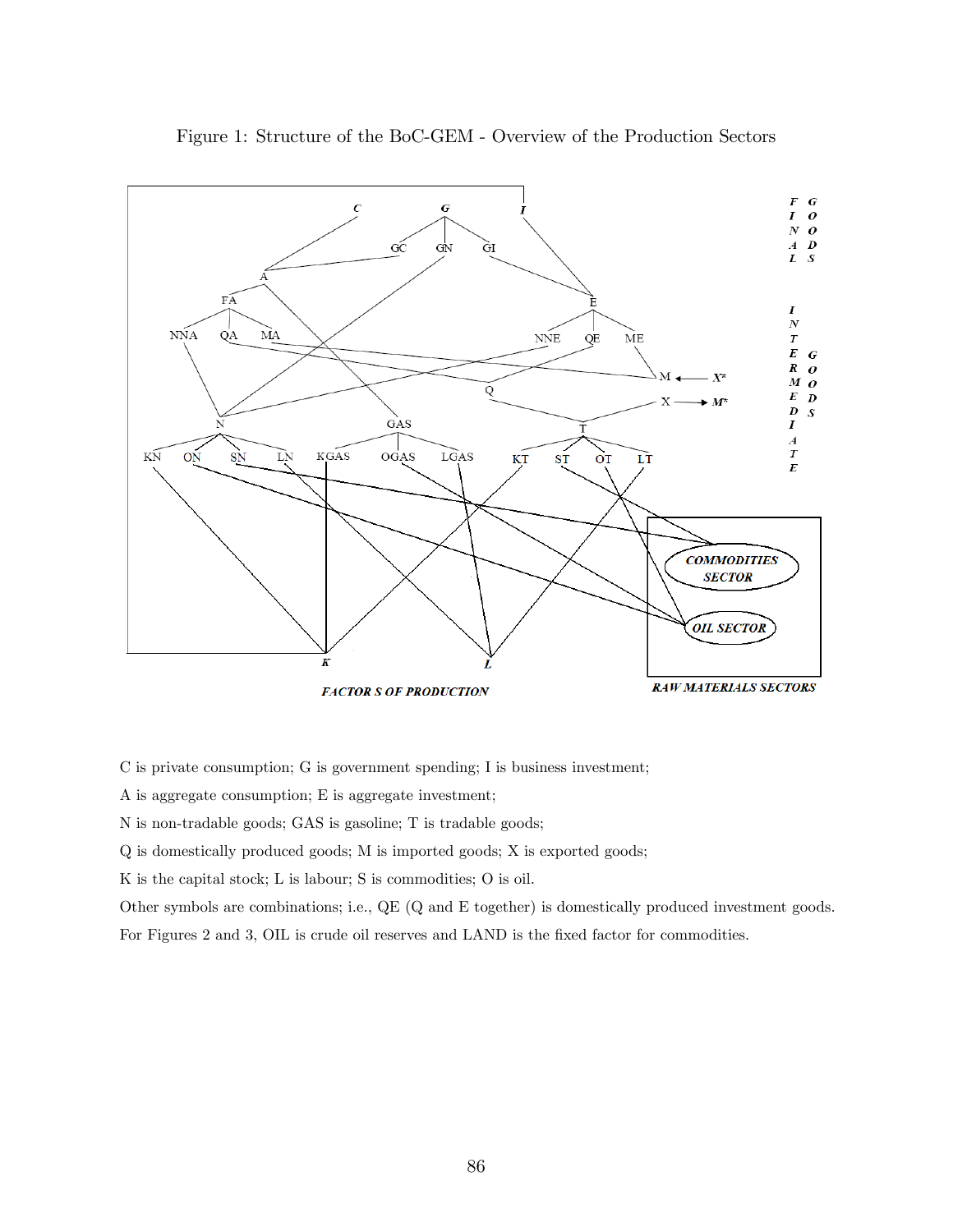

Figure 2: Structure of the BoC-GEM  $-$  The Oil Sector

Figure 3: Structure of the BoC-GEM  $-$  The Commodities Sector

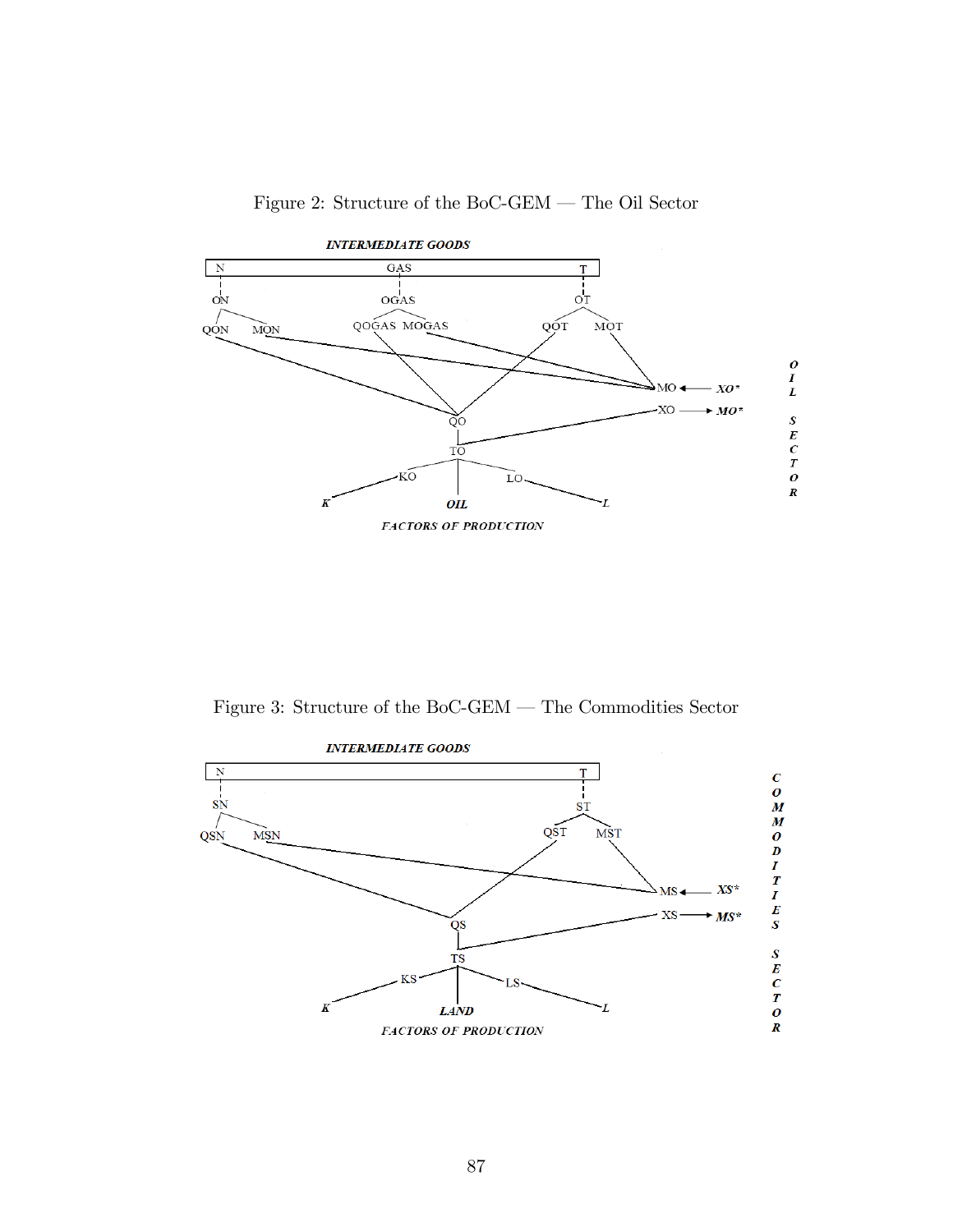

Figure 4: Global Bilateral Trade Flows – All Goods (Percentage of World GDP)

Circle sizes represent the share of global GDP that is held by each region.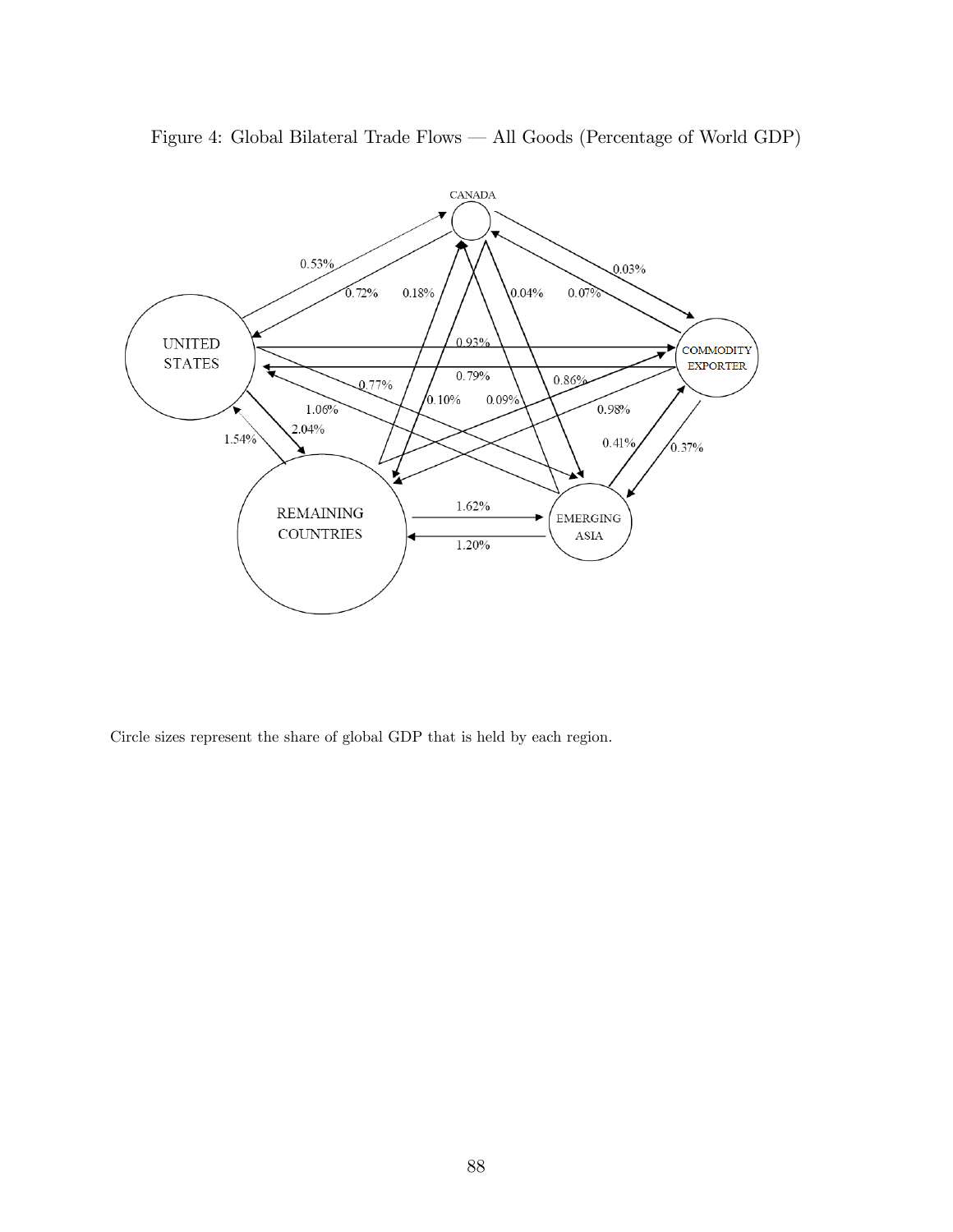



Circle sizes represent the share of world crude oil reserves held in each region.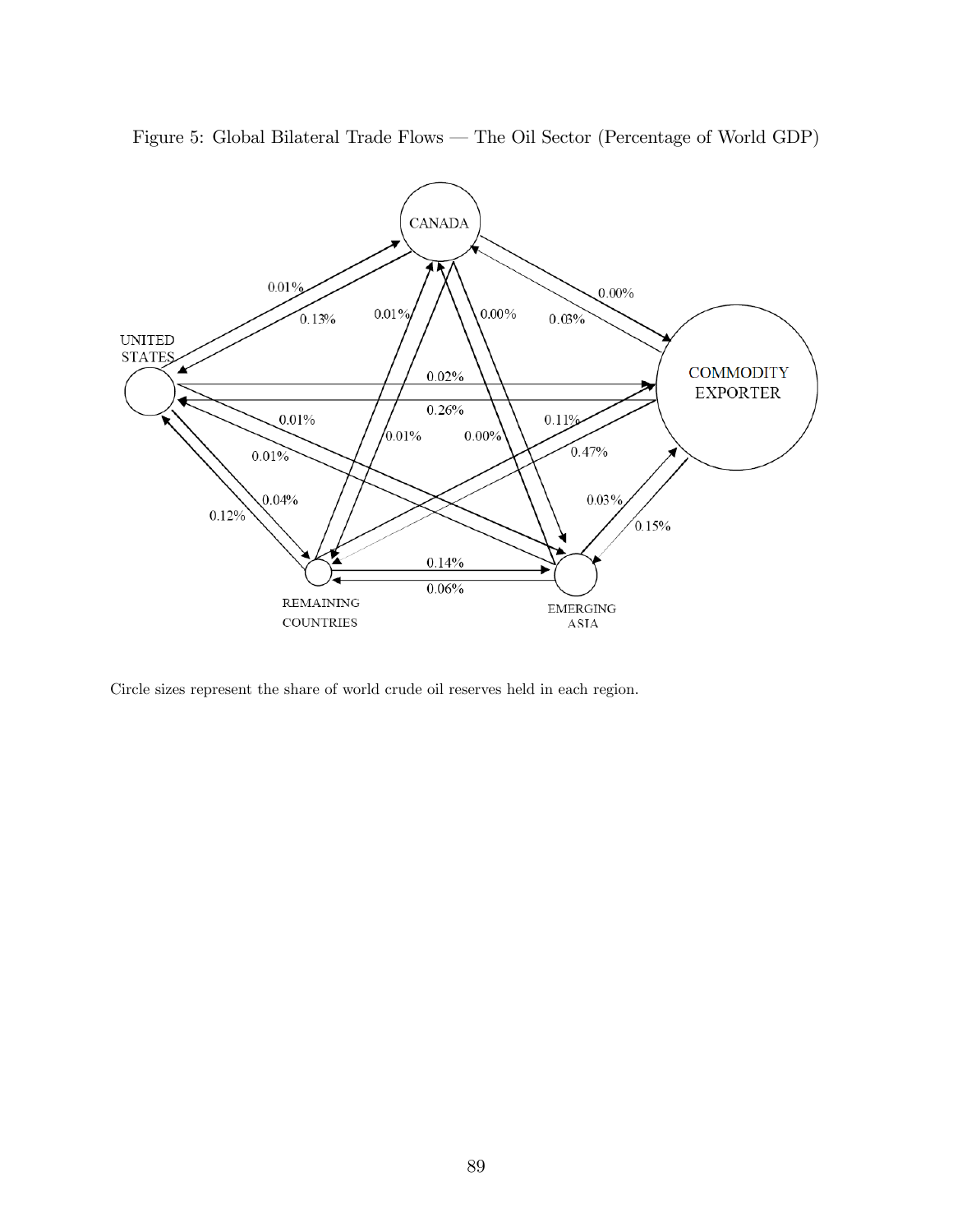Figure 6: Global Bilateral Trade Flows – The Commodities Sector (Percentage of World GDP)



Circle sizes represent the share of world commodities (mining resources, forests, fish stocks, arable land, etc.) notionally held in each region.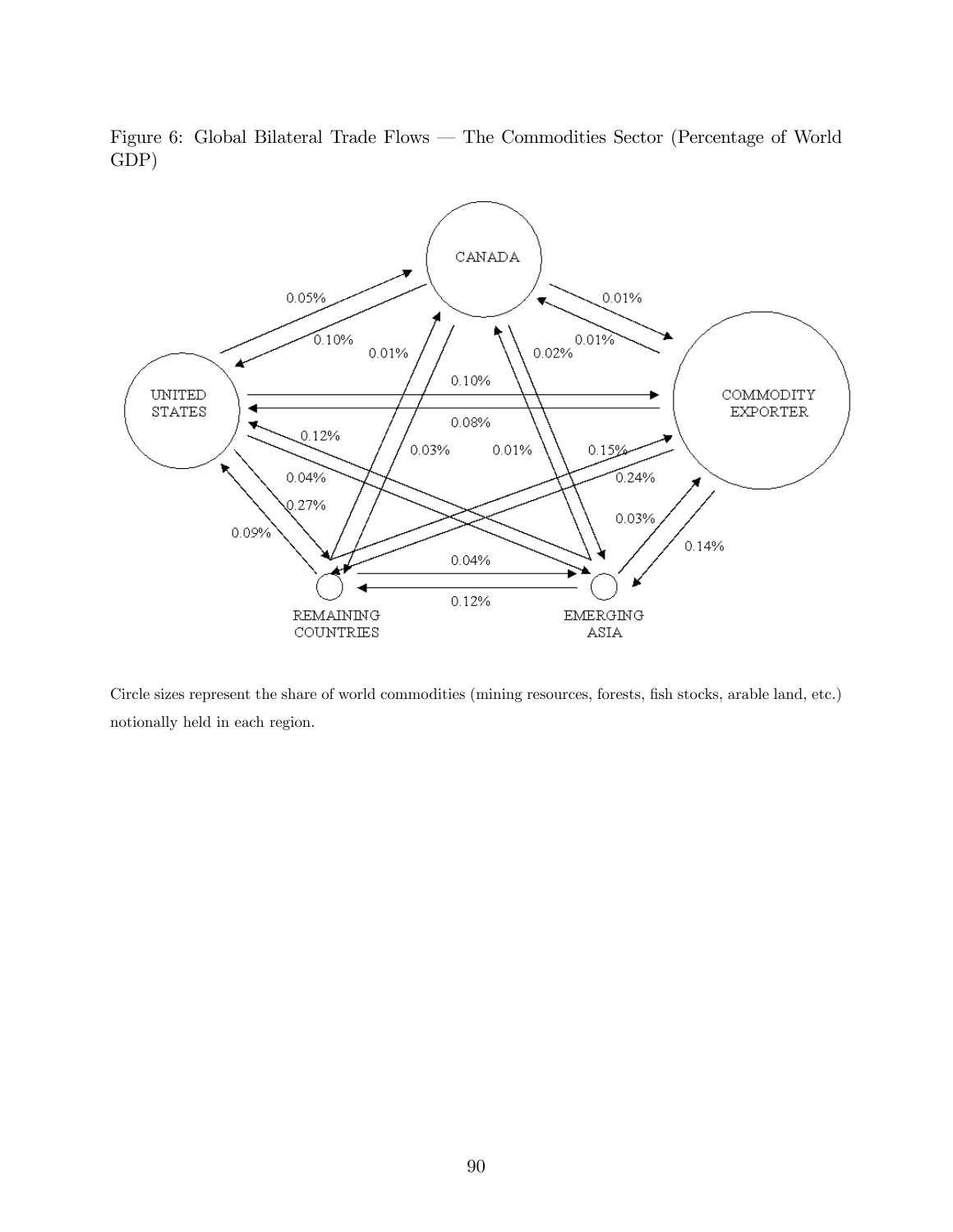

Figure 7: A Stylized Representation of the Crude Oil Reserves Market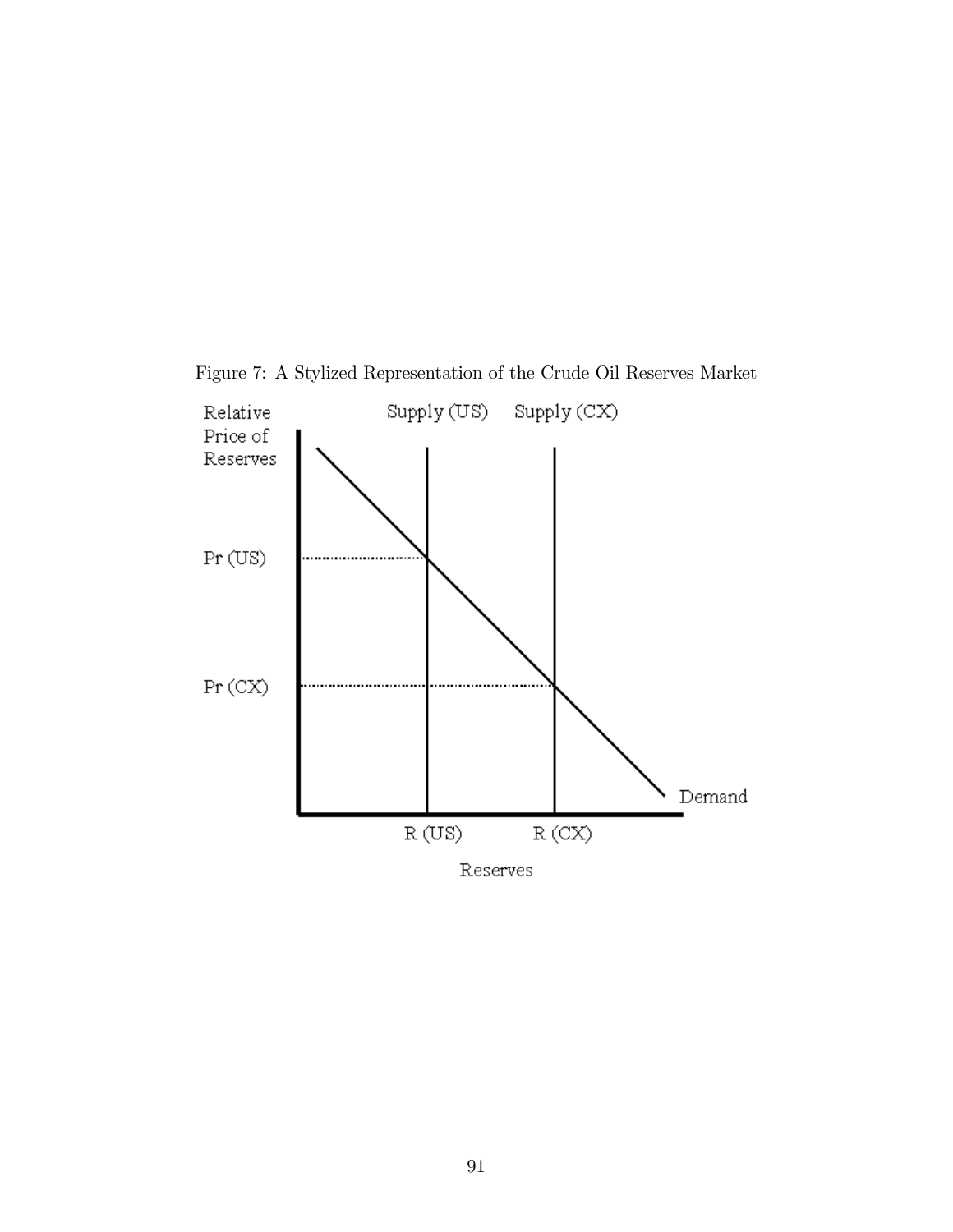

### Figure 8: A Temporary Increase in Consumption in Canada

92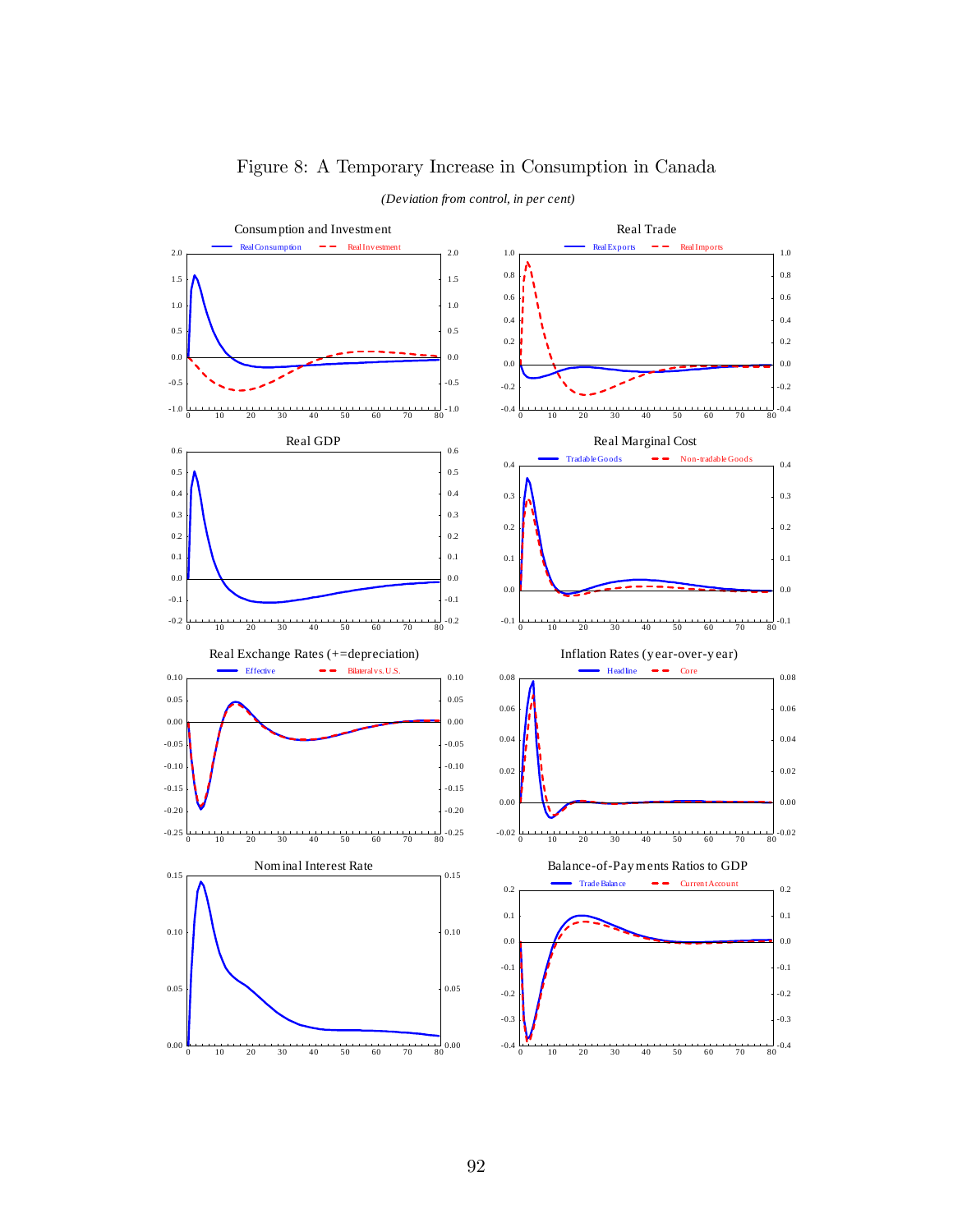

Figure 9: A Temporary 100 Basis Point Increase in the Canadian Interest Rate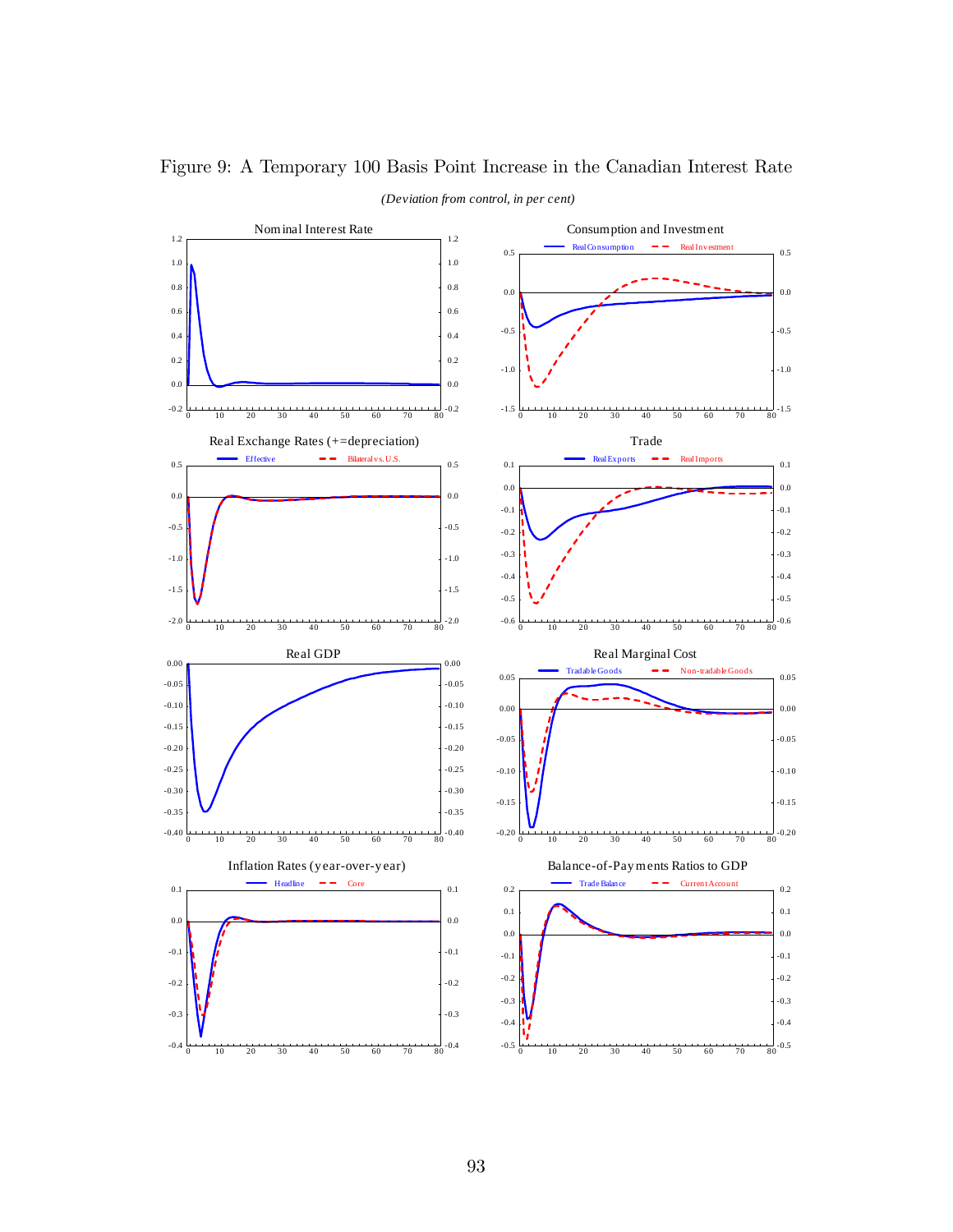

# Figure 10: A Temporary Increase in Consumption in the United States  $-$  U.S. Effects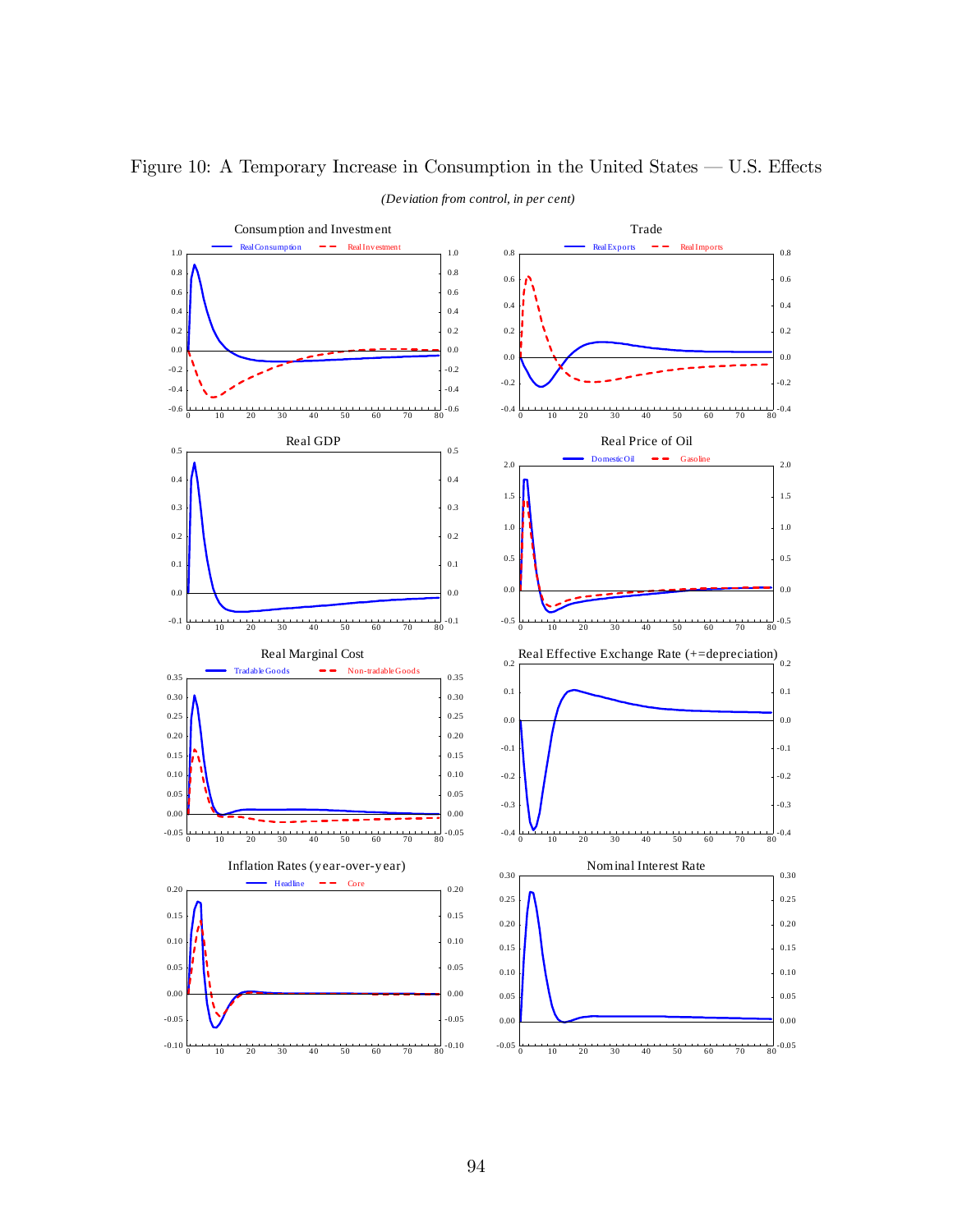

# Figure 11: A Temporary Increase in Consumption in the United States – Effects on Canada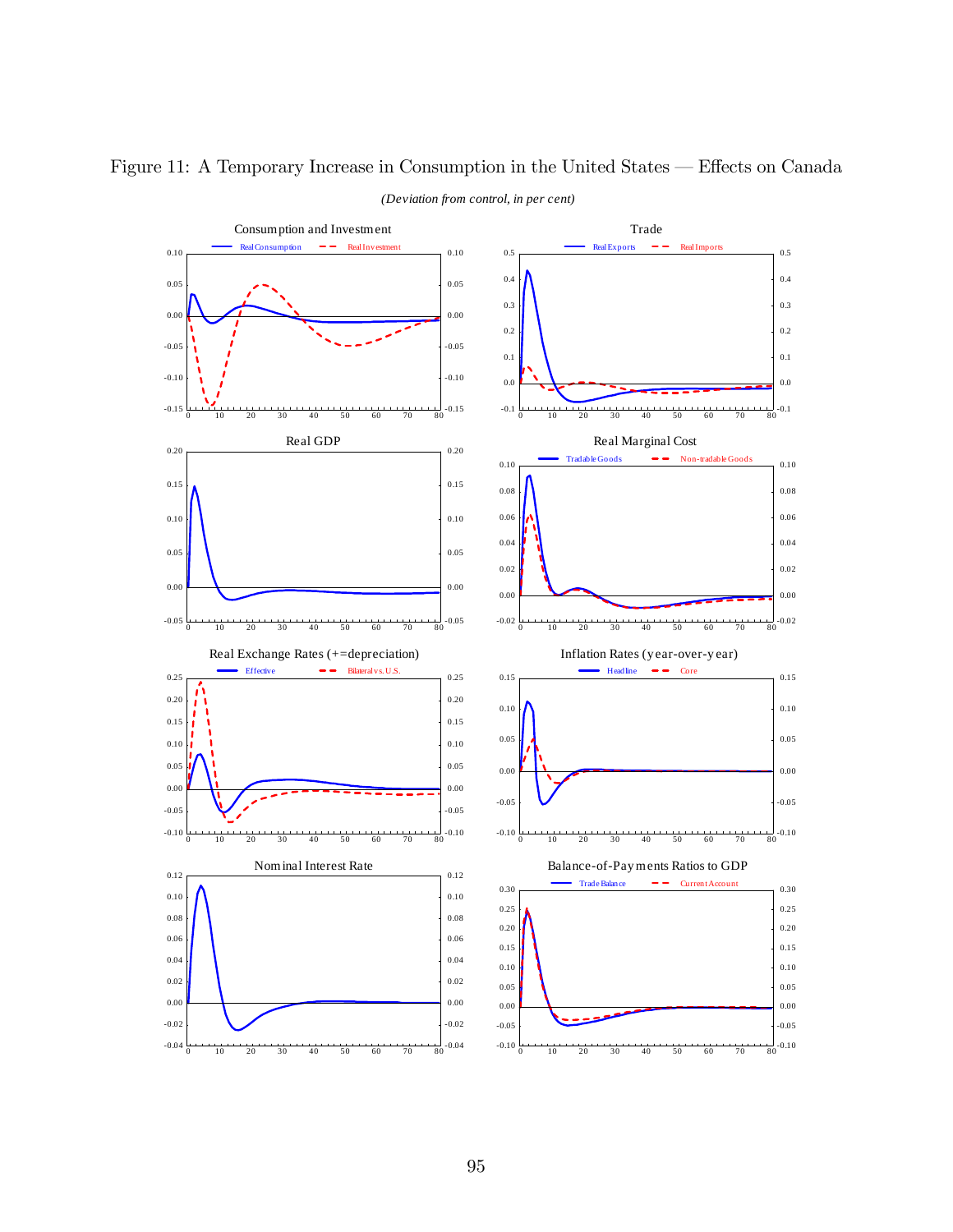Figure 12: A Temporary 100 Basis Point Increase of the Interest Rate in the United States  $-$  U.S. Effects

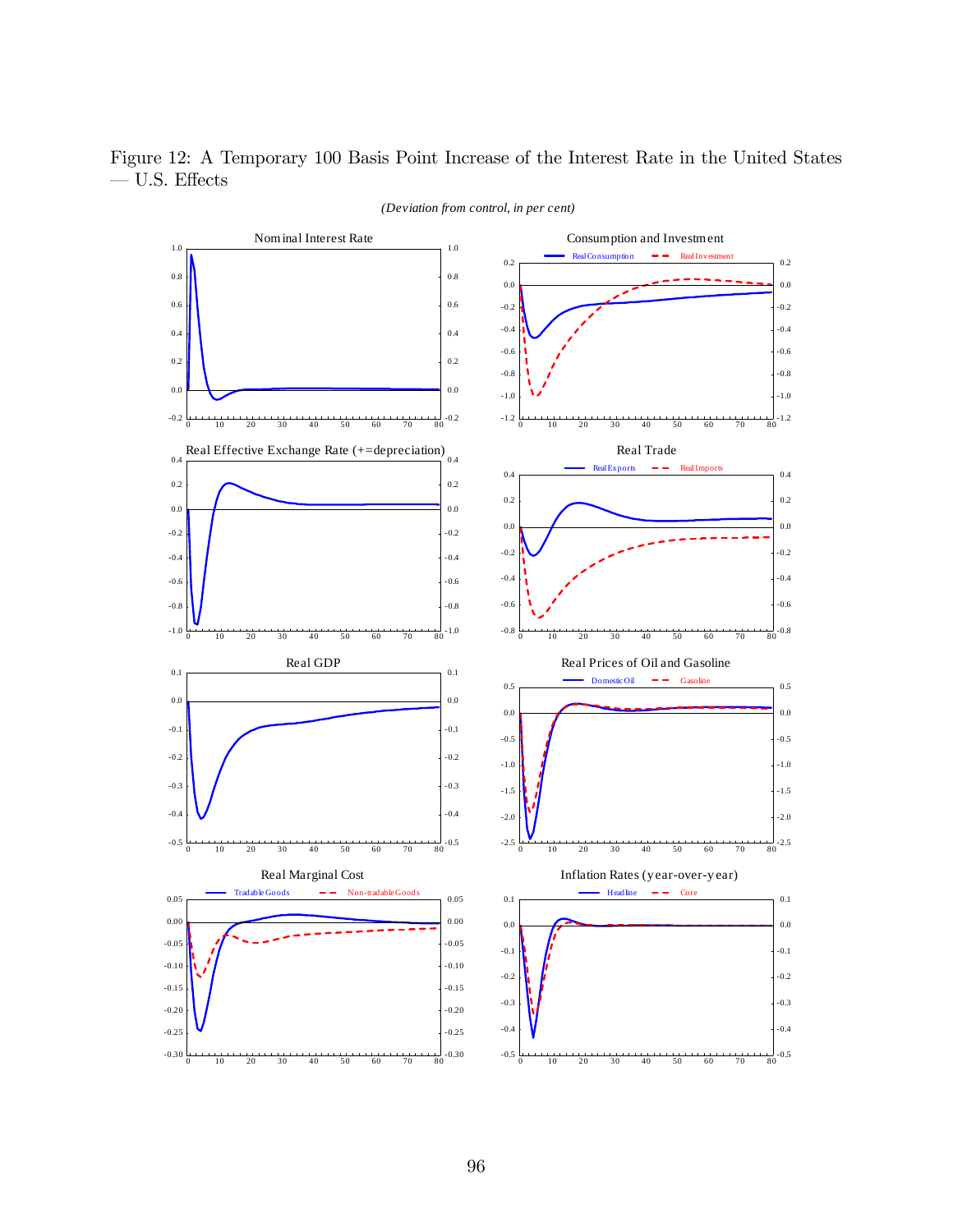#### Figure 13: A Temporary 100 Basis Point Increase in the Interest Rate in the United States  $-$  Effects on Canada

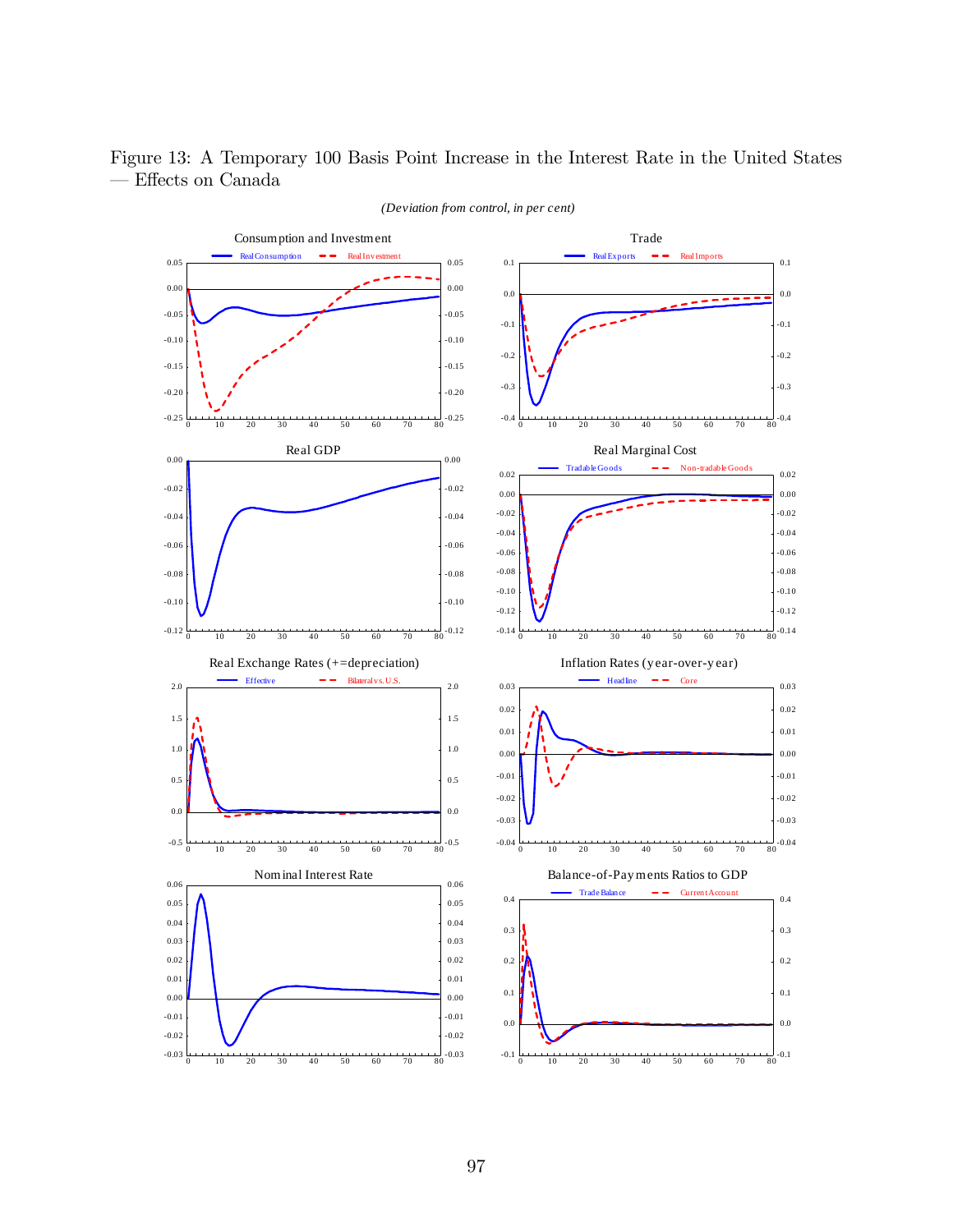### Figure 14: U.S. Productivity and the Balassa-Samuelson Effect — U.S. Effects



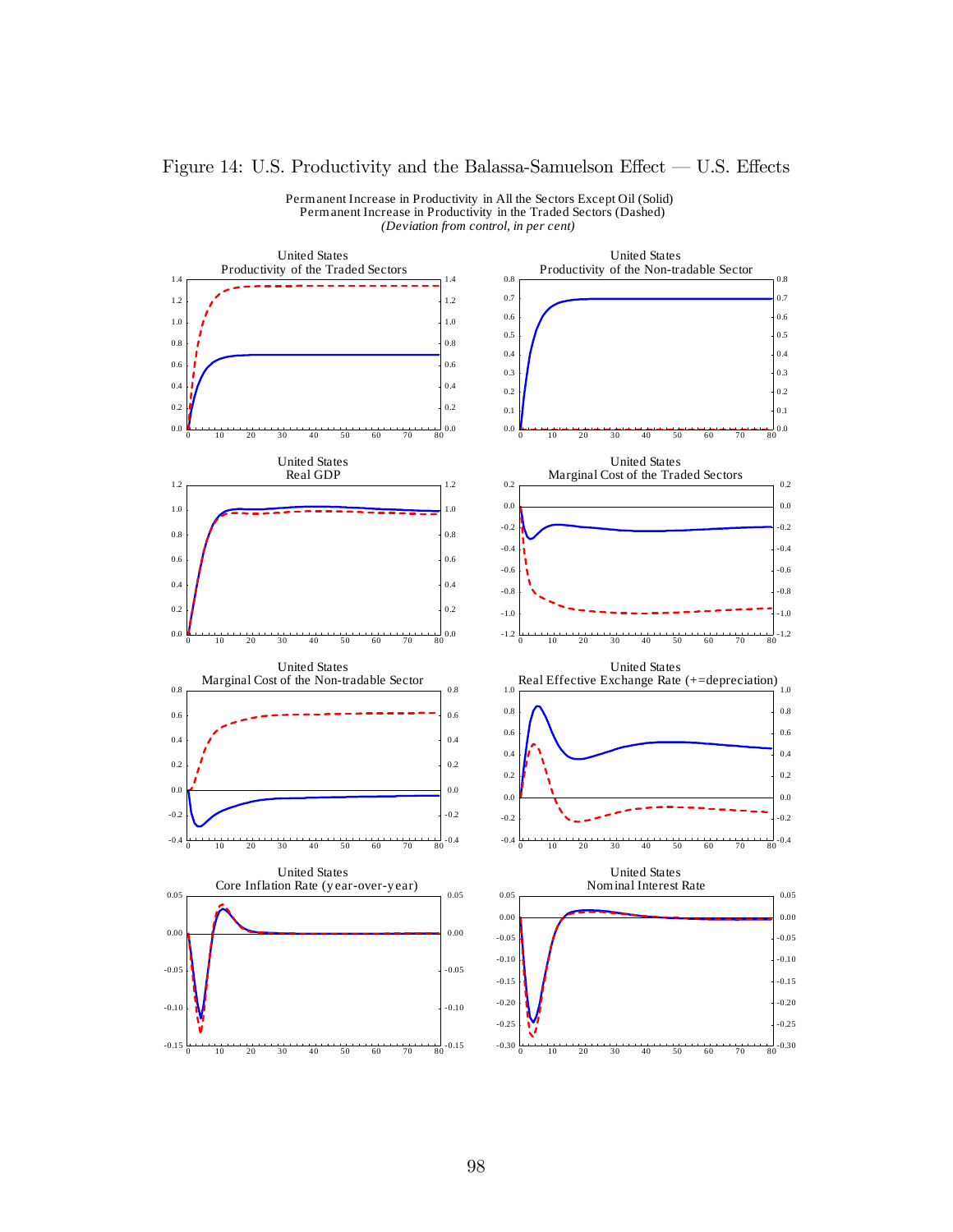

### Figure 15: U.S. Productivity and the Balassa-Samuelson Effect — Effects on Canada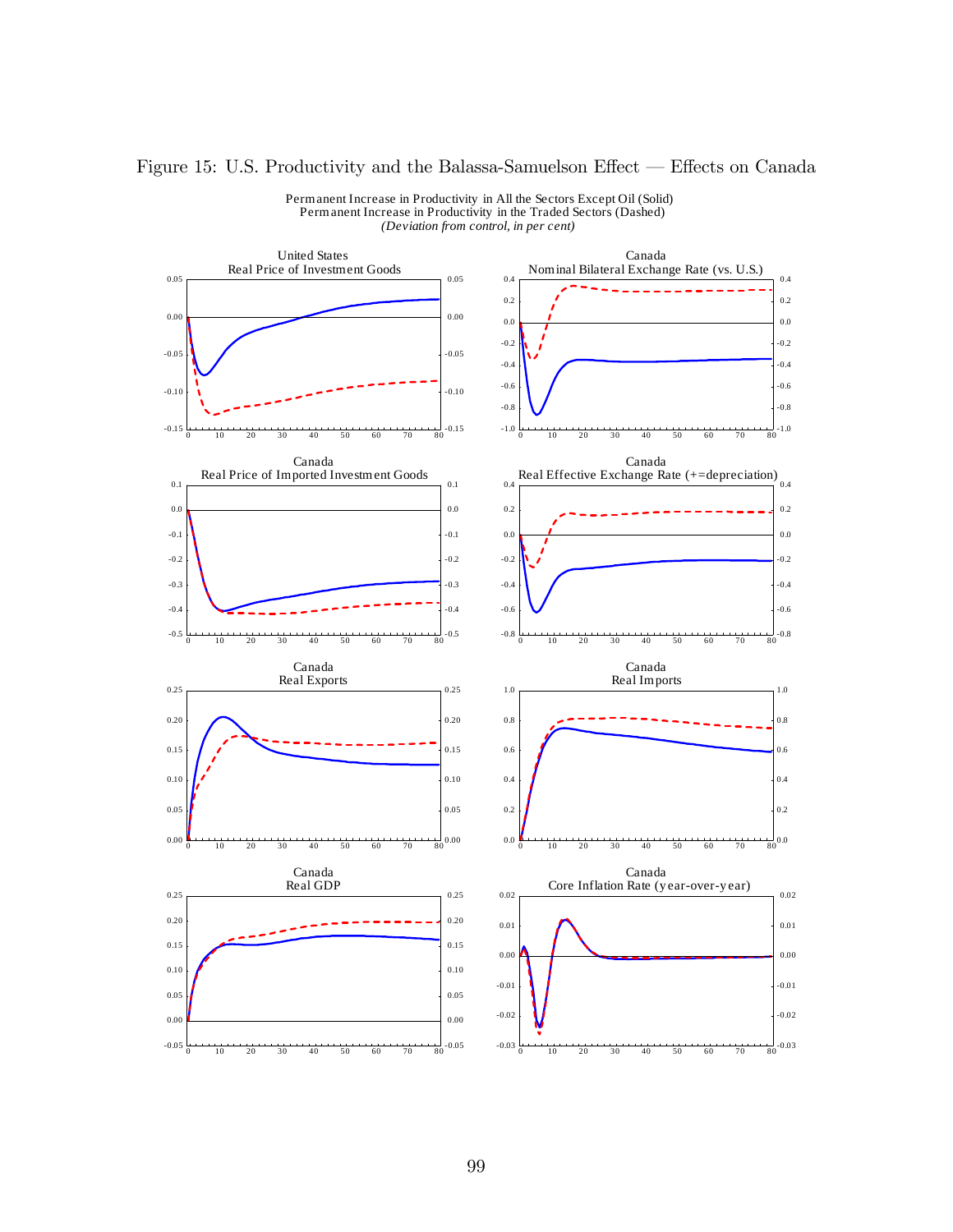Figure 16: A Temporary World Consumption Shock and its Effects on Oil and Commodities Prices

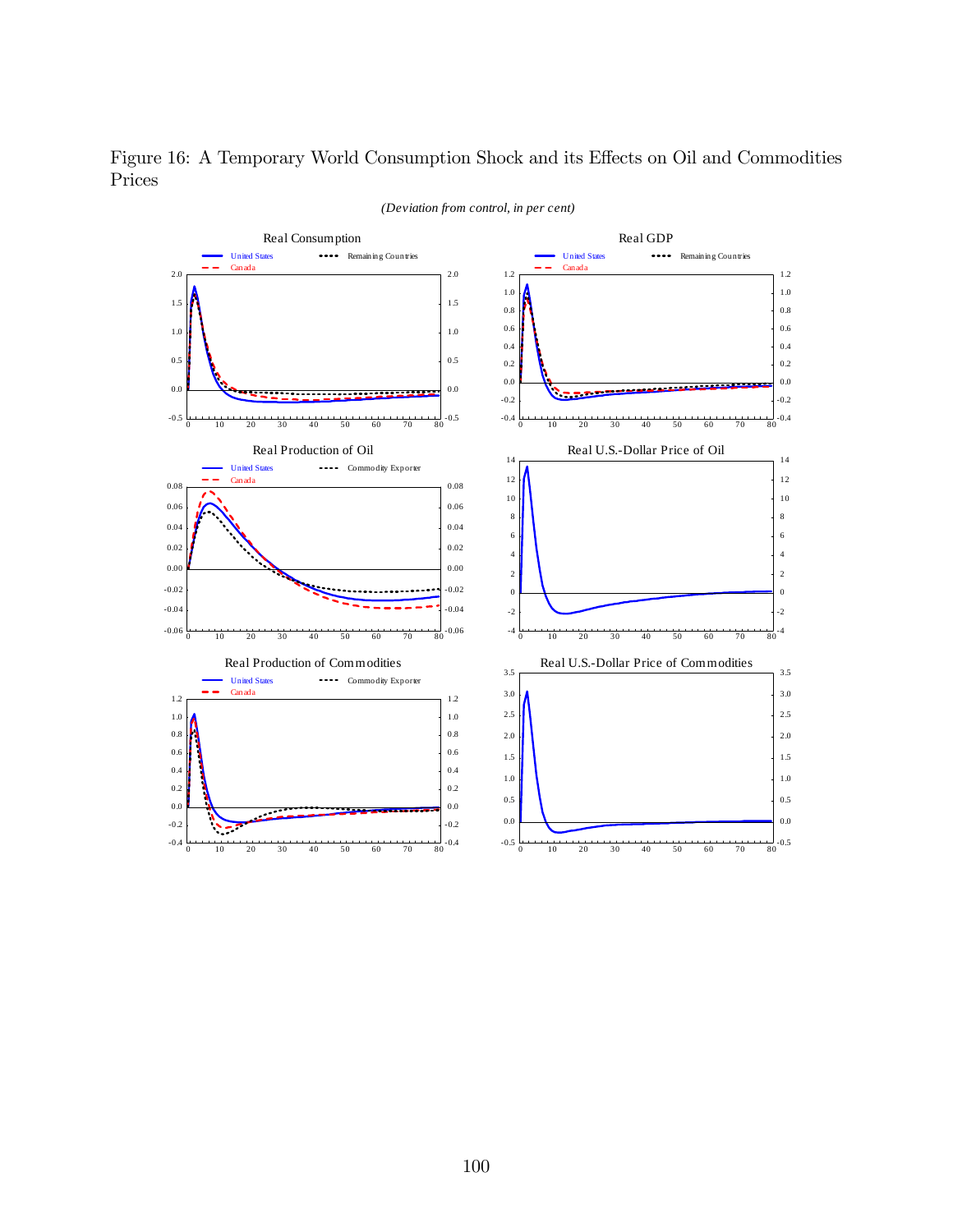

Figure 17: A Permanent Increase in the Productivity of the Commodity-Importing Regions *(Deviation from control, in per cent)*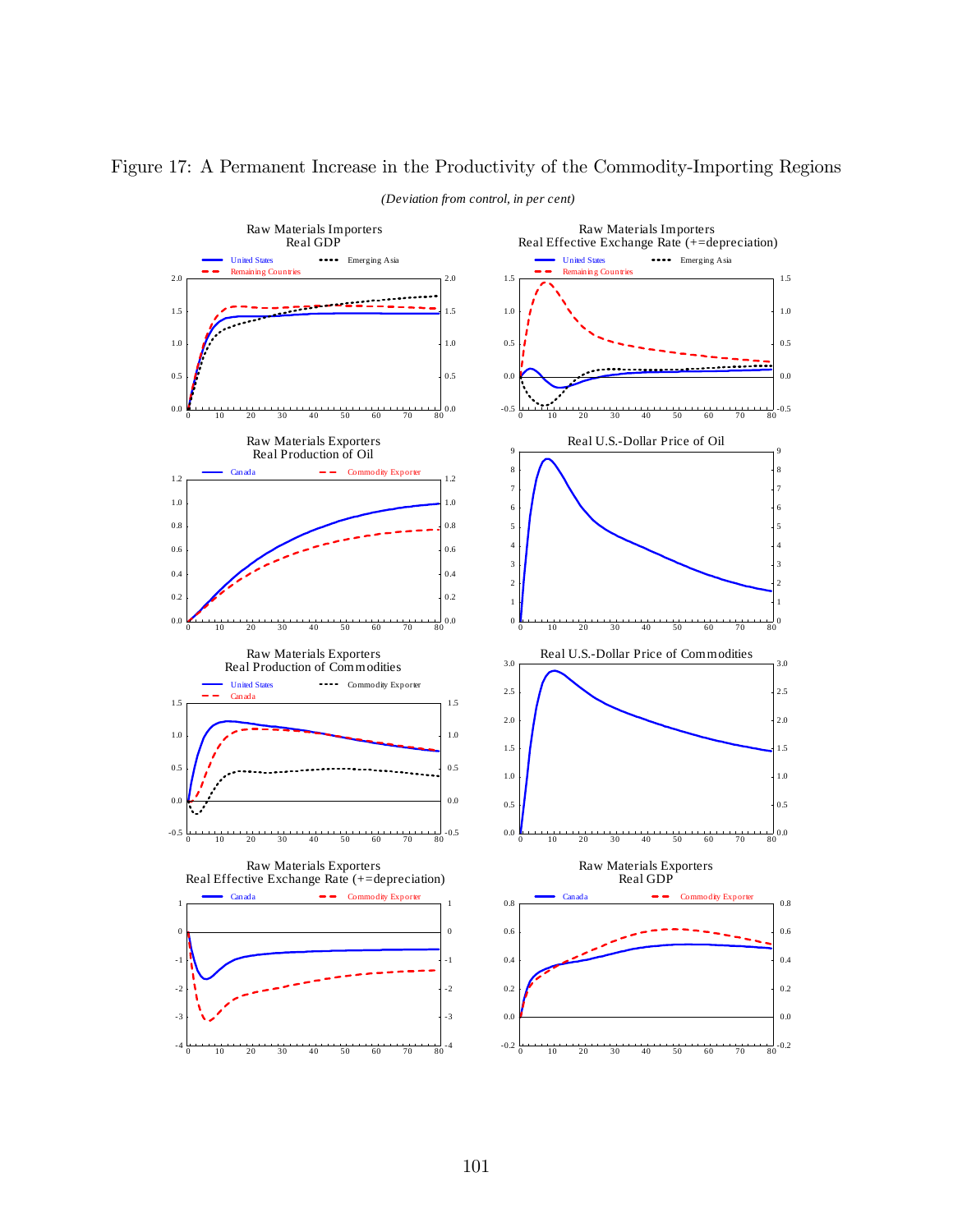

## Figure 18: A Permanent Decrease in the Oil Production of the Commodity Exporter  $-$  Part I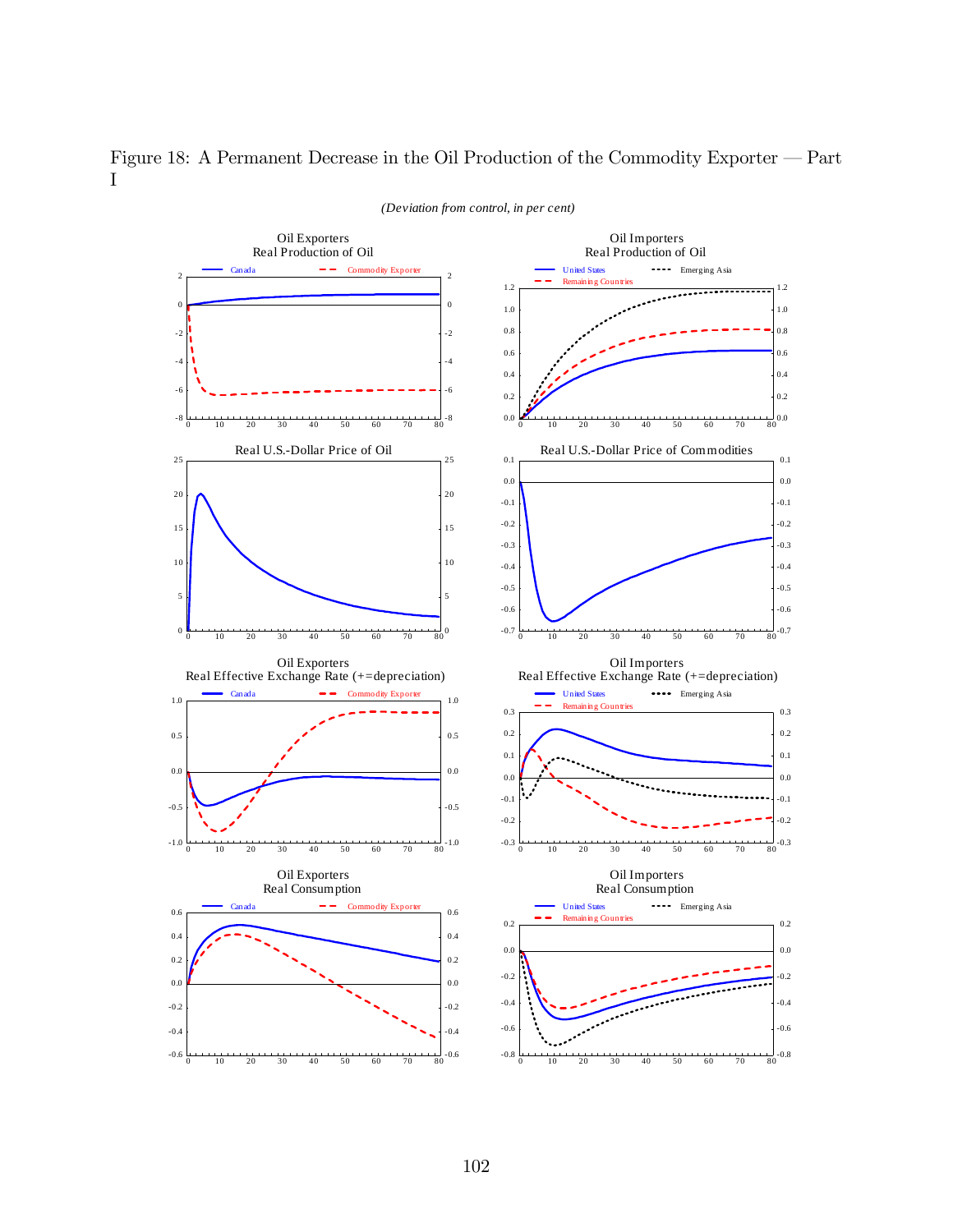

Figure 19: A Permanent Decrease in the Oil Production of the Commodity Exporter — Part  $\rm II$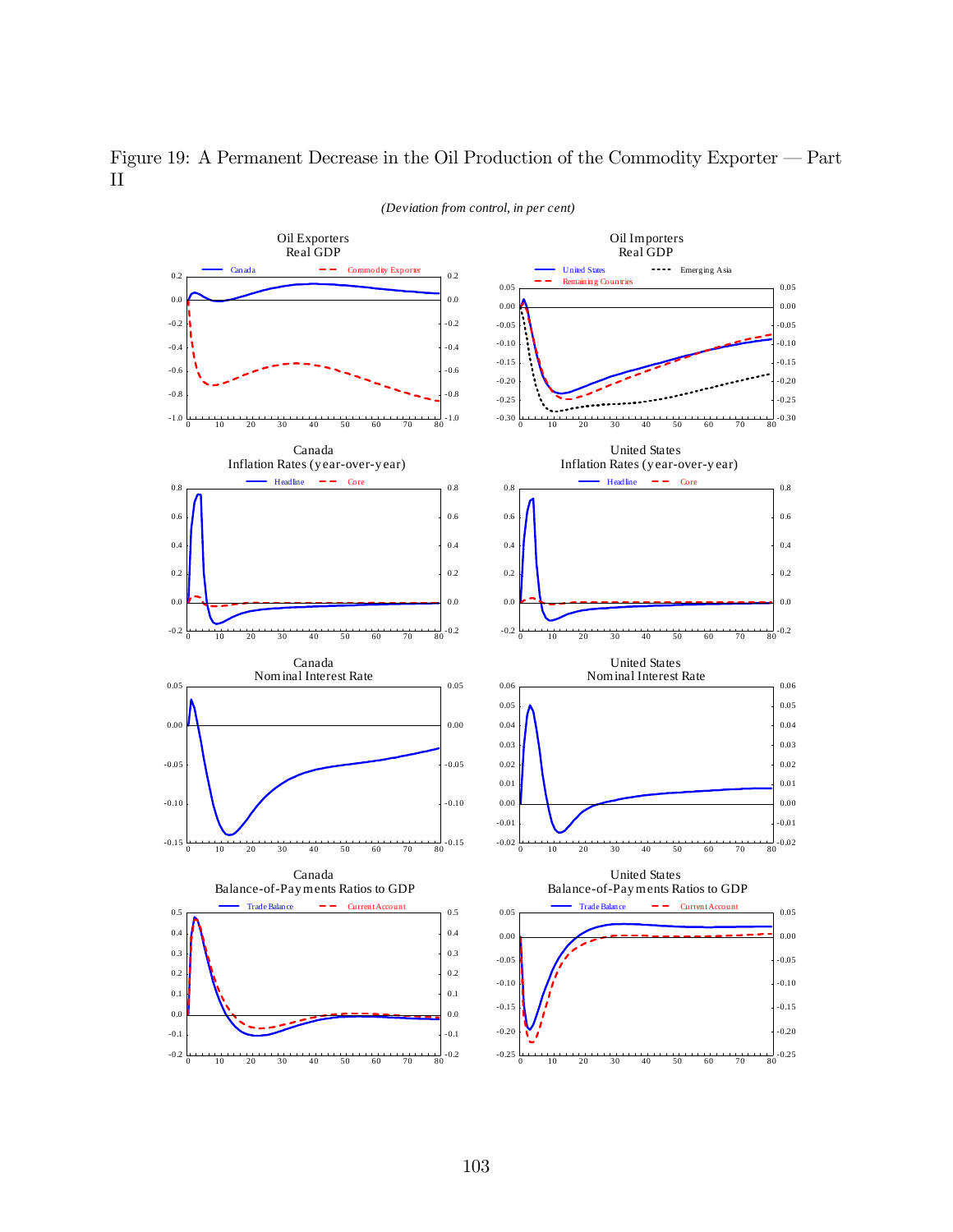### Figure 20: Permanent Decrease in the Commodities Production of the Commodity Exporter



Reduction of Oil Production in the Commodity Exporter (Solid) Reduction of Commodity Production in the Commodity Exporter (Dashed) *(Deviation from control, in per cent)*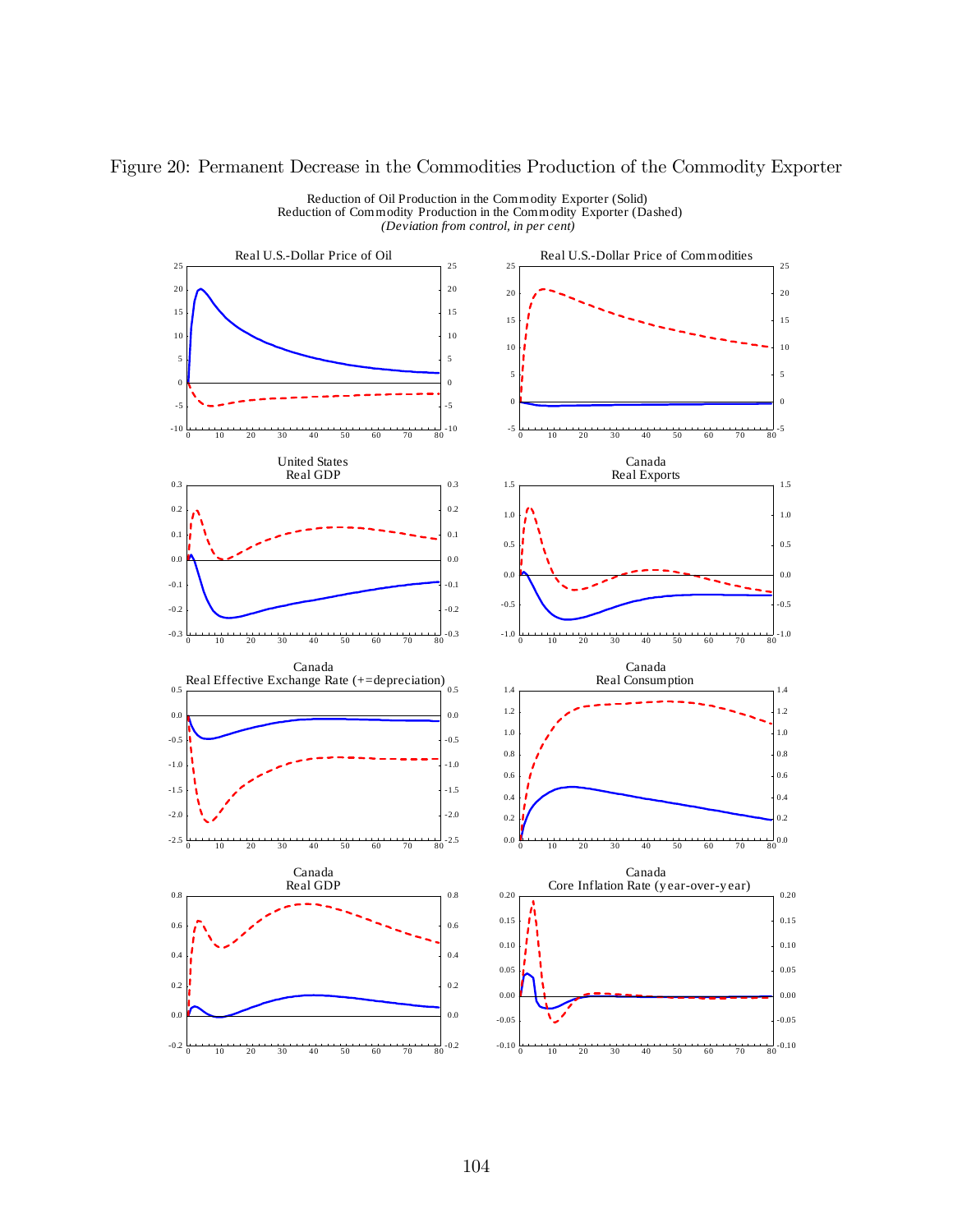

## Figure 21: Permanent Increase in Productivity in Emerging Asia — Part I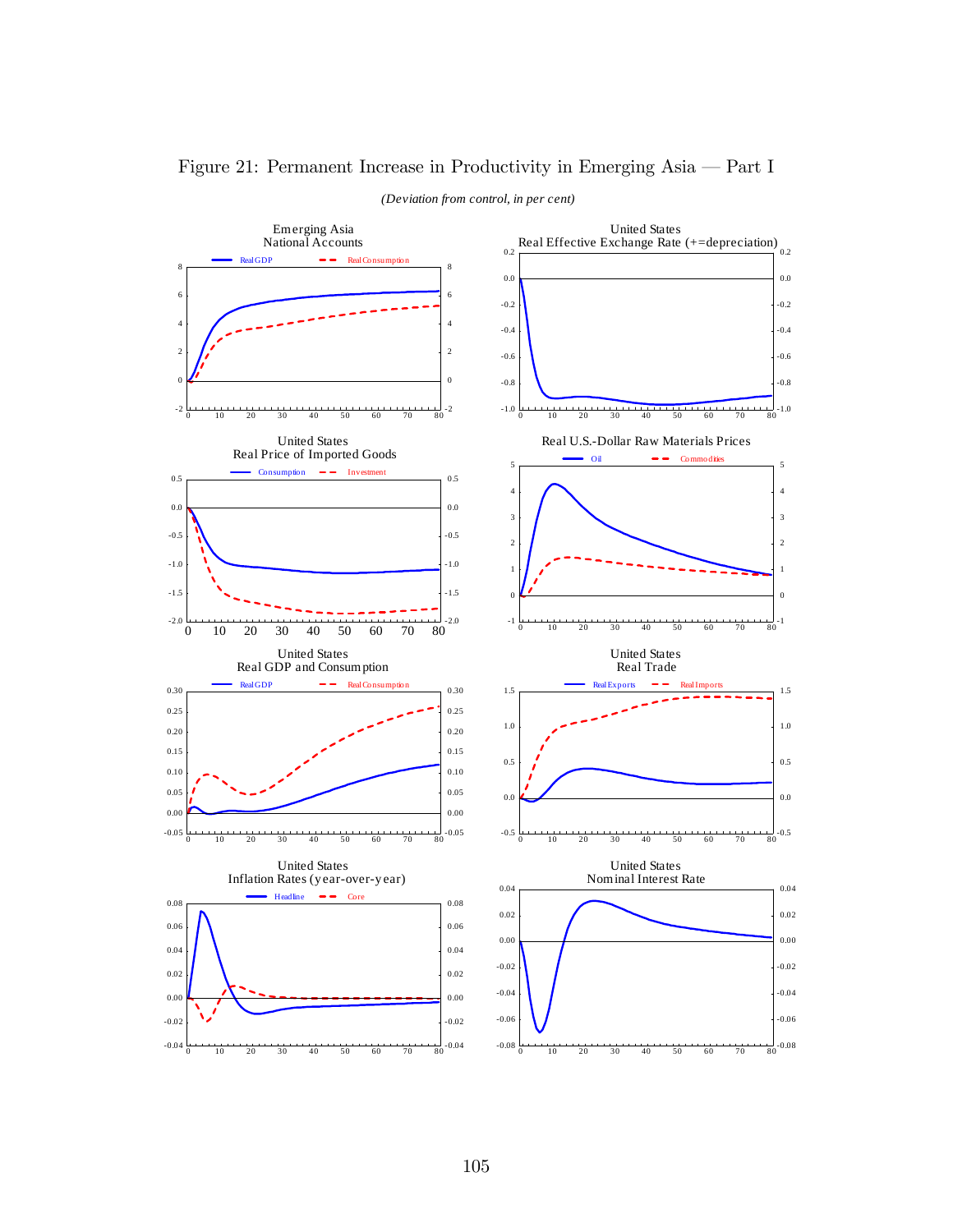

## Figure 22: Permanent Increase in Productivity in Emerging Asia – Part II

106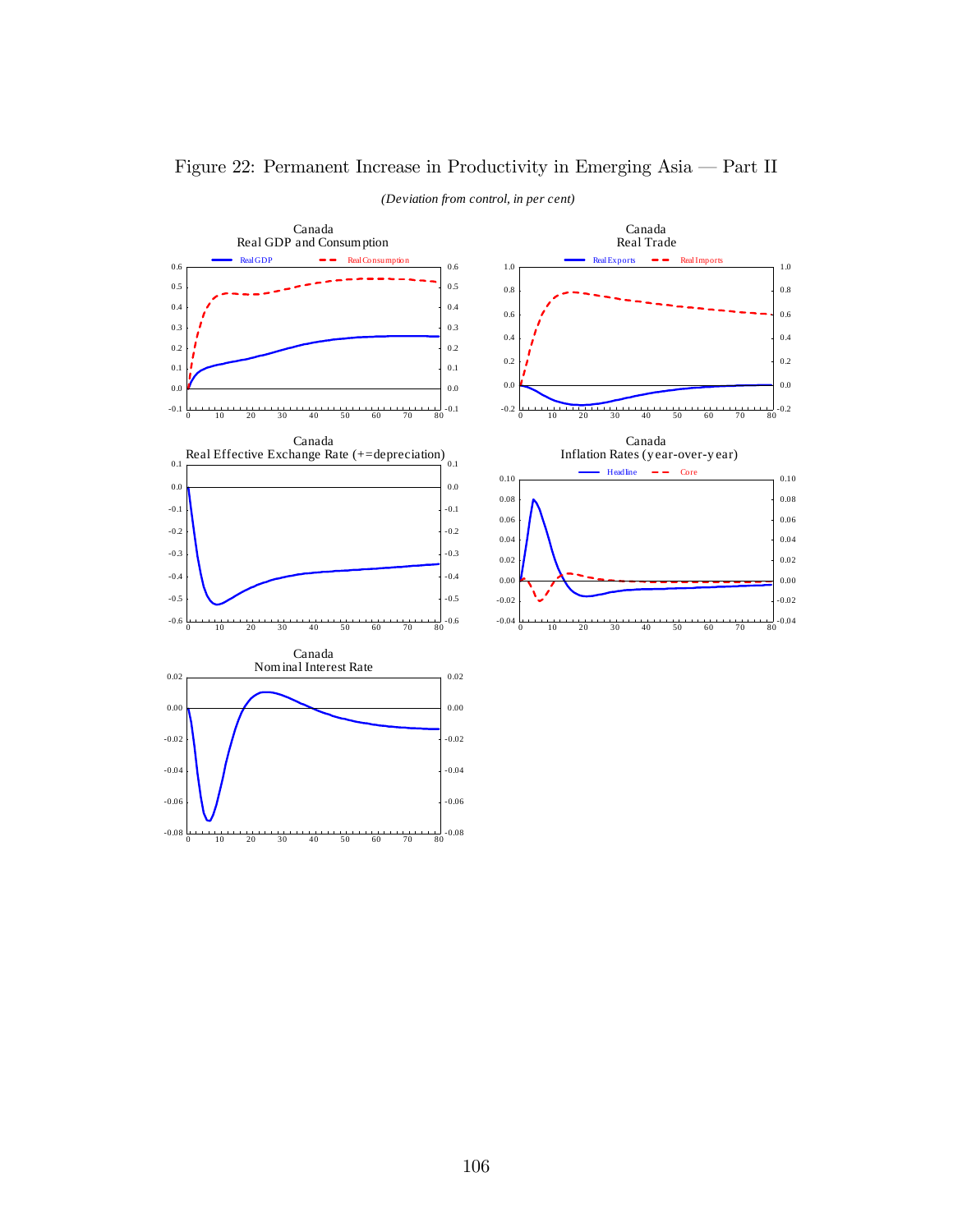

### Figure 23: An Increase in Trade Protectionism Worldwide – Part I

NAFTA collapses (Solid)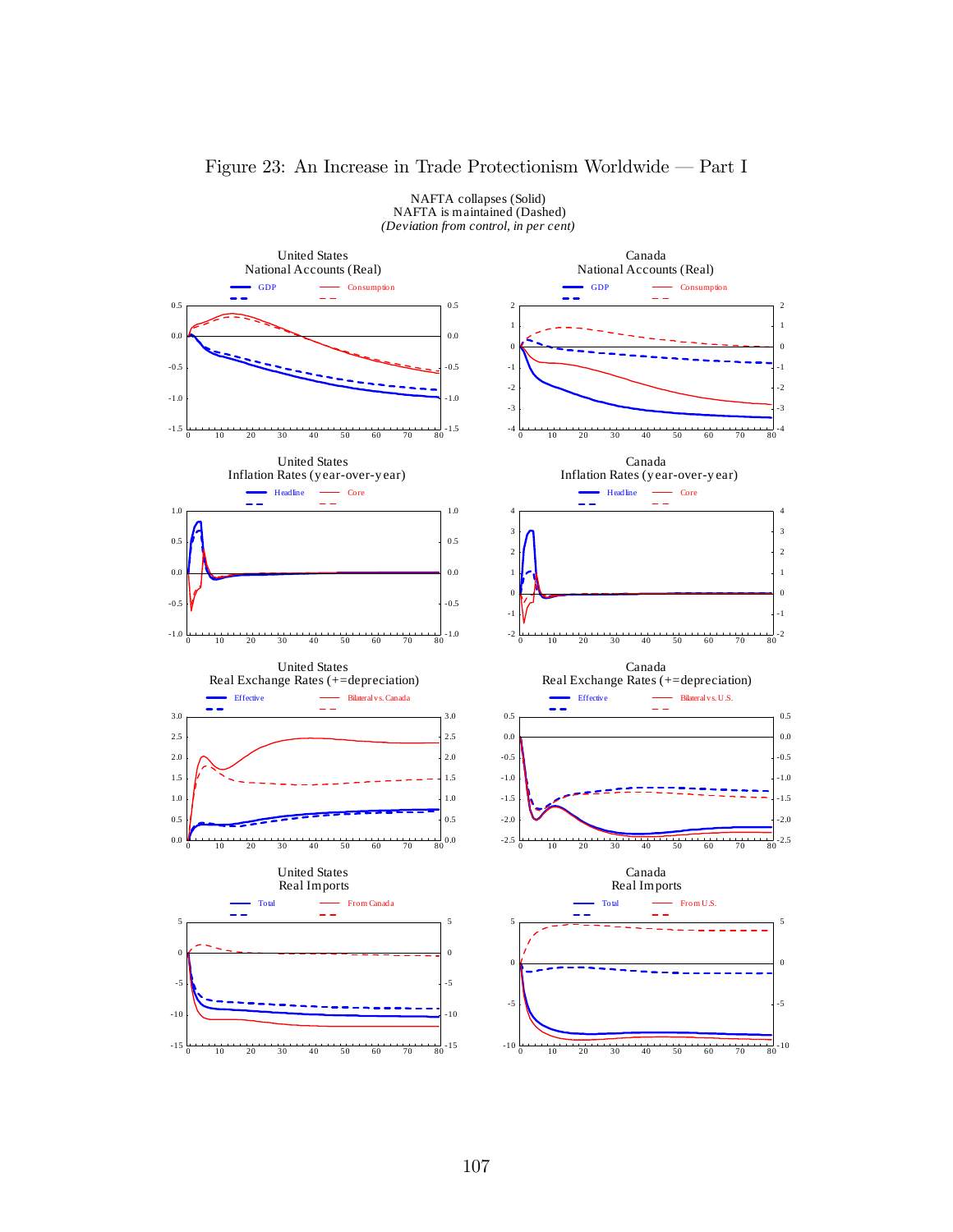

### Figure 24: An Increase in Trade Protectionism Worldwide – Part II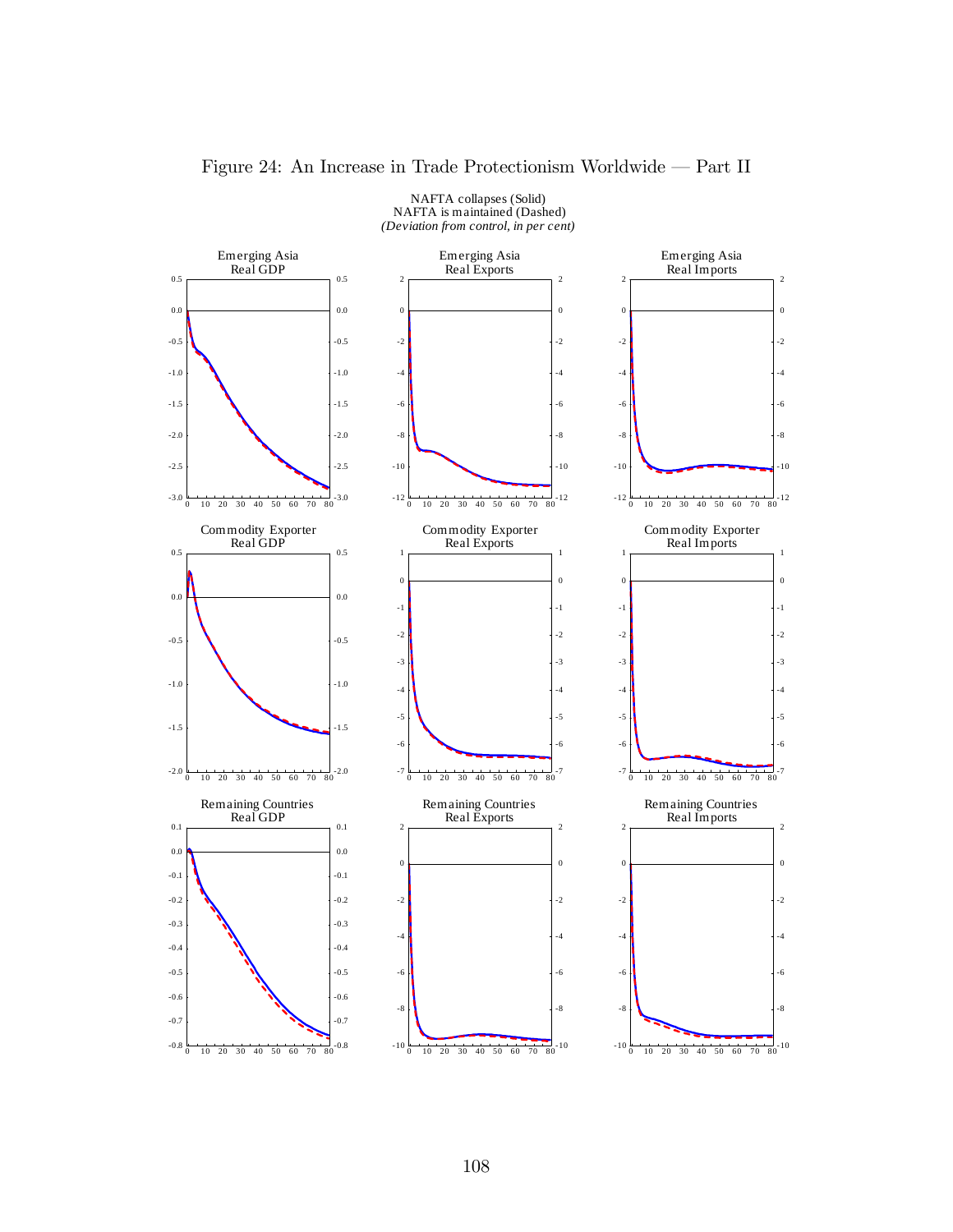

# Figure 25: The Effects of a Fiscal Consolidation in the United States  $-$  U.S. Effects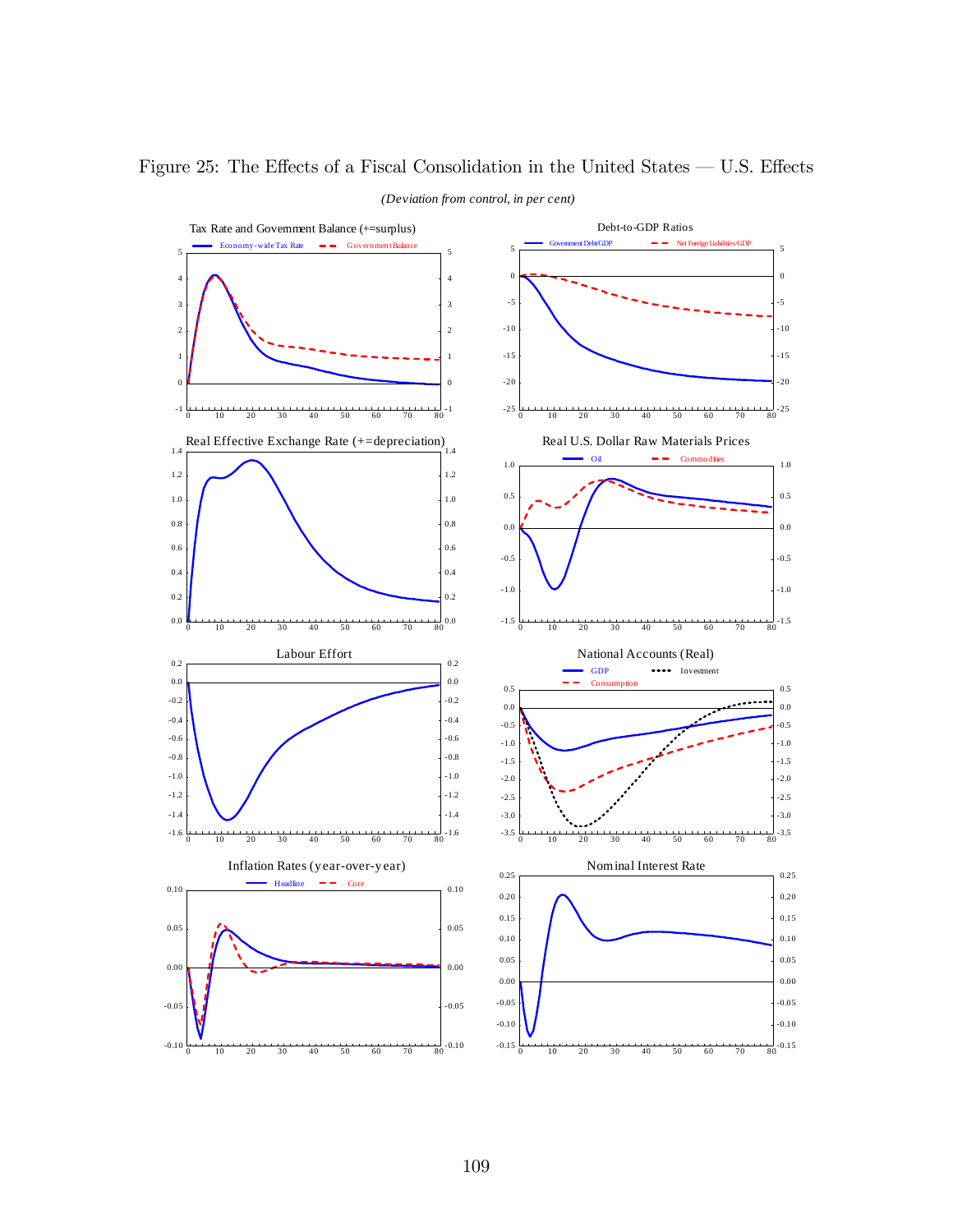

Figure 26: The Effects of a Fiscal Consolidation in the United States – Effects on the Rest of the World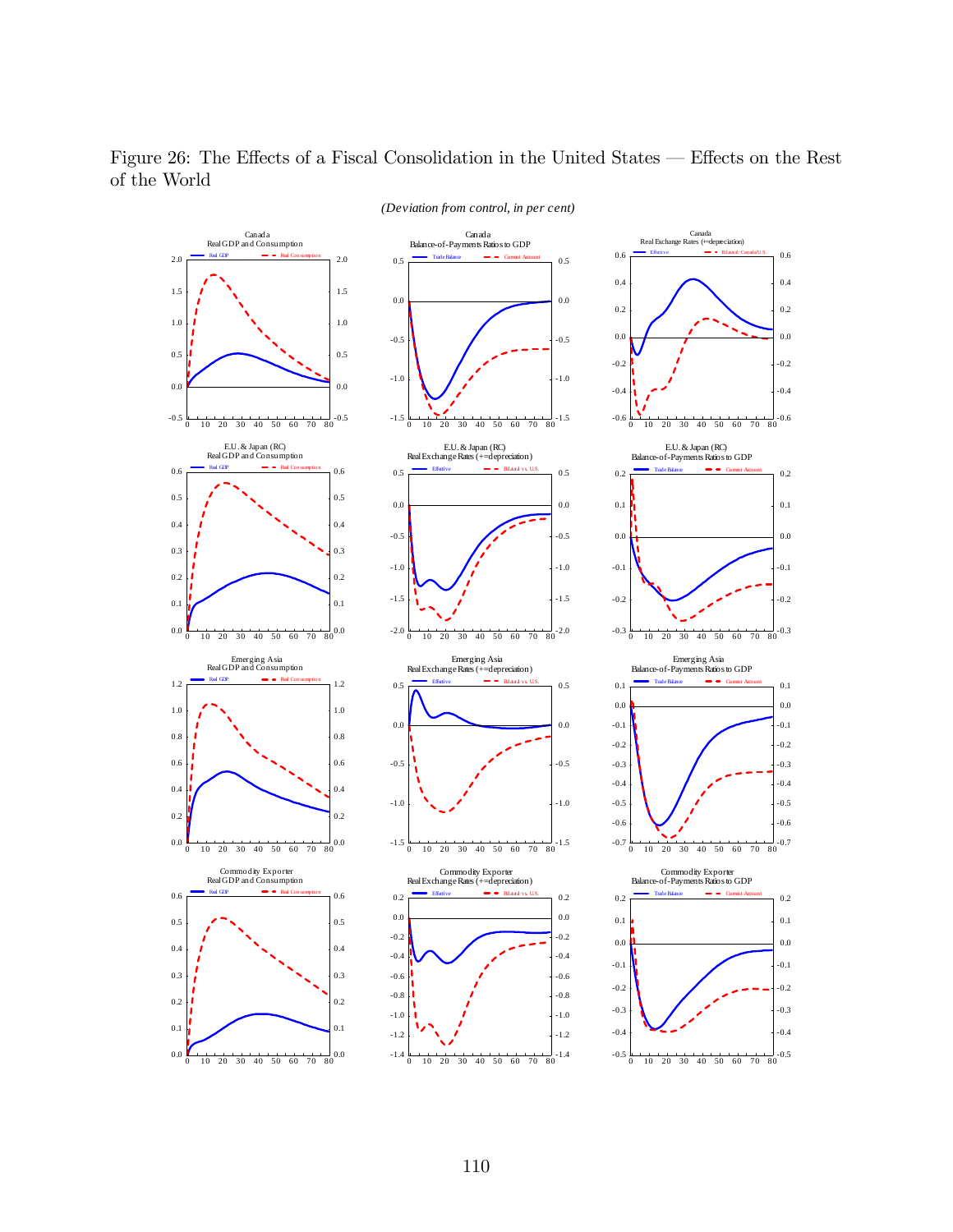# Appendix A: Composition of the Regions in the BoC-GEM

The five regions are as follows:

- $(i)$  CA CAnada
- (ii)  $US United States$
- (iii)  $CX Commodity$  eXporter = 22 countries

OPEC = Iran, Iraq, Kuwait, Libya, Nigeria, Qatar, Saudi Arabia, Venezuela (Note: data of good quality are not available for the United Arab Emirates)

Algeria; Argentina; Australia; Azerbaijan; Bahrain; Brazil; Chile; Indonesia; Mexico; New Zealand; Norway; Oman; Russia; South Africa

(iv)  $AS$  – emerging ASia (IMF definition, excluding Indonesia) = 8 countries

China; Hong Kong Special Administrative Region of China; India; the Republic of Korea; Malaysia; the Philippines; Singapore; Thailand

(v)  $RC - Remaining$  Countries

Includes all the other countries in the world, but its properties in the model are focused mainly on members of the entire European Union (=25 countries) and Japan.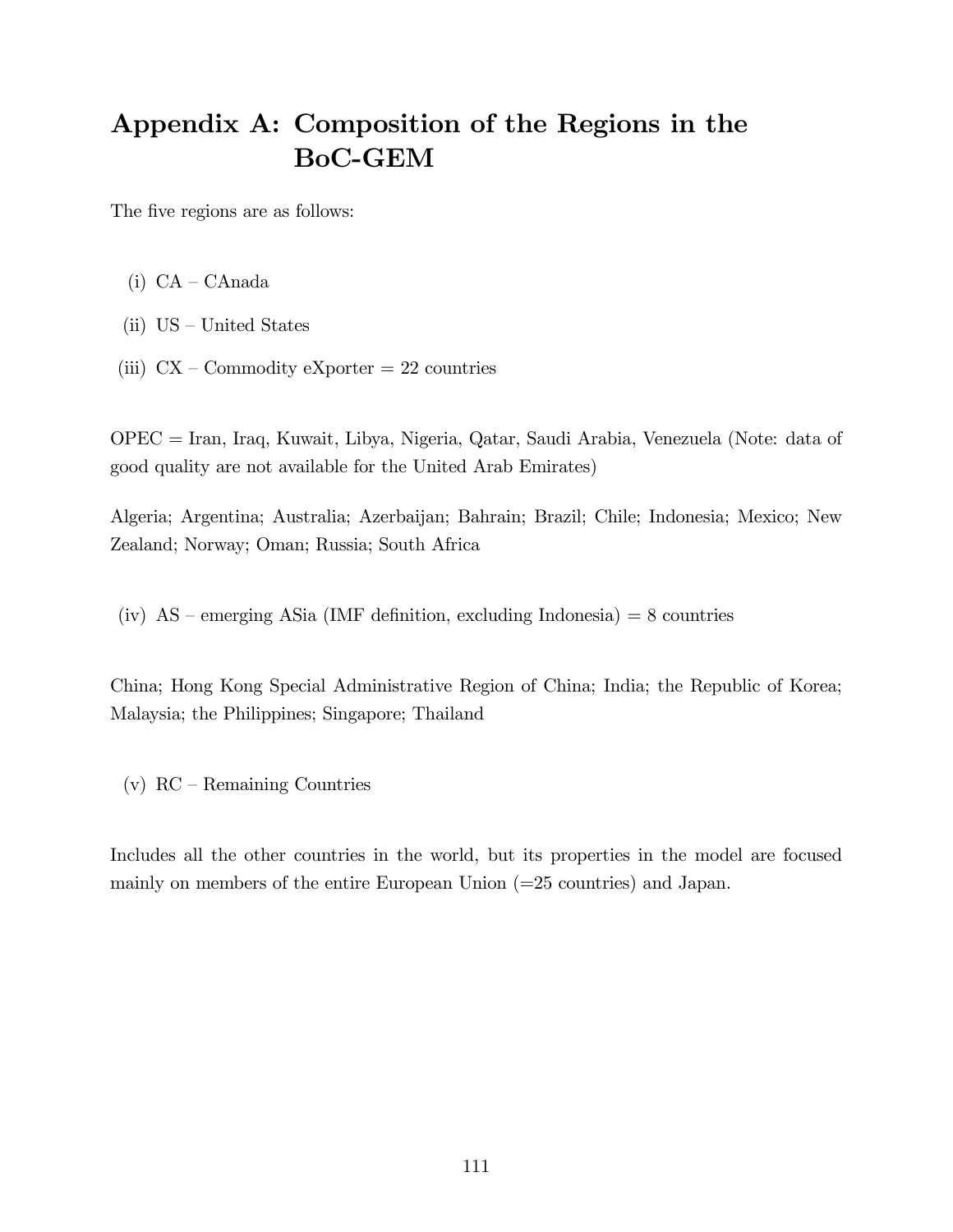# Appendix B: Volume, Price, and Current Dollar Measures of the National Accounts

To complete our examination of the BoC-GEMís accounting structure, we will consider once again the current account.

Expression (125) can be rewritten as:

$$
CURBAL_t^H = \varepsilon_t^{H, US} \left( B_t^{*H} - \frac{B_{t-1}^{*H}}{\pi_{t-1,t}^{US} g_{t-1,t}} \right) = \frac{i_{t-1}^* \varepsilon_t^{H, US} B_{t-1}^{*H}}{\pi_{t-1,t}^{US} g_{t-1,t}} + TBAL_t^H.
$$
 (B1)

The left-hand side of  $(B1)$  is region H's current account (in nominal terms, in consumption units). The first term on the far right-hand side of the equation is net factor payments from the rest of the world to region  $H$ , and  $T B A L$  is the trade balance:

$$
TBAL_t = EX_t - IM_t,\tag{B2}
$$

where total exports,  $EX$ , are defined by equation (127) and total imports, IM, are defined by equation  $(128)$ . We define the model-based GDP (in consumption units) as before:

$$
GDP_t = A_t + p_{E,t}E_t + p_{N,t}G_{N,t} + EX_t - IM_t
$$
  
=  $p_{N,t}N_t + p_{T,t}T_t + (1 + \tau_{GAS,t})p_{GAS,t}GAS_t + TBAL_{S,t} + TBAL_{O,t},$  (B3)

so that:

$$
CURBAL_t^H = TBAL_t^H + \frac{i_{t-1}^* \varepsilon_t^{H, US} B_{t-1}^{*H}}{\pi_{t-1,t}^{US} g_{t-1,t}}
$$
  
= 
$$
GDP_t^H - (C_t^H + p_{E,t}^H I_t^H + G_t^H) + \frac{i_{t-1}^* \varepsilon_t^{H, US} B_{t-1}^{*H}}{\pi_{t-1,t}^{US} g_{t-1,t}}.
$$
 (B4)

While theoretically sound, this measure of output (and those measures for its associated components) bears little similarity to real GDP as measured by the system of national accounts in countries such as the United States and Canada. The problem is particularly severe for relatively open economies facing large swings in real exchange rates and relative prices. To approximate real GDP as closely as possible, we construct 'national accounts' concepts for  $GDP$  and its components, whereby we create new definitions of GDP, consumption, investment, government spending, exports, and imports  $(GDP, C, I, G, EX, \text{and } IM,$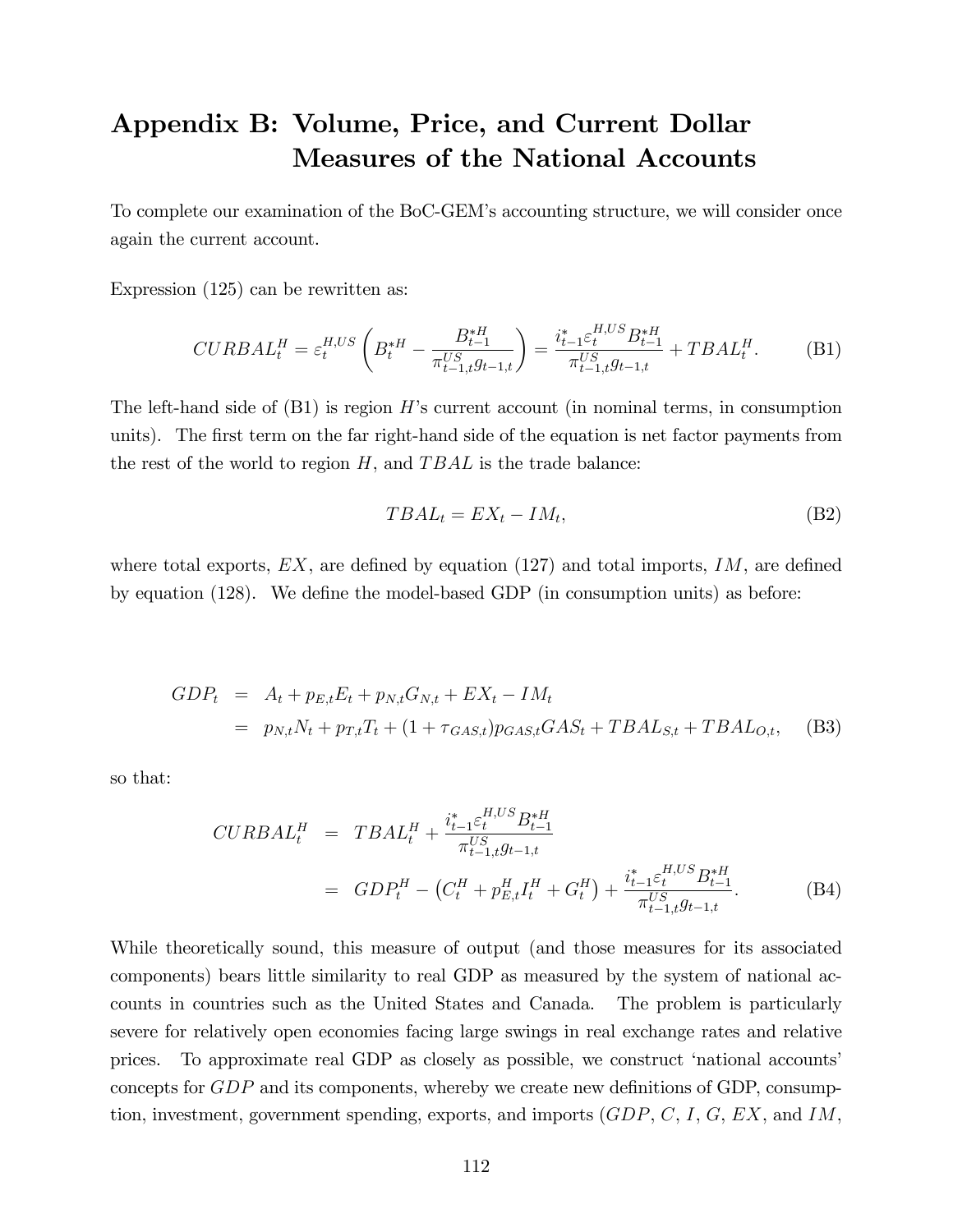respectively), along with their associated price indexes. We construct the concepts using the Tornqvist approximation to chain-weighted Fisher indexes for the data.<sup>1</sup> For each region, we have the following relationships between model concepts, current dollars, and prices multiplied by volumes:

$$
CPI_tGDP_t = GDP_t^{NOM} = p_{GDP,t}^{NAT}GDP_t^{NAT},
$$
\n(B5)

$$
CPI_tC_t = C_t^{NOM} = p_{C,t}^{NAT} C_t^{NAT},
$$
\n(B6)

$$
CPI_t p_{I,t} I_t = I_t^{NOM} = p_{I,t}^{NAT} I_t^{NAT},
$$
\n(B7)

$$
CPI_t p_{G,t} G_t = G_t^{NOM} = p_{G,t}^{NAT} G_t^{NAT},
$$
\n(B8)

$$
CPI_tEX_t = EX_t^{NOM} = p_{X,t}^{NAT}EX_t^{NAT},
$$
\n(B9)

$$
CPI_tIM_t = IM_t^{NOM} = p_{M,t}^{NAT} IM_t^{NAT}.
$$
\n(B10)

<sup>&</sup>lt;sup>1</sup>Whelan (2000) provides a straightforward and clear explanation of the use of chain-weighted Fisher indexes by the U.S. system of national accounts.